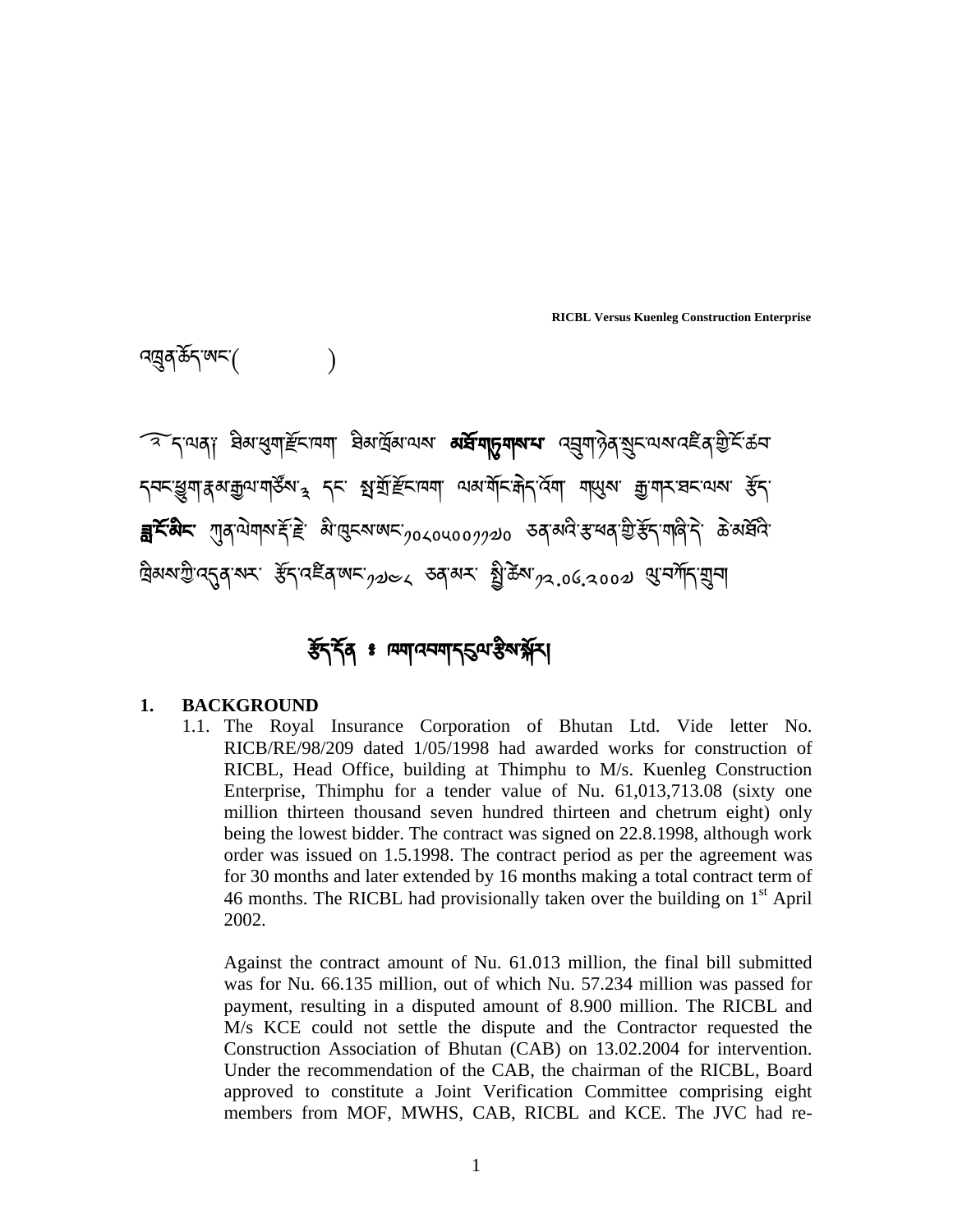examined the claims and resolved in consensus to recommend Nu. 33,25,313.78 to which both the parties had agreed and signed on 13.7.2005.

### 1.2. **Case filed in the Dzongkhag Court.**

Ms. Kuenley Construction Enterprise submitted the following five point's petition to the Thimphu Court against the RICBL on 6.2.2006.

- a. Incidental cost incurred by the JVC amounting to Nu. 183,000 to be recovered from the RICBL with interest.
- b. JVC's recommended amount of Nu. 33,25,313.78 (thirty three lakhs twenty five thousand three hundred and thirteen chetrum seventy eight) only has been held back by the RICBL.
- c. Claim for Cost escalation of Nu. 10,976,618.27 for the extended contractual period of 16 months against the total contract period of 46 months.
- d. RICBL refused to pay bills on time in contravention to contract agreement to clear bills within 90 days. Ms. KCE claimed 697,6545.71 as interest on the contract amount up to  $31<sup>st</sup>$  Dec. 2005.
- e. Operational and demurrages cost amounting to Nu. 2,44,0600.00. The Contractor, KCE, made a total claim of Nu. 23,902,077.76 from the RICBL.

## 1.3. **Decision of the Dzongkhag Court.**

- a. The trial Court had imposed Nu. 91,520,56.96 @ 1 % of the contract value of 61,013,713.08 for 15 months applying the principle of equity.
- b. Upheld the JVC's recommended amount of Nu. 33,25,313.78 to be paid to the plaintiff as the delay was attributable to the defendant, RICBL.
- c. Interest on 33,25,313.78 for 3 months @ 15% amounting to Nu. 124557 was admitted to be payable to Ms. KCE by RICBL.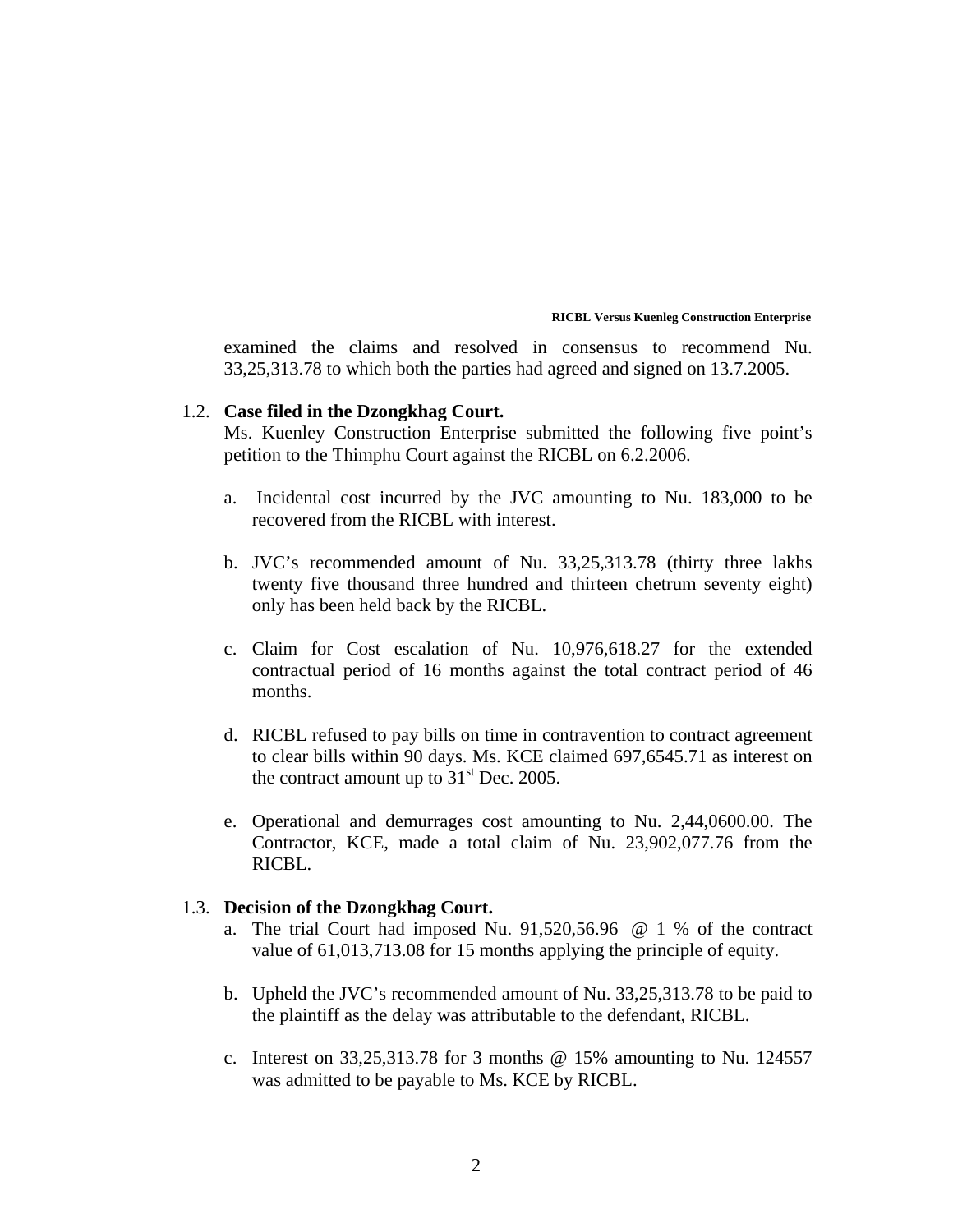- d. Interest for 5,00,000 and 22989.87 @ 15% from 14.10.2003 to 10.9.2003 and 10.9.2003 to 3.2.2006 totalling to Nu. 68,219+8046.50=76,265.50 respectively was admitted for payment by RICBL to the plaintiff.
- e. Operational and demurrages claims amounting to Nu. 2440600 were dismissed.
- f. Incidental costs were equally shared between the RICBL and Ms. KCE. The claim was dismissed as both the parties had mutually agreed.
- g. The defendant, RICBL was ordered by the Lower Court to pay a total sum of Nu. 12701183.11 within one month vide judgment No. 17462 dated 22.5.2007.

## 1.4. **Review appeal submitted by RICBL to the High Court.**

The RICBL vide letter No. RICBL/HQ-RE/2007/6414 dated 4.6.2007 appealed to the High Court to review the judgment awarded by the Lower Court. The grievances were as under:

- a. Lower Court upheld most of the submissions made by Ms. KCE and clarifications and justification submitted by RICBL based on the contract agreement were not considered.
- b. Liquidity damages of Nu. 91,52,056.96 was imposed to RICBL in contravention to contract clause III.
- c. It was contested that 15 months delay is solely not attributable to RICBL as had concluded by the Lower Court based on the recommendation of the JVC.
- d. JVC's recommended amount of Nu. 33,25,313.78 can not be paid to Ms. KCE, who had failed to comply with the decision defeating the sole objective of forming a JVC.
- e. Numerous considerations were made by awarding additional works to compensate the initial 5 months delay.
- f. Remaining 10 months of delay beyond Contract period of 30 months upheld by Dzongkhag Court was not just and fair.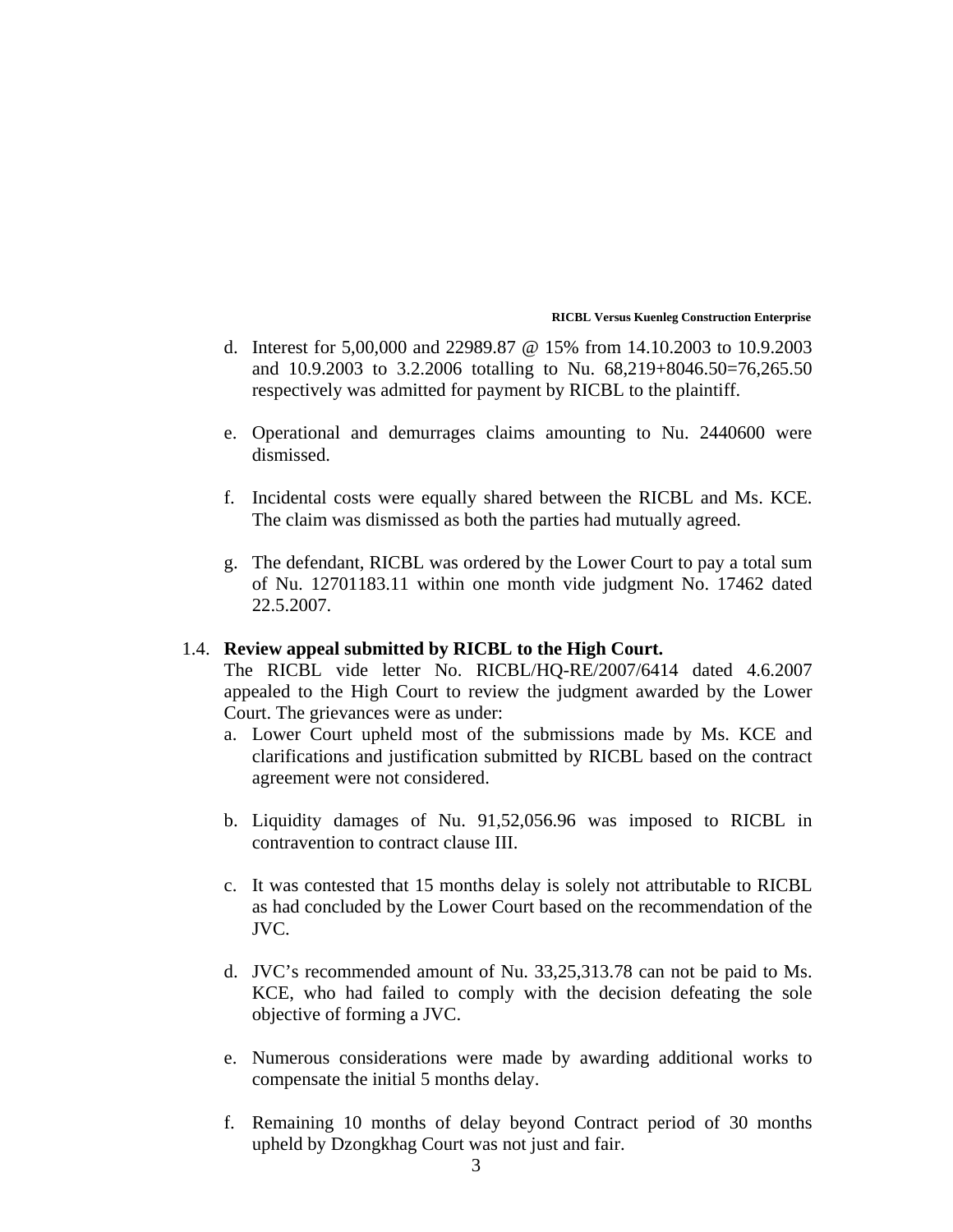- g. The Dzongkhag Court had pointed out that another contractor (Ms. Johnson Control (I) Pvt. Ltd.) was invited and additional works awarded breaching clause III of the contract document which was not true as the Ms. KCE had participated in bidding and was disqualified on technical grounds. This was altogether a separate and specialized project within the scope of the contract agreement.
- h. Ms. KCE after concurring later retracted from accepting the decision of the JVC and interest payment of Nu. 1,24,557.00 on the recommended amount of Nu. 33,25,313.78 should not arise.

## **2. Hearings:**

| 2.1. Preliminary Trial | $\mathbf{r}$ | 2.7.2007                                   |
|------------------------|--------------|--------------------------------------------|
| 2.2. Opening Statement | $\mathbf{r}$ | 3.7.2007                                   |
| 2.3. Rebuttal          | $\mathbf{L}$ | 23.7.07, 6.8.07, 8.8.07, 15.8.07, 22.8.07, |
|                        |              | 31.8.07, 5.9.07                            |
| 2.4. Evidence          |              | 11.9.07, 13.9.07, 19.9.07                  |
| 2.5. Closing Argument  | $\mathbf{r}$ | 20.9.07                                    |
|                        |              |                                            |

## **3. Decision of Dzongkhag Thrimkhang:**

The delay in the completion of the construction of RICBL building was caused by RICBL as there was an initial delay of five months in getting the site clearance and later there was an additional delay of ten months due to award of additional works to second contractor and also due to change in the original drawings followed by alteration in the structures already built as per their drawings. As such there are fifteen months delays in total.

However, the terms of contract document does not permit Cost Escalation. Therefore, the plaintiff's claims of Nu. 10,976,618.27 as cost escalation beyond the contract period are not admitted in accordance to clause XVI of the contract document.

The normal contractual procedures would require that the contract be awarded to a contractor only after RICBL acquired the site clearance and obtained the approval for the complete drawings. This however was not done.

Besides, RICBL has invited another contractor JCIPL on the site for the additional work on the same project. The nature of work executed by the first and second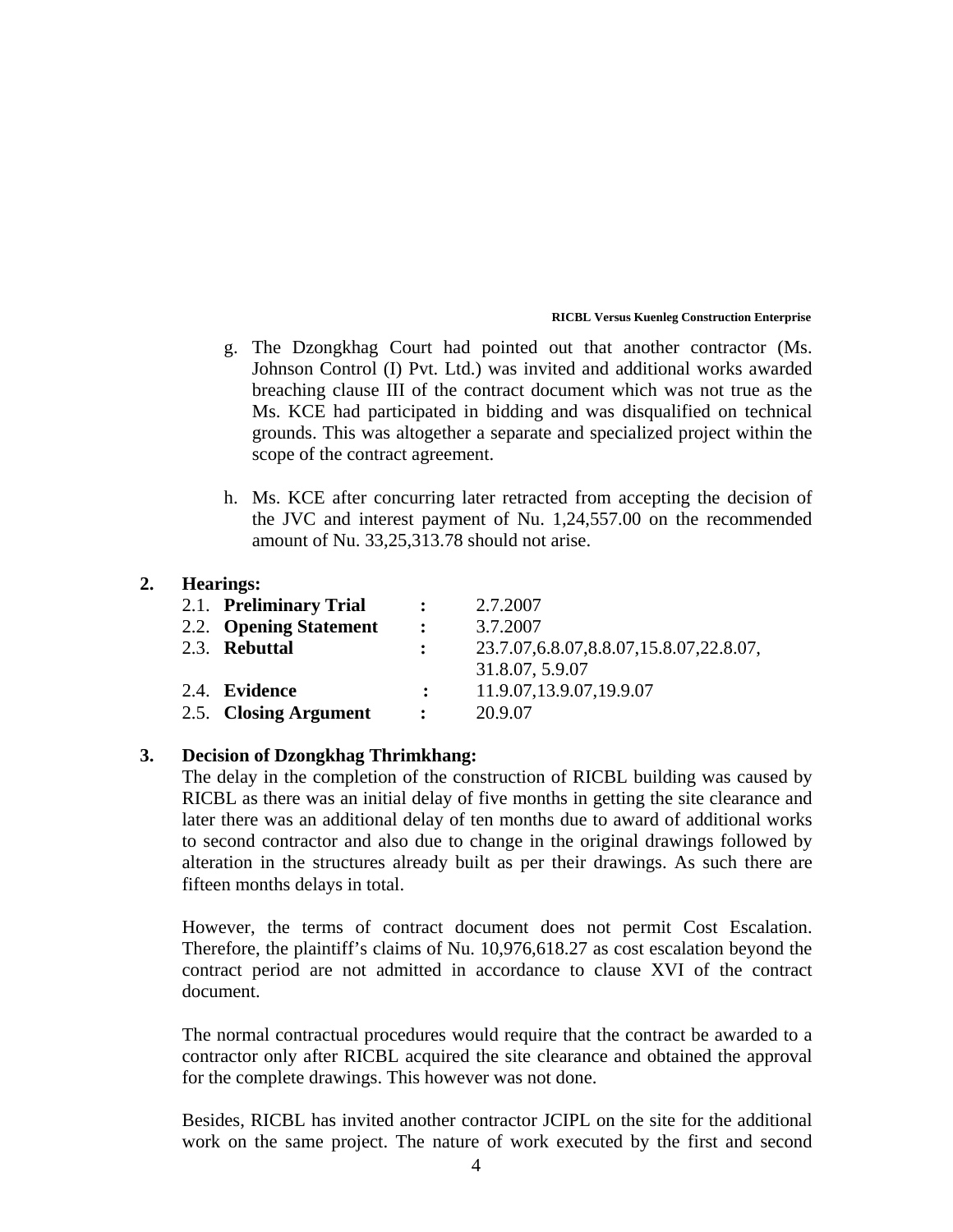contractor on the same building exhibits that the separate time period was essential for them to complete the works.

The defense by RICBL that the delay was due to poor management on the part of KCE in the form of under recruitment of labourers, insufficient stock of cement, bamboo poles and shuttering plates were not proven beyond reasonable doubt.

Further, the decision of the JVC which was duly endorsed by RICBL, KCE and other representatives in the meeting proved that the RICBL was responsible for the delay in the completion of the project.

Clause (x) of the contract document, the RICBL has been empowered to make "any alterations, additions to or substitutions on the original specifications, drawings, designs and instructions, if it appears "necessary to the corporation. It is clear that this clause is mutually agreed clause and should be applied only between the contractor and the corporation. This means any "alterations", "substitution" and "additions" should be done by the contractor as and when mandated by the corporation. However the corporation deviated from this clause when it awarded the "additional work" of installation of lifts, central heating system and computer cabling to second contractor M/s. Johnson control (I) Ltd. (JCIPL). Therefore, the corporation has breached the terms of contract by this act of hiring second contractor. This shall run against the validity of the clause (x) that is claimed by the defendant, RICBL.

Therefore, the Court upheld the decision of JVC that the delay in the completion of project is not attributable to contractor and such delays of fifteen months were caused by the RICBL. Therefore the law of equity requires that RICBL shall fulfill its implied responsibilities which shall include, providing of construction site as per the terms of the contract and facilities the smooth progress of the project without any hindrances like engagement of JCIPL. The Law of equity requires that the party committing breach of contract make good the loss suffered by the aggrieved party due to breach of contract. Therefore, in accordance to section 209 of Civil and Criminal procedure code, 2001 and clause III of the contract document, the RICBL is liable to pay a sum of Nu. 9152056.96 (Calculated on the basis of 1% liquidated damages on the agreed amount of Nu. 61,013,713.08 for a period 15 months.)

The amount of Nu. 3,325,313.78 payable by the defendant to the plaintiff as per the findings of the Joint Verification Committee (JVC) must be paid by the defendant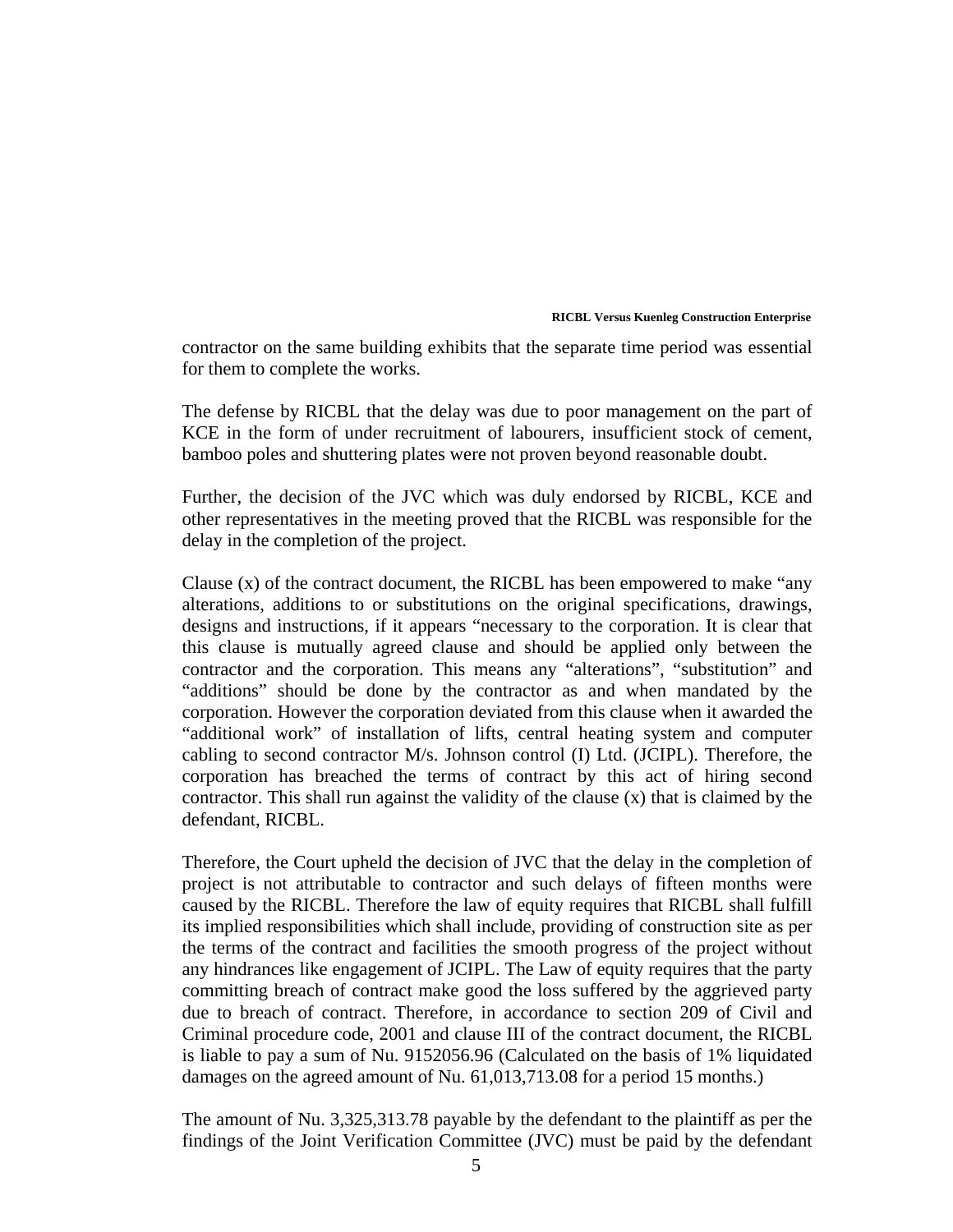since the JVC found and explicitly stated that the delay in completion of the project was not attributable to the plaintiff. The defendant RICBL accepted the above claims and therefore it has to pay a sum of Nu. 3,325,313.78 to KCE.

The prayer that the RICBL refused to clear the bill after the expiry of 90 days of its submission and therefore incurred loss of Nu. 6976545.71 cannot be entertained holistically as the interest were calculated on amount estimated as cost escalation and incidental expenses for JVC.

The reason being that the plaintiff was well aware that the convening of the JVC meeting by CAB would entail expenses as the CAB was a non-profit making organization and the question of cost escalation is out of scope of contract agreement.

However, in accordance with the chapter 2 section 19 of the Movable and Immovable Property Act, 1999, the plaintiff shall be entitled to interest on the amount Nu. 3325313.78 decided by JVC and agreed by the RICBL from the day it was decided i.e 13<sup>th</sup> July 2005 till the day the case was registered before the Court i.e on 03/02/2006. After deducting the grace period of 90 days as per the contract, the interest on the said amount for three months @ 15% p.a. amount to Nu. 41566.47 per month for three months amounting to Nu. 124557/- which is payable to KCE.

The defendant RICBL is hereby ordered to pay a sum of Nu. 22989.87 that was retained when the bill of Nu. 500000/- was paid out of Nu. 522989.87 on dated 10/09/2003. In addition, RICBL has to pay interest of Nu. 8046.5 at the rate of 15% per annum on the retained amount of Nu. 22989.87 till the case is registered before the Court. (i.e. from 10/09/2003 to 03/02/2006 in accordance with chapter 2 section 19 of the Movable and Immovable Property Act, 1999,

The plaintiff's claim for the interest on a sum of Nu. 500000 which was delayed for payment from 14/10/2003 to 10/09/2003, is upheld by the court and the defendant is hereby ordered to pay a sum of Nu. 68,219 at the rate of 15 % per annum in accordance with chapter 2 section 19 of the Movable and Immovable Property Act, 1999,

The prayer that an additional demurrage and infrastructural cost after the expiry of 90 days from the date of submission of final bill amounting to Nu. 2440600 shall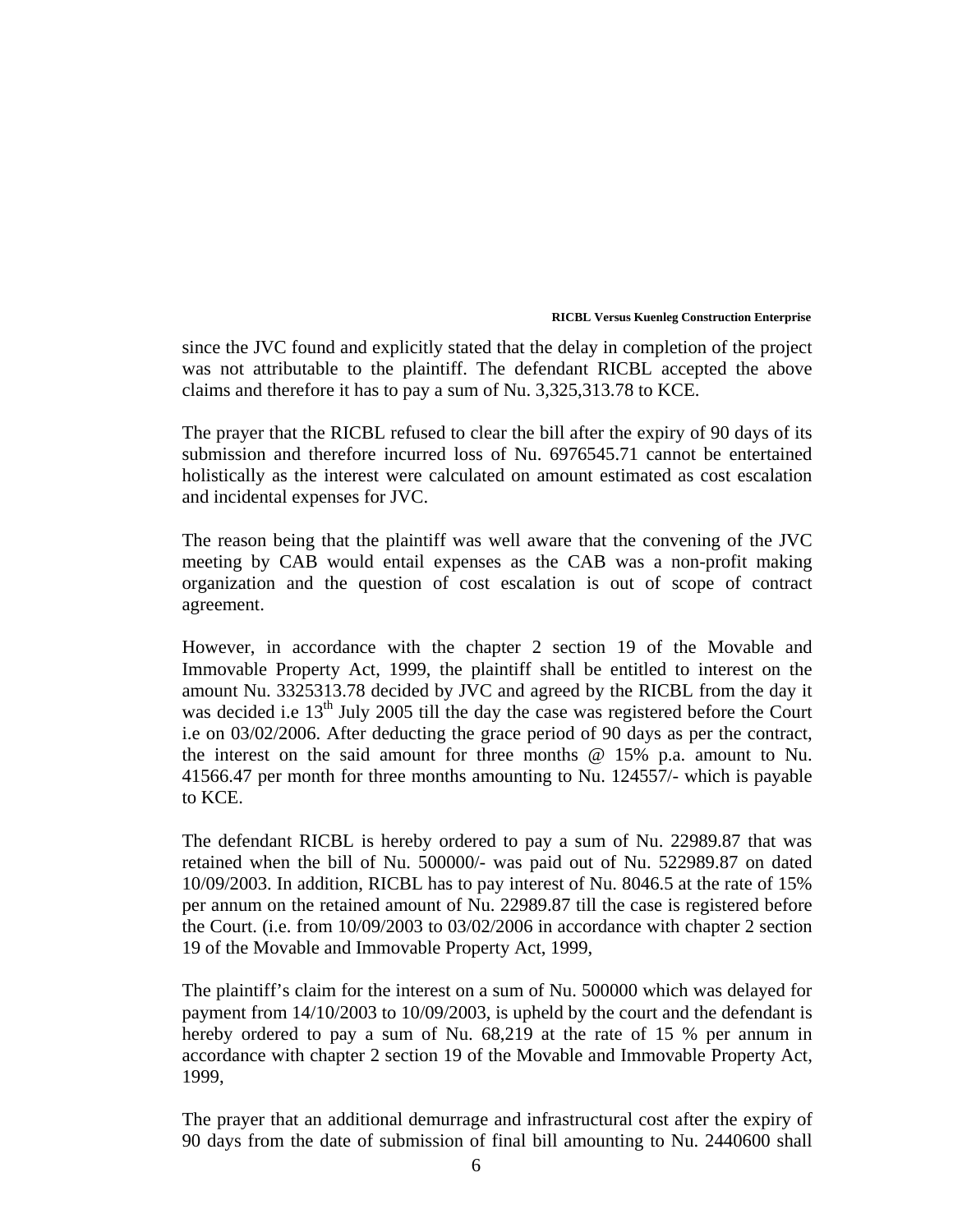not be entertained as non settlement of final bill shall have no relevancy to the operational expenses as the plaintiff's enterprise is an on going concern and it is not solely established for the construction of RICBL building at Thimphu.

The plaintiff's claim for the demurrage for being incapacitated to complete in the succeeding tenders due to financial constraints as a result of non-payment of its bill by RICBL, cannot be entertained by the court for reason being that the opportunity lost by the plaintiff cannot be assessed in a concrete way that it would have succeeded in winning the other tender and that it would have made a profit from them.

The defendant, RICBL, is hereby ordered to pay a total sum of Nu. 12701183.11 (twelve million seven lakhs one thousand one hundred and eighty three point one one) to the plaintiff. Kuenley Construction Enterprise, within a period of one month from the dated of judgment.

In accordance to section 96.5 of the Civil and Criminal Procedure Code, 2001, if no appeal is accorded within ten days from the registration of the judgment in the Court record, it shall be enforced.

# 4. COURT FINDINGS: <a<br />
THE TAND COURT FINDINGS: <a>
THE TAN THE TAND OF<br />
THE TAND OF<br />
THE TAND OF<br />
THE TAND OF<br />
THE TAND OF<br />
THE TAND OF<br />
THE TAND OF<br />
THE TAND OF<br />
THE TAND OF<b

4.1. **Appellant RICBL submission on 3.7.2007 to the High Court in Dzongkha:**  ব<sup>্</sup>বিশীস্পঞ্জাত্মহিন্দেশ এনব্যৰ নহাৰ আৰু এনজন ইন্নিটি এই এই জিলা বিশিল্প বিজ্ঞা ེ ؚ<br>
ؚ <u>নব্ৰুক্ত বিৰাজ্যৰ স্মূৰ্ত্ত বিৰাজ্যৰ স্মূৰ্ত্ত বিৰাজ্যৰ স্মূৰ্ত্ত কৰি আৰু স্মূৰ্ত্ত কৰি আৰু মূৰ্ত্ত বিৰাজ্য</u> নধ্ৰুমাৰ্থ্যবেত্ত বুলি আৰু মাই ব্যৱসায়ীয় মাৰ্কিমাৰ বিষয়ে এক বিজ্ঞানী ডব্<sup>ন্</sup>মন্ত্ৰী হ'ল্ড ব্যৱস্থাৰ বিৰুদ্ধে অৱ্যান্ত কৰি বিৰুদ্ধি আৰু বিৰুদ্ধে স্বাস্থ্য কৰিব বিৰুদ্ধে ব  $\overline{a}$  $\eta$ ন্সমামার্দ্রাষ্ট্রপ্রাণ করিমান্সে $\eta$ র,������, $\eta$ র্ক্সমান্সের বিষ্ণাব্দের করিমান্স ེ মাঙ্গমাঞ্জী-মাঙ্গমাঞ্জী বিষ্ণাৱীৰ বিষ্ণাৰ মুখ্য বিষ্ণা মুখ্য সমূহ বি ེ ন্সানস্যানাৰ অধীনস্বা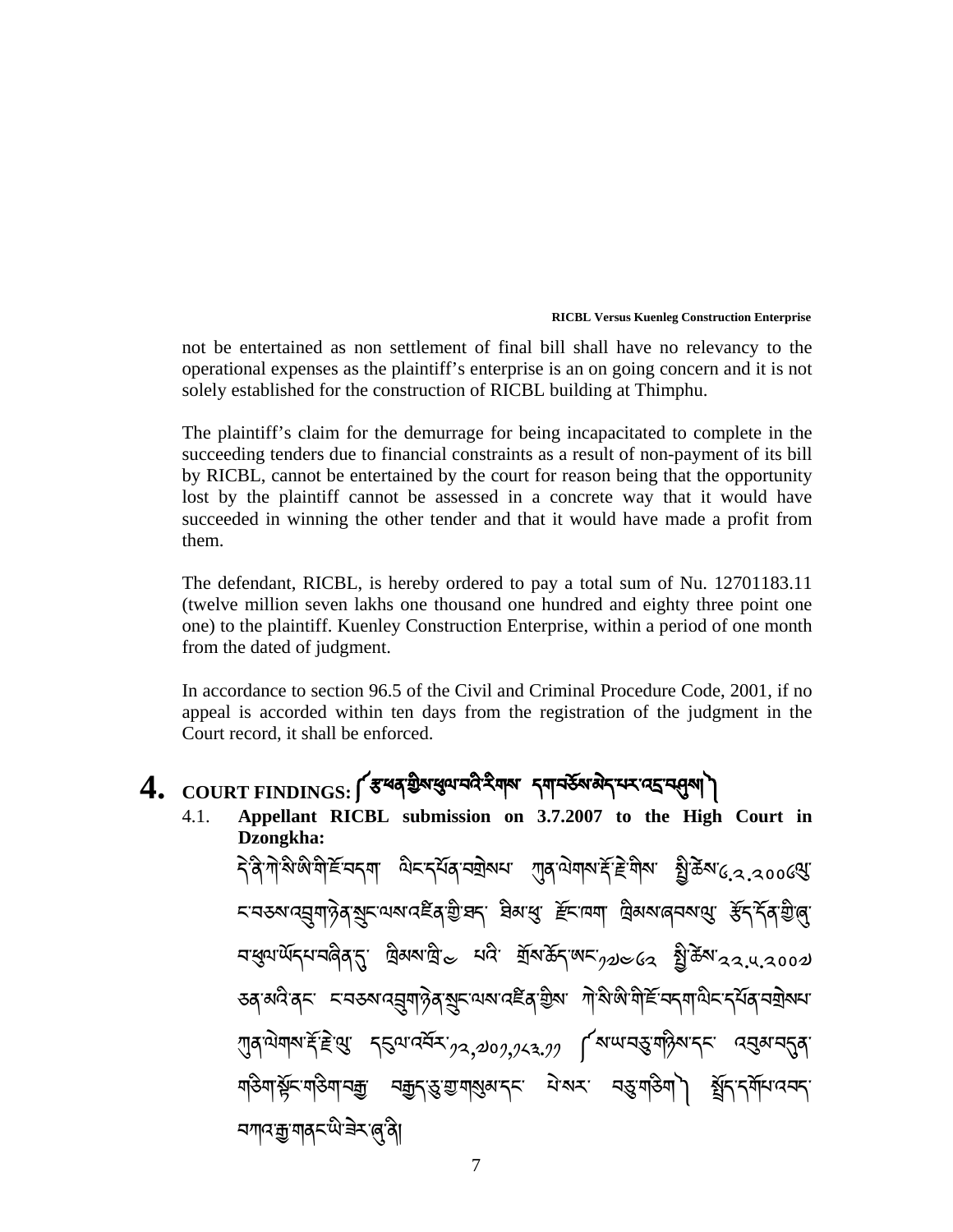इबायब्ग्लेबब्ब्य्बन्युः (बुद्धेन्य्य्र्स्ड्र्र् ज्ञेबब्स्युब्ब्य् अव्यव्यर्बुग्ब्य्य्य्य्व्य्य्ड्र्य्य् च्यास् ্ব্ৈ) ἔ়ৃৃৃৃৃৃৃৃৃৃৃৃৃৃৃৃষ্ঠ্যৰ বিষ্ণু বুলি হিন্দুৰ্ভ ন্যস্থ্ৰ বিষ্ণু বিষ্ণু বিষ্ণু বিষ্ণু বিষ্ণু ব  $\alpha$ ସ୍ୱ୍ୟା $\beta$ ବ୍'ଷ୍ଣ୍ଟ $\alpha$ ଷ୍ୟାପଣ୍ଟିବ୍' ଶ୍ରିଷ $r$ ାଁ ମିଂଖି ସାମ୍ପ୍ୟାଙ୍କ ମିଂସ୍ଟ୍ରେ ମ୍ୟାସିଷ୍ୟା ମାନ୍ଦ୍ର ମୁଖ୍ୟାଦ୍ୟା ମାନ୍ଦ୍ର  $\ddot{\phantom{a}}$  $\ddot{\phantom{a}}$ ཉེས་ད་ད̣ལ་ཀྲམ་༩,༡༥༢.༠༥༦ ༼ས་ཡ་དགུ་ དང་འࢀམ་གཅིག་ೲོང་ࡴག་ஶ་བρ་ང་གཉིས་དང་ ব্রহ্ম ব্রাই বিদ্রা বিদ্যালয় বিদ্যালয় বিদ্যালয় স্কুলি বিদ্যালয় বিদ্যালয় বিদ্যালয় বিদ্যালয় বিদ্যালয় বিদ<br>বিদ্যালয় বিদ্যালয় বিদ্যালয় বিদ্যালয় বিদ্যালয় বিদ্যালয় বিদ্যালয় বিদ্যালয় বিদ্যালয় বিদ্যালয় বিদ্যালয় ؙ<br>
֚ r¤ग $\alpha$ मया़प्धेया $\alpha$ यात् $\breve{\gamma}$ त $\alpha$ ळंत $\alpha$ ः भाष्याले $\alpha$ चार् $\beta$ ः लग $\gamma$ त्यः ह्य $\breve{\gamma}$ ज्ञ $\breve{\gamma}$ त $\gamma$ य $\alpha$ 'ळेत $\beta$ ེ দ্র্যান্নম্বান্*ইম'ন্*র্মিং $\epsilon_{2,0}$  $\epsilon_{2,0}$ , $\epsilon_{3,0}$   $\epsilon_{4}$ া বুলাক্টুমান্নম্বর্জন বিষ্ণা ེ चङ्गबाद्धब्गद्र्पः चतुर्वाञ्च्कः ज्ञेत्वाचङ्गबाद्धब्गद्रम् चरच्छन् स्थान् अप्रदेशुः ।<br>चङ्गबाद्धब्गद्र्पः चतुर्वाञ्च्कः ज्ञेत्वाचङ्गबाद्धब्गद्र्पः चे व्यद्यज्ञेदे<sup>न्</sup>चक्कुर्) व्यवद्<sup>द्</sup>शेवेःसु ེ ؚ<br>
ـ<br>
ـ<br>
ـ ৡ৾য়ড়ৼ৾৾<sub>৾</sub> ঐৣড়৾<sup>৻</sup>৽ ৡ৶ৼড়৸ড়৸৶৻ৼ৾<sub>৸</sub>৸ৼ৸ৼ৾য়৸৸ৼ৸ৼ৸ৼ৸ৼ৸ৼ৸ৼ৸ৼ৸ৼ৸ৼ৸ৼ৸ৼ৸ৼ৸ৼ৸ৼ৸ৼ৻৻৾ড়ৢ৸৾৸৸৸ড়৾ ེ ানশমণ্য বেন ৰি. বৰ্তৰ কাৰী আৰু বিভিন্ন আৰু বিভিন্ন কৰি কৰি কৰি কৰি বিভিন্ন কৰি বিভিন্ন কৰি বিভিন্ন কৰি কৰি কৰি

 $\beta$ ৗ ৲ দিশ্দ ষ্টিমধ্য ৰ্ইনাম্মাট্ৰিমমান্বিময়ন্ত্ৰীম শীর্ষাঞ্চায়ীৰ্হাম্ব্যা ত্ৰানাৰ্ব্মৰাম্মা  $\ddot{\phantom{a}}$ ཀུན་ལ གས་ོ་ିེ་གིས་བད ན་ཁུངས་ག་ઈ་མི་དེ་க་ གཞི་བཞག་ೲེ་ གྲོས་ཆོད་བཏོན་གནང་܍ག། དེ་ ེ ེ འབདཝ་ད་ ང་བཅས་འ࣡ག་ཉེན་഻ང་ལས་འཛིན་གྱིས་བཀོད་མི་ ་མཚན་དང་ བདེ ན་ཁུངས་ ཁ་ মাঝ্যার্স্তুপ্ত্র ಹণাব্রম্যমর্হিণ আবিম্প্রান্ত্র্ম্ব্র্ম্ব্র্ম্ব্র্ম্ব্র্ম্ব্র্ম্ব্র্ম্ব্র্ম্ব্র্ <mark>্</mark>নেশ্ৰুণ'-ব'শ্লুন্'নশানাৰ্শ্বিম'শ্লুৰ্স্ট <sup>কুৰা</sup>মুখ্য বিদ্যুত্তী বিদ্যুত্তি বুলি কুৰামা দ'ন্ডৰ্মাত্ম'নেই ৰামা ེ

 **RICBL Versus Kuenleg Construction Enterprise**  ৰু<sup>·</sup>ক্টম'ৰ্মৰ্ষ'ট্ৰিমম'ৰ্ন্নম'ট্ৰিম" ট্ৰিমম'ৰ্নম'ৰ্ম'হ্ৰম'ৰ্স্ত 'ষ্ট্ৰমাম'নৰ্ন্ন 'মাৰ্ক্ 'ফ্লী' ম'ন্ডম'ৰ্ম্ৰমা ٔ<br>
ׇ ེ ཉེས་഻ང་ལས་འཛིན་གྱིས་གོང་འཁོད་ཀྱི་གནད་དོན་ೆོར་ལས་ གཤམ་འཁོད་དོན་ཚན་ৄ་ ઈ་ཆོག་ খণ্ট মুখিবৰ মাৰ্ট বৰ্ম প্ৰ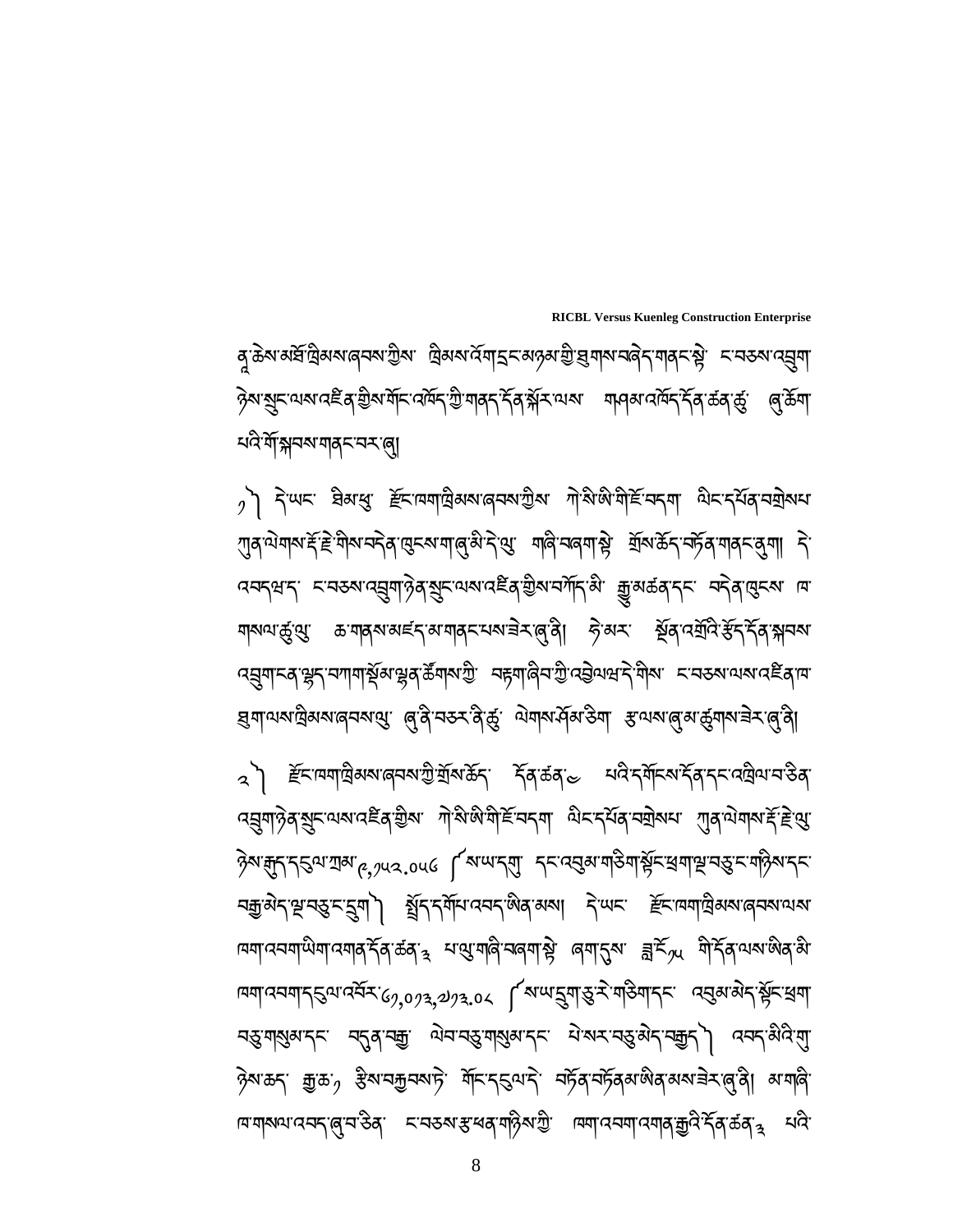ِ अत्रहा अर्डेक्षा के अल्लाहरू के अर्था समाजनवायोज्ञा के अधिकार (देश स्थित ) <u> અह्</u>यानश्चू अर्द्धगञ्चार्य स्थित्यर्थः विचार्यत्यवान्तः । बाह्य बोजल्या अर्थान्नेन्तः । सर्गान्नेन् ེ ེ  $\begin{array}{c} \n\end{array}$ অঁন্মজ্ঞৰ বঁচা জিৰ্'ৰ্ড্' অন্তৰ ব্ৰেমজীৰ ব্ৰুৰ বুৰামাৰ হিন্নৱী শ্ৰম জন্ম বইঁৰুৰ অৰু বিভিন্ন স্থাপন কৰি বিভিন্ন স্থাপন কৰিব বিভিন্ন স্থাপন কৰিব বিভিন্ন স্থাপন কৰিব বিভিন্ন স্থাপন কৰিব<br>বিভিন্ন স্থাপন কৰিব বিভিন্ন স্থাপন কৰিব বিভিন্ন স্থাপন কৰিব বিভিন্ন স্থাপন কৰিব বিভিন্ন স্থাপন কৰিব বিভিন্ন স ৰ্দ্ভ্ৰম্মঘৰ্ষি খ্ৰিম্মৰ্শিষ্ট হাৰ্ডৰাৰ্য্যৰাট্টৰ্য্য্ৰাজ্যৰ ভ্ৰম্ভ কৰি ব্ৰম্বৰ্শ্য কৰি ব্ৰা ड्रिट्युलुबे अरुडि्राज्युः ह्यादद्दूदे अर्ट्युट्युट्युट्युद्रवान् उपर्वे स्थिति। द्वित्यन्ति ह्यान्ना  $\begin{array}{c} \n\end{array}$ ؚ<br>
ؚ ེ ེ

 **RICBL Versus Kuenleg Construction Enterprise**  ब्दायारुखा "पियाविस्यानायोग लगाउँ उराउँद $\sim$  क $_2$  गोव्दा श्रूर क $_2$  ऊँ $\star$ <u> ন্যামানে ৰেমাৰ্থিমাই আৰু মুখানামীৰ জিং কুৰু ব্যাপদিনে ৰেমাৰ্থিক জাঙ্ক প্ৰা</u> পু $\approx$  কর্ কমান্ত্রিকান্মমা নিমানেমামীপুমান্মা মুকার্ক্টনান্মমন্মিমান্ছ্যান্মু ব্যানবেন্দ্জিৰা শামন্ত্ৰিন অহুশানম্ভ্ৰমন্ত্ৰীসমন্ত্ৰ দেশবেনা ব্ৰত্তন্যবৰ্মন্যৰ ব্ল རིམ་བནིན་དུ་ བརྱ་མ་ $j$  རེ་ འིམ་རྱུད་བཀལ་རོན་སེན། ਘང་རིན་རོན་རོའ་ རོྱ་འརོད་ལྱར་ দ্মশ্নেম্বান্হ্ৰিম্বে<del>র্মিং</del>' $\epsilon_{2,0}$  $\alpha_{3,2}$ পূ $\alpha$ ং বিজ্ঞান্ত্রিম্বিক্সিং বিদ্যালা ེ বস্তু মাহীন্স ব্ৰাষ্ট বিশ্ৰু বিশ্ৰু অধিকাৰী বুলি মুখ্য বিদ্যুত বিশ্ৰু বিশ্ৰু ক $\gamma$ ০ বিশ্ৰু ক $\gamma$ ০ বি ؚ<br>
ـ<br>
ـ<br>
ـ অমন্ড্রিমানসান্য স্ত্রমান জ্ঞান নেতা কেনা নির্বান করে ব্যার্থ বিষ্যা বিদ্যা বিদ্যা <sub>ব</sub>ননম্যান মস্কিন্দজ্ঞৰা" ব্যাৰ অমা মীর্দৰ অব্যবহী বনজিতা নাইৰা উত্থাস্ক্রন কৰা ེ ञ्चर्द्धः ।व्याप्त्य्यायशुः स्विविं क्षेत्रकारार्यार्ह्रयाञ्चः हायऊरायराप्तह्निशुः स्वाद्ग्यायिदः ེ ੩े≍্ল্°ৰী় ক্ৰু'মৰ্ক্ৰব`ৰ্^অম'নইৰ্` *া্হিমা*ন্স ট্ৰিমম'ৰেনম'অম' শ্ৰ্ম'ঘ্ৰমা'নতৰ্{'মাৰ্F`ম'্মু' ؚ<br>ׇ *८*་བठས་ལས་འརོན་རྱིས་ རུ་ལས་རོས་ལེན་འབད་མི་རྱོགས་ནེ་མས་རེར་ནུ་ནི།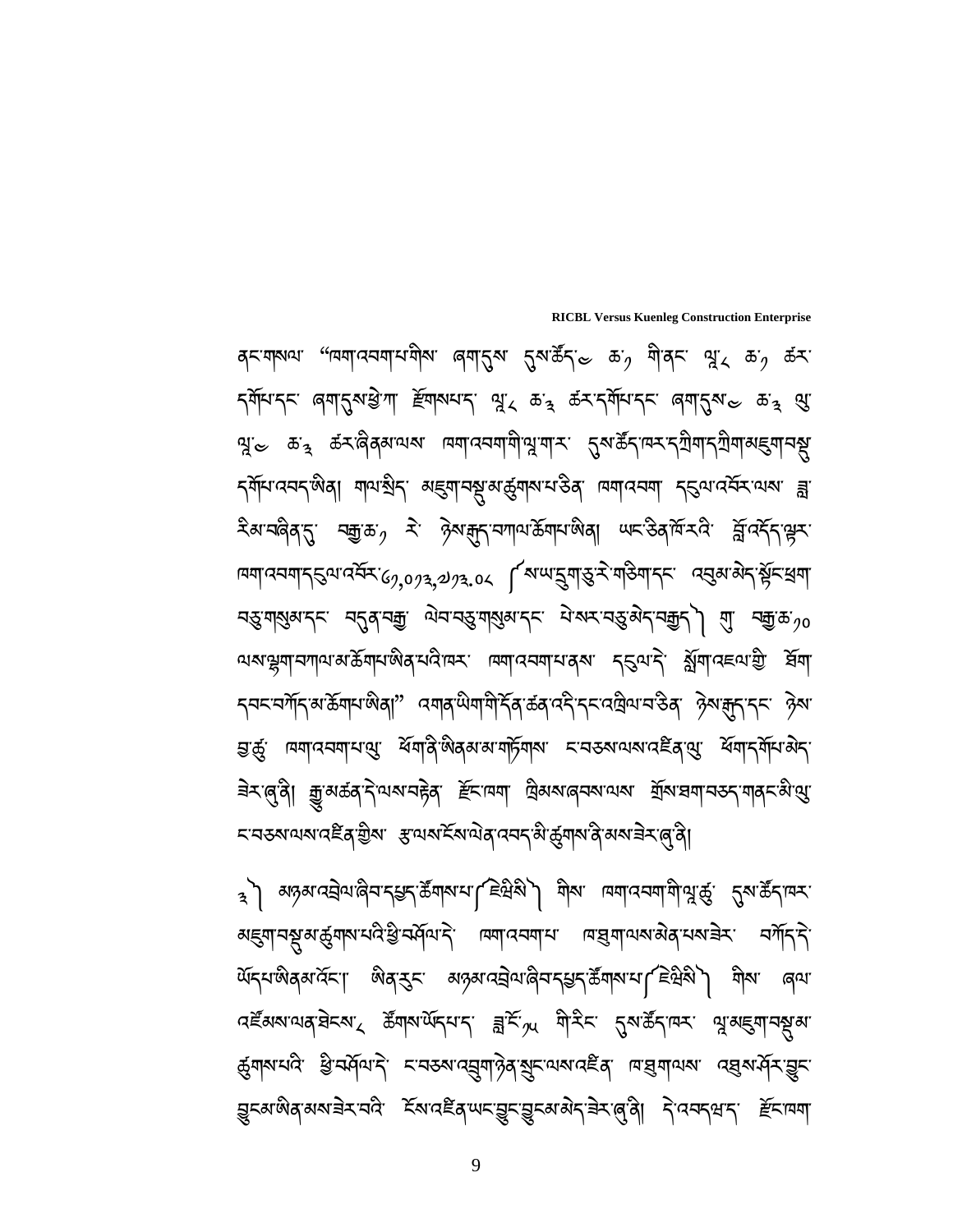$\approx$ ী শীর্ষাঞ্জামী $\leq$ ন্দ্রশা মিনার্মবান্মান্মন শ্যুবামান্মার্ষ্ট্র মীন্স অন্তম্যবহীমার্লিনা  $\overline{a}$  $\ddot{\phantom{a}}$  $\overline{a}$ ॸॣॾॸॱऄॕॵॺॱ<u>ॎ</u>ऻड़ॎॹॷऻॴॾख़ॎख़ॎॵॕॴॾ॔ॴॕख़ऀॷॕख़ॎख़ॎख़ख़ख़ख़ख़ख़ख़ख़ <sup>শ্রু:</sup>ব্দ্বম্বাৰ্ম্মা ( জুন্সম্বেন্দ্রার্মী উন্নার্মা বিশ্ববিদ্যালী উন্নার্মা করি বিশিষ্ট স্বিশিষ্যা বিশিষ্ট স্ ؙ<br>
֚ Ì <mark>২</mark>ম্বিং ব্ৰন্মতাৰ ব্ৰিম্বাৰ্ম্মীলৰ প্ৰস্কলৰ অৱস্থাৰ বিষয়ে আৰু প্ৰস্কৰ বিৰুদ্ধ  $\overline{a}$ নচ্টব্ অন্তম্যবহ্রীঅ'ল্লিম্বন্ডন্'র্উশ্মাম'যীম' শ্রম'ন্ড্রন্'ব্রন' ন্ডিঅ'শ্রম'<sub>3,32</sub>u<sub>,323,</sub>2k ؚ<br>
ؚ ེ ্বিশ্মশ্মান্ত্র্যান্দ ব্রেন্সশার্থন্স ইন্সেশজ্যি প্রিস্কান্দ প্রন্স ব্রুত্রান্স ক্রান্ক ক্রান্থ্য বি <u>য়ৼ৾ৗৢ</u>ৼ৻য়৸ড়ৼঀৗৢ৸৸ড়ৼঢ়ৗৢ৸ৼঀৼৗৗৢ৸৸৸৸৸৸৸৸৸৸ৼঀৼৼ৻৸৸৸৸ৼঀৼ৻ড়৸৸৸৸ৼঀৼৼ  $\ddot{\phantom{a}}$ ེ ঞ্জ ব্লুন্দ্ৰ্য্যানব্দ্ব্যান্টি ক্ৰমাৰ্ষ্য বিদ্যালীৰ বিদ্যালী দিব্দৰ্শ কৰি বাৰ্ষ্য কৰি বা ེ .<br>ا বর্ষুশক্তুন শ্রুমানেই বাহীৰ আৰু দুখি আৰু বিদেশ বিদেশ বিদিয়া আৰু অনাৰ বিদেশ ེ  $\ddot{\phantom{a}}$ ≧়থ্ৰ`ৰ্স্ট্ৰমান্মাট্ৰিজমাৰ্বিস্ট্ৰামক্ৰীসকলে অনুসৰি স্থিতি আৰু বিদ্যালয়ৰ বিদ্যালয় কৰি কৰা কৰি কৰা

 **RICBL Versus Kuenleg Construction Enterprise**  দ্রিঝমান্ত্র্মযন্ত্রীমা ব্যব্রুমান্ত্র্রীমান্ত্র্মন্ত্র্মন্ত্র্মন্দি মার্কিন্দিন্দি ব্রিমান্ত্রি বিনিয়া ؚ<br>ا ণ্মুশীষ্ট্ৰ <del>ন</del>ৰ্দ্ৰণজ্য ব্ৰূশন্ট ব্ৰূষ্ণ অৱশ্ৰেষ্ট দেখুৰাত্মৰ ইন্দ্ৰ ইন্ন জিৰ্ন অৱশ্ৰম ব্ৰূন্ন ེ ਬশ্বিষ্ক্ৰণ আৰু স্টুজিৰ্ অৰ্ম্ভ্ৰী ৰাম্বি অন্তৰ্য বেইন্দ্ৰ জীৱন বুজি কৰি অৰ্থ বৰ্ষী ؚ<br>
ؚ ེ  $\partial_i$ ेर्पायः गोञ्ज़ेष्ठामेहिन्दपाज्ञेदार्द्यव्यवायतः ग्रीवेज्ञयार्ह्य प्रियंग्नेयः दावरुवाश्च ؚ<br>
ؚ ེ  $\ddot{\phantom{a}}$ ধৰ্ শঠ্গিমন্ট্ৰ'ন্স'ৰ্' ॲষামন্থৰ্'মঙ্গম'নশ্ৰীশম'ন্সন্'ৰ্'ৰ্বি' ঘনম'ণ্মমন্থ্ৰী ক্ষিশ্ৰম'ন্ড্ৰ नञ्जैर'रे, उच्चिग|चार्च्च्युर्क्ष्वावाराली 'ब्रिज उनर्ट्यज्बुर्थरी' ट्विक्याउन्बिर्क्षिटान्न ེ  $\ddot{\phantom{a}}$ ব্≅ব্ঔান্দ্রশ্নামননন্ত্ৰ উন্সূশর্জ্যান্দ ইন্সন্মনমন্মন্দ্রীণ্ণিকাম শন্ হশ্হশ স্পুশ্নকৰ্মনক্লীন্উ ৰক্ষিণ্টি ེ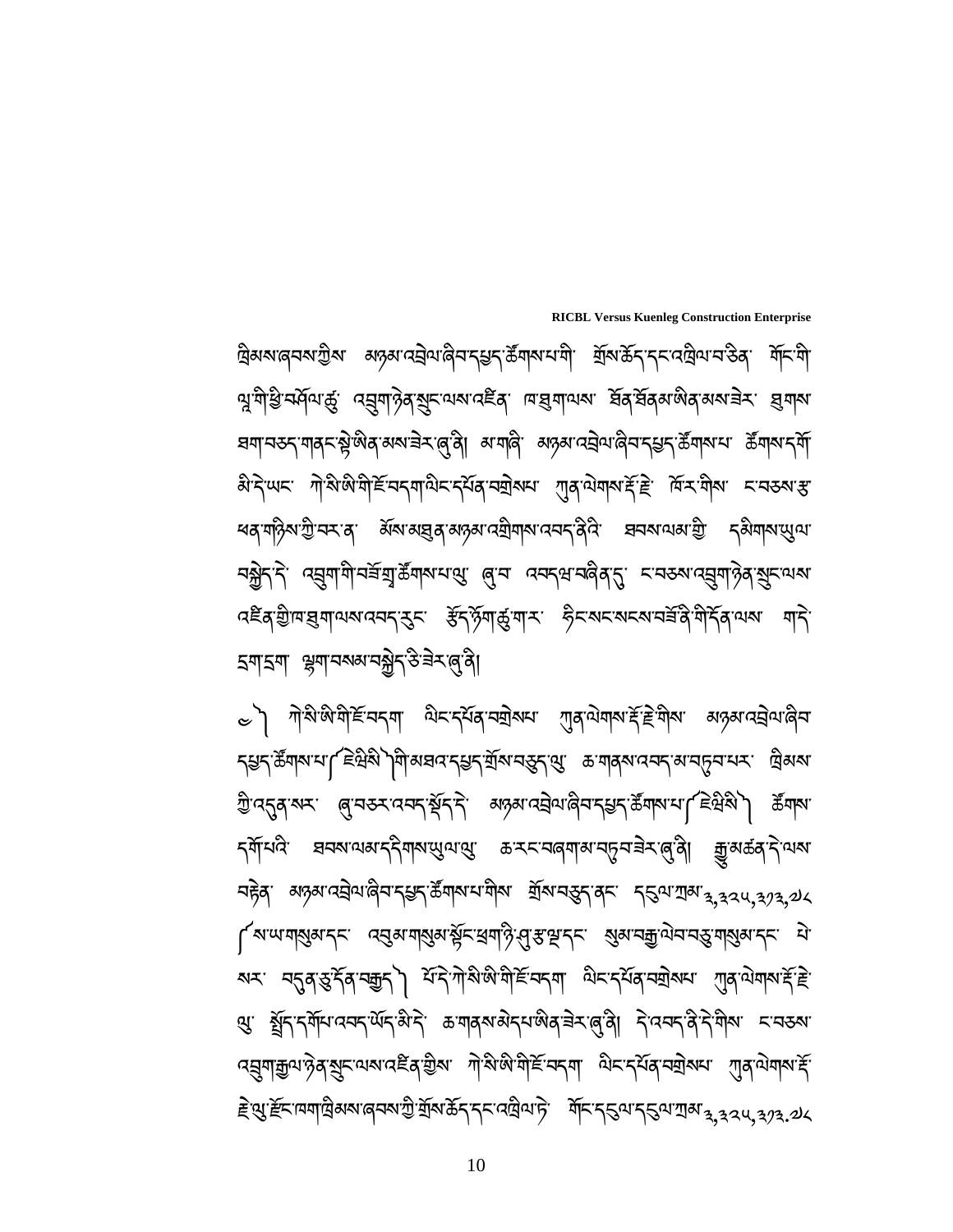$\zeta$ े । प्रमाययमालमानुरु ज्ञै $\widetilde{\epsilon}_{30}$  अत्रमया ज्ञै $\widetilde{\epsilon}_{70}$  है उम्मेवयालुमारायेन् अन्ने स <mark>ন</mark>্ডম্ব্রেশ্ট্র মুহূত্মম্বইে বুণ্ডু ধিশ্র্মজিব্র্<sup>ড্র</sup>ং শ্রিজিন্সিম বর্শ্র্দ্ম্ব্বিষ্কৃত্ব  $\overline{a}$ ེ *हॅ*माय्माष्ठिअव्याद्यव्याद्ययन् रुमः निज्ञविद्रम्याज्ञेद्यहम् निः ह्यावाद्ययान्छन् गवन्दैः  $\ddot{\phantom{a}}$ དེ་ ཁྐྲིམས་འོག་ۑང་མཉམ་གྱི་ ುིད་ག་མ་ོམས་པས་ཟ ར་ઈ་ནི། ད ་འབད་ཨིན་པ་ཅིན་ཁག་ؚ<br>
ـ<br>
ـ ؚ<br>
ـ<br>
ـ

u ) শ্রীষ্ণজ্য বীহ্ন বিদেশ আৰু অনুস্থা প্রান্ত বিদ্যালয় বিদেশ বিদ্যালয় প্রান্ত বিদ্যালয় বিদ্যালয় বিদ্যালয়<br>u নি ؚ<br>ؙ ེ <u>নৰ্ভ্ৰিখ্য বৰ্মুৰ্ষ্ণ খ্ৰুহ্ণ মুখিবা আৰু মুখিবাৰ মুখিবাৰ মুখি</u> ব্রহ্মন্ত্র্য ঐত্বস্থিত যুঁব্রি-স্তিভ্রম্ভ্রেণ্ডি হার্স্য নেমার্ক বিদ্রা ব্রস্কেন্দ্রেস্কার ম্রন্ত করি বিভিন্ন স্থাপন স্পর্ক, প্রিশ্রি স্কর্মী স্কর্মী ব্যাপ্রিয়া ؚ<br>ا ེ རང་འབད་འབདཝ་མ་གཏོགས་ ཡིག་རིགས་འགན་ଳ་ལས་འགལ་བའི་ ஔ་འབད་དགོཔ་མ ད་ཟ ར་ ེ ؚ<br>֡ ৰ্ণ্টা শ্ৰিম্বৰূপ স্কুৰ্ণ্য ইণ্ডিয়াৰ ইৰ্ণ্টাৰ্ ইণ্ডিয়াৰ্ণ্ট কৰা প্ৰশ্ন কৰি বি ེ বক্তমাত্মবাৰেই বৃত্তীৰ দিয়াৰীৰ বিভিন্ন উচ্চাৰী বিভিন্ন বিভিন্ন বিভিন্ন কৰিব বিভিন্ন কৰিব বিভিন্ন কৰিব বিভিন্ন<br>বক্তমাত্মবাৰেই বৃত্তীৰ দিয়াৰীৰ বিভিন্ন কৰিব বিভিন্ন কৰিব বিভিন্ন কৰিব বিভিন্ন কৰিব বিভিন্ন কৰিব বিভিন্ন কৰিব  $\ddot{\phantom{a}}$ <mark>ব্য</mark>চ্চান্দ্ৰ বৰুৰ উপাজ্ঞৰ অৰ্থা বৃষ্টাব্বন্দ্ৰ উৰ্ত্ত ব্ৰীমাচন্দ্ৰ বিষয়া উচ্চাৰ্য আৰু বিষ্যা .<br>ا  $\overline{a}$ গ্নবর্শ উন্মা অবর্ণই আর্মিন্ড আর্মান্ড হার্ড হার্ড কার্য করি বিদ্রাল আর্মান্ড কার্য করা করি বিদ্রাল করা করা কর ণীণ্মু *ঈ*নব্দাণ্যইৰ্<sup>ত্</sup>শব্দৰ্যকৰ্ত্তি অন্তৰ্যক্টৰ্ত্ত্বিক্ষিত্ৰ অব্দ্বইৰ্<sup>ত্</sup>শব্দ্বিষ্ট্ৰ ৰু ེ ঌॆས་দ্রিམས་ལྱན་རमॖॖས་རིན་པོ་৯ེའི་ནབས་ལས་ ག<code>੩ིགས་ढ़ི</mark>བ་འངོད་གནང་རྲེར་ནུ་ནི་ଊིན།</sup></code>

 **RICBL Versus Kuenleg Construction Enterprise**  ्रियालायां अर्थात्रम् । उन्हें अर्थायां अर्थारायुर्भिक्षा स्थिति । अर्थात्राण्डुर्भाष्यस्य स्यान्ध्रम् । अ স্ম: ন্মৰা্ম্ভাৰ্ড বি'ন্ম্ৰী বি'নিৰ্মাণ্ডৰা স্কুলিগ্ৰাম্ভ্ৰাৰ্ড বি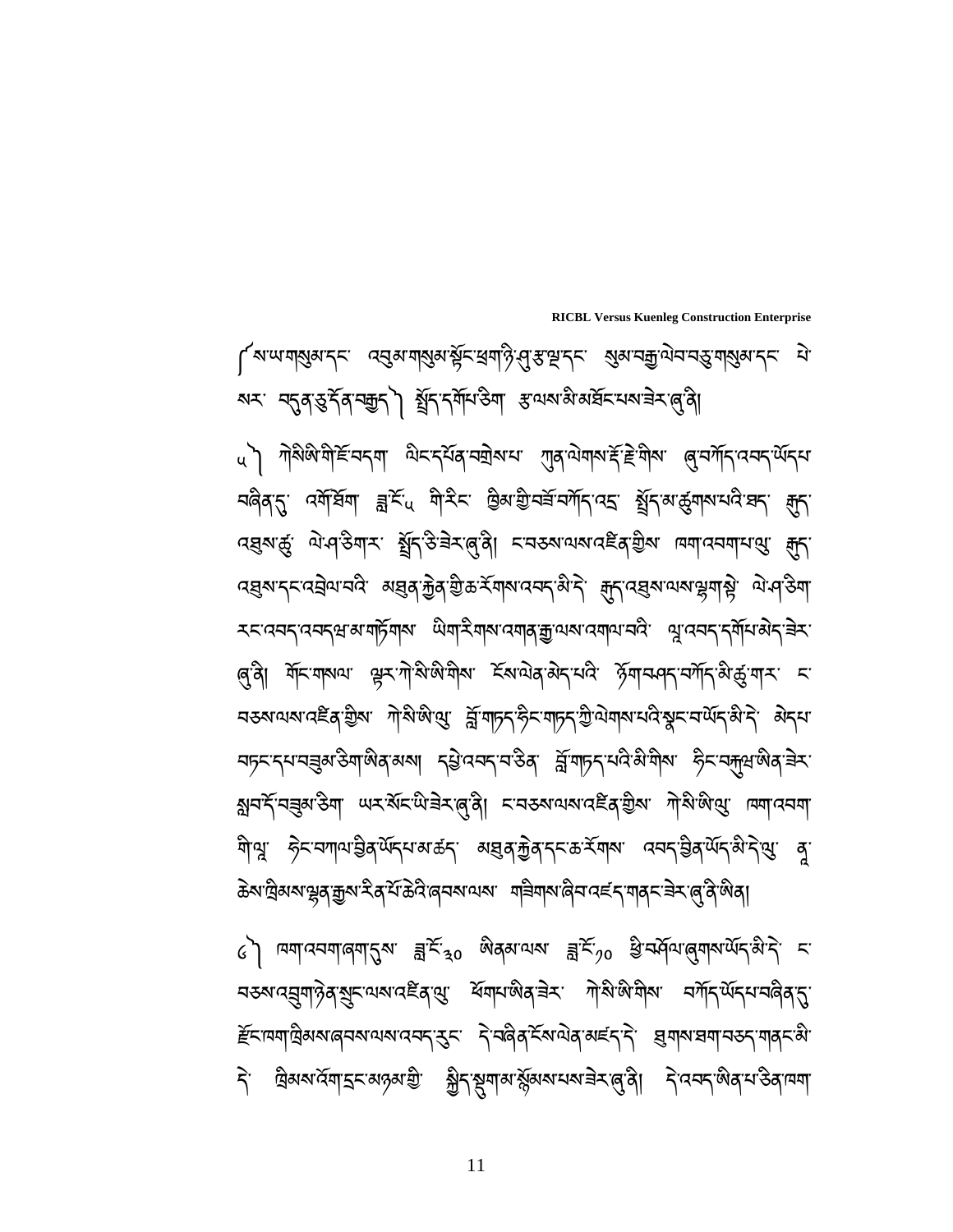༧༽ ང་བཅས་ལས་འཛིན་གྱིས་ ཁག་འབག་འགན་ଳའི་དོན་ཚན་༡༠ པ་དང་མ་འཁྐྲིལ་བར་ । <mark>प्रगाद्यमाभिभ्रुङ्गेदारमा</mark>भार्श्चमा देमागाबाद्धबाग्रन्थः । ब्रामाञ्चमार्श्चेदक्षे । ब्रामाञ्चदेश्ले ེ ེ শ্রুমাঝবঞ্টুব ব্ৰ্ଣ্ডশৰ্মান্ত্ৰী নিৰ্মাণ কৰি বিৰুদ্ধি আৰু বিৰুদ্ধি আৰু বিৰুদ্ধি আৰু নিৰ্মাণ কৰি বিৰুদ্ধি কৰি বিৰুদ্ধি কৰি বি ੩े≺<sup>:</sup> अे पुर्श्चे{`तुग|३े≺ प्रेअअ'त्निक्षायबादे`त्वन{'वग|त'ग|त्रन्धालेव'अत्र| दे`गे|क्रॅर'यबाव ེ གསལ་འབད་ઈ་བ་ཅིན་ ཇེ་སི་ཨནི་པི་ཨེལ་ཟ ར་མི་க་ഖོད་མིའི་ ཁག་འབག་ஔ་ད ་ ཁག་སོ་སོ་  $\overline{a}$ ؚ<br>
ؚ জি�্ন জন্ম ক্রান্ত জাবি কাৰ্ট জাগ বিদ্যালয় জন্ম সম্পৰ্ক আৰু বিদ্যালয় সম্পৰ্ক আৰু সম্পৰ্ক আৰু সম্পৰ্ক আৰু সম্ बेरालुवे। *इ.स. ल*ुज़रालुजाइन्छुर्ग्रिटे- जॅडाउर्जन्छिन्छुर्ग्रिका जॅडाउर्व्यव्यव्यवेषे न्या  $\begin{array}{c} \n\end{array}$ ེ *ད*མིགས་བསལ་གྱི་་་ལྱུ་ནུ་རོད་ལྲུན་པའི་རང་བའིན་ ་ ་སྲིད་་ལྱིམ འརྲོན་སྐྱོང་نङིག་བསྲུལ་ལམ প্ৰদাশ) $\beta$ শাজিব $\Xi$ মজ্জিী শীর্ষজি দিম্বাজ্য দ্বাত্ত্বিশিল্প ক্ষুমান্ত্র ེ གཏོགས་ཡོདཔ་ཨིན་ଥང་ ཁོ་ར་க་ஔ་དོན་ད ་க་མཁོ་བའི་ ལག་୶ལ་གྱི་ഏས་ཚད་ མེད་པ་ལས་ ؙ<br>֡֕ নहेव् पञ्चव्'चञ्चूर'व्हायवा अञ्चर'दर्खेवाअर्द्धुगव्यराष्ठेव्'चेर'्लु'वे| हिंब्यरहादवह्'च डेव्' ེ ེ <sup>শ্ৰ</sup>ষ্ণজীৰ্দ্ৰ শ্ৰুষ্মীৰ্হৰ দ্ৰেহৰ শাৰী লগত সুখব্য । অৰ্থ ব্ৰম্বৰ শ্ৰম্ভ বিষ্ণু বিষ্ণু বিষ্ণু বিষ্ণু বিষ্ণু বি  $\ddot{\phantom{a}}$ শচ্নিশ্মান্তী বৃষ্ণাব্দ আৰু বিজ্ঞান আৰু বিজ্ঞান কৰা বিজ্ঞান পৰি প্ৰতি আৰু বিজ্ঞান কৰি বিজ্ঞান কৰি མས་ཟེར་ઈ་ནི། ད ་འབད་ནི་དེ་གིས་ ང་བཅས་ལས་འཛིན་གྱིས་ ཁག་འབག་འགན་ଳའི་དོན་ཚན་ ؙ<br>
֚  $_{\rm 20}$  धायबा दमवादमवासले $\varsigma$ चेरालुंदे| ེ ؚ<br>֡

 **RICBL Versus Kuenleg Construction Enterprise**  বেন্মান্দ্রে দেগ্রুমান্সমান ৰেমাৰ্ত্মজ্যব্রিস্ক্রন্স অন্ত্রিশ্রন্থ হা <del>១</del>୫৯་ལས་འརིན་རྱིས་ར་ལུངས་དང་སྲུགས་དེ་ ་ ལུམས་ནབས་ལུ་ནུ་ནེ་ལེ་པལོད་རེར་ནུ་ནི། ེ ེ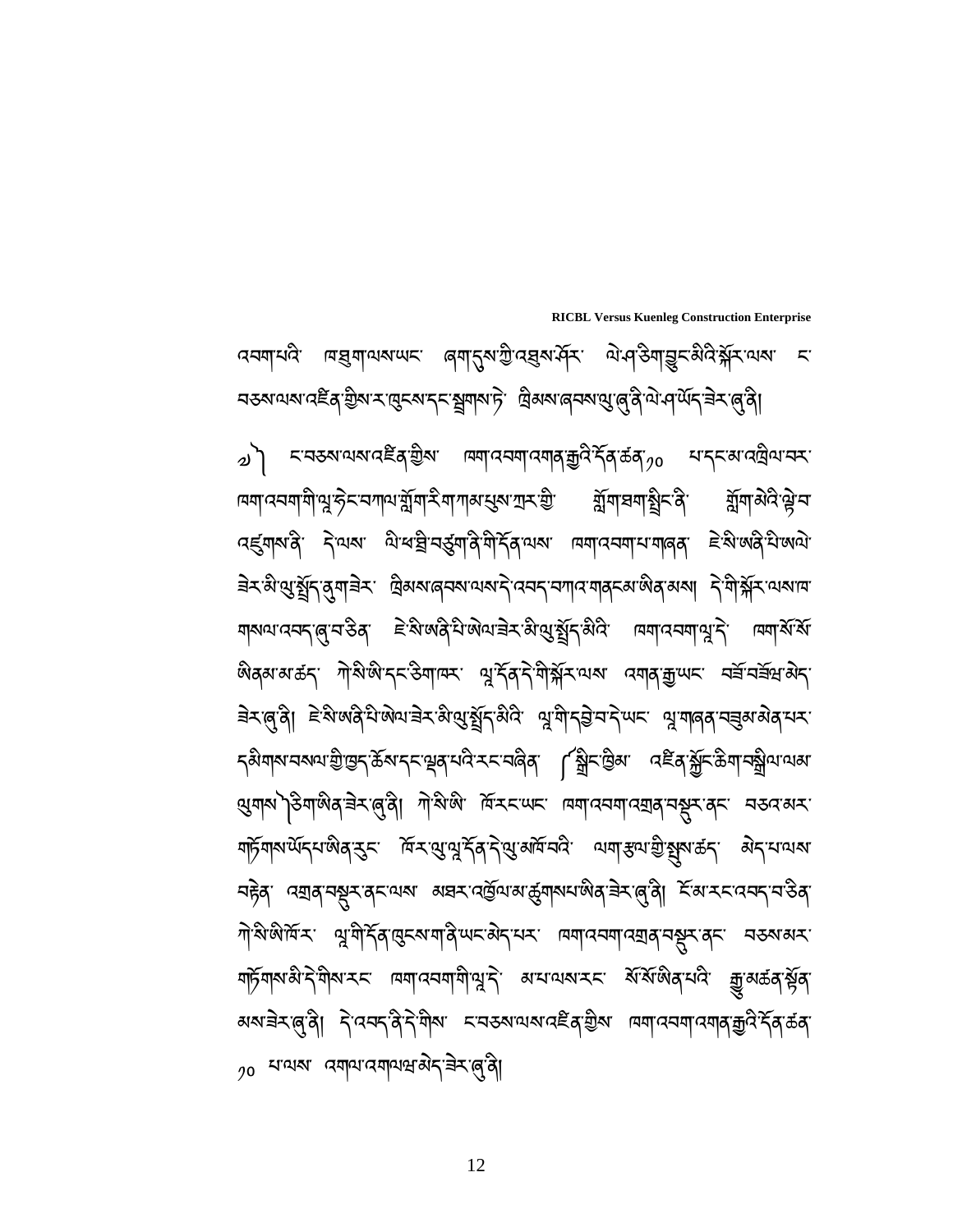**RICBL Versus Kuenleg Construction Enterprise**  ༨༽ དེ་མ་ཚད་ མཉམ་འེࣤ ལ་ཞིབ་ད߸ད་ཚོགས་པ་ ༼ཇེ་ཝི་སི༽གིས་ ང་བཅས་ལས་འཛིན་གྱིས་  $\tau$ হূঞ্যাৰ শিষ্পিপ্তা $_{3,3}$ ঃ $_{4,3}$ ৰু, $_{3}$ এ $_{4}$ ্মা ক্ষ্ণী $\tau$ হিঞ্যামুখ $_{2}$ ৰু,্দ্দ্ৰ  $_{4}$ ৰিন্নুৰ্মণ $\beta$ শ্ <sub>২</sub>৮ ম্ভূঁচ খ্ৰশন্ত্ৰীস্থৰ বিভিন্ন অনুস্থাত পৰি প্ৰকাশ কৰি বিভিন্ন বিভিন্ন বিভিন্ন পৰি পৰি প্ৰকাশ কৰি বিভিন্ন প ؚ<br>
ـ<br>
ـ<br>
ـ ਬਗ੍ਰਾਚਲਨ੍ਯੋਨ੍ਹਿਅਟ *ਵਿ*ੱਖਿਗਕ੍ਰਿਕਕਾਰਚਕਾਰਕਾ ਵਾਰਲਕਾਰਕਾਰਵੈੱਕ੍ਭ੍ਰਿਕਾ ਬੁੱਨ੍ਹਿਸ੍ਰੱਖਾ  $\alpha$ བད་ བཀའ་རྱ་གནང་སྐྱེ་སེན་མས་<code>ᡜ៝ར་ན་ནི། གནད་རོན་རེ་གེ་སྐོར་ལས་ ส</code>ৃক্কর্মর্ষান্ন্রিমর্মা ེ ؙ<br>
֚ ৰ্**নম'ট্ৰ'শ্লুৰ্**ক্সুস্কু'থ্ৰুৰ্ন'ইৰ্' মঘন'মহুমাশীস্ত ব্ৰত্তম' <sub>ব,বব</sub>্দ,<sub>ব?ব.</sub>৶২ <sup>হাঁ</sup>ব শীষ্ণ' ঞ্জ দিন<sup>্</sup>নীৰ *অন্তৰ* বেহ্ৰীঅৰ্ণৰ বহুদ্বিভ্ৰীসকলে বিজেপি বিজেপি আৰু অন্যান্ত কৰিছিল ؚ<br>ا ববন্দ্দি ঐৰ্জ্যবদ্ভুবজীৰ্মতাৰা নৃত্যৰবন্ধন্দি নাৰ্ভৰাৰ্যুশ্য ৰাজ্যৰ ইৰ্ ེ གྱིས་ ཀི་སི་ཨི་க་ ད̣ལ་འབོར་ད ་གུ་ ು ད་୶ིས་བଫབ་ೲ ་ ഖོད་དགོཔ་ཅིག་མིན་འډག་ཟ ར་ཞི་ནི། ؘ<br>
֚ ེ ེ ེ ৰু<sup>·</sup>ক্ৰম'ট্ৰিমম'শ্লুৰ্'ক্ৰুম'শ্বিৰ্'ফ্ৰিন্ট'ৰ্'ৰ্মম'ণ্মম ট্ৰিমম'ৰ্মিশ্মহ্ম'স্ক্ৰম' হ্ৰী শ্ৰম্ম'নৰ্দ্বি'শ্ৰ্ৰ্ ٔ<br>
֪ׅ֡֝֟֝֟֟֟֟֓֕֝֬֝֟֓֝֬֝֝֬֝֝֬֝֝֬֝֬֝֟֝֝֬֝֟֝֟֝֬֝֟֝֟֝֬֝֟֝֬֝֬֝֝֬֝֟֝֬֝֝֬֝֝֬֝֝֬֝֝֟֝֝<br>֧֖֚֚֚֚֚֚֚֝֝֝֝֝֝ ষ্ট্র ষ্ণিস্থে *স্ট্*নাম্মার্মুমার্ক্রন্'ন্'থ্র' শ্র্ষ্ণমান্ত্রিমার্ম মুক্রার্মার্ম্'ন্সেন্দ্'ন্সেন্দ্'ন্স<br>যু ེ ጘ়র্জ্য শ্রুনির্জে বনজুর্মন ইনার বিদিয়া বিদি বিদ্রালী <u>কা</u>র্য বিদ্রালী বিদিয়া বিদিয়া বিদিয়া বিদিয়া বিদিয়া ེ ।ब्राचन्नालं अञ्चलं सुर्भुमन्नार् बेल्क्या स्थिति । ब्राज्ञान्नर् ज्ञान्नर् स्ट्राज्ञ्यं स्थित् । ब्राज्ञ्<br>बिर्गामन् ེ *འা*মঁন্<sup>�ৌ</sup>ন্মাঁন্কিভেঁ বুন্মাউশ শীমন্দ্ৰেৰ্দ্ৰমন্ত্ৰশক্ষণৰাইশক্ষক ব্ৰীৰ্সান্ ਬੱਧਾਘਕਾਘੱ<sub></sub>ਨਿੰਮੋਨ੍ਹੇ (बुष्पेयाहेउद्दिलायेवाल्हरायवट्युल्फ्रंथरे, बेंग्नलहुन्न्रान्नलराज्ञे  $\ddot{\phantom{a}}$ ؚ<br>֡֝֟<br>֚֝<br>֚֝<br>ׇׇׇׇׇ֖֝֝֝֝֝֝֝֝֬<u>֚</u>֖֖֖֖֖֖֖֚֚֝֝֝֝֝ ন্মজ্ন

4.2. **Defendant Kuenleg Construction Enterprise submission on 23.7.2007 to the High Court in English:** 

May I take this opportunity to kindly apprise that the dispute between Kuenley Construction Enterprise (KCE) and RICBL has been ongoing for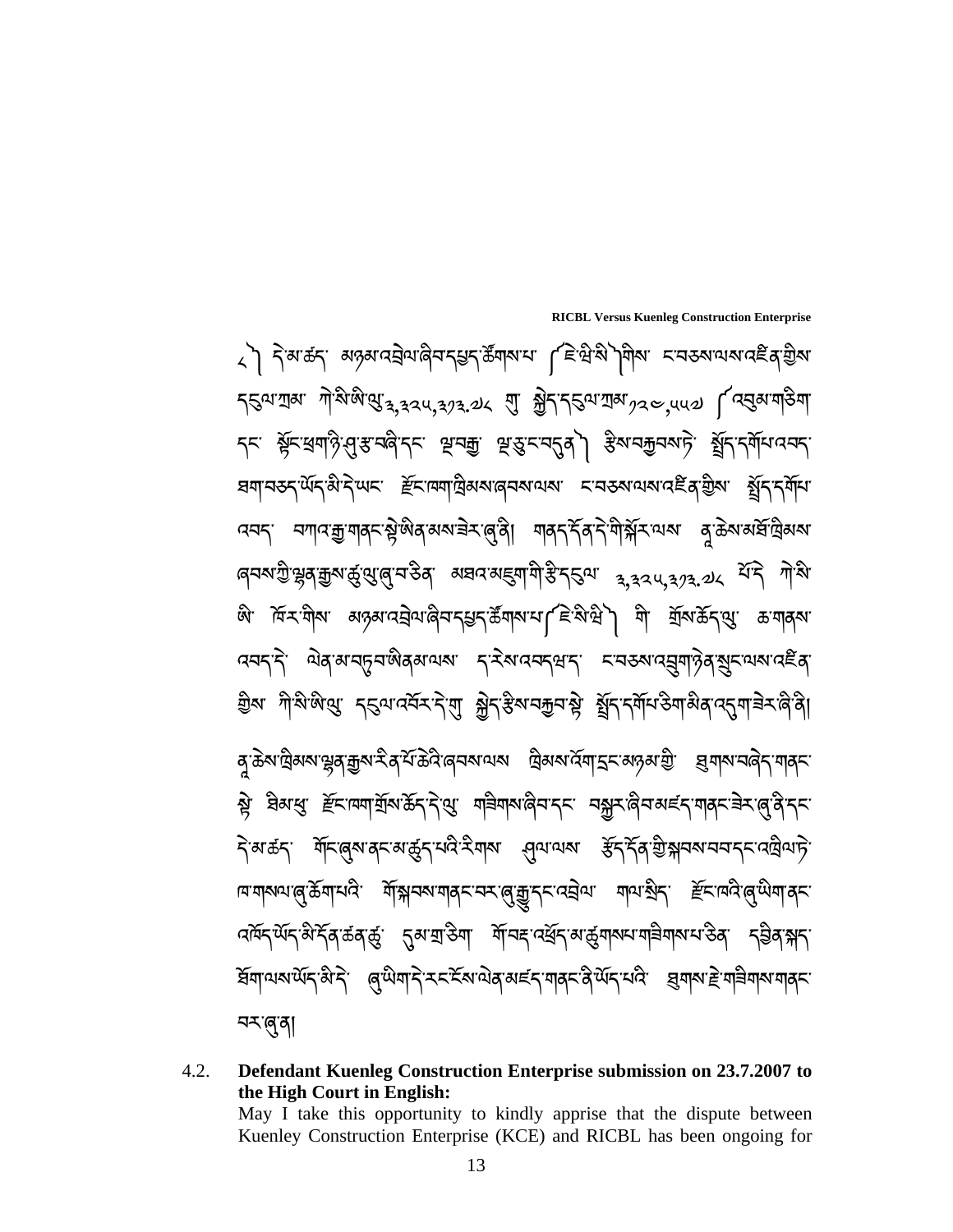the last five years. During the first one and half years, we tried our best to sort out the matter amicably with the RICBL management.

With no cooperation from RICBL, we requested for arbitration by a joint Verification Committee (JVC). The JVC passed a decision after one and half years. Which was not adhered to by RICBL. On  $6<sup>th</sup>$  February 2006 (six months after the JVC decision), we filed a case at the Dzongkhag Thrimkhang, Thimphu. On 22 May 2007, the judgment numbered 17462 was passed, instructing RICBL to pay KCE Nu 12,701,183 against the total claims of Nu. 23,902,077.76.

On  $3<sup>rd</sup>$  July 2007 RICBL appealed to the High Court<sup>1</sup>. In response to the appeal, I would like to present the following justifications:

1. RICBL letter point 1: "That the Dzongkhag Court has upheld most of the submissions/ justifications made by M/s KCE based on which the verdict has been passed. However, most of the justifications/clarifications/ evidences provided by the RICBL had not been considered. The management of RICBL would like to submit that during the course of the Court case, the management of RICBL had been pre-occupied with the ACC investigations, which deterred RICBL in adequately defending against the charges".

In my defence, I would like to submit that both KCE and RICBL had over fifteen months to submit all justifications/clarifications/evidences to the Dzongkhag Thrimkhang. It is highly inappropriate and contemptible for the RICBL management to claim that the Dzongkhag Thrimkhang considered the justifications of KCE only. Further, RICBL's reasons in failing to defend the case adequately appear weak and unconvincing, based on the amount and the timing of the two cases.

2. RICBL letter point 2: "That as per the verdict passed by the Dzongkhag Court, vide decision no. 4, RICBL had been imposed liquidity damages amounting to Nu. 9,152,056.96. The Dzongkhag Court has applied clause III of the contract document to determine the above amount of the fine, which is 1% per month on the contract value of Nu. 61,013,713.08 for 15 months. However, we would like to submit that as per clause III of the contract document " if the contractor fails to complete  $1/8<sup>th</sup>$  of the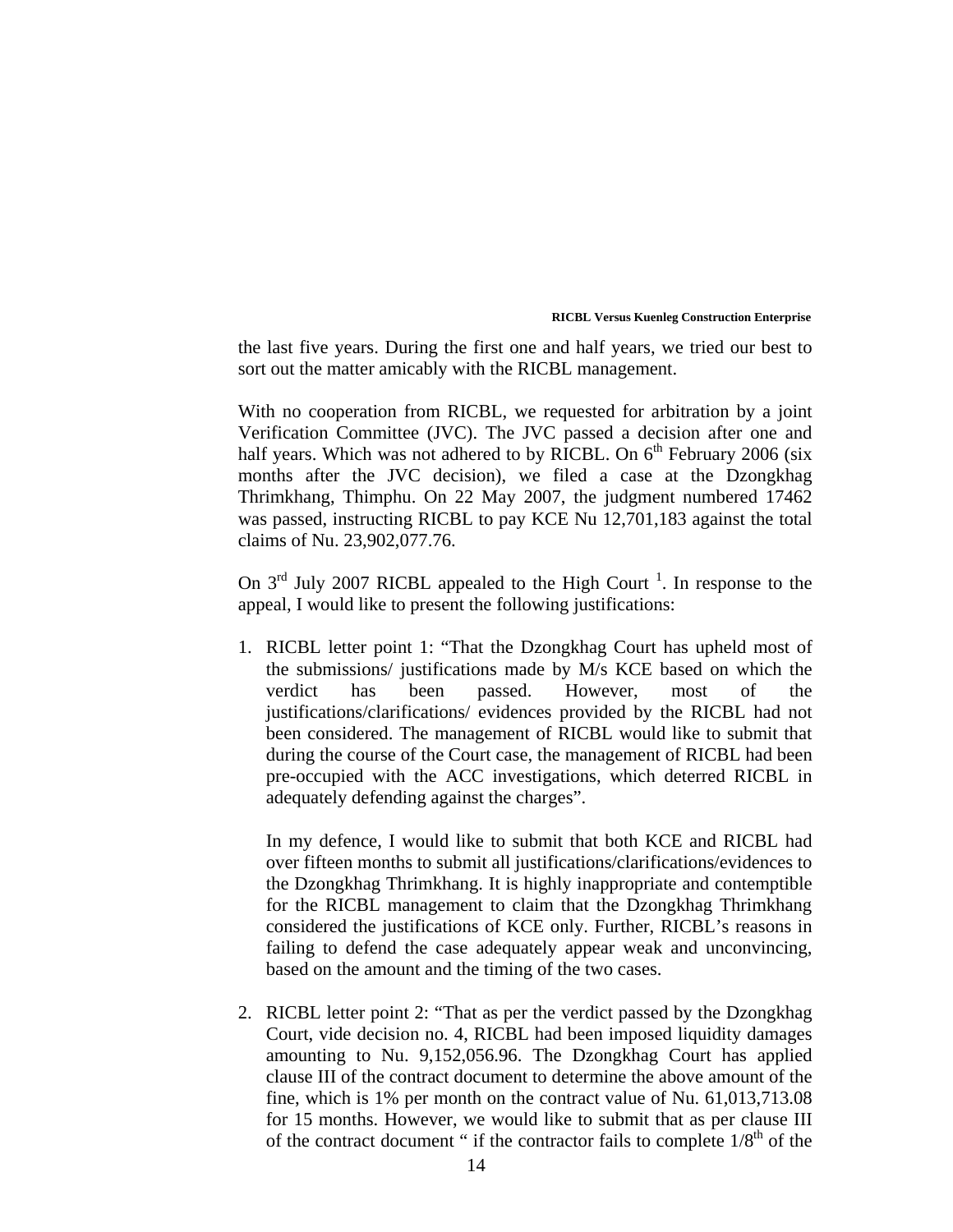work in  $1/4^{th}$  of the time,  $3/8^{th}$  of the work in half the time,  $3/4^{th}$  of the work in  $3/4<sup>th</sup>$  of the time and full work in stipulated period, the corporation may levy charges for compensation for liquidated damages at the rate of 1% of the agreement amount per month or a lesser amount limited to a maximum of 10% of the agreement amount as he may decide, and the contractor shall not have any claim for refund of that amount". Based on this clause, the contractor is liable for liquidity damage in contrary to the penalty levied to RICBL. Hence, RICBL would like to strongly disagree to the applicability of this clause against RICBL".

In my defence I would like to submit that, in my claims before the Dzongkhag Thrimkhang I had filed for cost escalation amounting to Nu. 10,976,618.27 based on the cost indices derived by the JVC for the delay period of 16 months attributable to RICBL. Since there was no decision passed for this escalation claim made by KCE, and decision no.4 by the Dzongkhag Thrimkhang orders that RICBL pays KCE a sum of Nu. 9,152,056.96 as liquidated damages calculated on the basis of clause III of the contract document, I would be grateful if the Hon'ble Court could kindly review my claim for cost escalation as submitted and as stated in the summary of Court Findings(pages no 173 paragraph h. ii and iv.) of the judgment. $^{2}$ 

3. RICBL letter point 3: "That the joint Verification Committee (JVC) may have indicated that delay in the completion of the project is not attributable to the contractor. However, the JVC during the eight rounds of meeting had also never concluded that 15 months of delay was attributed solely by RICBL. On the other hand, the Court had concluded that the above delay was attributed by RICBL based on JVC's decision. JVC had been formed on the request of M/s KCE to the construction association of Bhutan (CAB) with the sole objective of finding an amicable solution to dispute between RICBL and M/s KCE and as such, RICBL on many occasions had been very compromising with the aim of setting dispute once and for all".

In my defence, I would like to submit that, since the onset of the dispute, KCE tried to arrive at an amicable solution with RICBL which is testified by the fact that KCE requested for an arbitration after one and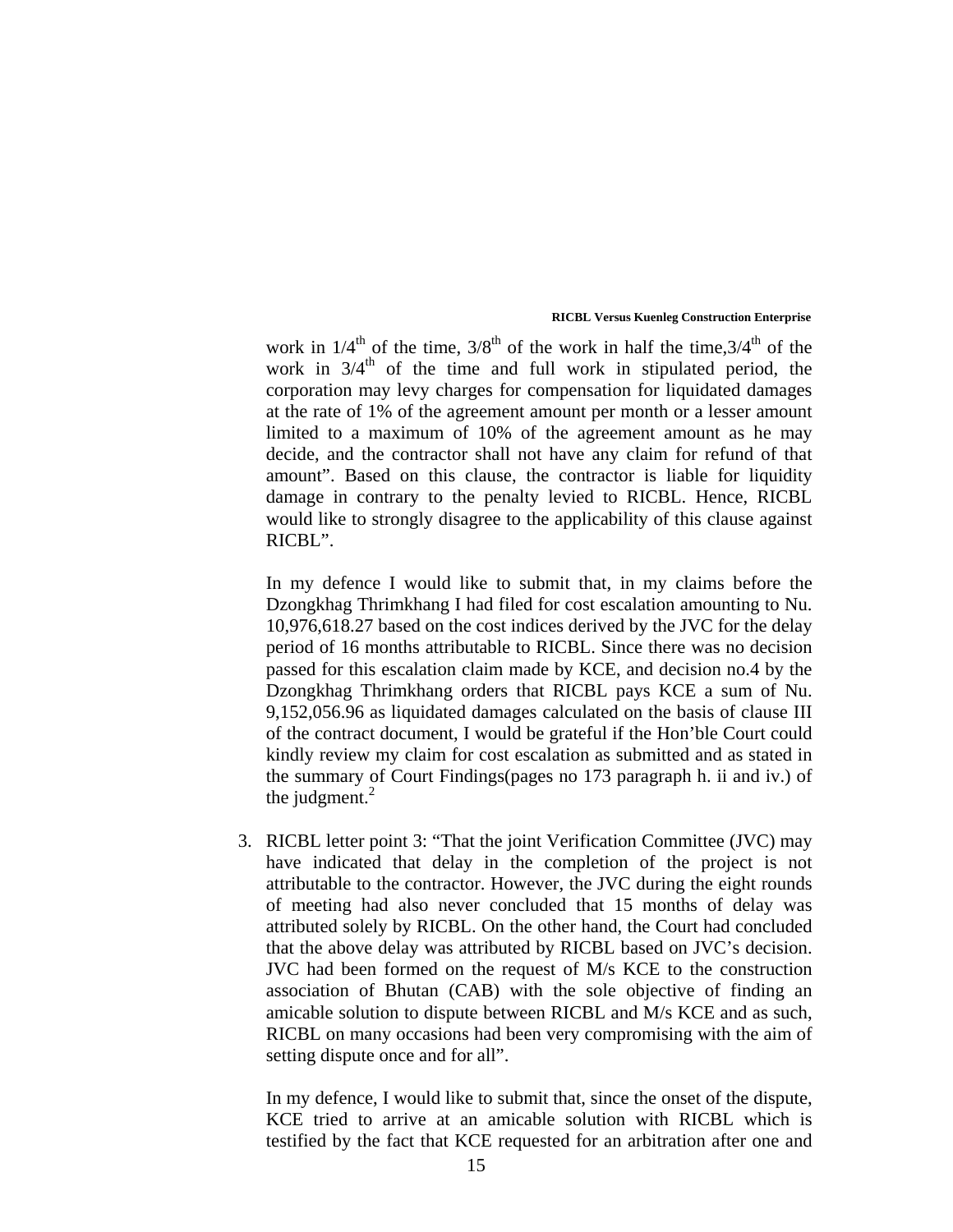half years of discussion with the RICBL and that too only after exhausting all forms of appeal and cooperation from the RICBL. I believe that with some cooperation and compromise from the RICBL, the case could have been solved in an amicable and speedy fashion without the legal battle. For the kind information of the Hon'ble Court, the JVC was formed on the request of the KCE with the approval of the Chairman of the RICB Board as per the term and conditions of the contract<sup>3</sup>. One of the responsibilities of the JVC was to find the cause of delay in the project. In-depth discussion and deliberation was held on this issue based on the arguments of the two parties, which can be validated by the Minutes of the JVC meetings. The findings of both the JVC and the Dzongkhag Thrimkhang (based on documents and evidences submitted by both parties) attributed the delay to RICBL.

4. RICBL letter point 4: "That M/s KCE failed to comply with the final decision of JVC by approaching the Dzongkhag Court defeated the sole objective of forming a Joint Verification committee. Therefore, the amount of Nu. 3,325,313.78 made payable to M/s KCE by the JVC stands invalid. Hence, it is not justifiable for the RICBL to pay the above amount as per court's decision."

In my defence, I would like to submit that it failed to comply with the decisions of the JVC and not KCE as accused above and as all the documents and evidence submitted will confirm. I would appreciate if the Hon'ble Court could kindly note that my claims are based on RICBL's commitment and the work executed by me substantiated by supporting documents and evidence and hence well justified. In this light, RICBL's statement that the payment is not justified is dishonorable.

The JVC passed the following decisions in 2005:

- That RICBL pay KCE a sum of Nu. 3,325,313.78 against KCE's claim for quantity and rate difference in the final bill.
- That KCE forego a sum of Nu. 3,119,643.78 in favour of RICBL from its final bill.
- JVC also recommended that RICBL pay KCE the cost difference in cement and timber based on the claims made by KCE prior to the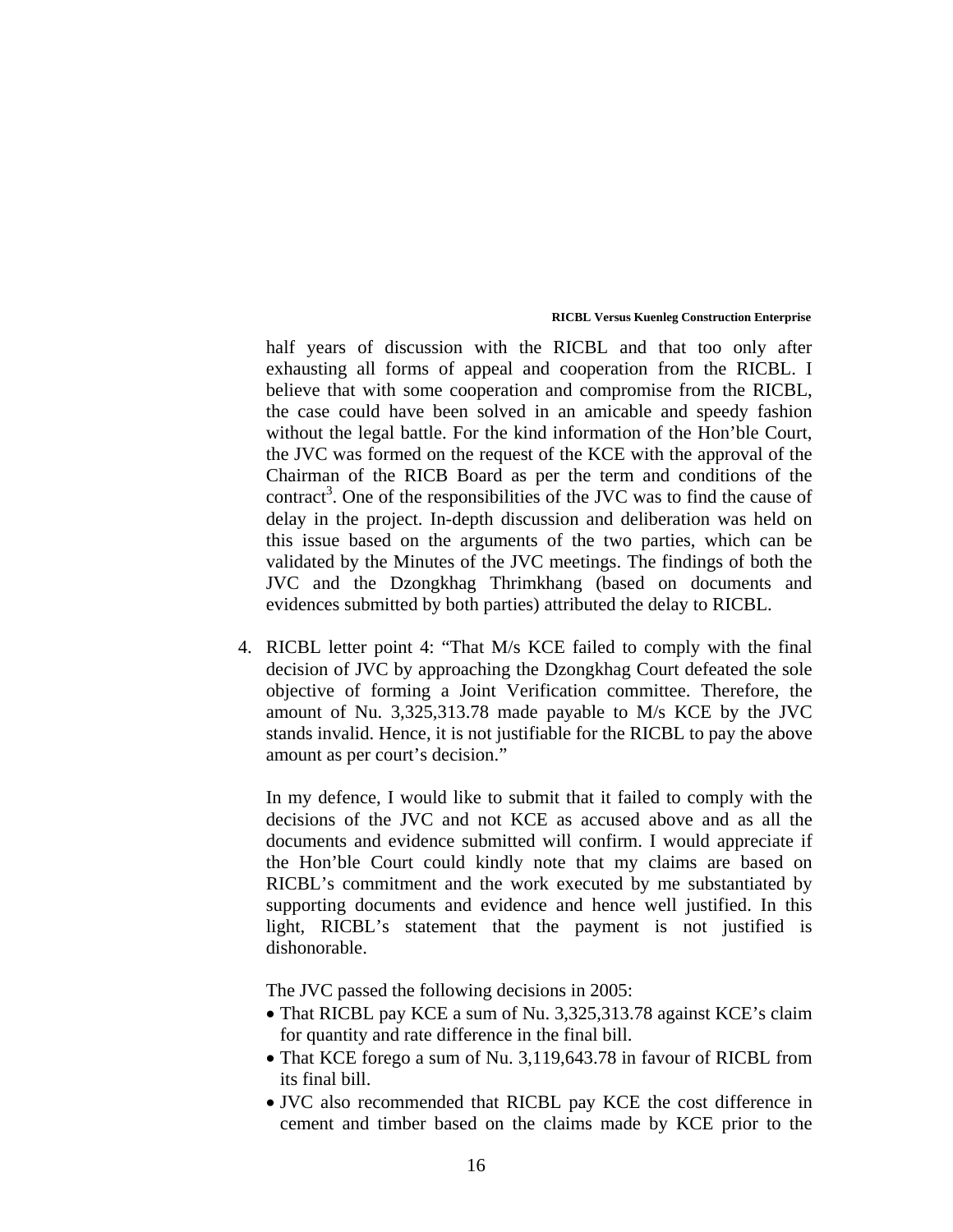handing over of the construction site, as the delay in the completion of the project over and beyond the construction period of 30 months from the day of award of the contract was not attributable to the contractor.

I would like to report that even after six months of passing of the decision by JVC and despite several requests and reminders from KCE; RICBL did not honour the decisions of the JVC by refusing to take any action thereby compelling KCE to file the case.

5. RICBL letter point 5: "That in several instances, on the request of M/s KCE, RICBL had made numerous considerations to compensate the initial delay of five months in handing over the approved drawings of the construction. RICBL had no other reason to go beyond the contract terms and conditions other then to help the contractor. The denial of above facts by M/s KCE is sheer breach of good faith and trust that RICBL placed on M/s KCE. RICBL would like to appeal to the Royal Court of Justice to analyze the rationale behind RICBL being so considerate towards M/s KCE in awarding additional works and making other considerations".

In my defence, I would like to submit that KCE was never informed by the RICBL that the additional works were awarded as compensation for the delay. Therefore, no such documentation or communication exists to authenticate this statement. The additional works were awarded to KCE as per existing rates in the Bill of Quantities (BOQ) that saved the RICBL management time and money. Further, the work in Phuentsholing was awarded to KCE on the basis that we execute the works as per the existing rates of contractors that had executed similar works in the past. May I reiterate that the subject of compensation for the delay was never mentioned for this work too. The awarding of additional works on existing rates is common in most projects. In the event the RICBL management can prove with sufficient supporting documents and evidence that the work was accepted by KCE as a compensation for the initial delay, KCE is willing to forego the claims for the initial 5-month delay period.

6. RICBL letter point 6: "That the remaining ten months of delay beyond contract period of 30 months implicating RICBL by M/s KCE and which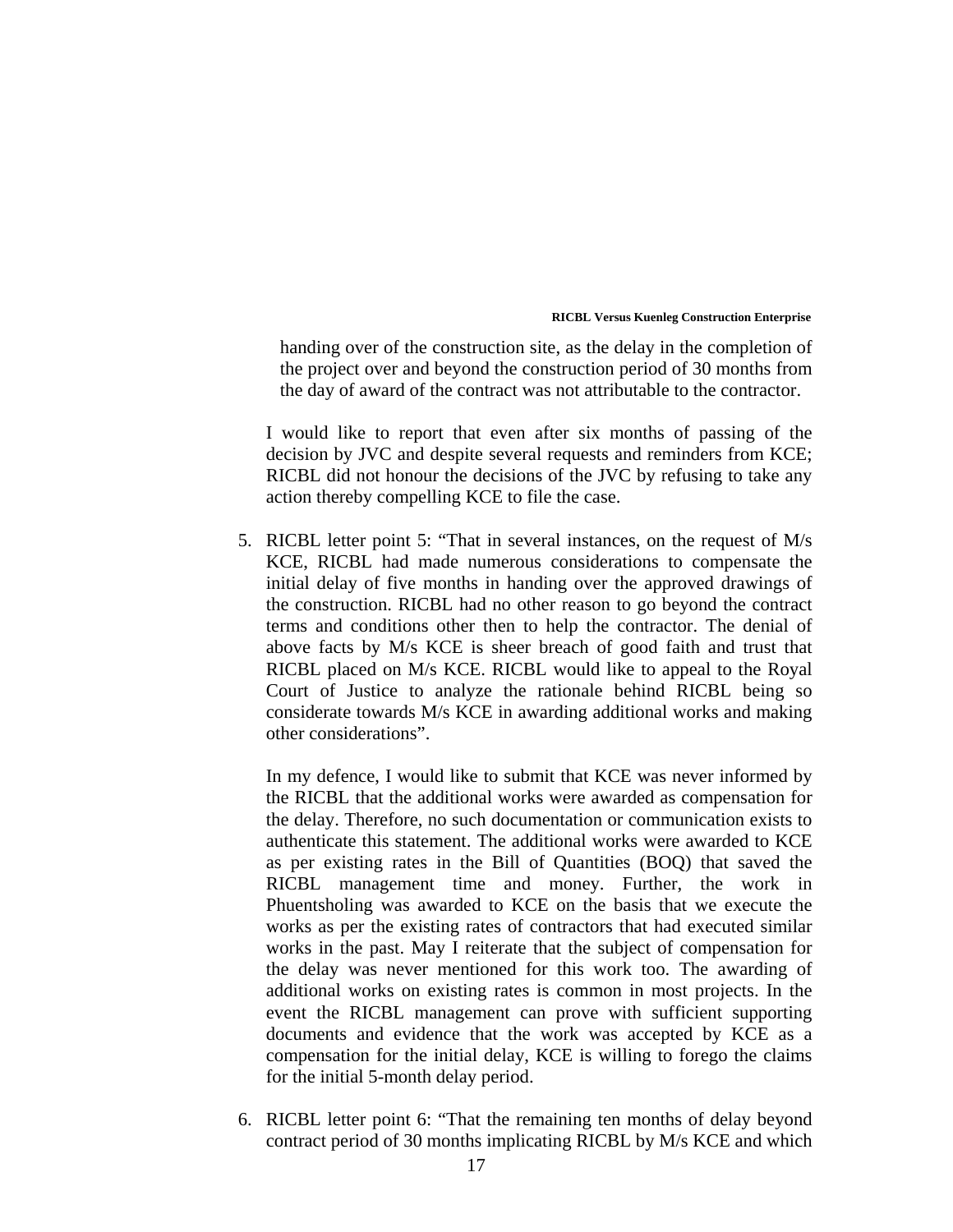was upheld by the Dzongkhag Court is not just and fair. Most of the delays attributed by the contractor have not been taken into account for which RICBL has enough evidences to prove before the Court of Law".

In my defence, I would like to submit that both the parties had sufficient time to submit all evidences regarding the cases. At this advanced stage of the case, I doubt whether the RICBL is in possession of any new evidences that would challenge the decisions of both the JVC and the Dzongkhag Thrimkhang. Based on all the evidences and supporting documents submitted by the two parties, both the JVC and the Dzongkhag Thrimkhang ruled that KCE was not responsible for the total delay of 16 months in the completion of the project. The issue was also debated extensively during the JVC meetings. Considering that five years have lapsed since the start of the dispute and taking into account all the time and opportunities lost, we plead that the Hon'ble Court look into a speedy and just decision in this matter.

7. RICBL letter point 7: "That the Court has also pointed out that RICBL had invited another contractor M/s Johnson control (I) Pvt. Ltd (JCIPL) on the project site for the "additional work" of installation of lifts, central heating system and computer cabling thereby concluding RICBL of breaching clause X of the contract document. RICBL would like to submit that the contract work awarded to M/s JCIPL is different project and not part of the contract singed between RICBL and M/s KCE. The separate project (Integrated building Management System) awarded to JCIPL is a work of specialized nature. Although M/s KCE participated in bidding for the said project, M/s KCE was disqualified on technical grounds. The mere fact that M/s KCE has also participated in the tender without any contention proves that the contract was altogether a different project. Therefore, RICBL has not breached clause X of the contract document as concluded by Dzongkhag Court".

In my defence, I would like to submit that Clause X of the contract document states, *"the time for completion of the work shall be extended in the ratio of the cost of altered, additional or substituted work to the original cost of the contract."* Based on this, KCE had claimed that appropriate time extension be awarded with the inclusion of the "*work of specialized nature".* Had the work been awarded to M/s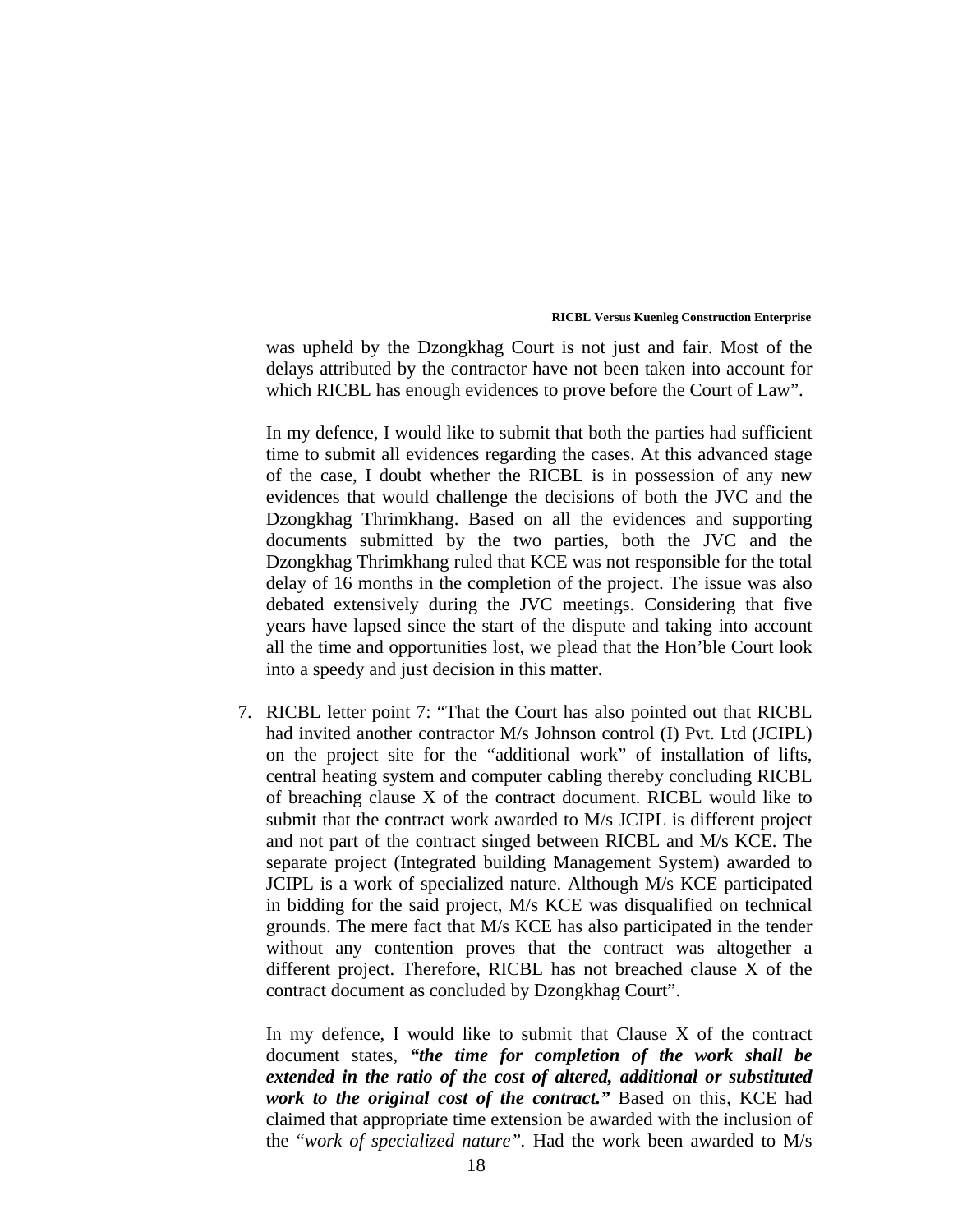KCE, an appropriate time extension would have been awarded according to clause X of the contract document. Although the work was awarded to M/s JCIPL as a separate contract, I think it is imperative to report to the Hon'ble Court that the said works were executed in the same construction site and the building which hampered and delayed the Works executed by KCE. All documents supporting this statement were submitted to both the JVC and Dzongkhag Thrimkhang.

8. RICBL letter Point 8: "That the Dzongkhag Court also ordered RICBL to pay Nu. 124,557/- as interest on the amount of Nu. 3,325,313.78 decided by JVC. However, RICBL would like to submit to the Court that it was M/s KCE who declined to accept the final amount of Nu. 3,325,313.78. Therefore, the payment of interest does not arise as it was M/s KCE who defaulted the decision of JVC".

In my defence, I would like to submit that KCE did not refuse to accept the amount, and as such there is no documentary evidence. The decision of the JVC was "defaulted" by RICBL as presented in point 3 page 2. Subsequent to the JVC decision, the RICBL management  $4 \times 5$  inquired whether KCE had additional claims beside the above – decided amount. I then requested for my claims for initial cement and timber cost escalation which was recommended by the JVC and I proposed  $15<sup>th</sup>$ December 2005 as the deadline for the payment of the claims stressing that otherwise KCE would have to approach higher authorities as per the laws of the Kingdom. Following an exchange of communication and a final reminder, the RICBL management <sup>6</sup> informed that the matter would be taken up with their board. Consequently, KCE filed a case with the Dzongkhag Thrimkhang and claimed interest for the time that had lapsed from the time of submission of our final bill in July 2002 until December  $31<sup>st</sup>$  2005 after deduction of the 90-day period as per the contract terms and conditions.

All relevant documents and evidences have been submitted. If any additional information or documents are required, we would be most willing to submit them.

With the above submission, it is my sincere hope that Your Honour will understand that our claims are not unfounded but are based on RICBL's commitment to KCE and actual work completed by KCE. I have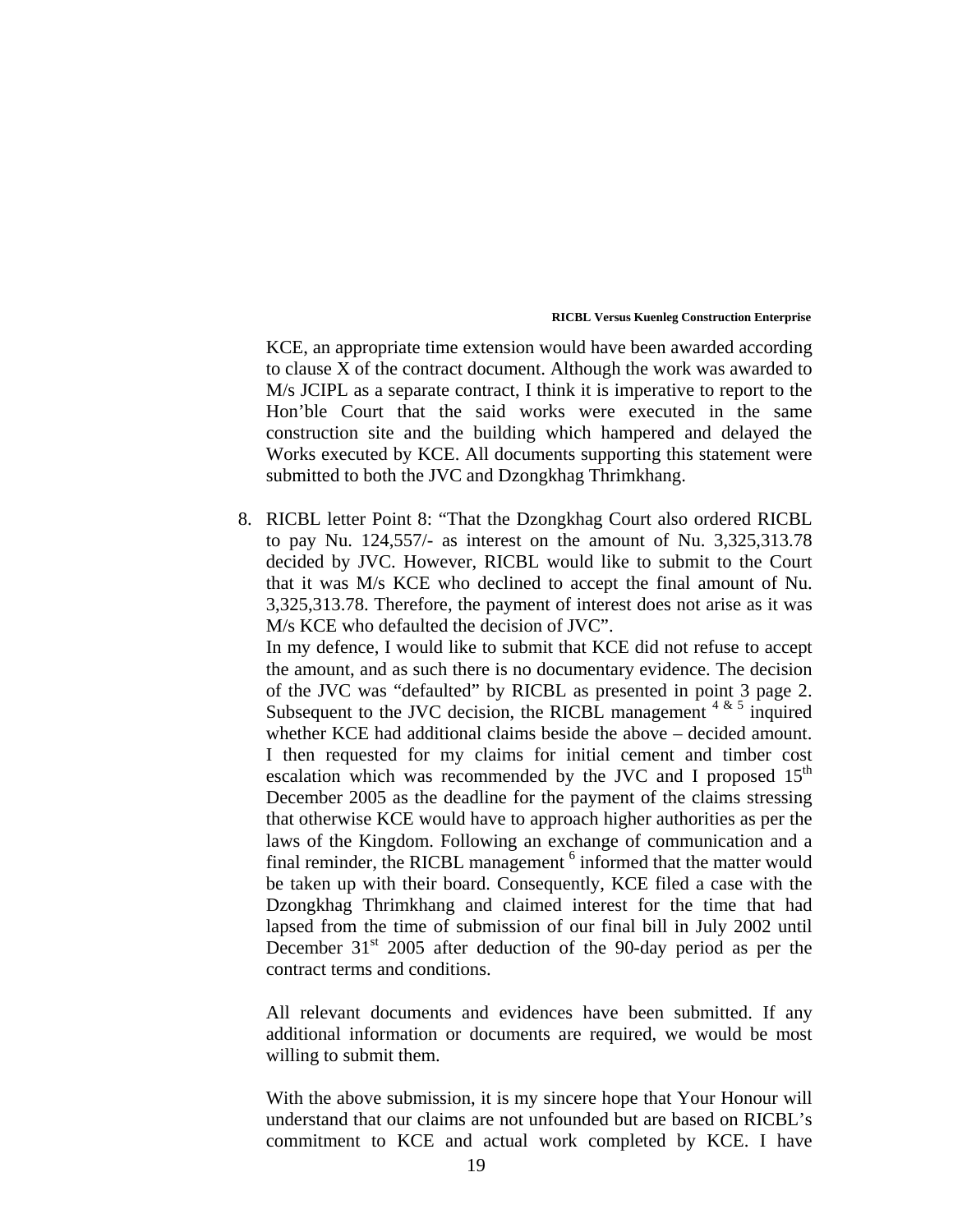executed the works to the best of my ability and have abided by all my commitments and the conditions of the contract.

- 4.3. **Appellant RICBL submission on 6.8.2007 to the High Court in English:**  We beg to have the honour to submit the following in response to the submission made by Major Kuenleg Dorji (Retd), proprietor of M/s Kuenleg Construction Enterprise (KCE) vide his letter dated 23<sup>rd</sup> July 2007 and also in justification to our appeal to the Royal Court of Justice.
	- 1. KCE point 1: "That both KCE and RICBL had over fifteen months to submit all justifications/Clarifications/evidences to the Dzongkhag Thrimkhang. It is highly inappropriate and contemptible for the RICBL management to claim that the Dzongkhag Thrimkhang considered the justifications of KCE only. Further, RICBL's reasons in failing to defend the case adequately appear weak and unconvincing, based on the amount and the timing of the cases".

In our defense, we would like to submit that our justifications were not adequately taken into consideration and it may be little possible for us to abide by the decision passed by the Dzongkhag Court. Hence, we have submitted our appeal to the High Court and we thank the Royal Court of Justice for considering to hear our appeal.

2. KCE point 2: "That in my claims before the Dzongkhag Thrimkhang I had filed for cost escalation amounting to Nu. 10,976,618.27 based on the cost indices derived by the JVC for the delay period of 16 months attributable to RICBL. Since there was no decision passed for this escalation claim made by KCE, and decision no. 4 by the Dzongkhag Thrimkhang orders that RICBL pays KCE a sum of Nu. 9,152,056.96 as liquidated damages calculated on the basis of Clause III of the contract document, I would be grateful if the Hon'ble Court could kindly review my claim for cost escalation as submitted and as stated in the summary of Court Findings (Page no. 173 paragraph h. ii and iv) of the judgment".

In our defense, RICBL would like to submit to the Royal Court of Justice that in accordance to clause XVI of the contract document signed between the corporation and the contractor, cost escalation is not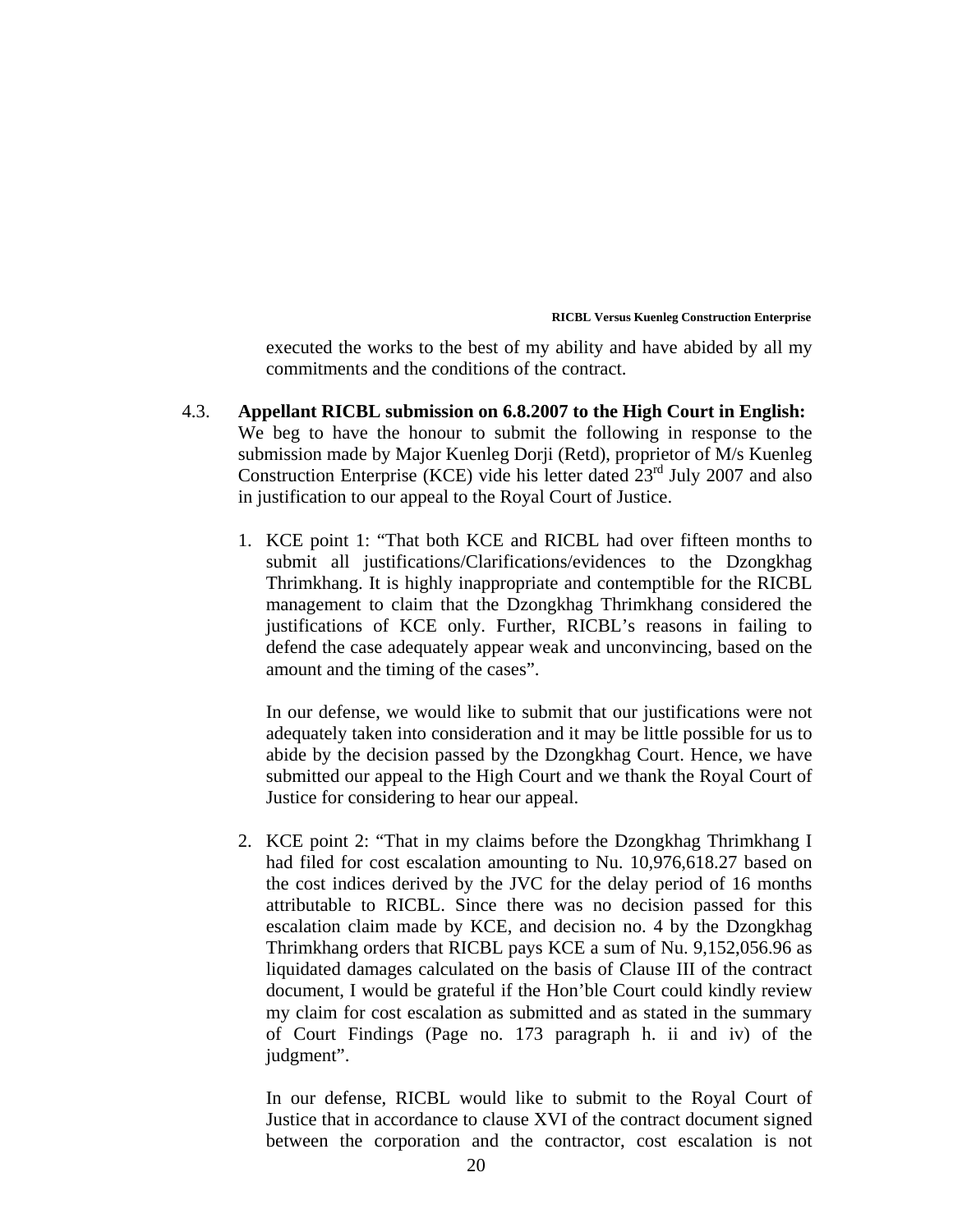permitted. Further, as per Clause III of the contract document, liquidity damage is not applicable to the Corporation but is applicable to the contractor. Hence we request Hon'ble Dasho to kindly honour our contract agreement.

3. KCE point 3: "That since the onset of the dispute, KCE tried to arrive at an amicable solution with RICBL which is testified by the fact that KCE requested for an arbitration after one and half years of discussion with the RICBL and that too only after exhausting all forms of appeal and cooperation from RICBL. I believe that with some cooperation and compromise from the RICBL, the case could have been solved in an amicable and speedy fashion without the legal battle. For the kind information of the Hon'ble Court, the JVC was formed on the request of KCE with the approval of the Chairman of the RICB Board as per the terms and conditions of the contract. One of the responsibilities of the JVC was to find the cause of delay in the project. In-depth discussion and deliberation was held on this issue based on the arguments of the two parties, which can be validated by the Minutes of the JVC meetings. The finding of both the JVC and the Dzongkhag Thrimkhang (based on documents and evidences submitted by both parties) attributed the delay to RICBL".

In our defense, RICBL would like to submit that it was also our intention and desire from the very beginning to have a solution to the dispute and we had many rounds of discussion with KCE. However, since we could not come to a compromise, we had to agree to a third party intervention to amicably resolve the dispute. It may kindly be noted that RICBL has been very cooperative and compromising all throughout the eight rounds of JVC meetings. The attribution of delays totally to RICBL needs further review by the Hon'ble judges as JVC has never indicated that delay was solely attributed by RICBL.

4. KCE point 4: "that it was RICBL that failed to comply with the decisions of the JVC and not KCE as accused above and as all the documents and evidence submitted will confirm. I would appreciate if the Hon'ble Court could kindly note that my claims are based on RICBL's commitment and the work executed by me substantiated by supporting documents and evidence and hence well justified. In this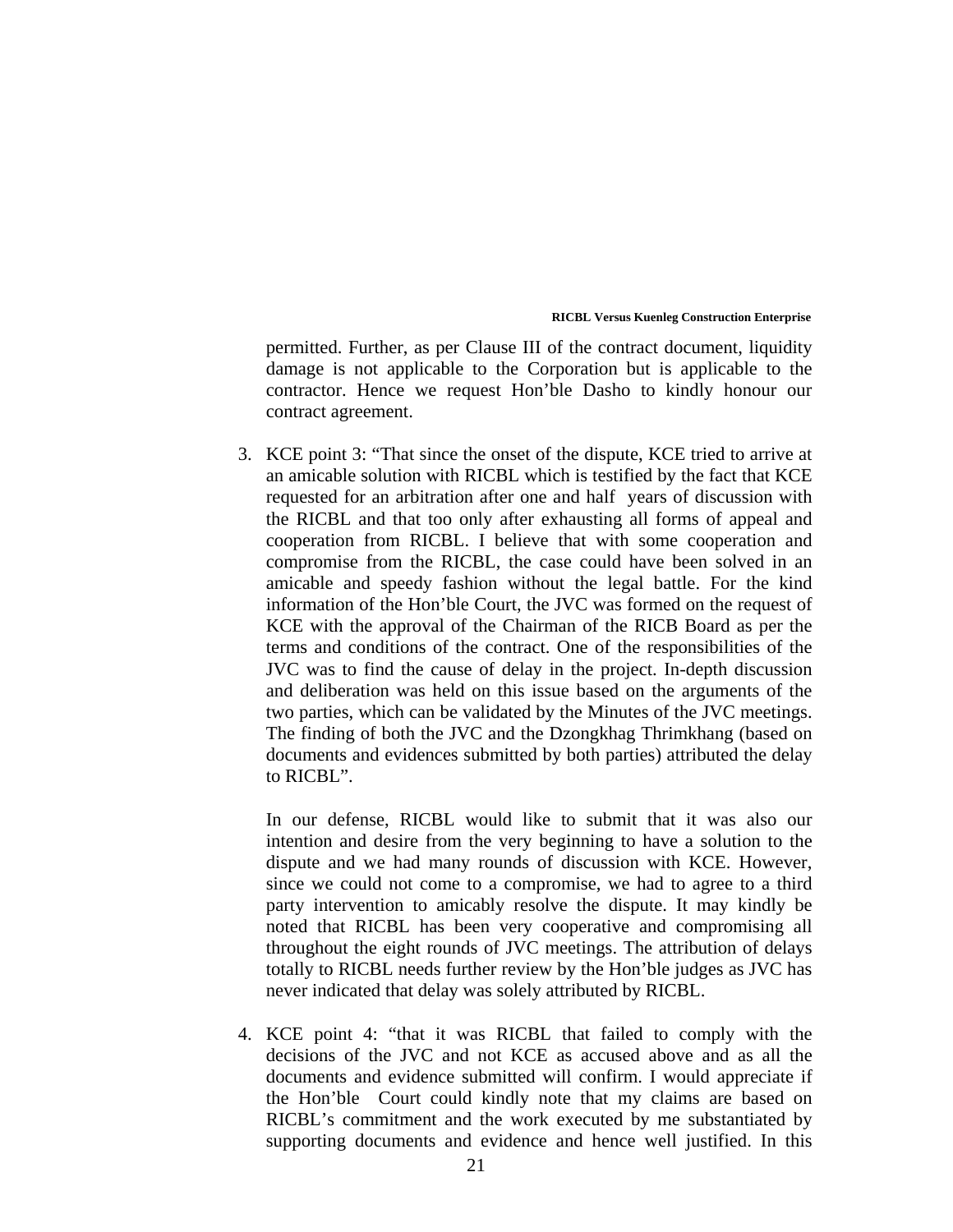light, RICBL's statement that the payment is not justified is dishonorable. I would like to report that even after six months of passing the decision by JVC and despite several requests and reminders from KCE, RICBL did not honour the decision of the JVC by refusing to take any action thereby compelling KCE to file the case".

In our defense, RICBL would like to submit that after eight rounds of deliberations, JVC recommended that RICBL should further pay a sum of Nu. 3,325,313.78 to which M/s KCE had also agreed. In line with the decision of JVC, RICBL wrote to M/s KCE to confirm if this recommended amount was to be considered as final payment against all disputed claims and that there would be no further claim over and above the recommended amount. However, M/s KCE continued with their claim Nu. 2,281,466.79 in addition to the amount recommended by the JVC, thereby leaving no room for RICBL to pay the recommended amount of Nu. 3,325,313.78. Hence, we still submit that it was KCE who did not abide by the decision of the JVC.

5. KCE point 5:"that KCE was never informed by the RICBL that additional works were awarded as compensation for the delay. Therefore, no such documentation or communication exists to authenticate this statement. The additional works were awarded to KCE as per the existing rates in the Bill of Qualities (BOQ) that saved the RICBL management time and money. Further, the work in Phuentsholing was awarded to KCE on the basis that we execute the works as per the existing rates of contractors that had executed similar works in the past. May I reiterate that the subject of compensation for the delay was never mentioned for this work too. The awarding of additional works on existing rates is common in most projects. In the event the RICBL management can prove with sufficient supporting documents and evidence that the work was accepted by KCE as a compensation for the initial delay, KCE is willing to forego the claims for the initial 5- months delay period".

In our defense, RICBL would like to submit the following:

a. Though M/s. KCE argues that the award of additional works in Phuentsholing at the existing rate is common in most projects and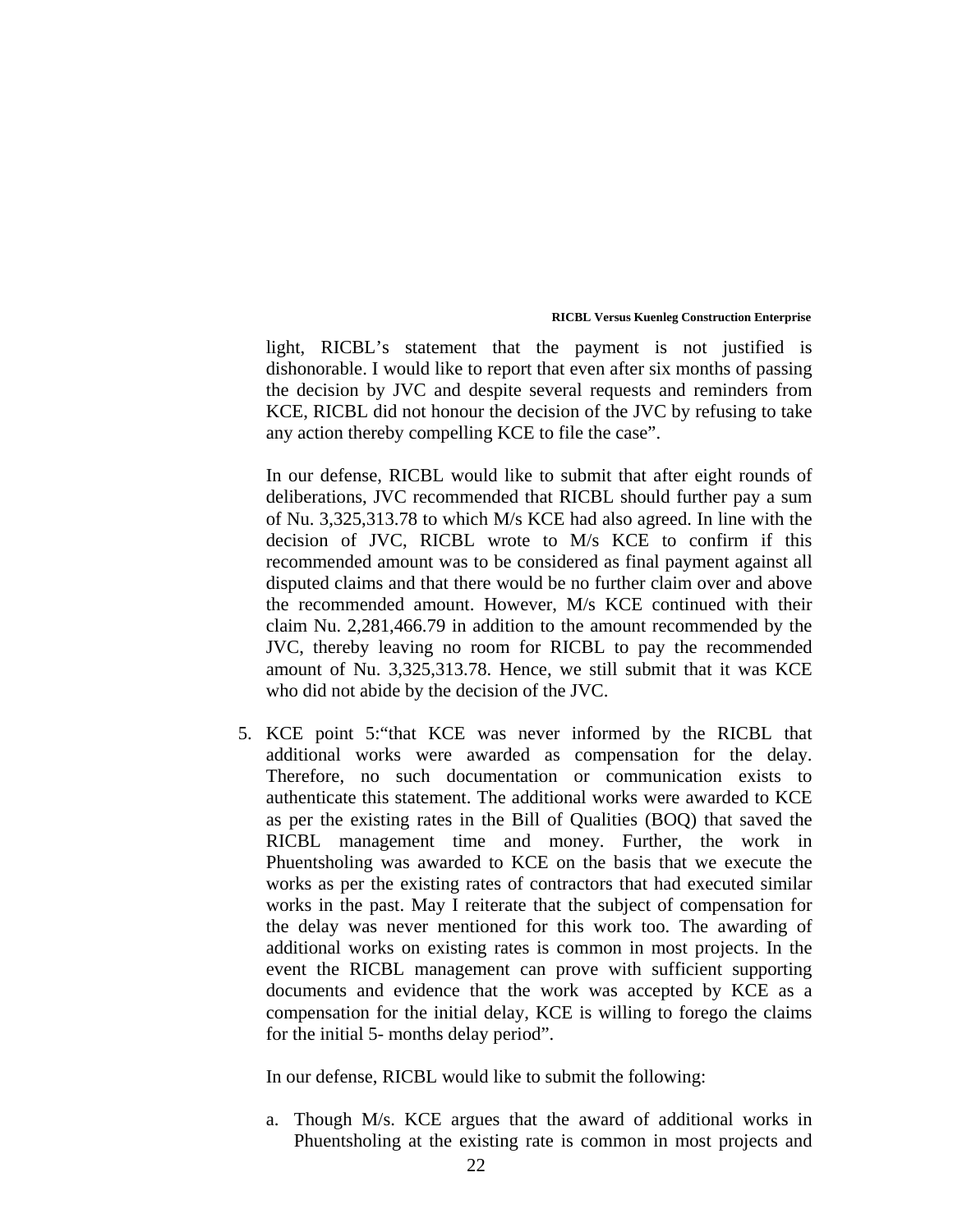not to compensate for the delay in handing over of the construction site, the Hon'ble Judge may kindly note that it was on the request of KCE and his understanding with the RICBL management to divert his mobilized resources till the project takes of that the following considerations were made without floating tenders.

- 1. Construction work of 1 no. Class III and 1 no. Class IV building at Phuentsholing at a contract of Nu. 3,942,028.00.
- 2. Construction of Water tank at Thimphu for a work value of Nu. 847,893.76.
- 3. Retaining wall construction at Phuentsholing for a work value of Nu. 839,932.94.

If it were not to compensate M/s KCE for the initial delay of five months, the additional works could have been awarded to the initial contractors who constructed similar buildings of RICBL in Phuentsholing and not to M/s KCE. The above considerations were made on good faith and understanding between the contractor and the then management of RICBL.

- b. While KCE now refutes our claim of additional works to compensate for the initial delay of five months, we would now like to submit that the following considerations have been made, as requested by him vide his letter dated 14.10.98 and 14.4.99, to compensate for the initial delay.
- 1. RICBL waived off 10% interest amounting to Nu. 94,475.83 chargeable on the initial mobilization advance at the request of M/s KCE. Further the above mobilization advance had not been recalled although the work had not been started by M/s KCE.
- 2. RICBL paid Nu. 61,000.00 to the contractor being 2% interest payment on the performance guarantee bond issued from the BDFC for a period of six months.
- 3. Also at the request of M/s KCE, RICBL released 75% secured advance amounting to Nu. 8,170,451.00 without interest in additional to initial mobilization advance though the contract term does not permit such secured advance payment if initial mobilization payment is given.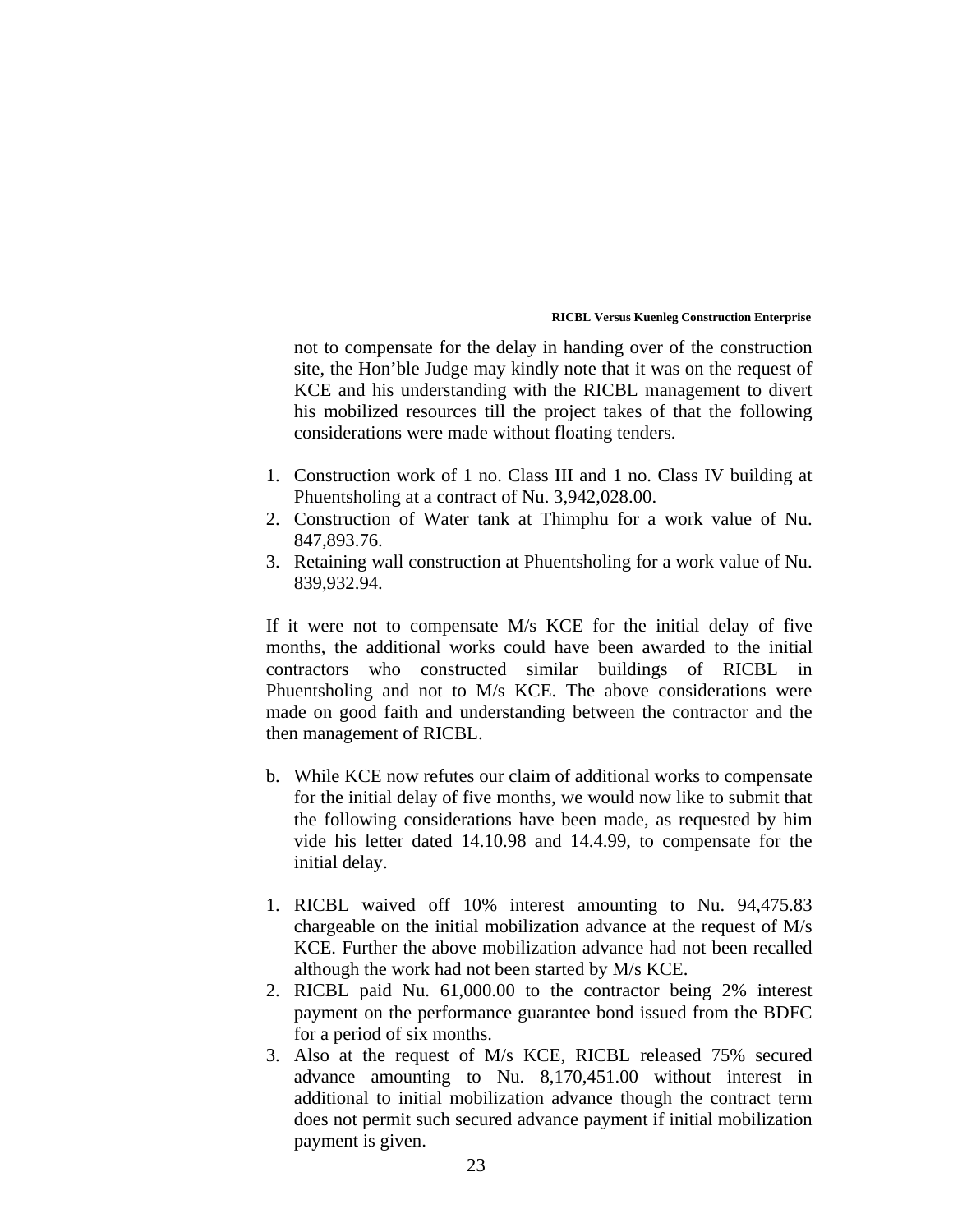6. KCE point 6: "that both the parties had sufficient time to submit all evidences regarding the case. At this advanced stage of the case, I doubt whether the RICBL is in possession of any new evidences that would challenge the decisions of both the JVC and the Dzongkhag Thrimkhag. Based on all evidences and supporting documents submitted by the two parties, both the JVC and the Dzongkhag Thrimkhang ruled that KCE was not responsible for the total delay of 16 months in the completion of the project. This issue was also debated extensively during the JVC meetings. Considering that five years had lapsed since that start of the dispute and taking into account all the time and opportunities lost, we plead that the Hon'ble Court look into a speedy and just decision in this matter".

 In response to his above submission, RICBL would like to submit the following;

- In view of the continued allegation that the total delay is attributable to RICBL, the actual period of delay needs to be segregated into delay before the handing over of the site and delay after commencement of the project.
- Contract work was awarded on 1<sup>st</sup> May 1998 vide our letter RICB/RE/98/209 and it was specifically asked of the contractor to call on us within 31<sup>st</sup> May 1998 to sign the agreement and complete other formalities. However, M/s. KCE did not comply with this request and the contract agreement was formally executed only on  $22<sup>nd</sup>$  August 1998.
- The delay on the part of the Corporation to hand over the site, after formal signing of the agreement, till  $9<sup>th</sup>$  November 1998 has been adequately compensated as referred in point 5 above.

As for the remaining 10 months, we would once again like to submit that the delay is attributable to the contract and not to RICBL because there had been delay in the construction work since the starting of the project by the contractor against which RICBL site engineers had reminded M/s KCE a number of times to accelerate the work progress.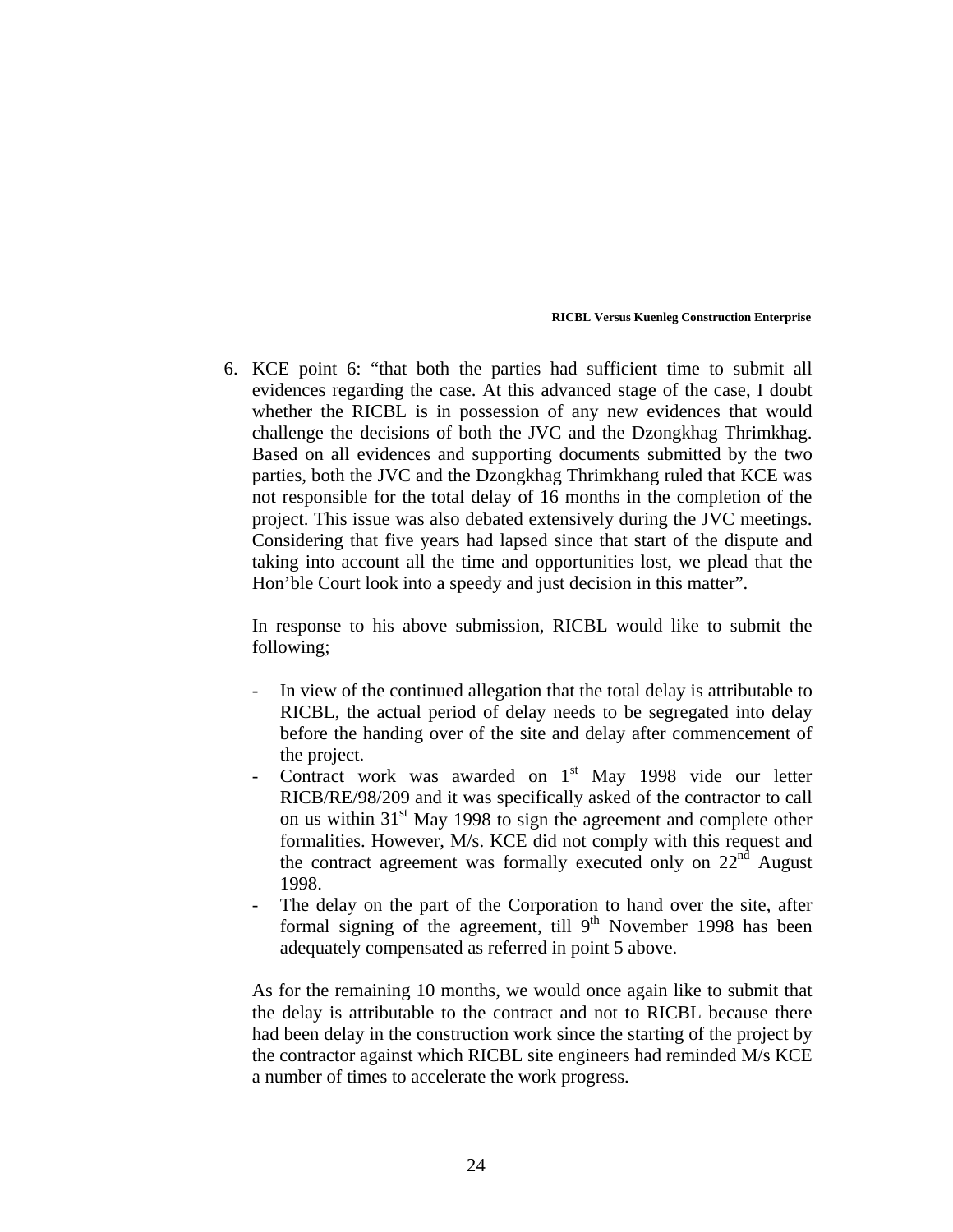RICBL would like to briefly outline the following points that had been the cause of the delay in the construction period, in contradiction to what the contractor has reasoned out.

a. M/s. KCE failed to complete the construction of Five Hydrant Water Tank within the stipulated time period which also contributed to the delay in completion of the project. He was also informed vide Letter no. RICB/RE/99/311 dated 07.07.1999 that the delay in handing over the water tank to Thimphu City Corporation is not to be considered as hindrance and no time extension for such delay shall be permitted for the construction of Office Building. Reference may kindly be made to M/s KCE's letter dated 08/11/99 wherein they have also accepted the delay in handing over the water tank had also hampered the progress of the office Building Construction.

Below are the associated reference letters:

- i. Letter no. RICB/RE/TH/99/10259 dated 01.07.1999 and RICB/RE/99/311 dated 7.07.1999 indicates that there was delay in handing over of the Fire Hydrant water tank.
- ii. RICBL letter no. RICB/TH/RE/99/10779 dated 20<sup>th</sup> July 1999 to Thimphu City Corporation for taking over of the Fire Hydrant Water Tank.
- iii. Thimphu City Corporation letter no.80/TCC/ENG/99-2000/3399 dated  $21<sup>st</sup>$  July 1999 stating the reasons for not being able to take over the Water Tank.
- iv. RICBL no. RICB/RE/TH/99/11639 dated 12.08.99 to M/s KCE regarding taking over of the Water Tank by RICBL.
- v. Handing/ Taking over letter dated 11.08.1999 between RICBL and Thimphu City Corporation.
- vi. M/s KCE letter dated 08.11.1999 consenting to the late handing over of the Water Tank.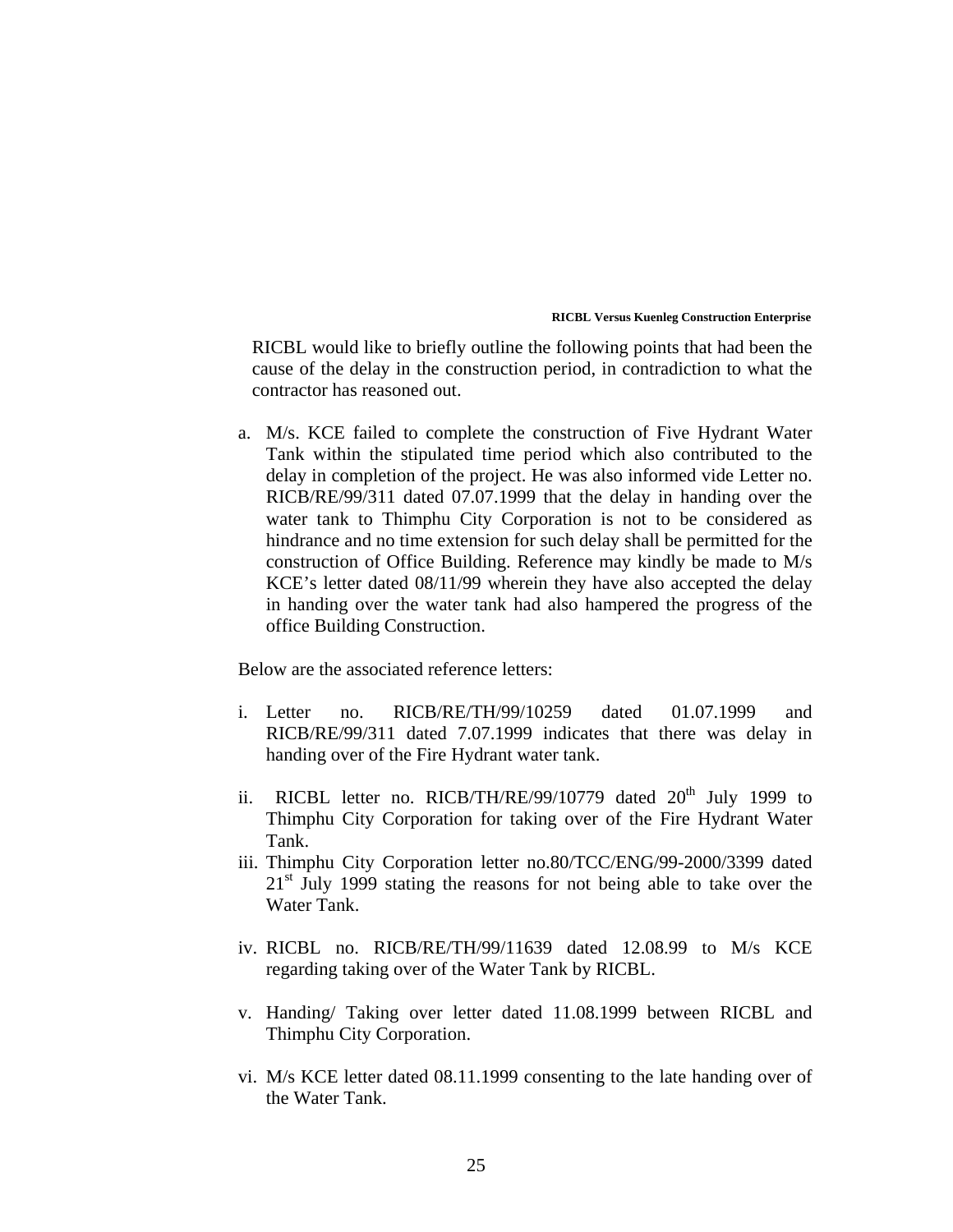Therefore, the water tank that was supposed to have been completed by 20.12.1998 could be handed over to Thimphu City Corporation only on 11.08.199 thereby leading to delay of more than **seven months** exclusively made by the contractor. This delay of water tank by the contractor had hampered the Office building construction works which the contractor had overlooked.

- b. The Contractor had been reminded several times to expedite the work progress that had been lagging behind. Following are the documents supporting our stand:
	- 1. Letter no. RICB/RE/TH/99/11367 dated 04.08.1999 deployment of insufficient labourers.
	- 2. Letter no. RICB/RE/TH/99/14476 dated 31.08.99- again deployment of insufficient labourers and poor management of materials which led to delay.
	- 3. Minutes of the meeting at the site between RICBL and KCE team dated 06/09/99 on the work delay issue.
	- 4. Letter no. RICB/RE/TH/99/17992 dated 30.10.99 reminder of work behind schedule.
	- 5. Letter no. RICB/SITE/TH/2002/169 dated 10.01.2002 addresses the delays caused by M/s KCE and deployment of insufficient labourers.
	- 6. M/s KCE letter dated 17.01.2001 hindrances in transportation of cement which is supposed to have caused delay in work progress.
	- 7. M/s KCE's letter dated 20/10/2001 inability to carry out cement work in severe winter month.
- c. As is evident from above the Contractor had delayed the work right from the inception of the project due to deployment of less number of labourers and poor material management.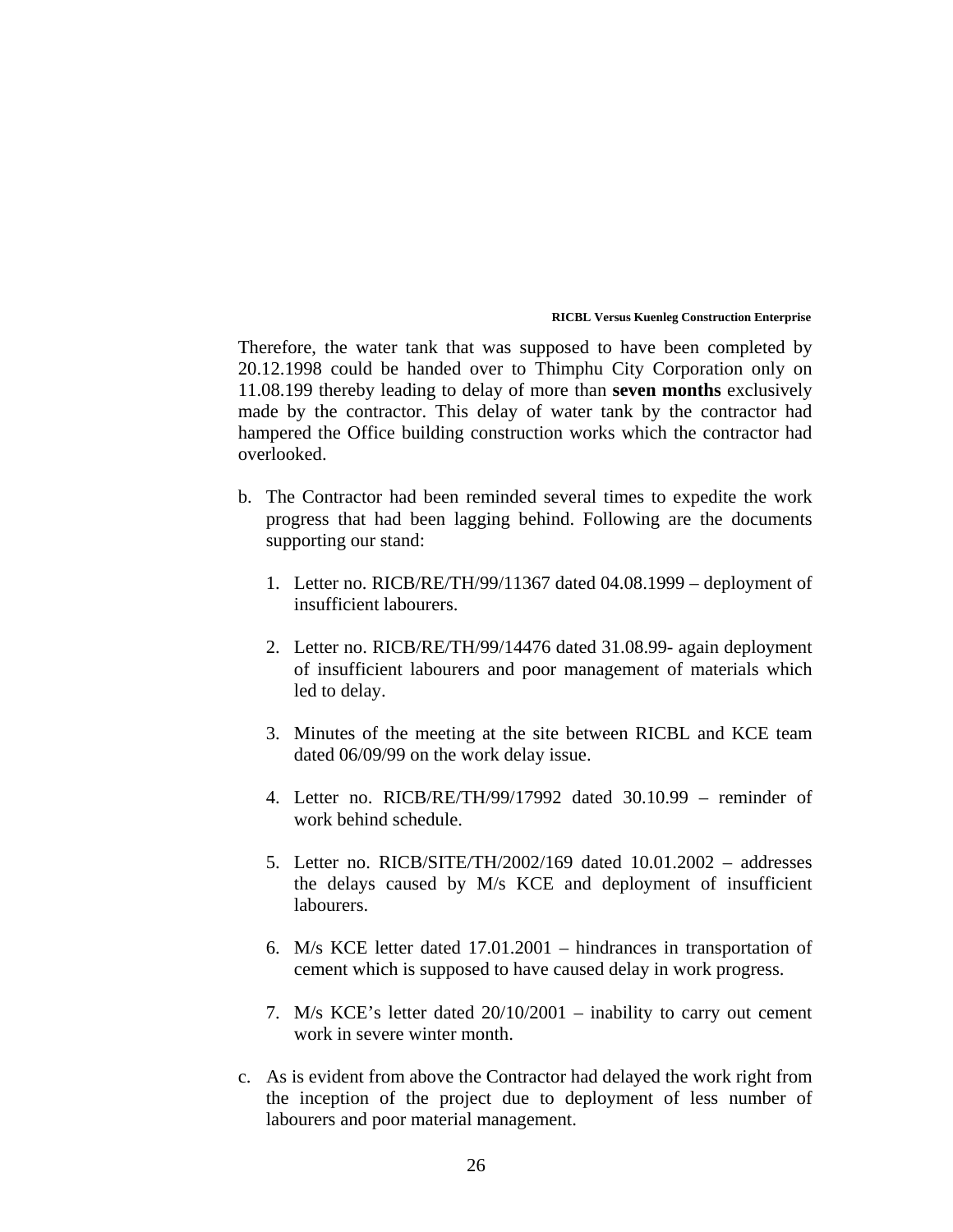d. On the request of M/s KCE vide letter 20/10/2001 and on the recommendation of the RICBL's Project Engineers, time extension was granted till December 2001 on the condition to expedite the work and complete within the stipulated time.

In all correspondences granting extension of time period, it was explicitly mentioned that there shall be no cost escalation and M/s. KCE never made it a point to contest on this issue. Therefore, M/s KCE's claim on cost escalation does not stand justified.

However, even after considering the time extension the contractor could not complete the work on time, which is till December 2001. It was provisionally taken over by RICBL on  $1<sup>st</sup>$  April 2002 but the final handing/ taking over was done only on  $15<sup>th</sup>$  June 2002. Therefore, the delay in completion of the project was mainly attributable to M/s KCE, for which RICBL would now like to appeal for Liquidated Damages as per the clause III of the Contract Document.

7. KCE point 7: "that Clause X of the contract document states, 'the time for completion of the work shall be extended in the ratio of the cost of altered, additional or substituted work to the original cost of the contract.' Based on this, KCE had claimed that appropriate time extension be awarded with the inclusion of the "work of specialized nature". Had the work been awarded to KCE, an appropriate time extension would have been awarded according to clause X of the contract document. Although the work was awarded to M/s JCIPL as a separation contract, I think it is imperative to report to the Hon'ble Court that the said works were executed in the same construction site and building which hampered and delayed the works executed by KCE. All documents supporting this statement were submitted to both JVC and the Dzongkhag Thrimkhang".

In our defense, RICBL would like to state that M/s KCE has contended that the corporation has breached clause X of the contract document by awarding additional works of installation of lift, central heating system and computer cabling to a second contractor, M/s Johnson Control (I) Pvt. Ltd. (JCIPL) and arrived as one of the basis for the decision to impose the liquidity damages on the corporation.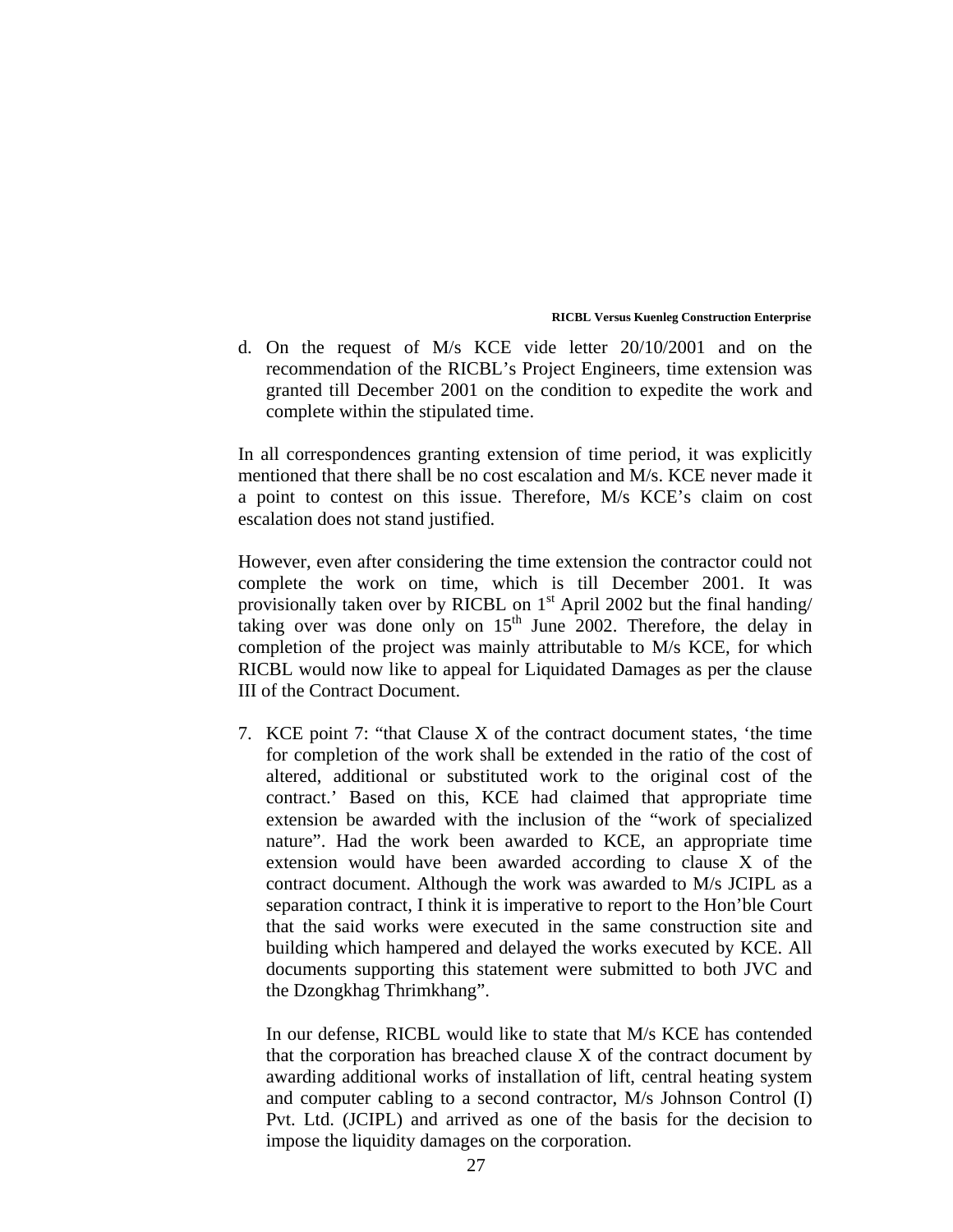In this regard, we would like to once again submit to the Hon'ble Judges that the Corporation did not breach the contract clause. The contract work awarded to M/s JCIPL is all together a different project and not a part of the contract entered into between RICBL and M/s KCE. The said project awarded to M/s JCIPL does not constitute alteration, addition or substitution of work of original project awarded to M/s KCE. The separate project (Integrated Building Management System) awarded to JCIPL is a work of specialized nature and M/s KCE did not qualify on technical grounds though M/s KCE also participated in building for the said project.

The Royal Court of Justice may kindly note that the mere fact that M/s KCE has also participated in the tender without any contention proves that the contract is all together a different project. Clause X of the contract document states that alteration, addition and substitution of work related to the original project may be carried out through the same contractor. In accordance with this clause all civil works necessitated with the installation of lift, central heating system and computer cabling (work awarded to JCIPL) was given to M/s KCE. However, in some instances, he did not execute the work, which, if interpreted in accordance with the Dzongkhag Court's decision, would tantamount to breach of the terms of contract by M/s KCE.

8. KCE point 8: "that KCE did not refuse to accept the amount and as such there is no documentary evidence. The decision of the JVC was "defaulted" by RICBL as presented in point 3 page 2. Subsequent to the JVC decision, the RICBL management inquired whether KCE had additional claims beside the above decided amount. I then requested for my claims for initial cement and timber cost escalation which was recommended by the JVC and I proposed 15<sup>th</sup> December 2005 as the deadline for the payment of the claims stressing that otherwise KCE would have to approach higher authorities as per the laws of the kingdom. Following an exchange of communication and a final reminder, the RICBL management informed that the matter would be taken up with their board. Consequently, KCE filed a case with the Dzongkhag Thrimkhang and claimed interest for the time that had lapsed from the time of submission of our final bill in July 2002 until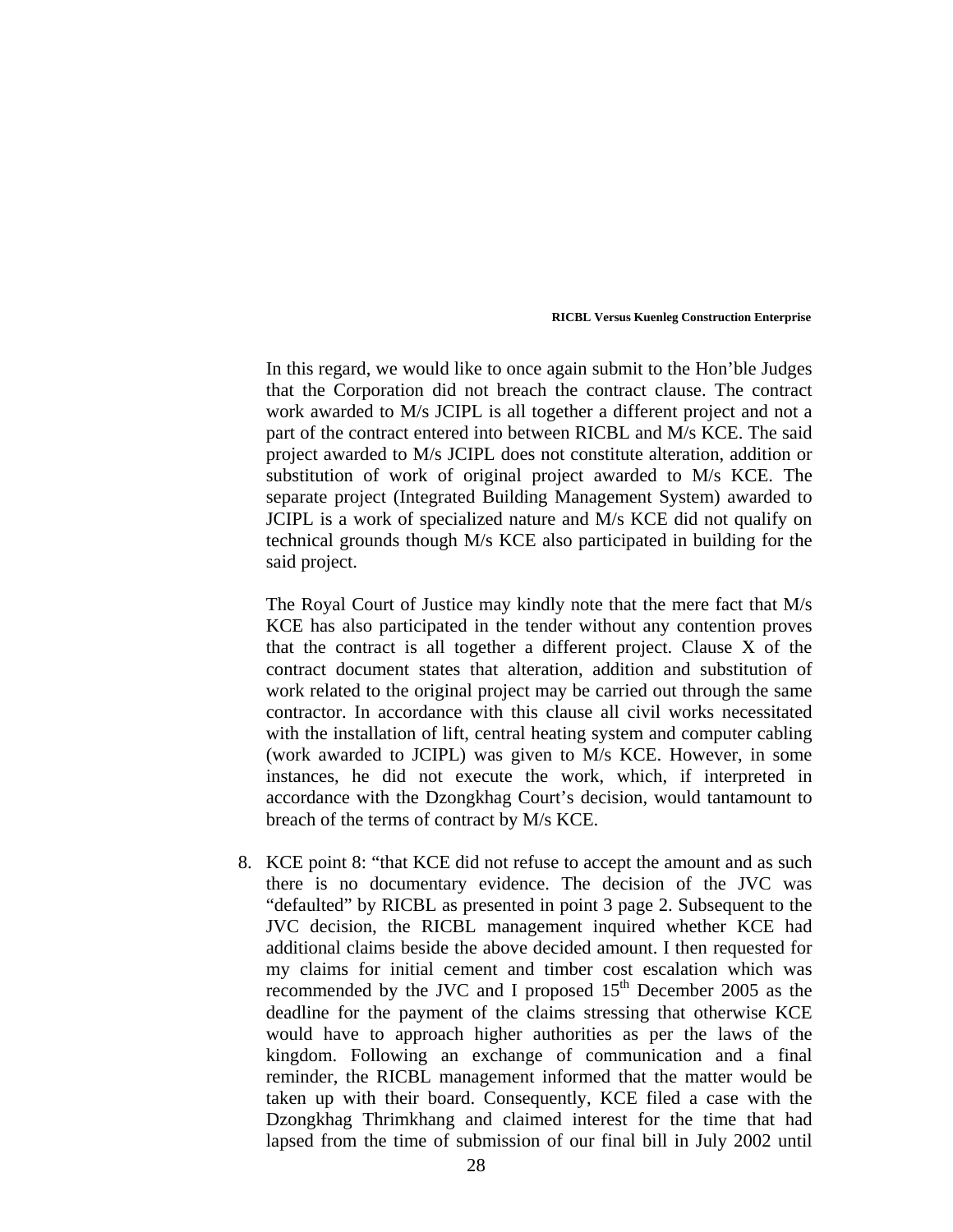December  $31<sup>st</sup>$  2005 after deduction of the 90-day period as per the contract terms and conditions".

In our defense, RICBL would like to submit that the Dzongkhag court's decision to impose interest on delay in payment of bill, amount withheld in lieu of unfinished works and amount decided as payable by JVC in accordance with Chapter 2 section 19 of the Movable and Immovable act needs further review by Royal Court of Justice. There is no written evidence of the rate of interest being fixed as payable between the contractor and RICBL, as per contract terms and conditions, incase of delay in settlement of bills, neither does the decision of JVC stipulates the time frame for payment of the decided amount nor does it stipulate the rate of interest payable. Therefore, we would like to request the Hon'ble Judges to kindly uphold section 18 of chapter 2 of the Movable and Immovable Property Act and discharge RICBL from payment of interest.

# 4.4. **Defendant Kuenleg Construction Enterprise submission on 8.8.2007 to the High Court in English:**

In response to RICBL Letter No. RICBL/KCE-RE/TH/2007 dated  $6<sup>th</sup>$ August 2007 we would like to *once again* present the following for the Hon'ble Court's reference and perusal:

- 1. With reference to RICBL point no. 1: May I report to the Hon'ble Court that both parties were granted **sufficient time** to **submit documentary evidences prior to the judgment** passed by the Dzongkhag Thrimkhang. Based on the evidences submitted, we believe that it is the prerogative of the Hon'ble Court to decide whether RICBL's *"Justifications were adequately taken into consideration or not".*
- 2. With reference to RICBL point no. 2: I would like to submit to the Hon'ble Court that Clause XVI of the contract document does state that the contractor shall **not claim any escalation** for the **contract period.** As per the contract document, the **contract period** was stipulated as **thirty months-** for which escalation is not being claimed. However, the **construction period** was delayed by **sixteen months** and both the JVC and the Dzongkhag Thrimkhang concluded that the **delay** was *"NOT ATTRIBUTABLE TO THE CONTRACTOR".* Therefore, the cost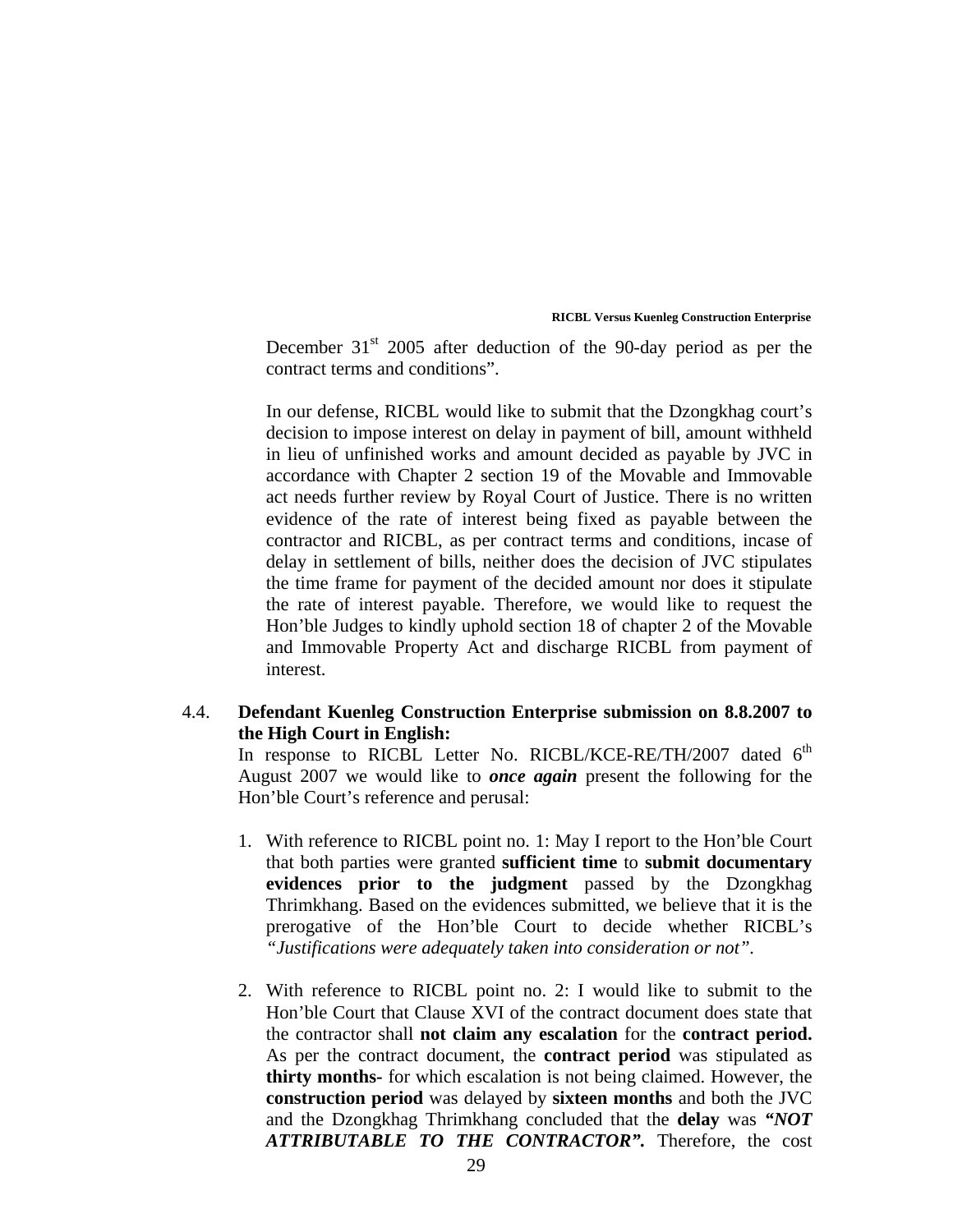escalation claimed by us is for the **delayed period only and not the contract period.** In this context, we would be grateful if the Hon'ble Court could kindly review our claim. Your Honour, RICBL's appeal to implicate KCE for liquidated damages under Clause III of the tender document, is unjustified as it has been **proven twice** that the the **delay was not attributable to contractor.** The decision for RICBL to pay KCE a sum of Nu. 9,152,056.96 as liquidated damages was passed by the Dzongkhag Thrimkhang and not appealed for or claimed by KCE.

With regards to the other appeals made by RICBL in the said letter, I would like to report to Hon'ble Court that based on all the necessary documentary evidences submitted; the Dzongkhag Thrimkhang passed its Judgment. Furthermore, additional documents for the Hon'ble court's kind reference were submitted by us on  $23<sup>rd</sup>$  July 2007.

In light of the above clarification and justifications, we would be highly grateful if the Hon'le Court would kindly pass a prompt and just decision.

|                | <b>KA DIIIS TOI CONSULUTION OF KICDL OTHER DUITUING IN THIMPHU</b> |                   |                    |                   |                                                           |                                             |  |  |
|----------------|--------------------------------------------------------------------|-------------------|--------------------|-------------------|-----------------------------------------------------------|---------------------------------------------|--|--|
| S/no           | <b>Description</b>                                                 | Bill              | <b>Bill Amount</b> | <b>Deductions</b> |                                                           |                                             |  |  |
|                |                                                                    | <b>Submission</b> |                    |                   |                                                           |                                             |  |  |
|                |                                                                    | Date              |                    |                   |                                                           | <b>Remarks</b>                              |  |  |
| 1              | 1st R/A bill                                                       | 28.06.1999        | 2,938,023.15       | 2,000,000.00      | mobilization advance                                      | vide KCE letter dated<br>28.06.1999         |  |  |
|                |                                                                    |                   |                    |                   |                                                           |                                             |  |  |
| $\overline{2}$ | 2nd R/A bill                                                       | 21.10.1999        | 5,850,401.39       | 1,420,681.00      | mobilization advance                                      | vide KCE letter dated<br>21.10.1999         |  |  |
|                |                                                                    |                   |                    |                   |                                                           |                                             |  |  |
| 3              | 3rd R/A bill                                                       | 06.01.2000        | 7,601,944.17       |                   |                                                           |                                             |  |  |
|                |                                                                    |                   |                    |                   |                                                           |                                             |  |  |
| 4              | 4th R/A bill                                                       | 05.04.2000        | 10,813,197.15      | 483,037.64        | 175,680.00                                                | Insurance premium                           |  |  |
|                |                                                                    |                   |                    |                   | 61,591.27                                                 | interest on mobilization<br>advance for '98 |  |  |
|                |                                                                    |                   |                    |                   | 245,766.37<br>interest on mobilization<br>advance for '99 |                                             |  |  |
|                |                                                                    |                   |                    |                   |                                                           |                                             |  |  |
| 5              | 5th R/A bill                                                       | 10.07.2000        | 15,762,868.09      | 1,419,295.50      | secured advance                                           |                                             |  |  |
|                |                                                                    |                   |                    |                   |                                                           |                                             |  |  |
| 6              | 6th R/A bill                                                       | 20.10.2000        | 21,321,618.21      | 2,000,000.00      | secured advance                                           | vide KCE letter dated<br>20.10.2000         |  |  |
|                |                                                                    |                   |                    |                   | temporary advance                                         |                                             |  |  |

| 4.5. | Appellant RICBL submission on 8.8.2007 to the High Court in English: |
|------|----------------------------------------------------------------------|
|      | RA Bills for Construction of RICBL Office Building in Thimphu        |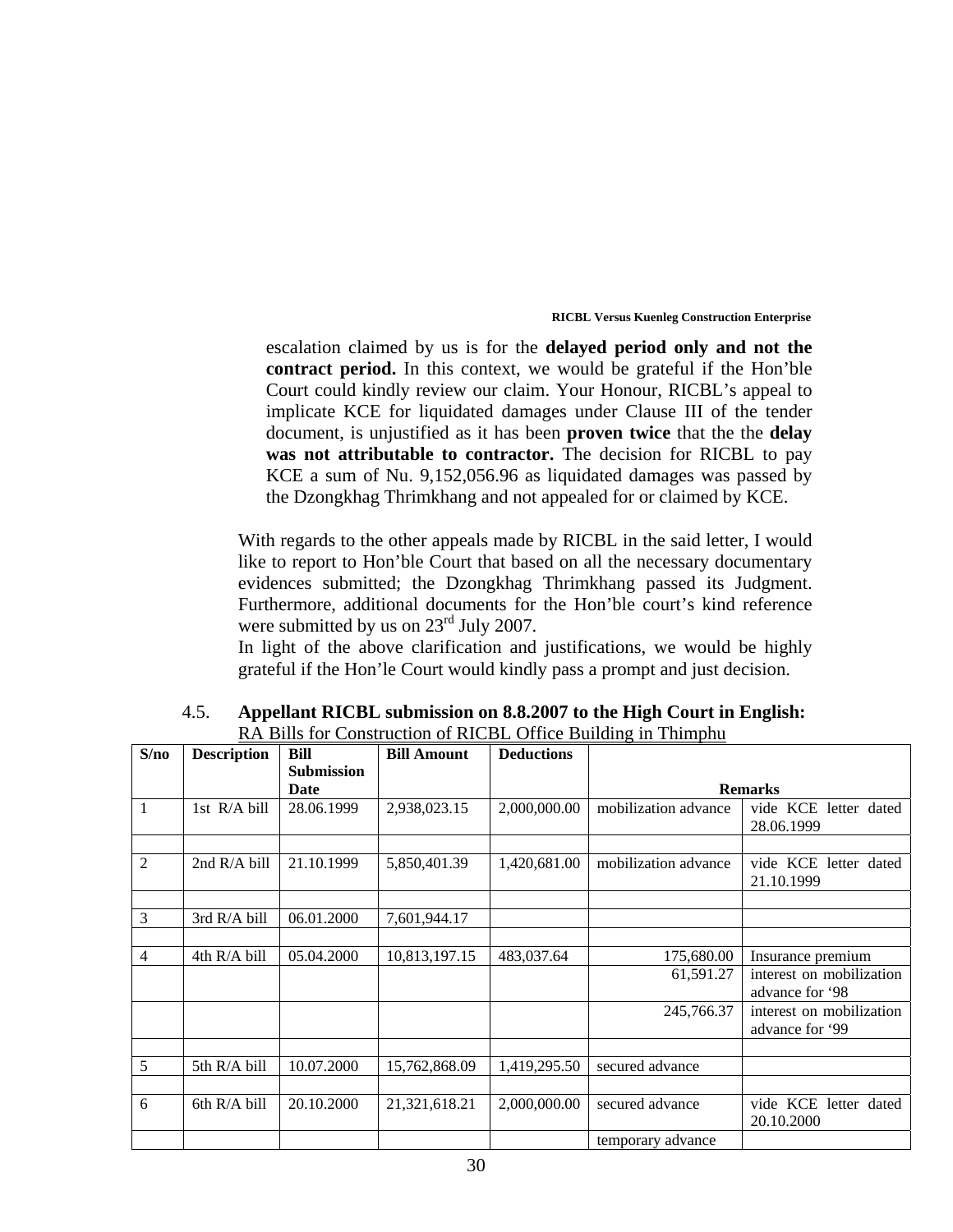|    |                                 |            |                  |              | (taken<br>$_{\rm on}$<br>14.09.2000)                   |                                                     |
|----|---------------------------------|------------|------------------|--------------|--------------------------------------------------------|-----------------------------------------------------|
| 7  | 7th R/A bill                    | 22.03.2001 | 25,034,031.83    | 10,317.84    |                                                        | interest on mobilization<br>advance till 6.4.2000   |
|    |                                 |            |                  | 500,000.00   | secured advance                                        |                                                     |
|    |                                 |            |                  |              |                                                        |                                                     |
| 8  | 8th R/A bill                    | 26.07.2001 | 30,187,422.55    | 2,000,000.00 | secured advance                                        |                                                     |
|    |                                 |            |                  | 3,000,000.00 | temporary advance<br>taken<br>$\alpha$<br>(05.07.2001) |                                                     |
|    |                                 |            |                  |              |                                                        |                                                     |
| 9  | 9th $R/A$ bill                  | 20.08.2001 | 35,194,622.49    | 2,000,000.00 | secured advance                                        | vide KCE letter dated<br>20.08.2001                 |
|    |                                 |            |                  |              |                                                        |                                                     |
| 10 | 10 <sub>th</sub><br>R/A<br>bill | 15.10.2001 | 41,932,505.19    | 1,367,674.50 | served advance                                         | vide KCE letter dated<br>15.10.2001                 |
|    |                                 |            |                  |              |                                                        |                                                     |
| 11 | 11th<br>R/A<br>bill             | 27.12.2001 | 47,488,918.22    |              | served advance                                         | vide KCE letter dated<br>27.12.2001                 |
|    |                                 |            |                  | 25,498.04    |                                                        | interest on mobilization<br>advance till 31.01.2002 |
|    |                                 |            |                  |              |                                                        |                                                     |
| 12 | 12th<br>R/A<br>bill             | 03.04.2002 | 50,613,687.29    | 569,500.00   |                                                        | interest on mobilization<br>advance till 03.04.2002 |
|    |                                 |            |                  |              |                                                        |                                                     |
| 13 | 13th<br>R/A<br>bill             | 15.07.2002 | 57, 234, 386. 13 | 6,000,000.00 | temporary advance                                      |                                                     |

# **PERCENT PROGRESS BASED ON R/A BILLS.**

| $S/N0$ .                | Month | Date      | Value of work to be | Percentage | <b>Bill</b>       | Bill<br>Amount | $\frac{0}{0}$    | <b>Remarks</b>                |
|-------------------------|-------|-----------|---------------------|------------|-------------------|----------------|------------------|-------------------------------|
|                         |       |           | completed           | completion | <b>Submission</b> | paid<br>M/s    | <b>Completed</b> |                               |
|                         |       |           |                     |            | date              | K.C.E          |                  |                               |
|                         | 0     | 8/12/1998 | 0.00                |            | 8/12/1998         | 0.00           |                  |                               |
| $\mathbf{2}$            | 7.5   | 22/07/199 | 7,154,298.27        | 12.50      | 21/10/1999        | 5,850,401.39   | 10.22            | 2 <sup>nd</sup><br>As per     |
|                         |       | 9         |                     |            |                   |                |                  | $R/A$ bill                    |
| 3                       | 15    | 8/3/2000  | 21,462,894.80       | 37.50      | 5/4/2000          | 10,813,197.15  | 18.89            | 4 <sup>th</sup><br>As<br>per  |
|                         |       |           |                     |            |                   |                |                  | $R/A$ bill                    |
| $\overline{\mathbf{4}}$ | 22.5  | 22/10/200 | 42,925,789.60       | 75.00      | 22/03/2001        | 25,034,031.83  | 43.74            | 7 <sup>th</sup><br>As<br>per  |
|                         |       | 0         |                     |            |                   |                |                  | $R/A$ bill                    |
| 5.                      | 30    | 7/6/2001  | 57,234,386.13       | 100.00     | 20/08/2001        | 35,194,622.49  | 61.49            | $per \overline{9^{th}}$<br>As |
|                         |       |           |                     |            |                   |                |                  | $R/A$ bill                    |

**Note:** 

1. Site handed over on 09/11/1998.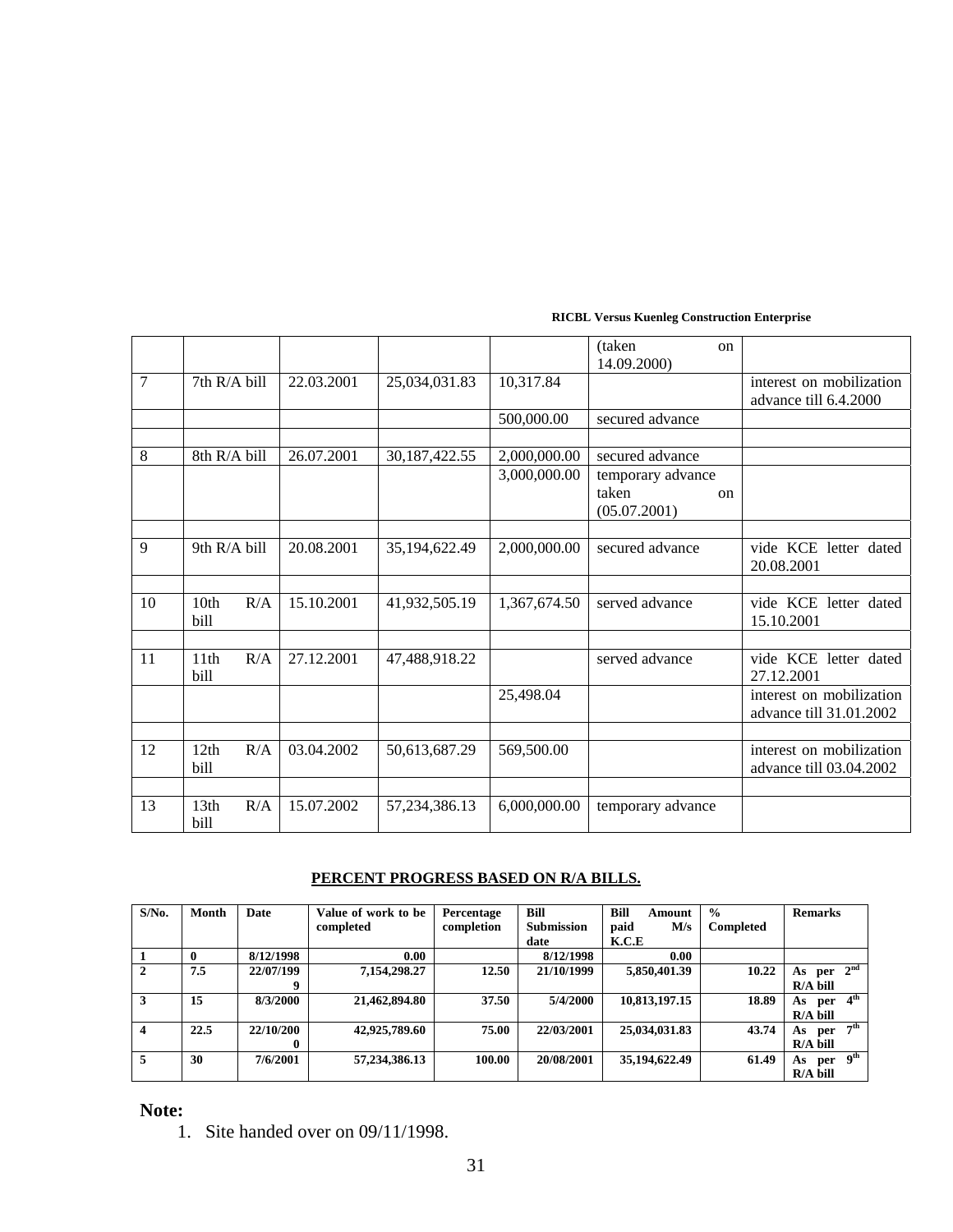- 2. Work to be commended by 08/12/1998
- 3. As per Clause III of the tender document 1/8th of the work to be completed in 1/4th of the time, 3/8th of the work in 1/2 the time, 3/4th of the work in 3/4th of the time and full work in the stipulated period. Tender amount as per BOQ is Nu. 61,013,713.08.

# 4.6. **Appellant RICBL submission on 15.8.2007 to the High Court in English:**

We beg to have the honour to submit the following in response to the submission made by Major Kuenleg Dorji (Retd), proprietor of M/s Kuenley Construction Enterprise (KCE) vide his letter dated 8<sup>th</sup> August, 2007.

In response to KCE's point 1, we would like to submit that, we felt the need to make further justifications, as the verdict of the Dzongkhag Court favored otherwise and hence applead to the High Court. We once again thank Your Honour and the Royal Court of Justice for consenting to hear our appeal. In response to KCE's point 2, we would like to reproduce the contents of Clause XVI and further submit as follows:

"The contractor shall not ask for any escalation in rates over the agreed rates/ amount during the construction period and after the completion of the work for any materials due to rise in market price because of Government policies, tariffs, ect. Including labour as required to complete the work under the contract. **The quoted rate of the contractor shall be considered valid for the entire work till the completion of the project".**

While it is mentioned that the contractor shall not ask for any escalation during the construction period and after completion of the work in the first two lines of the clause, **it has been further qualified that the rate quoted shall be valid for the entire work till completion of the project. Consenting to abide by such terms has been endorsed by M/s. KCE, which they now pretend to have overlooked.** 

**Therefore whether the construction took 16 months or more, the rate quoted and agreed would be the rate applicable till the completion of the project. It had explicitly been communicated to M/s. KCE that there would be no cost escalation for the time extension granted and M/s. KCE did not have any contention then.**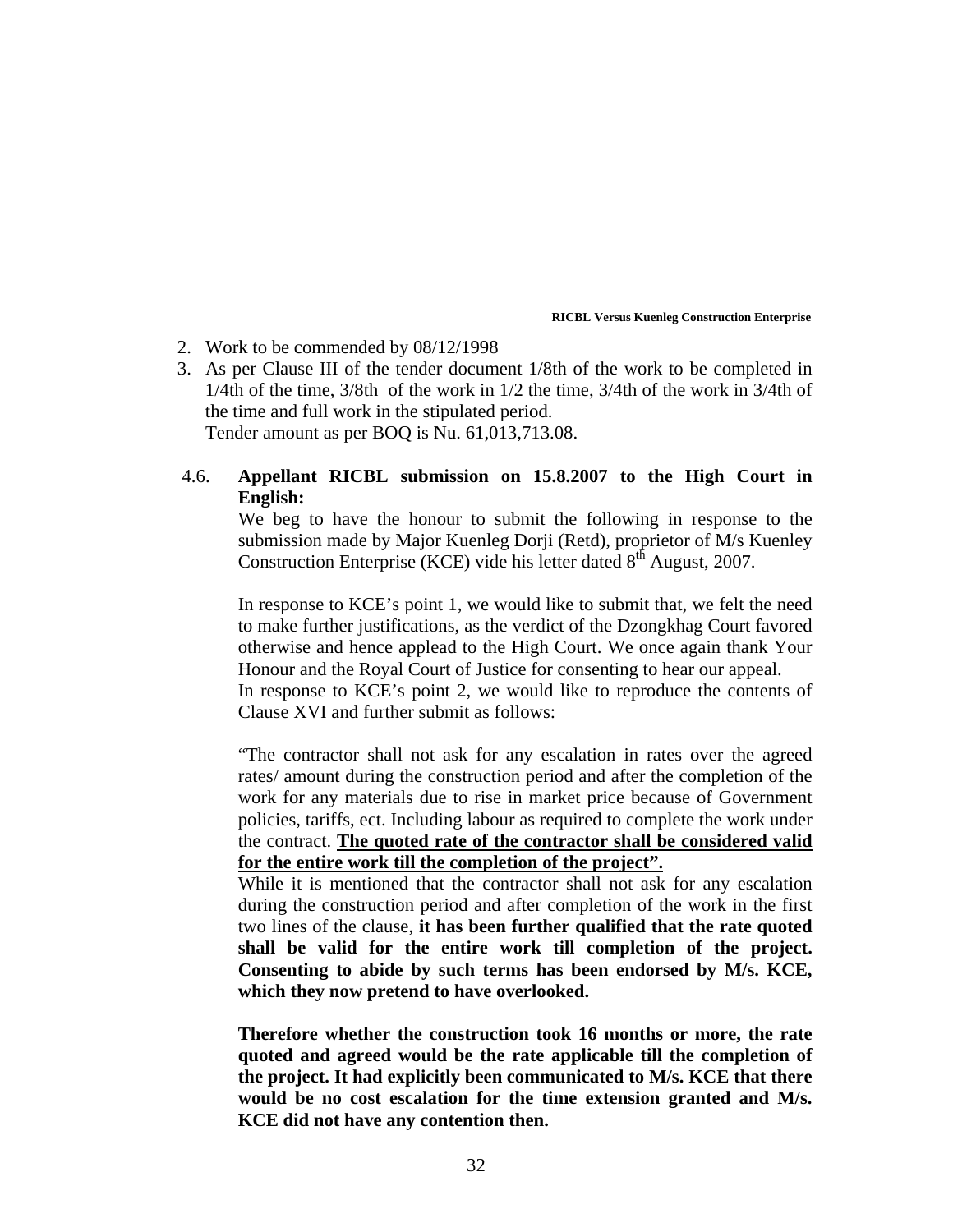With regard to the issue on the delay, we stand by our submission made to the Royal Court of justice vide our submission dated 06/08/2007.

As for the implication of the liquidated damages apropos clause III of the tender document, we would once again like to appeal to the Royal Court of Justice that as per the clause III, the liquidated damage is applicable on the contractor and not the Corporation. Since the Dzongkhag Thrimkhang in their decision had directed the Corporation to pay liquidated damage of Nu. 9,152,056.96, to M/s. KCE, we have counter claimed the liquidated damage from M/s. KCE as per the Contract document. And we would like to appeal the Royal Court of Justice to kindly honour the contract document entered into between the Contractor and the Corporation.

| S/no           | <b>Month</b>     | <b>Works Executed</b>                                                                                                                                                                                                               | $\frac{0}{0}$   | <b>Remarks</b>                                                                                                                     |
|----------------|------------------|-------------------------------------------------------------------------------------------------------------------------------------------------------------------------------------------------------------------------------------|-----------------|------------------------------------------------------------------------------------------------------------------------------------|
|                |                  |                                                                                                                                                                                                                                     | <b>Progress</b> |                                                                                                                                    |
| 1              | December<br>1998 | 1. Surface excavation for building area done<br>but no site clearance.                                                                                                                                                              |                 |                                                                                                                                    |
|                |                  | 2. Excavation for column footings - 9 nos.                                                                                                                                                                                          |                 |                                                                                                                                    |
|                |                  |                                                                                                                                                                                                                                     |                 |                                                                                                                                    |
| 2              | January<br>1999  | 1. Surface excavation<br>2. Excavation for column footings – 31<br>pillars.                                                                                                                                                         | 2.0%            | Heavy boulders and seepage<br>in 3 footings hampered the<br>work progress.                                                         |
|                |                  |                                                                                                                                                                                                                                     |                 |                                                                                                                                    |
| 3              | February<br>1999 | 1. Surface excavation<br>2. Foundation cutting for column footing-46<br>nos.<br>$\overline{3}$ . stone soiling in foundation trenches-17<br>nos.                                                                                    | 3.0%            | Boulders had to be chisel<br>dressed as blasting in the area<br>prohibited<br>which<br>was<br>hampered the work progress a<br>lot. |
| $\overline{4}$ | March<br>1999    | 1. Surface excavation<br>2. Foundation cutting for column footing $-50$<br>nos.<br>3. Stone soiling in foundation trenches $-18$<br>nos.<br>4. PCC in foundation $-35$ nos.<br>5. Erection of columns (reinforcement) $-35$<br>nos. | 4.50%           |                                                                                                                                    |

## PROGRESS REPORT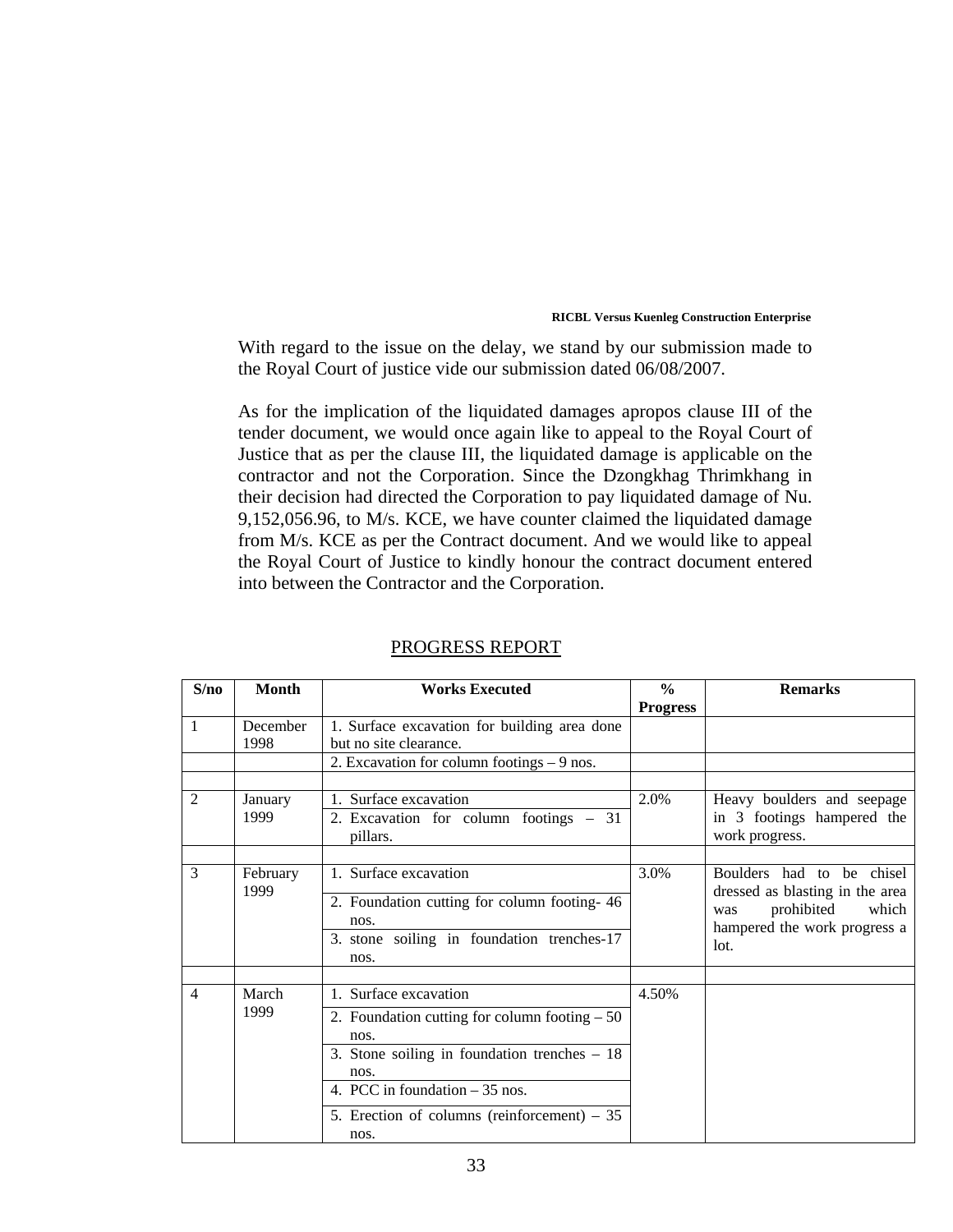|   |                  | 6. Providing base plate in foundation $-35$<br>nos.                                                                                                                                                                                                                                                                                                                                           |        |  |
|---|------------------|-----------------------------------------------------------------------------------------------------------------------------------------------------------------------------------------------------------------------------------------------------------------------------------------------------------------------------------------------------------------------------------------------|--------|--|
|   |                  |                                                                                                                                                                                                                                                                                                                                                                                               |        |  |
| 5 | April 1999       | 1. Foundation cutting for column footings -<br>$50$ nos.<br>2. Stone soling in foundation $-35$ nos.<br>3. PCC in foundation $-35$ nos.<br>4. Erection of columns (reinforcement)-35<br>nos.<br>5. RCC work in foundation $-35$ nos.<br>6. Providing base plate in foundation $-35$<br>nos.<br>7.                                                                                             | 5.50%  |  |
| 6 | May 1999         | 1. Foundation cutting for column footing $-50$<br>nos.<br>2. Stone soling $& PCC$ in foundation - 41<br>nos.<br>3. PCC in foundation $-35$ nos.<br>4. Erection of columns – 41 nos.<br>5. RCC work in foundation - 41 nos.<br>6. Providing base plate in foundation $-41$<br>nos.<br>7. RRM under plinth beam – 62 mtr.<br>8. RRM, PCC, Soling and earth work for<br>boundary wall $-55$ mtr. | 6.70%  |  |
| 7 | June 1999        | 1. Erection of columns – 48 nos.<br>2. Casting of plinth beam $-5$ grids.<br>3. boundary wall $-379$ ft.                                                                                                                                                                                                                                                                                      | 8.50%  |  |
| 8 | October<br>1999  | 1. Shuttering and reinforcement work for<br>basement roof slab at grid D to E between<br>grid $5$ to $8$ .<br>2. Counter for retaining wall casted for 6<br>counterforts.<br>3. earthwork for RCC retaining wall and last<br>column for grid G.                                                                                                                                               | 14.0%  |  |
| 9 | December<br>1999 | 1. Counter fort retaining wall casted for 9<br>counterforts.                                                                                                                                                                                                                                                                                                                                  | 15.50% |  |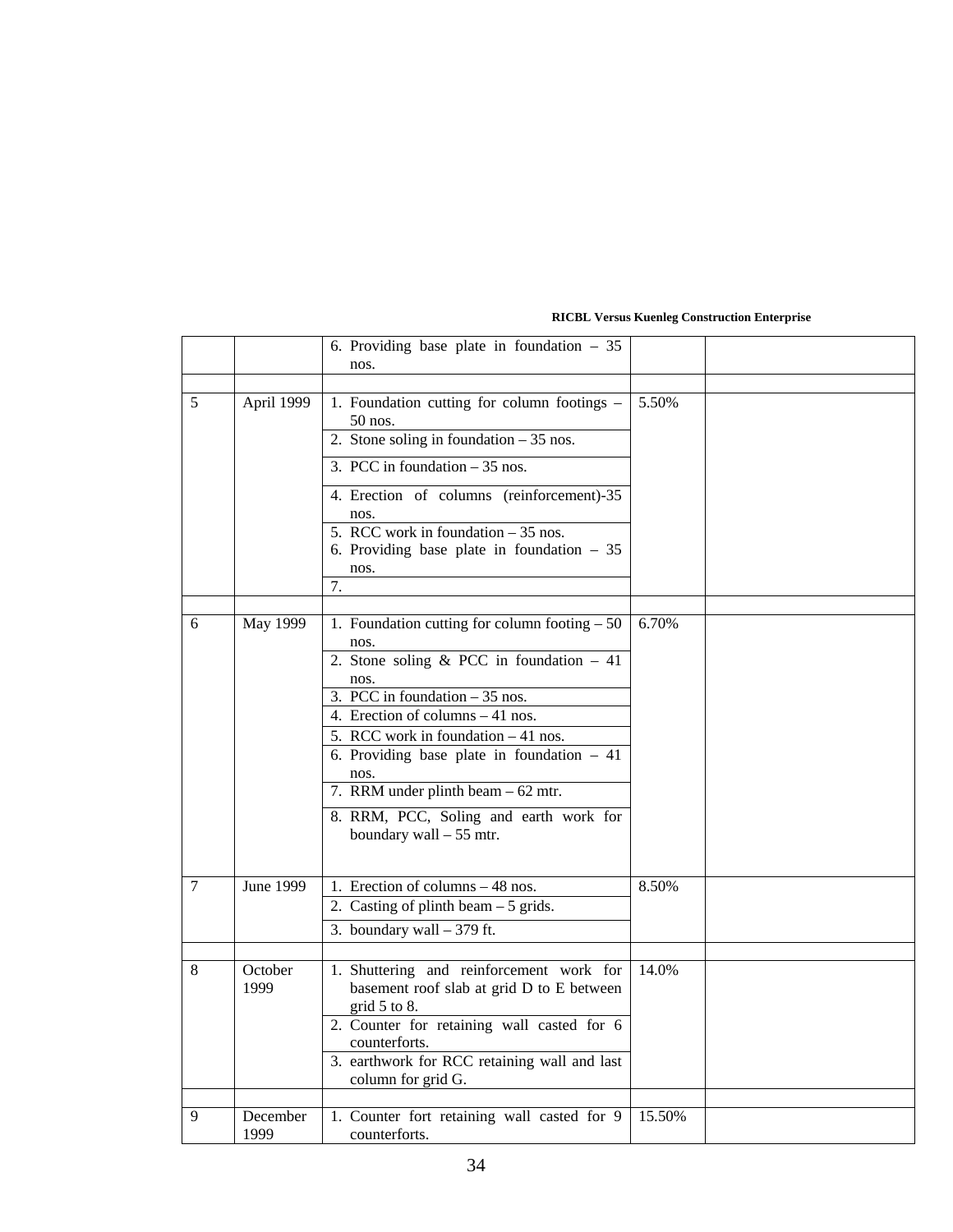|    |            | 2. Basement roof slab casted                                                                                                                                                                                                                                                                                                                                                                                    |       |                                                                                                                                                                                                                                                      |
|----|------------|-----------------------------------------------------------------------------------------------------------------------------------------------------------------------------------------------------------------------------------------------------------------------------------------------------------------------------------------------------------------------------------------------------------------|-------|------------------------------------------------------------------------------------------------------------------------------------------------------------------------------------------------------------------------------------------------------|
|    |            | 3. Columns casting upto 3.6 m high at ground<br>floor.                                                                                                                                                                                                                                                                                                                                                          |       |                                                                                                                                                                                                                                                      |
| 10 | 13/09/2000 | 1. Casting of $1st$ floor roof slab complete as of<br>date.                                                                                                                                                                                                                                                                                                                                                     |       | RICBL<br>Ref.<br>letter<br>dated<br>13/09/2000. Casting of $2^{nd}$<br>floor roof slab to be taken up<br>by 16/08/2000, but contractor<br>failed due to shortage of<br>materials at site. RICBL site<br>engineers letter to M.D dated<br>21/08/2000. |
|    |            |                                                                                                                                                                                                                                                                                                                                                                                                                 |       |                                                                                                                                                                                                                                                      |
| 11 | 06/10/2000 | 1. Casting of $2nd$ floor roof slab complete.<br>2. Hollow block masonry works at basement,<br>ground and $1st$ floor complete including<br>plastering.<br>3. Marble cladding at outer face of building at<br>basement, ground and 1 <sup>st</sup> floor complete.<br>4. Marble and mosaic flooring at ground and<br>$1st$ floor in progress.<br>5. Window frames fixed at basement, ground<br>and $1st$ floor. | 40.0% |                                                                                                                                                                                                                                                      |

## **Note:**

- **1** M/s KCE Letter dated 08/11/99 clearly states that handing/ taking over of the Fire Hydrant tank hampered the work progress. Also demolishing of old water tank also hampered the work progress by a month. Earthwork in excavation also delayed the work progress by almost three months.
- 2 During severe winter period (Mid November 2000 till end of January 2001) all cement related works were stopped.
- 3 There had been delay right from starting of the project and numerous reminders to KCE had been written to expedite the work progress.

# 4.7. **Defendant Kuenleg Construction Enterprise submission on 15.8.2007 to the High Court in English:**

As ordered by Your Honour on  $8<sup>th</sup>$  August 2007, we are herewith submitting the following:-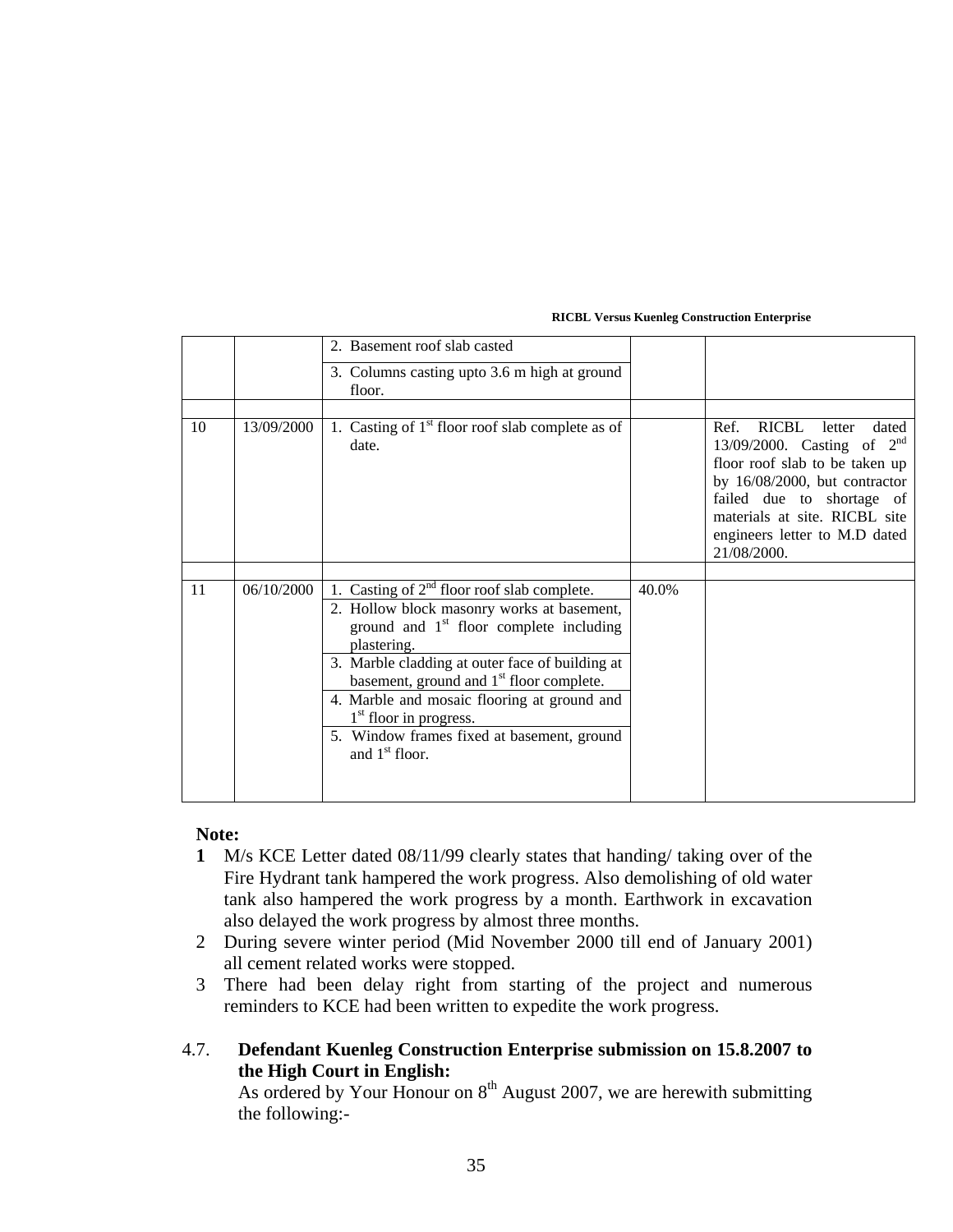*Annexure I:* Details of Timber procurement for the construction works of the RICBL Head Office at Thimphu after the specified contractual period of 30 months.

*Annex II:* Details of Cement procurement for the construction works of the RICBL Head Office at Thimphu after the specified contractual period of 30 months.

*Annexure III:* Copy of minutes of the site meeting held during the construction phase of the RICBL Head Office Building at Thimphu.

*Annexure IV:* Copy of documents pertaining to cost escalation claim for the delayed period of 16 months, over and above the contractual period of 30 months and copy of Mode of Final Payment as specified in the Contract Document.

With the submission of the above documents, we would be grateful if the Hon'ble Court could kindly pass a prompt and just decision.

# *Annexure I :* **Details of Timber procurement for the construction works of the RICBL Head Office at Thimphu after the specified contractual period of 30 months.**

| SI.<br>No. | <b>Supplier</b>       | Bill No. | Date     | Quality<br>(cft) |
|------------|-----------------------|----------|----------|------------------|
| 1          | Army Welfare Sawmill  | 8888     | 27/13/00 | 214.96           |
| 2          | Army Welfare Sawmill  | 1836     | 24/04/00 | 79.94            |
| 3          | <b>Tobgay Sawmill</b> | 13       | 6/01/00  | 491.52           |
| 4          | <b>Tobgay Sawmill</b> | 17       | 30/05/00 | 343.15           |
| 5          | <b>Tobgay Sawmill</b> | 18       | 3/06/00  | 466.12           |
| 6          | <b>Tobgay Sawmill</b> | 23       | 5/07/00  | 437.31           |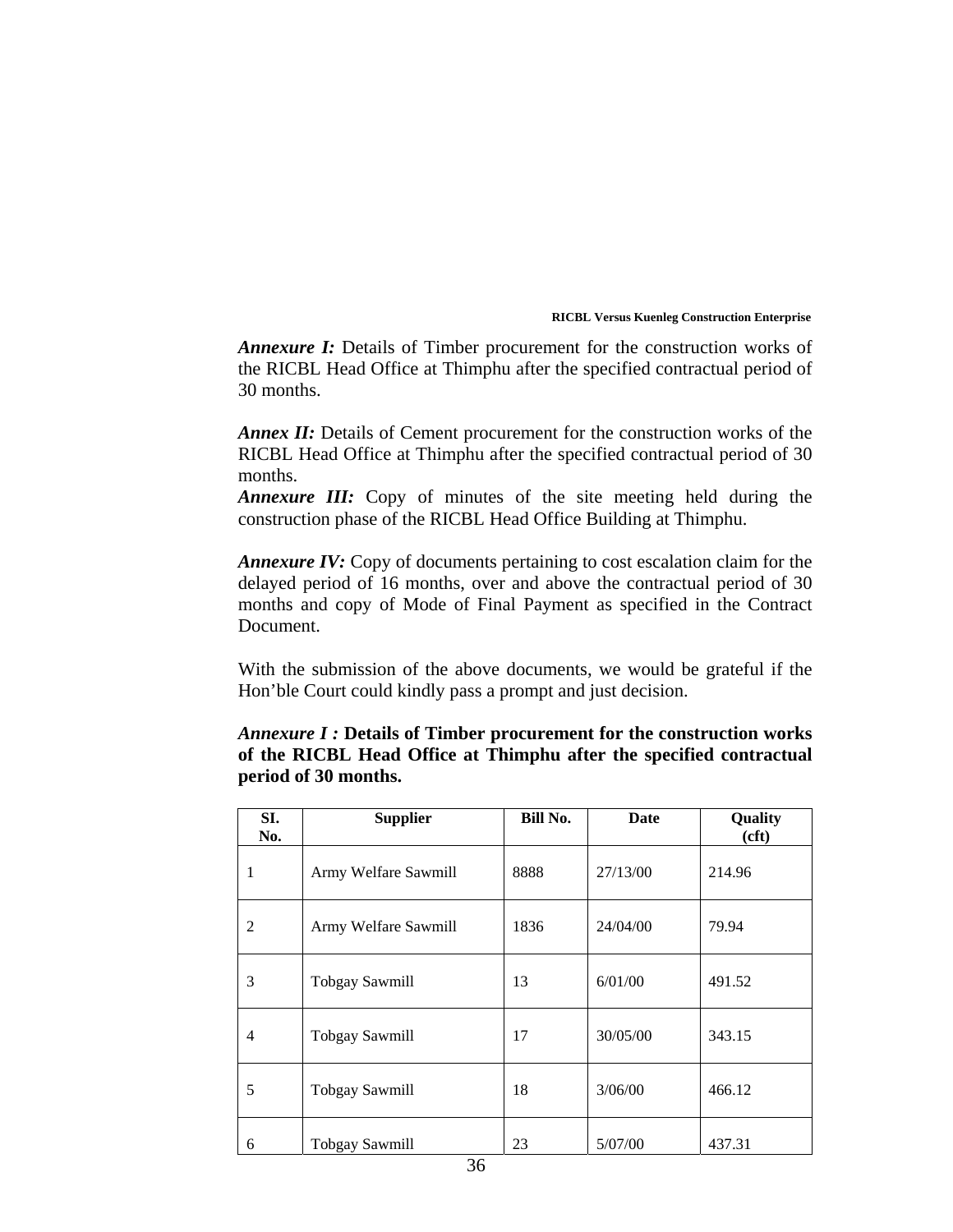|    | <b>TOTAL</b>          |      |          | 4,712.92 |
|----|-----------------------|------|----------|----------|
| 15 | Rabten Sawmill        | 1107 | 4/10/00  | 118.10   |
| 14 | Rabten Sawmill        | 1035 | 22/08/00 | 233.18   |
| 13 | Rabten Sawmill        | 1004 | 3/07/00  | 258.07   |
| 12 | Rabten Sawmill        | 994  | 21/06/00 | 207.30   |
| 11 | <b>Tobgay Sawmill</b> | 28   | 18/08/00 | 431.44   |
| 10 | Tobgay Sawmill        | 27   | 10/08/00 | 356.88   |
| 9  | <b>Tobgay Sawmill</b> | 059  | 23/07/00 | 260.68   |
| 8  | <b>Tobgay Sawmill</b> | 25   | 21/07/00 | 338.70   |
| 7  | <b>Tobgay Sawmill</b> | 24   | 14/07/00 | 475.57   |
|    |                       |      |          |          |

*Annexure II :* Details of Cement procurement for the construction works of the RICBL Head Office at Thimphu after the specified contractual period of 30 months.

| SI.<br>No. | <b>Supplier</b>            | <b>Bill No.</b> | Date     | Quality<br>cft |
|------------|----------------------------|-----------------|----------|----------------|
|            | <b>Yeshey Cement Agent</b> | 142             | 27/10/00 | 40.00          |
|            |                            |                 |          |                |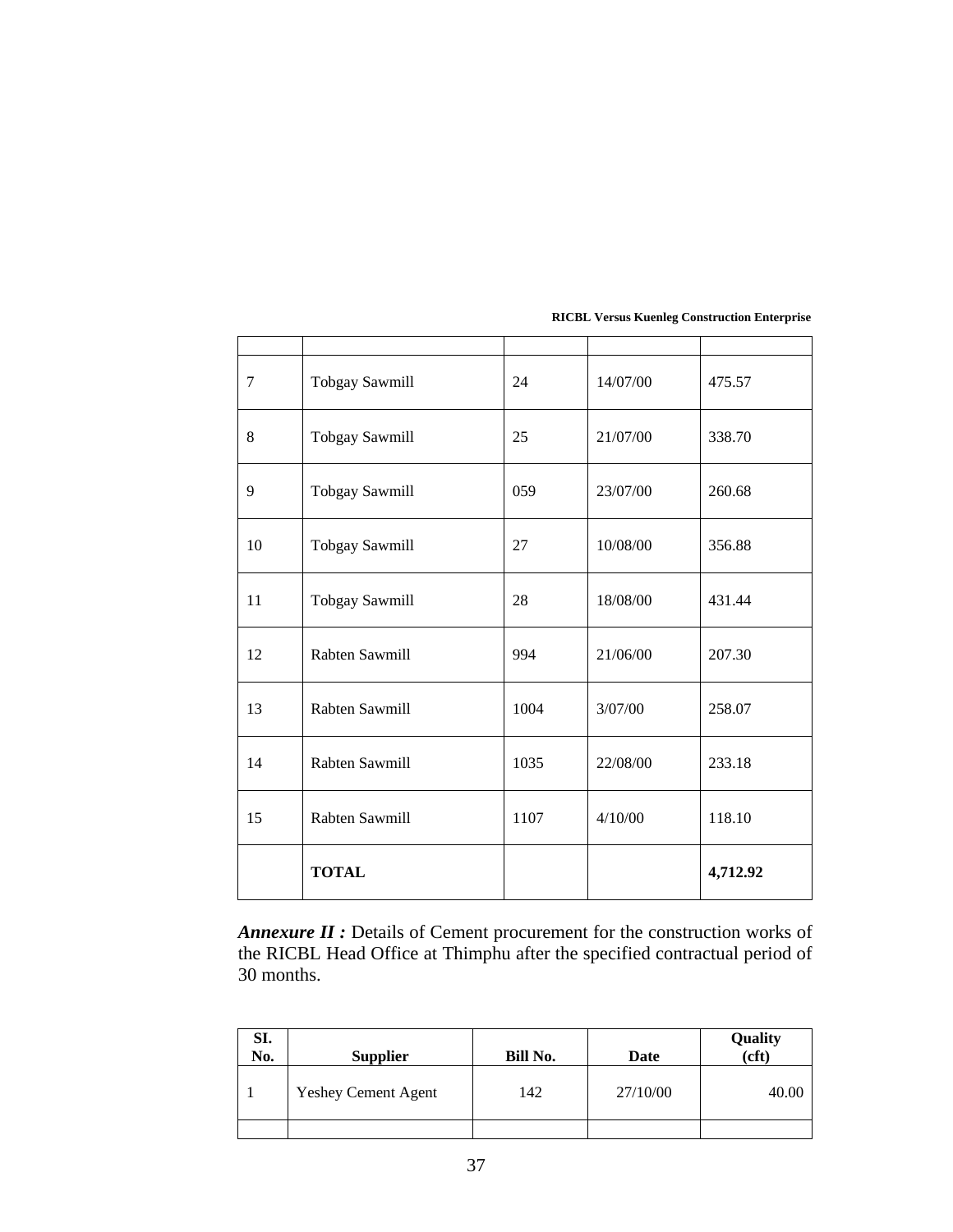| $\overline{2}$ | Yeshey Cement Agent        | 149 | 16/11/00 | 16.00 |
|----------------|----------------------------|-----|----------|-------|
| 3              | <b>Yeshey Cement Agent</b> | 168 | 31/12/00 | 8.00  |
| 4              | Yeshey Cement Agent        | 186 | 6/2/01   | 8.00  |
| 5              | <b>Yeshey Cement Agent</b> | 203 | 14/03/01 | 15.50 |
| 6              | <b>Yeshey Cement Agent</b> | 221 | 23/04/01 | 24.00 |
| 7              | <b>Yeshey Cement Agent</b> | 226 | 7/05/01  | 16.00 |
| 8              | <b>Yeshey Cement Agent</b> | 241 | 26/05/01 | 44.00 |
| 9              | Yeshey Cement Agent        | 242 | 26/05/01 | 8.00  |
| 10             | <b>Yeshey Cement Agent</b> | 276 | 11/08/01 | 40.00 |
| 11             | <b>Yeshey Cement Agent</b> | 290 | 25/09/01 | 8.00  |
| 12             | <b>Yeshey Cement Agent</b> | 310 | 26/11/01 | 24.00 |
| 13             | Yeshey Cement Agent        | 359 | 15/01/02 | 16.00 |
| 14             | <b>Yeshey Cement Agent</b> | 373 | 2/3/02   | 8.00  |
| 15             | Yeshey Cement Agent        | 374 | 2/3/02   | 8.00  |
| 16             | <b>Yeshey Cement Agent</b> | 389 | 28/03/02 | 8.00  |
|                |                            |     |          |       |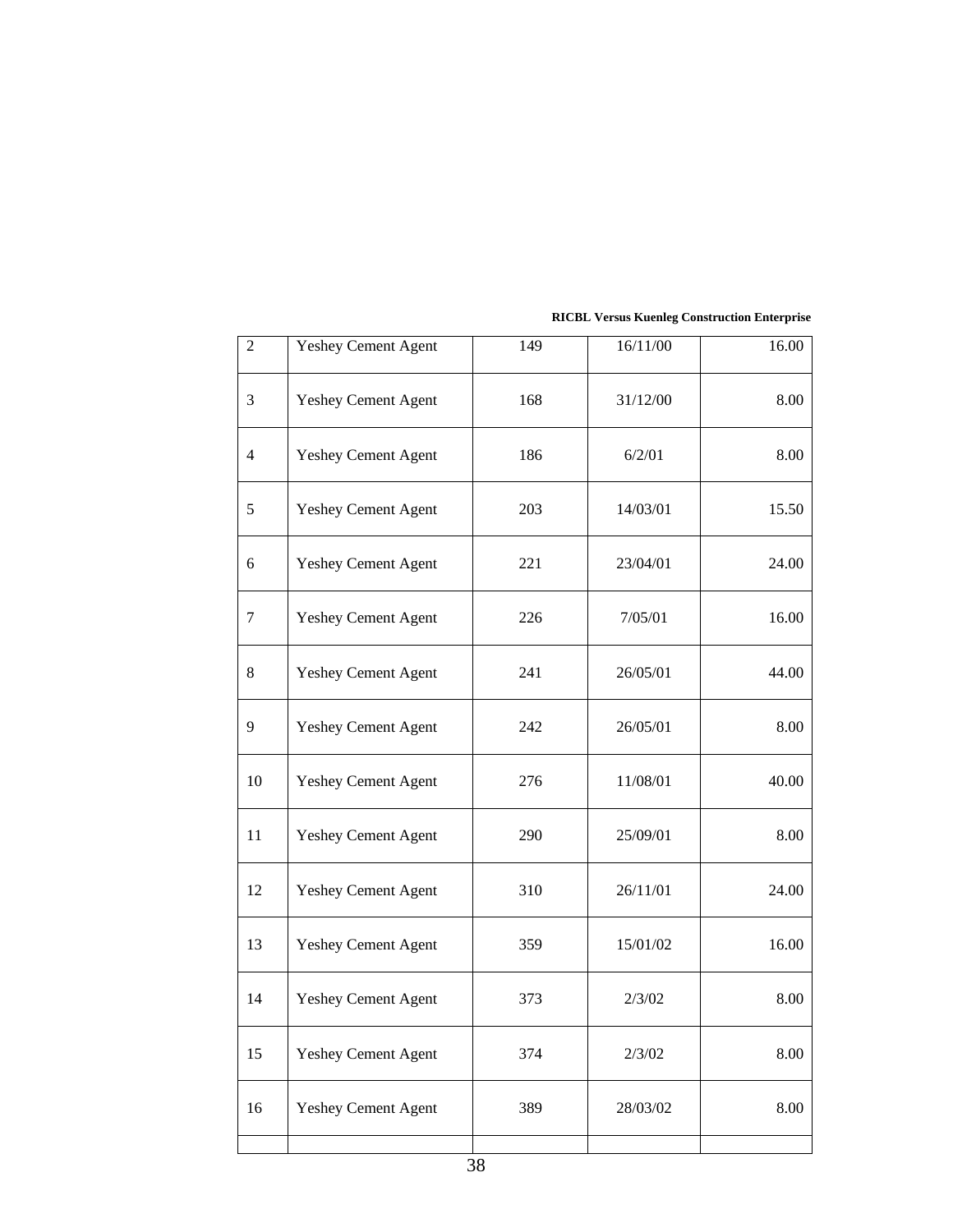|    | <b>TOTAL</b>               |     |          | 327.50 |
|----|----------------------------|-----|----------|--------|
| 20 | <b>Yeshey Cement Agent</b> | 437 | 11/06/02 | 8.00   |
| 19 | <b>Yeshey Cement Agent</b> | 411 | 30/04/02 | 4.00   |
| 18 | <b>Yeshey Cement Agent</b> | 403 | 17/04/02 | 8.00   |
| 17 | <b>Yeshey Cement Agent</b> | 392 | 7/4/02   | 16.00  |

*Annexure III :* Copy of Minutes of the Site meetings held during the Construction phase of the RICBL Head Office Building at Thimphu.

- 1. RICBL/RE/TH/99/11896 dated 19/08/99
- 2. Minutes of Site Meeting held on 14/06/00
- 3. Minutes of the Site Meeting. Copy received on 13/6/00
- 4. Minutes of the Site Meeting held on 01/8/00 & 02/08/00
- 5. Minutes of the Site Meeting Held on 01/08/00
- 6. Minutes of the Site Meeting held on 27/11/00
- 7. Minutes of the Site Meeting held on 08/01/01
- 8. Minutes of the Site Meeting held on 01/02/01
- 9. Minutes of the Site Meeting held on 21/02/01
- 10. Minutes of the Site Meeting held on 31/03/01
- 11. Minutes of the Site Meeting held on  $23<sup>rd</sup>$  April to  $25<sup>th</sup>$  April 2001
- 12. Minutes of the Site Meeting held on 30/04/01
- 13. Minutes of the Site meeting held on 08/05/01
- 14. Minutes of the Site Meeting held on 10/08/01
- 15. Minutes of the Site Meeting held on 10/08/01
- 16. Minutes of the Site Meeting held on 11/09/01
- 17. Minutes of the Site Meeting held on 9/10/01
- 18. Minutes of the Site Meeting held on 12/10/01
- 19. Minutes of the Site Meeting held on 01/03/02
- 20. Minutes of the Site Meeting held on  $18<sup>th</sup>$  November to  $10<sup>th</sup>$  December

*Annexure IV:* Copy of documents pertaining to cost escalation claim for the delayed period of 16 months over and above the contractual period of 30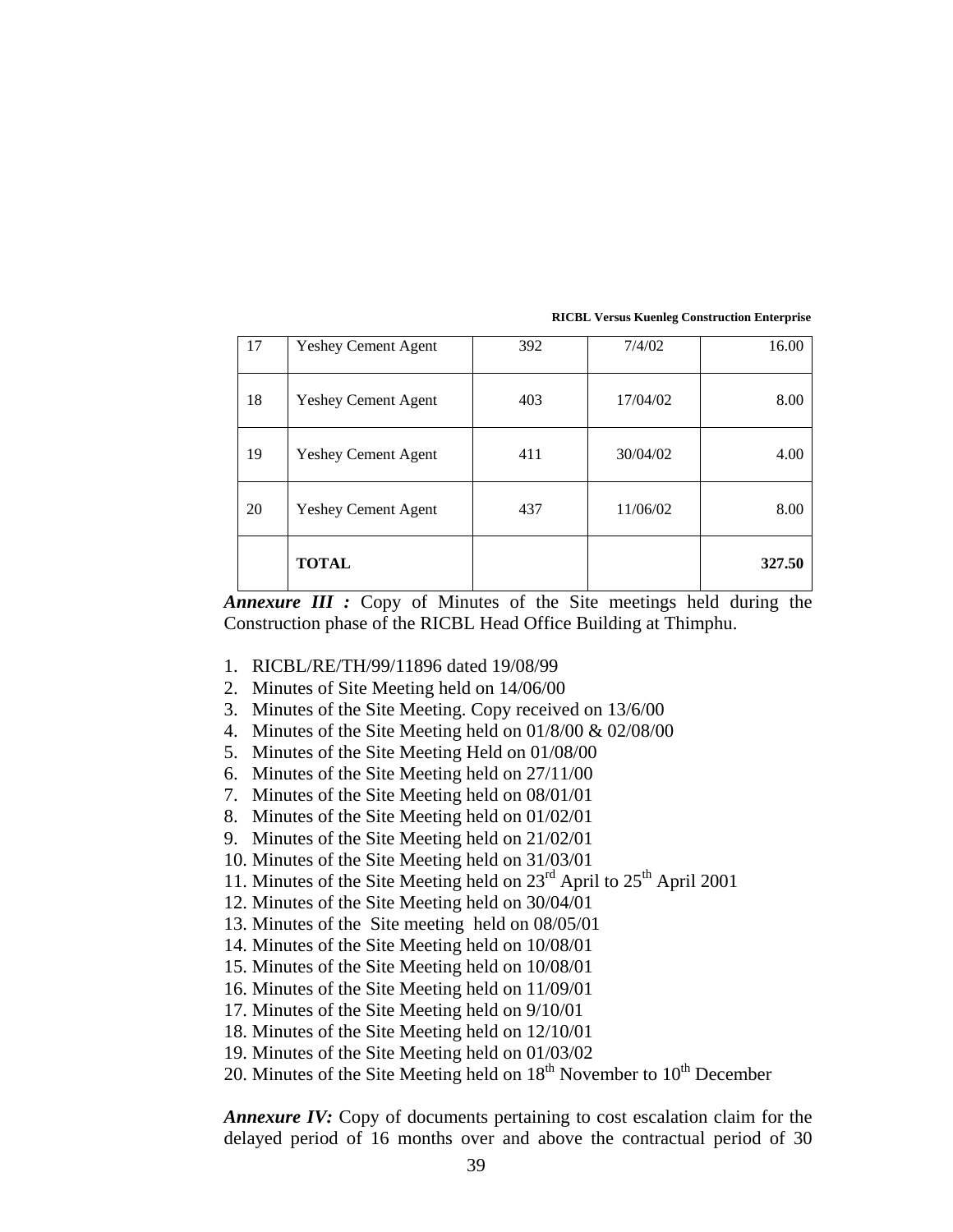months and copy of Mode of Final Payment as specified in contract Document.

- 1. Copy of Clause XVI of Contract Document: Increase in rates of material and labour.
- 2. Copy of notice inviting Tender: Time for completion of work specified as 30 months.
- 3. Copy of Clause VII of terms and conditions of tender document.
- 4. Copy of forwarding letter dated  $6<sup>th</sup>$  March 1998 for tender submission specifying that rates submitted by KCE as being "inclusive of the expected cost escalation for the stipulated construction period of 30 months".
- 5. Copy of Clause XIII Payment to contractor. "Final payment for the work shall be made within the three months form the date of completion certificate recorded by the engineer".

# 4.8. **Appellant RICBL submission on 22.8.2007 to the High Court in English:**

We beg to have the honour to submit the following as directed by the Hon'ble Court on the  $15<sup>th</sup>$  of August 2007 and also in reference to the submission made by M/s. KCE vide his letter dated  $15<sup>th</sup>$  August 2007.

1. Statement desired by the Hon'ble Court in regard to the payment of Nu. 3,942,028.00 for award of construction of 1. no class III and 1 no. class IV building at Phuentsholing, Nu. 847,893.76 for construction of water tank at Thimphu and Nu. 839,932.94 for construction of retaining wall at Phuentsholing.

# *We hereby submit that the above constructions are not part of the Thimphu Office building project and the amounts paid are also not included in the final payment made against the construction of Thimphu Office buildings.*

**2.** Submission of correspondences between RICBL and KCE regarding the payment of the amount of Nu. 3,325,313.78 decided by JVC as directed by the Hon'ble Court. (**Attachment I)**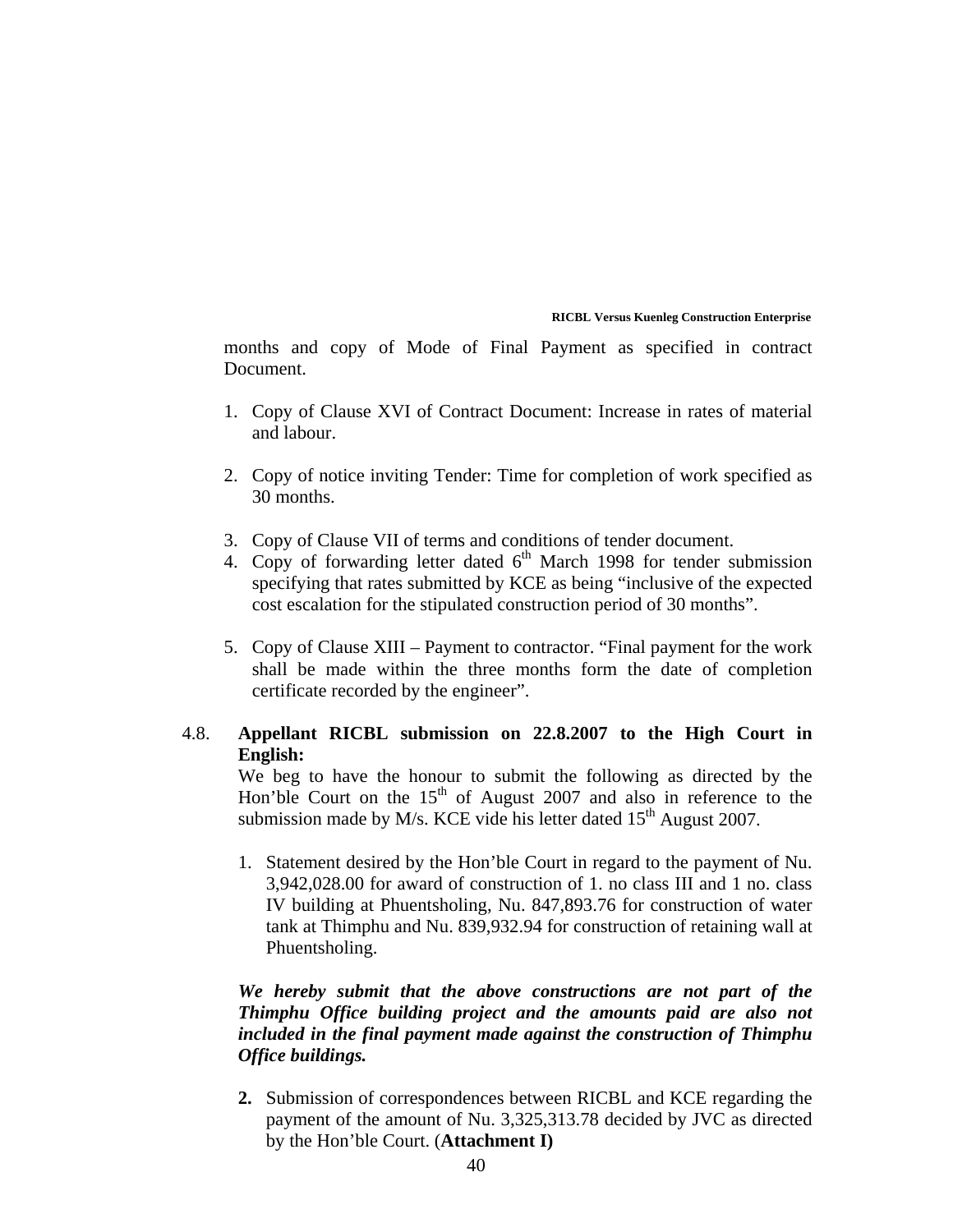- a) RICBL's letter No. RICBL/GAD/34/2005/14809 dated 15.11.05
- b) KCE's letter dated  $20<sup>th</sup>$  November 2005
- c) RICBL's letter No. RICBL/HQ/RE/2005/15094 dated 26.11.05
- d) KCE's letter dated No. 05.12.05
- e) RICBL's letter No. RICBL/GAD/JVT/2005/15605 dated 14.12.05

In accordance with our assurance intimated to KCE vide our letter 15605 dated  $14<sup>th</sup>$  December 2005 that the matter would again be put up in the Board meeting scheduled for the  $29<sup>th</sup>$  of December 2005, the management did put up the matter to the Board. The Board upon reviewing the reply of KCE directed the management to inform M/s. KCE if the amount of Nu. 3,325,313.78 plus the cost of cement escalation is acceptable as final settlement of his claim.

This was accordingly intimated through phone to KCE by the then Chief Executive Officer but KCE again did not agree with the decision.

3. Submission on hindrances to the work, as directed by the Royal Court of Justice.

## **(Attachment II)**

We beg to submit that unfortunately hindrance book as such has not been maintained by both the parties. However, the following are the supposed hindrances, which KCE claims obstructed the progress of the construction work. While the following were acknowledged as hindrances by the Corporation, at time of considering time extension for completion of the project, it was done with the sole motive of assisting the contractor.

In essence, M/s. KCE, being in the construction line of business, should have foreseen the inability of carrying out cement related work in winter months and should have scheduled his work accordingly, should have anticipated the possibility of road blocks during monsoon months and should have stocked sufficient materials. Only the unforeseen situation of finding large boulders at the site could be accounted as hindrance.

a. Hindrance in the transportation of cement and other materials due to road block during monsoon months.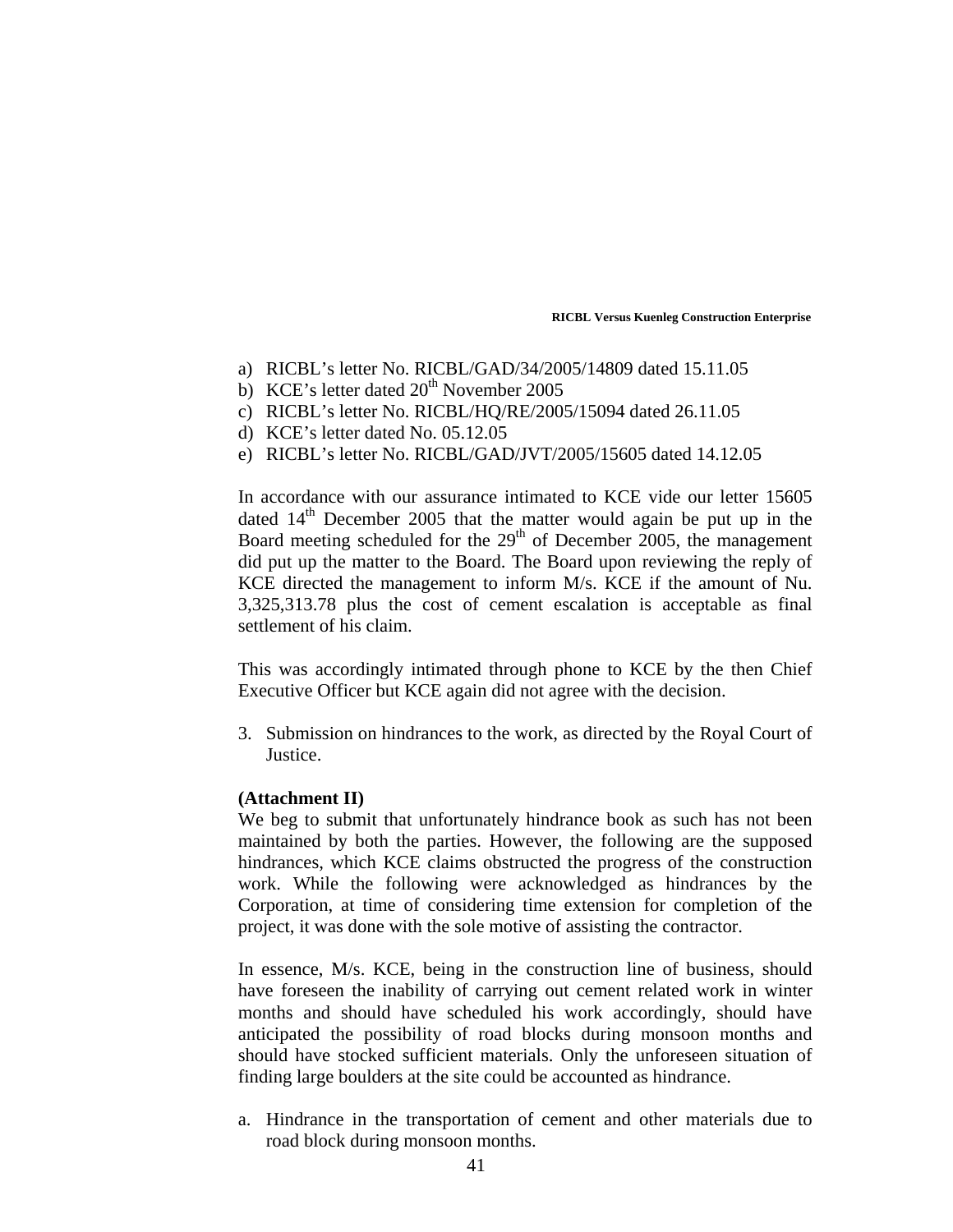- b. Inability to carry out cement related work during winter months as the temperature was below minimum required.
- c. Unexpected large boulders found at the construction site during excavation of foundation. The breaking down of the boulders had to be done manually as blasting was prohibited in the town area.
- 4. Submission on work done between January 2002 to April 2002 as directed by the Hon'ble court. (**As listed in Attachment III).**
- 5. Submission on the compensations made for initial delay and other considerations made to M/s. KCE.
- *i) Compensations made for initial delay in handing over of drawing/site after issue of work order. (Attachment IV).*
- b) Waived of 10% interest amounting to Nu. 94,475.83 chargeable on the initial mobilization advance at the request of KCE.
- c) Paid Nu. 61,000.00 to KCE being the interest payment on the performance guarantee bond issued from BDFC for a period of six months on KCE's request.
- d) Released 75% secured advance amounting to Nu. 8,170,451.00 without interest in addition to the initial mobilization advance on the request of KCE. He would otherwise have to arrange the finance from other sources on interest.
- e) Awarding of construction work of two buildings (One class III and one class IV) at phuntsholing, construction of water tank at Thimphu and construction of retaining wall at Phuentsholing to divert his mobilized recourses till the Thimphu office building construction project takes off. Though KCE now refutes that these additional works were not considered to compensate for initial delay, we would once again like to submit to the Royal Court of Justice that these additional works were considered on utmost good faith and trust that existed between the contractor and RICBL then. His denial now that these works were not considered to compensate for the initial delay in handing over of the drawing of the construction is sheer breach of fiduciary relation that existed between us then. Otherwise there was no justification for us to make such considerations.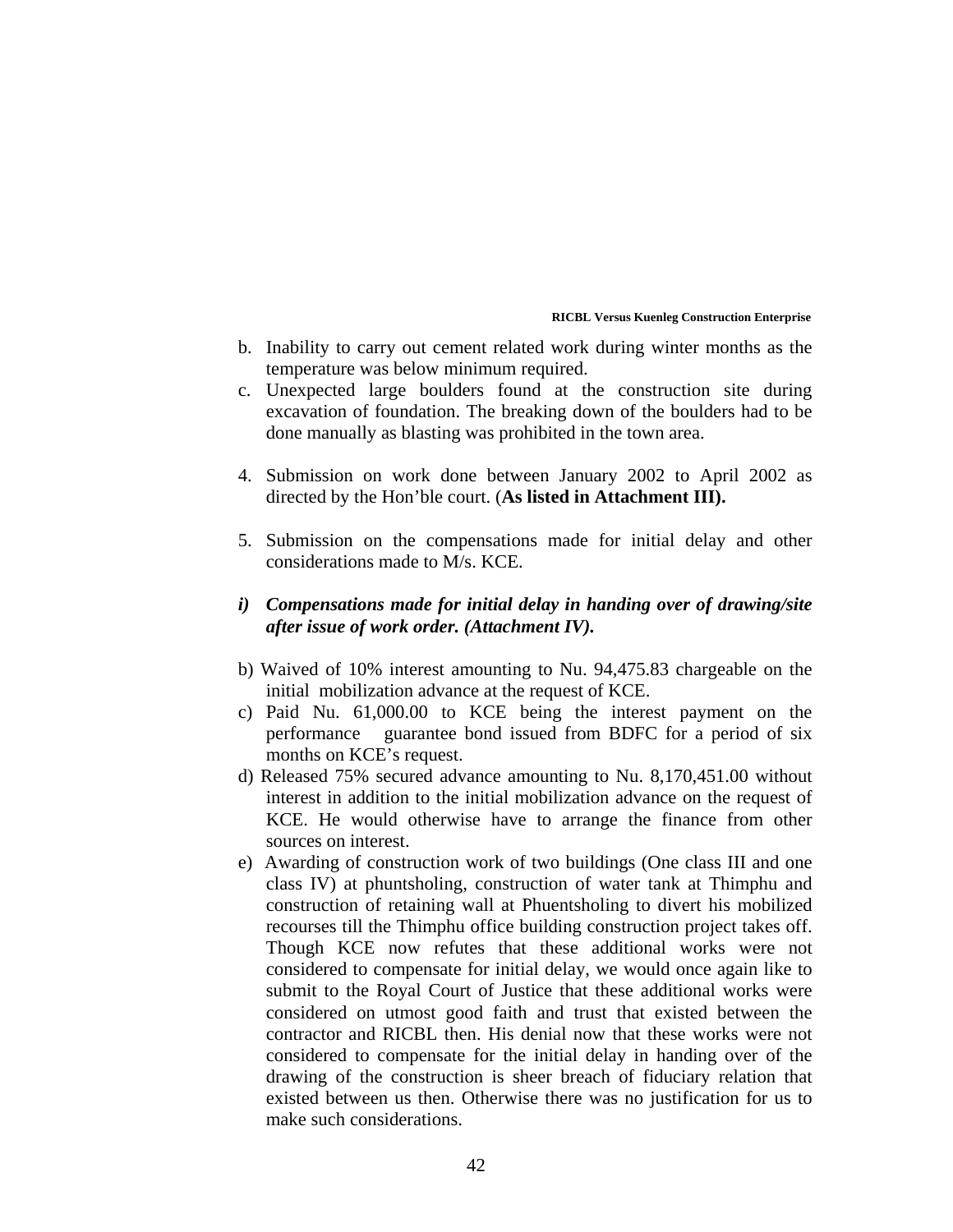## ii) *Other considerations made to KCE. (Attachment V)*

- a) Considered advances against running bills so as not to hamper the on-going project.
- b) Considered time extension for completion of the project without imposing liquidity damages.
- c) Initially waived off deduction of 5% security deposit from every running bills.
- d) Changed specification of two major BOQ items mainly to reduce the usage of cement and timber. The specification of external walls were changed from chisel dressed stone to marble block and then again from marble block to hollow concrete block with Rajasthan marble cladding on his request. The flooring was changed from timber flooring to Mosaic/Rajasthan marble flooring.
- e) Revision of extra earth transportation charges from Nu. 138.17 per m3 to Nu. 146.69 per m3. We have paid extra Nu. 53,572.06 for extra earth transportation of 6287.8 cu.m.
- f) Changing of champ timber to mixed conifer timber for doors, windows and flooring. We could have stuck to our specification of champ timber and he would have had to arrange it somehow. But we entertained his request to assist him.
- g) Assisted him in getting champ timber approval from the Department of Forest and obtained approval of 16,000 cft although we were not obliged to do so.
- h) Relaxed clause IX (c) of the Tender terms and conditions, i.e. release of secured advance even when mobilization advance was considered.
- 6. With regard to the submission of details of timber and cement procured after the specified contractual period, by KCE, we beg to submit the following as there seems to be difference in the interpretation of the actual date of commencement of work and the contract period of 30 months.

M/s. KCE calculates the contract period of 30 months to commence from 1st June 1998 and feels that it should end by November 2000. **We beg to submit to the Royal Court of Justice that the actual work could not have commenced when the site and the drawings have not been handed over at all.** Hence the actual contract period and commencement of work will have to be reckoned from the day the site is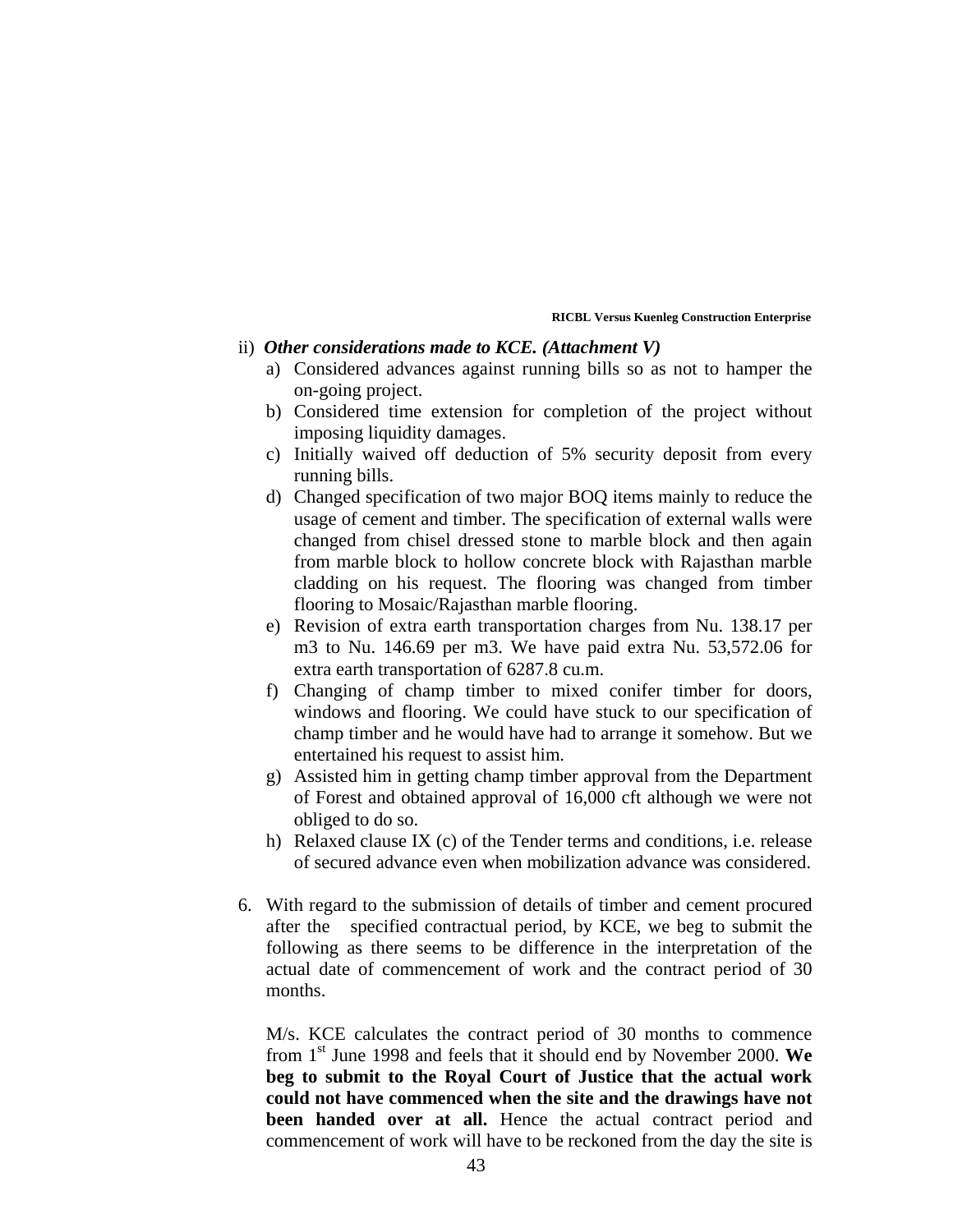handed over. While it is possible that he may have mobilized some resources we have adequately compensated for the delay as highlighted under point 3. i, (a,b&c) above, on the request of KCE. Further to divert his supposed mobilized resources, we have considered extra construction works submitted under point 3, ii, (d) above, though he unfortunately now refutes that the extra work was not considered to compensate the delay.

On the other hand, we would like to submit that the construction site and drawings were formally handed over to KCE only on  $9<sup>th</sup>$  November 1998. *It was also communicated to KCE vide our letter RICB/RE/98/391 dated 13th August 1998 that the actual date of commencement of work shall be reckoned from the day we had over the site and the drawings.* Therefore, the contract period 30 months should be reckoned from  $9<sup>th</sup>$  November 1998 and should accordingly run up to  $8^{th}$  May 2001.

In view of the above submission on the contract period, we would like to submit that the procurement of timber was all made within the contract period and not after the contractual period as apprised by KCE, which is evident from the submissions made by KCE to the Royal Court of Justice. Even for cement, we beg to differ with the details of cement supposed to have been procured after the contractual period, as is again evident from his submission.

We request the Royal Court of Justice to kindly take into account the repeated accommodation and many considerations made by the corporation to M/s. KCE. We appeal to the Royal Court of Justice to kindly honour the contract document entered into between the Contractor and the Corporation and pass a fair and just decision.

# 4.9. **Defendant Kuenleg Construction Enterprise submission on 22.8.2007 to the High Court in English:**

As ordered by Your Honour on  $15<sup>th</sup>$  August 2007, we are herewith submitting the letter written to us by RICBL Vide their reference No. RICB/RE/98/391 dated August, 1998.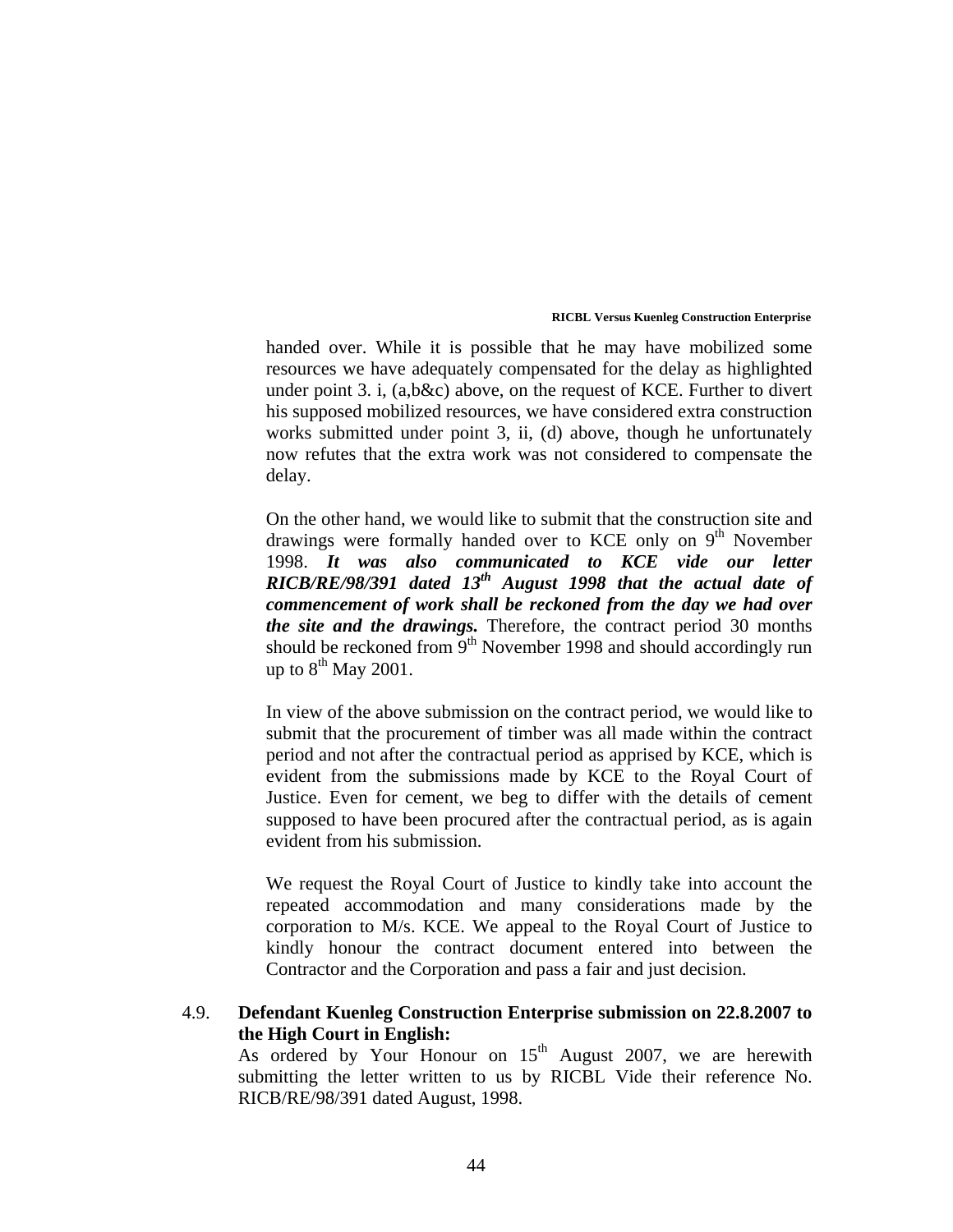# 4.10. **Statement of Lamkey Tshering, Former M.D of RICBL submitted on 31.8.2007 to the High Court in English:**

I would hereby like to submit that the Board of Directors during the meeting held on 29<sup>th</sup> December 2005 had directed the RICBL to negotiate with M/s. KCE, if the amount of Nu. 3,325,313.78 recommended by JVC plus the cost of cement escalation is acceptable to him as final settlement of claim against RICBL. Accordingly the directives of the Board was conveyed to Major Kuenleg Dorji (Retd), Proprietor of M/s. KCE, through telephone.

I regret to submit that I cannot remember the exact date of the telephone conversation but it was within a week's time of the Board meeting, which was held on  $29<sup>th</sup>$  December 2005.

# 4.11. **Appellant RICBL submission on 31.8.2007 to the High Court in English:**

As ordered by your Honour on 22.08.2007, we are submitting the following documents:

Annexure 1: Timber consumption for RICBL Building construction for the entire construction period.

Annexure 2: Cement consumption for RICBL Building construction for the entire construction period.

Annexure 3: Timber consumption for RICBL Building construction for the period beyond may 2001.

Annexure 4: Cement consumption for RICBL Building construction for the period beyond May 2001.

Annexure 5: Timber purchased from 18.07.1998 to 26.04.1999 for RICBL Building construction as per bills submitted by M/s. KCE to RICBL.

# Annexure 1: **STATEMENT OF TIMBER CONSUMPTION FOR RICBL BUILDING CONSTRUCTION FOR THE ENTIRE CONSTRUCTION PERIOD.**

A. Main Building: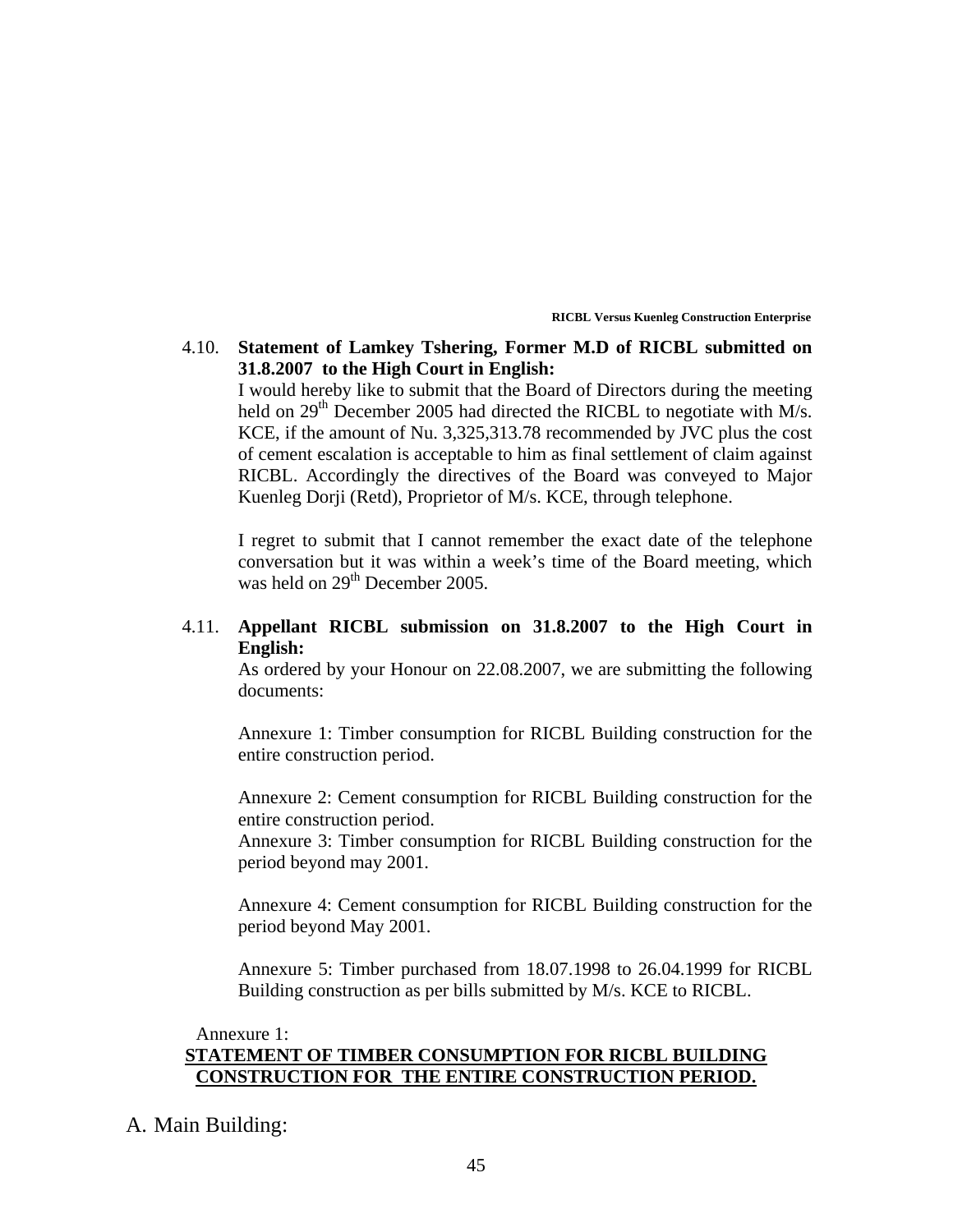| S/N            | <b>Description</b>                               | Quantity | Co-efficient |       | Quantity |          |  |
|----------------|--------------------------------------------------|----------|--------------|-------|----------|----------|--|
| 0              |                                                  |          |              |       |          | consumed |  |
| $\mathbf{1}$   | Traditional cornice in m/c                       |          |              |       |          |          |  |
|                | - at floor 1 level                               | 407.3    | 0.00190      | cu.m/ | 0.7      | Cu.m     |  |
|                |                                                  |          |              | m     | 74       |          |  |
|                | - at floor 3 level                               | 133.32   | 0.05630      | cu.m/ | 7.5      | Cu.m     |  |
|                |                                                  |          |              | m     | 06       |          |  |
|                | - at Phana                                       | 133.32   | 0.07560      | cu.m/ | 10.      | Cu.m     |  |
|                |                                                  |          |              | m     | 079      |          |  |
| 2              | Centering & shuttering                           |          |              |       |          |          |  |
|                | - foundation                                     | 192.5    | 0.01350      | cu.m/ | 2.5      | Cu.m     |  |
|                |                                                  |          |              | sq.m  | 99       |          |  |
|                | - lintels, beams                                 | 3185.47  | 0.01650      | cu.m/ | 52.      | Cu.m     |  |
|                |                                                  |          |              | sq.m  | 560      |          |  |
|                | - columns                                        | 2002.21  | 0.01730      | cu.m/ | 34.      | Cu.m     |  |
|                |                                                  |          |              | sq.m  | 638      |          |  |
|                | -staircase                                       | 136.82   | 0.01550      | cu.m/ | 2.1      | Cu.m     |  |
|                |                                                  |          |              | sq.m  | 21       |          |  |
|                | - suspended floors                               | 4112.17  | 0.01680      | cu.m/ | 69.      | Cu.m     |  |
|                |                                                  |          |              | sq.m  | 084      |          |  |
|                | - wall                                           | 809.92   | 0.01440      | cu.m/ | 11.      | Cu.m     |  |
|                |                                                  |          |              | sq.m  | 663      |          |  |
|                |                                                  |          |              |       |          |          |  |
| 3              | Undressed wood work in mixed conifer             | 10.91    | 1.05         | cu.m/ | 11.      | Cu.m     |  |
|                |                                                  |          |              | cu.m  | 456      |          |  |
| $\overline{4}$ | M.C Eavesdboard                                  | 463.11   | 0.0061       | cu.m/ | 2.8      | Cu.m     |  |
|                |                                                  |          |              | m     | 25       |          |  |
| 5              | 19mm thick blue pine panelling on walls          | 195.65   | 0.022        | cu.m/ | 4.3      | Cu.m     |  |
|                |                                                  |          |              | sq.m  | 04       |          |  |
|                |                                                  |          |              |       |          |          |  |
| 6              | Dressed wood work in frames of doors and windows |          |              |       |          |          |  |
|                | mixed conifer                                    | 4.43     | 1.05         | cu.m/ | 4.6      | Cu.m     |  |
|                |                                                  |          |              | cu.m  | 52       |          |  |
| $\overline{7}$ | Wooden flooring (40mm thick) in mixed conifer    | 377.15   | 0.04600      | cu.m/ | 17.      | Cu.m     |  |
|                |                                                  |          |              | sq.m  | 349      |          |  |
| $\,8\,$        | Wooden skirting 6" in M/C                        | 23.17    | 0.0263       | cu.m/ | 0.6      | Cu.m     |  |
|                |                                                  |          |              | sq.m  | 09       |          |  |
| 9              | Blue pine beading over panelling (50 x 20mm M/C) | 1100.12  | 0.0011       | cu.m/ | 1.2      | Cu.m     |  |
|                |                                                  |          |              | m     | 10       |          |  |
| 10             | Glazed shutter for windows- Mixed conifer        | 67.56    | 0.034        | cu.m/ | 2.2      | Cu.m     |  |
|                |                                                  |          |              | sq.m  | 97       |          |  |
| 11             | Wooden staircase railing in M/C                  | 15.8     | 0.019        | cu.m/ | 0.3      | Cu.m     |  |
|                |                                                  |          |              | m     | $00\,$   |          |  |
| 12             | Removing/remoulding and refixing wooden bead     | 210.46   | 0.0011       | cu.m/ | 0.2      | Cu.m     |  |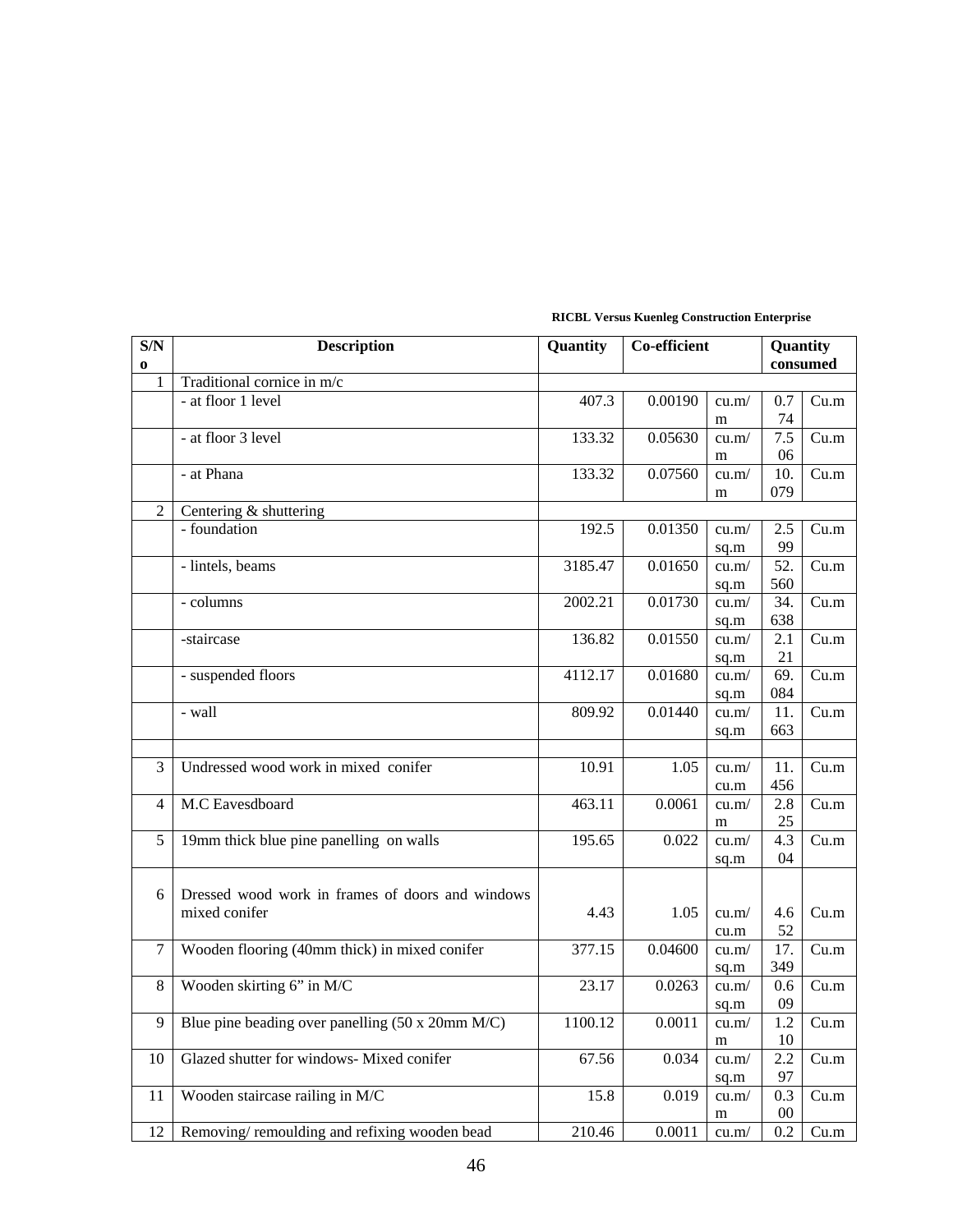|    |                                                                 |        |          | m     | 32     |      |  |  |  |
|----|-----------------------------------------------------------------|--------|----------|-------|--------|------|--|--|--|
| 13 | Wooden staircase in M/C.                                        | 7.9    | 0.06     | cu.m/ | 0.4    | Cu.m |  |  |  |
|    |                                                                 |        |          | m     | 74     |      |  |  |  |
|    |                                                                 |        |          |       |        |      |  |  |  |
|    | <b>Total Timber Consumption (Mixed Conifer &amp; Blue Pine)</b> |        | cu.m     |       |        |      |  |  |  |
|    |                                                                 |        | 8454.695 |       |        |      |  |  |  |
|    |                                                                 |        |          |       | cf.t   |      |  |  |  |
| 1  | Dressed wood work in frames of doors and windows-               | 18.39  | 1.05     | Cu.m/ | 19.310 | Cu.m |  |  |  |
|    | Champ wood                                                      |        |          | cu.m  |        |      |  |  |  |
| 2  | 38 mm thick glazed shutter for windows- Champ wood              | 361.23 | 0.034    | Cu.m/ | 12.282 | Cu.m |  |  |  |
|    |                                                                 |        |          | sq.m  |        |      |  |  |  |
| 3  | Wooden flooring (40mm thick) in champ wood                      | 30.75  | 0.04600  | Cu.m/ | 1.415  | Cu.m |  |  |  |
|    |                                                                 |        |          | sq.m  |        |      |  |  |  |
|    |                                                                 |        |          |       | 33.006 | Cu.m |  |  |  |
|    | <b>Total Timber Consumption (Champ)</b>                         |        |          |       |        |      |  |  |  |
|    |                                                                 |        |          |       |        |      |  |  |  |
|    |                                                                 |        |          |       | 79     |      |  |  |  |

| <b>Total Timber Quality</b> | A7A<br>'74 cf.u<br>- 9632 |
|-----------------------------|---------------------------|

Annexure 2:

# **STATEMENT OF CEMENT CONSUMPTION FOR RICBL BUILDING CONSTRUCTION FOR THE ENTIRE CONSTRUCTION PERIOD.**

A. Main Building:

| S/No |                            | Description              | Unit | Quantity | Co-efficient |         | Quantity |    |
|------|----------------------------|--------------------------|------|----------|--------------|---------|----------|----|
|      |                            |                          |      |          |              |         | consumed |    |
|      |                            | Plain Cement Concrete    |      |          |              |         |          |    |
|      | a.                         | 1:2:4                    | cu.m | 14.29    | 0.3213       | MT/cu.m | 4.591    | MT |
|      | b.                         | 1:3:6                    | cu.m | 204.47   | 0.2200       | MT/cu.m | 44.983   | MT |
|      | $\mathbf{c}$ .             | 1:4:8                    | cu.m | 227.66   | 0.1700       | MT/cu.m | 38.702   | MT |
| 2    |                            | RCC 1:1:5:3              |      |          |              |         |          |    |
|      | a.                         | Footing, base of columns |      |          |              |         |          |    |
|      | b.                         | Columns                  |      |          |              |         |          |    |
|      | $\mathbf{c}$ .             | Walls                    |      |          |              |         |          |    |
|      | d.                         | Staircase                |      |          |              |         |          |    |
|      | e.                         | Beams, suspended floors  |      |          |              |         |          |    |
|      |                            |                          | cu.m | 1837.54  | 0.40300      | MT/cu.m | 740.529  | MT |
| 3    | R.C.C 1:2:4                |                          | cu.m | 5.96     | 0.3231       | MT/cu.m | 1.926    | MT |
| 4    | Bhutan type cornice in RCC |                          |      |          |              |         |          |    |
|      |                            | - at floor one level     | m    | 156.42   | 0.01387      | MT/cu.m | 2.170    | MT |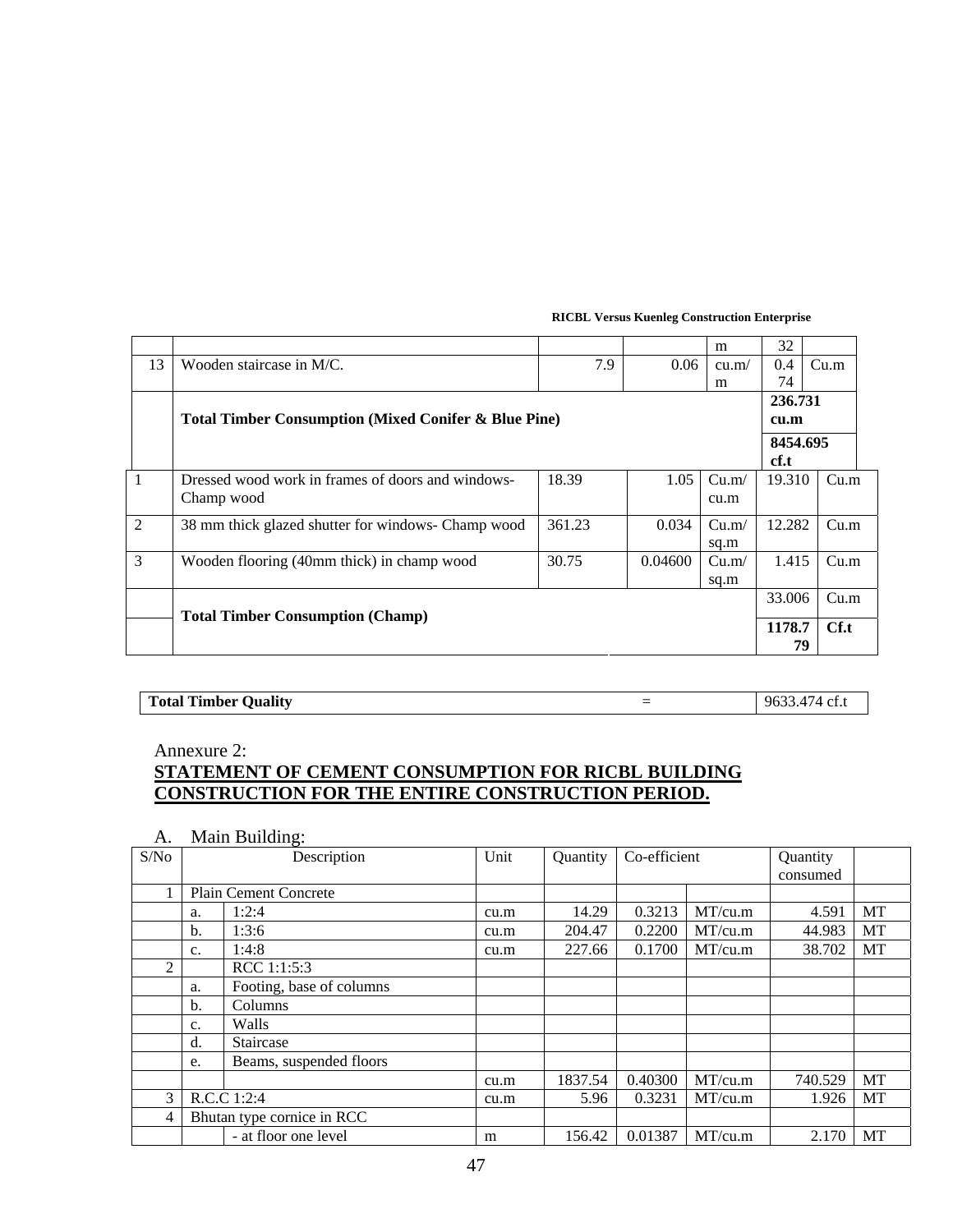|                |                | - at floor two level                               | m    | 130.4   | 0.01367 | MT/cu.m | 1.783     | <b>MT</b>     |
|----------------|----------------|----------------------------------------------------|------|---------|---------|---------|-----------|---------------|
|                |                | - at floor four level                              | m    | 84.6    | 0.03033 | MT/cu.m | 2.566     | MT            |
|                |                | - at floor five level                              | m    | 31.7    | 0.03033 | MT/cu.m | 0.961     | MT            |
|                |                | - at Phana                                         | m    | 116.3   | 0.00359 | MT/cu.m | 0.418     | MT            |
| 5              |                | RRM in C.M 1:6                                     | cu.m | 48.62   | 0.0825  | MT/cu.m | 4.011     | MT            |
| 6              |                | <b>HCCB</b> masonry                                |      |         |         |         |           |               |
|                | a.             | $200$ mm                                           | sq.m | 1974.2  | 0.03694 | MT/cu.m | 72.927    | MT            |
|                | b.             | 150mm                                              | sq.m | 1891.6  | 0.02650 | MT/cu.m | 50.127    | MT            |
|                | $\mathbf{c}$ . | $100$ mm                                           | sq.m | 299.36  | 0.01769 | MT/cu.m | 5.296     | MT            |
| $\overline{7}$ |                | Plastering work                                    |      |         |         |         |           |               |
|                | a.             | 15mm cement plaster 1:6                            | sq.m | 26.5    | 0.00430 | MT/cu.m | 0.114     | MT            |
|                | b.             | 12mm cement plaster 1:6                            | sq.m | 5078.21 | 0.00360 | MT/cu.m | 18.282    | MT            |
|                | c.             | 15mm cement plaster 1:4                            | sq.m | 1100.91 | 0.00654 | MT/cu.m | 7.200     | MT            |
|                | d.             | 6mm cement plaster 1:4                             | sq.m | 1541.9  | 0.00274 | MT/cu.m | 4.225     | MT            |
|                | e.             | 15mm cement plaster 1:4                            | sq.m | 3.44    | 0.00654 | MT/cu.m | 0.022     | MT            |
|                | f.             | 20mm thick raised band                             | sq.m | 159.63  | 0.0076  | MT/cu.m | 1.213     | MT            |
| 8              |                | 40mm thick P.C.C (1:2:4) flooring                  | sq.m | 409.38  | 0.01506 | MT/cu.m | 6.165     | $\mathbf{MT}$ |
| 9              |                | 20mm thick Marble stone flooring c.m 1:4           | sq.m | 1837.18 | 0.01351 | MT/cu.m | 24.820    | MT            |
| 10             |                | 20mm thick marble cladding in c.m 1:4              | sq.m | 1193.36 | 0.01351 | MT/cu.m | 16.122    | MT            |
| 11             |                | Mosaic flooring (40mm thick)                       | sq.m | 2054.24 | 0.01180 | MT/cu.m | 27.780    | MT            |
| 12             |                | 20mm thick Granite skirting                        | sq.m | 65.24   | 0.00360 | MT/cu.m | 0.235     | MT            |
| 13             |                | Coloured glazed tiles in C.M 1:3                   | sq.m | 602.27  | 0.01044 | MT/cu.m | 6.288     | MT            |
| 14             |                | Plinth protection 1:3:6                            | sq.m | 208.2   | 0.01100 | MT/cu.m | 2.290     | MT            |
| 15             |                | Full Brick masonry $(1:4)$ – 5 <sup>th</sup> level | cu.m | 8.57    | 0.09500 | MT/cu.m | 0.814     | MT            |
| 16             |                | Making bracket for Daishu in RCC 1:2:4             | each | 26      | 0.01440 | MT/cu.m | 0.374     | MT            |
| 17             |                | <b>Traditional Daishu carving</b>                  | each | 52      | 0.02330 | MT/cu.m | 1.212     | MT            |
| 18             |                | Half brick masonry in c.m 1:4                      | sq.m | 4       | 0.00950 | MT/cu.m | 0.038     | MT            |
| 19             |                | Neat cement punning                                | sq.m | 256.59  | 0.00220 | MT/cu.m | 0.564     | MT            |
| 20             |                | Iron holdfasts embedded in C.C 1:3:6               | each | 994     | 0.00108 | MT/cu.m | 1.074     | MT            |
|                |                |                                                    |      |         |         |         | 1089.822  | <b>MT</b>     |
|                |                | <b>Total for Main Building</b>                     |      |         |         | or      | 21796.445 | <b>Bags</b>   |

| В             | Lift:                                            |      |       |         |            |         |           |
|---------------|--------------------------------------------------|------|-------|---------|------------|---------|-----------|
|               | P/L C.C 1:4:8                                    | cu.m | 2.12  | 0.1700  | $M/T$ cu.m | 0.360   | MT        |
| 2             | $P/L$ RCC 1:1:5:3 in column                      | cu.m | 7.68  | 0.40300 | $MT$ cu.m  | 3.095   | <b>MT</b> |
| $\mathcal{E}$ | $P/L$ RCC 1:1:5:3 in wall                        | cu.m | 15.94 | 0.40300 | $M/T$ cu.m | 6.424   | MT        |
| 4             | $P/L$ RCC 1:1:5:3 in beam and slab               | cu.m | 23.77 | 0.40300 | $M/T$ cu.m | 9.579   | MT        |
|               | P/L 15mm thick plaster in cement mortar 1:4 in c | Sq.m | 79.01 | 0.00654 | $M/T$ cu.m | 0.517   | <b>MT</b> |
|               |                                                  |      |       |         |            | 19.975  | MT        |
|               | <b>Total for lift</b>                            |      |       |         | <b>or</b>  | 399.506 | bags      |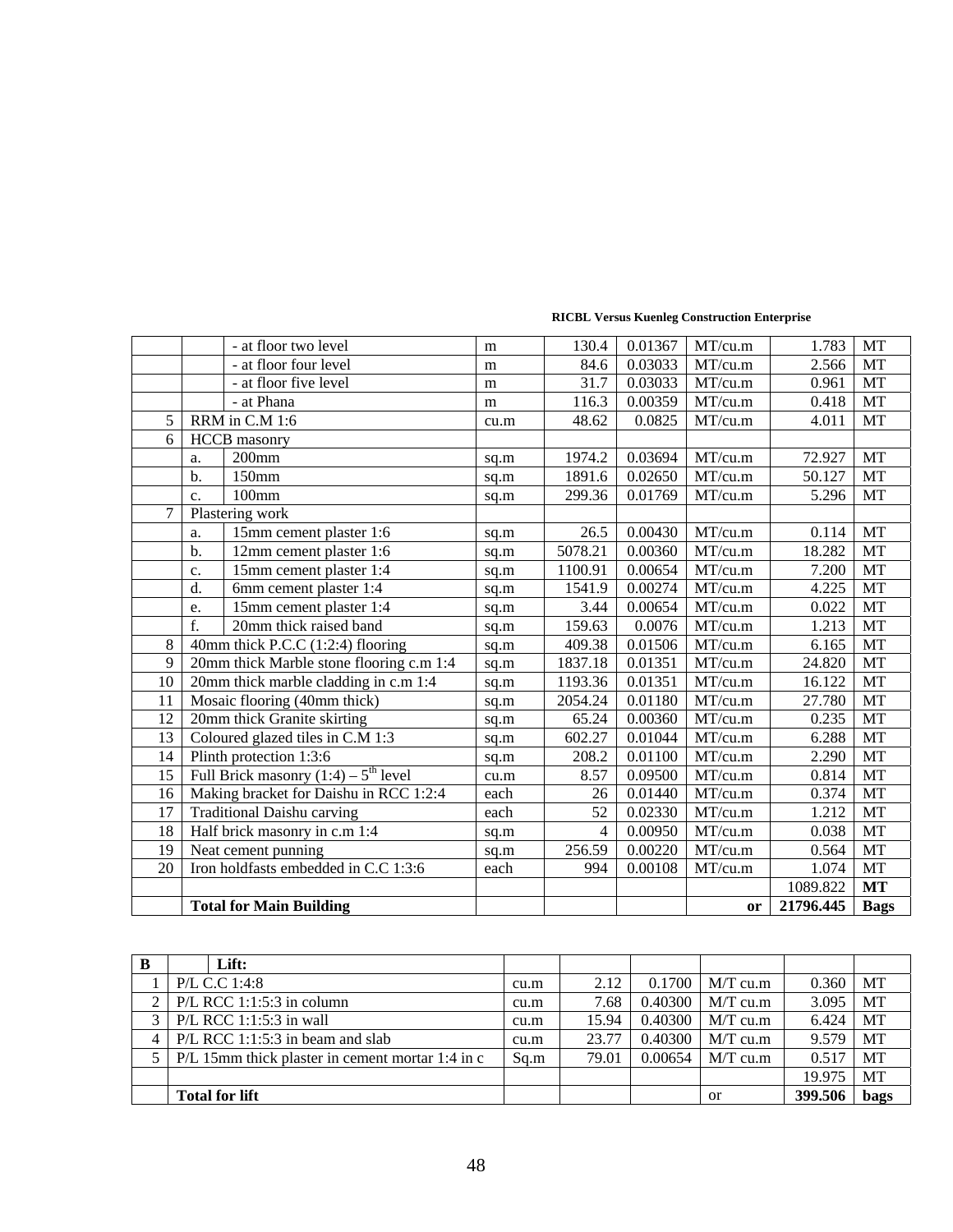| $\sim$<br>J.            | <b>Retaining Wall</b>           |      |        |         |      |          |           |
|-------------------------|---------------------------------|------|--------|---------|------|----------|-----------|
|                         | P/L CC 1:4:8                    | cu.m | 15.9   | 0.17000 | MT/  | 2.703    | МT        |
|                         |                                 |      |        |         | cu.m |          |           |
|                         | $P/L$ RCC 1:1:5:3 in column     | cu.m | 84.82  | 0.40300 | MT/  | 24.182   | <b>MT</b> |
|                         |                                 |      |        |         | cu.m |          |           |
| $\mathbf{\overline{3}}$ | $P/L$ RCC 1:1:5:3 in wall       | cu.m | 114.46 | 0.40300 | MT/  | 46.127   | <b>MT</b> |
|                         |                                 |      |        |         | cu.m |          |           |
|                         |                                 |      |        |         |      | 83.013   | МT        |
|                         | <b>Total for Retaining Wall</b> |      |        |         |      | 1660.257 | bags      |

| D.             | <b>Site Development</b>                      |      |         |         |         |          |             |
|----------------|----------------------------------------------|------|---------|---------|---------|----------|-------------|
|                | P/L C.C 1:4:8                                | cu.m | 76.04   | 0.1700  | MT/cu.m | 12.927   | MT          |
| $\overline{c}$ | $C.R.M$ Wall $(1:4)$                         | cu.m | 95.41   | 0.114   | MT/cu.m | 10.877   | МT          |
| 3              | P/L C.C 1:3:6                                | cu.m | 109.18  | 0.2200  | MT/cu.m | 24.020   | MT          |
| 4              | RRM(1:6)                                     | cu.m | 506.09  | 0.0825  | MT/cu.m | 41.752   | MT          |
| 5              | C.C 1:2:4 for water tank                     | cu.m | 16.66   | 0.3213  | MT/cu.m | 5.353    | MT          |
| 6              | 15mm cement plaster in C.M 1:6               | sq.m | 1157.36 | 0.00430 | MT/cu.m | 4.977    | MT          |
| 7              | HCCB masonry (150 mm) in c.m 1:4             | sq.m | 27.26   | 0.02650 | MT/cu.m | 0.722    | MT          |
| 8              | HCCB masonry (200mm) in c.m 1:4              | sq.m | 30.13   | 0.03694 | MT/cu.m | 1.113    | MT          |
| 9              | Full brick masonry in C.M 1:4                | cu.m | 56.398  | 0.09500 | MT/cu.m | 5.358    | MT          |
| 10             | 15mm cement plaster in C.M 1:3               | sq.m | 25.2    | 0.00877 | MT/cu.m | 0.221    | MT          |
| 11             | Neat cement punning                          | sq.m | 286.61  | 0.00220 | MT/cu.m | 0.631    | MT          |
| 12             | Sunk pointing to wall                        | sq.m | 67.29   | 0.00760 | MT/cu.m | 0.511    | МT          |
| 13             | RCC 1:2:4                                    | cu.m | 5.3     | 0.3231  | MT/cu.m | 1.712    | МT          |
| 14             | 40mm thick flooring 1:2:4                    | sq.m | 956.63  | 0.01506 | MT/cu.m | 14.407   | MT          |
| 15             | 15mm cement plaster in C.M 1:3               | sq.m | 14.68   | 0.00877 | MT/cu.m | 0.129    | MT          |
| 16             | Half brick masonry work $(1:4)$ – flower bed | sq.m | 46.84   | 0.00950 | MT/cu.m | 0.445    | MT          |
|                |                                              |      |         |         |         | 125.154  | MT          |
|                | <b>Total for Site Development</b>            |      |         |         |         | 2503.084 | <b>bags</b> |

| <b>Total Cement Consumption</b> | 1317.965 MT    |
|---------------------------------|----------------|
|                                 | 26,359.29 bags |

**Annexure 3:** 

# **STATEMENT OF TIMBER CONSUMPTION FOR RICBL BUILDING CONSTRUCTRION FOR THE PERIOD BEYOND MAY 2001**

| $S/N0$ . | <b>Description</b> | auantitv | <b>Co-efficient</b> | <b>)</b> uantity<br>consumed |
|----------|--------------------|----------|---------------------|------------------------------|
|----------|--------------------|----------|---------------------|------------------------------|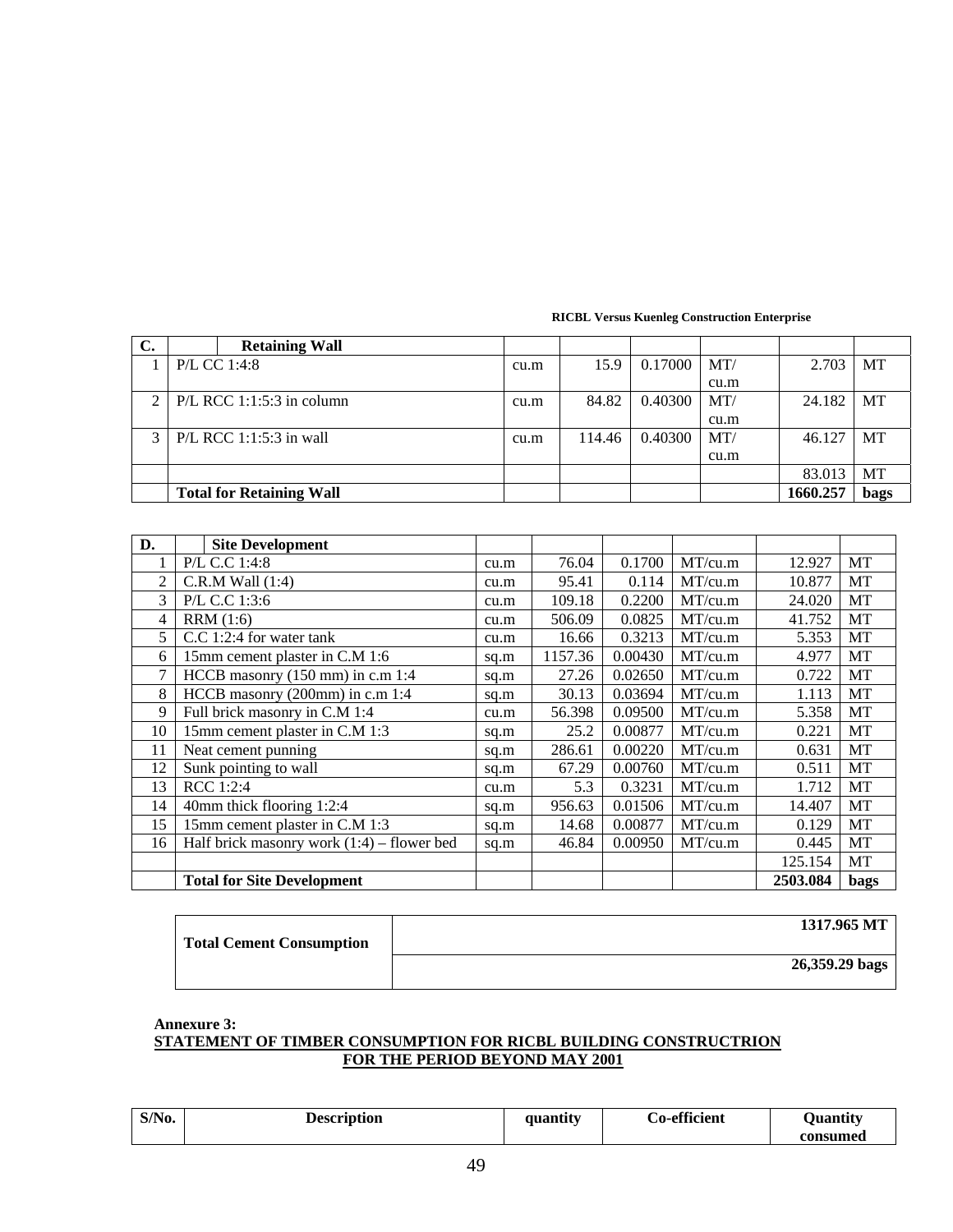|                | Traditional cornice in m/c                                             | 23.96   | 0.07600 | cu.m/m    | 1.821  | cu.m |
|----------------|------------------------------------------------------------------------|---------|---------|-----------|--------|------|
| $\overline{2}$ | Centering & shuttering                                                 | 176.93  | 0.01350 | cu.m/sq.m | 2.389  | cu.m |
| 3              | Undressed wood work in mixed conifer                                   | 10.91   | 1.05    | cu.m/cu.m | 11.456 |      |
| 4              | M.C Eavesdboard                                                        | 463.11  | 0.0061  | cu.m/m    | 2.825  | cu.m |
| 5              | 19mm thick blue pine paneling on walls                                 | 195.65  | 0.022   | cu.m/sq.m | 4.304  | cu.m |
| 6              | Dressed wood work in frames of doors and<br>windows<br>- mixed conifer | 1.23    | 1.05    | cu.m/cu.m | 1.292  | cu.m |
| 7              | Wooden flooring (40mm thick) in mixed conifer                          | 377.15  |         |           | 0.000  | cu.m |
| 8              | Wooden skirting 6" in M/C                                              | 23.17   | 0.0263  | cu.m/sq.m | 0.609  | cu.m |
| $\mathbf{Q}$   | Blue pine beading over paneling (50 x 20mm)                            | 1100.12 | 0.0011  | cu.m/m    | 1.210  | cu.m |
|                | $M/C$ )                                                                |         |         |           |        |      |
| 10             | Glazed shutter for windows – Mixed conifer                             | 67.56   | 0.034   | cu.m/sq.m | 2.297  | cu.m |
| 11             | Wooden staircase railing in M/C                                        | 15.8    | 0.019   |           | 0.300  | cu.m |
| 12             | Removing/ remoulding and refixing wooden<br>bed                        | 210.46  | 0.0011  | cu.m/m    | 0.232  | cu.m |
| 13             | Wooden staircase in M/C                                                | 7.9     | 0.06    | cu.m/m    | 0.474  | cu.m |
| 14             | Dressed wood work in frames of doors and                               | 0.8     | 1.05    | cu.m/cu.m | 0.840  | cu.m |
|                | windows                                                                |         |         |           |        |      |
|                | - champ wood                                                           |         |         |           |        |      |
| 15             | 38mm thick glazed shutter for windows –                                | 361.23  | 0.034   | cu.m/sq.m | 12.282 | cu.m |
|                | champ                                                                  |         |         |           |        |      |
|                | Wood                                                                   |         |         |           |        |      |
| 16             | Wooden flooring (40mm thick) in champ wood                             | 30.75   | 0.04600 | cu.m/sq.m | 1.415  | cu.m |

| <b>Total Timber consumption</b> | 43.744 cu.m   |
|---------------------------------|---------------|
|                                 | 1562.298 cf.t |
|                                 |               |

## **Annexure 4: STATEMENT OF CEMENT CONSUMPTION FOR RICBL BUILDING CONSTRUCTION FOR THE PERIOD BEYOND JUNE 2001**

## **1. Main Building:**

| S/No |                | <b>Description</b>            | Unit | <b>Quantity</b> | Co-efficient |         | Quantity<br>consumed |    |
|------|----------------|-------------------------------|------|-----------------|--------------|---------|----------------------|----|
|      |                | <b>Plain Cement Concrete:</b> |      |                 |              |         |                      |    |
|      | a.             | 1:2:4                         | cu.m | 14.29           | 0.3213       | MT/cu.m | 4.591                | MT |
|      | b.             | 1:3:6                         | cu.m | 7.42            | 0.2200       | MT/cu.m | 1.632                | МT |
|      | $\mathbf{c}$ . | 1:4:8                         | cu.m | 70.06           | 0.1700       | MT/cu.m | 11.910               | MT |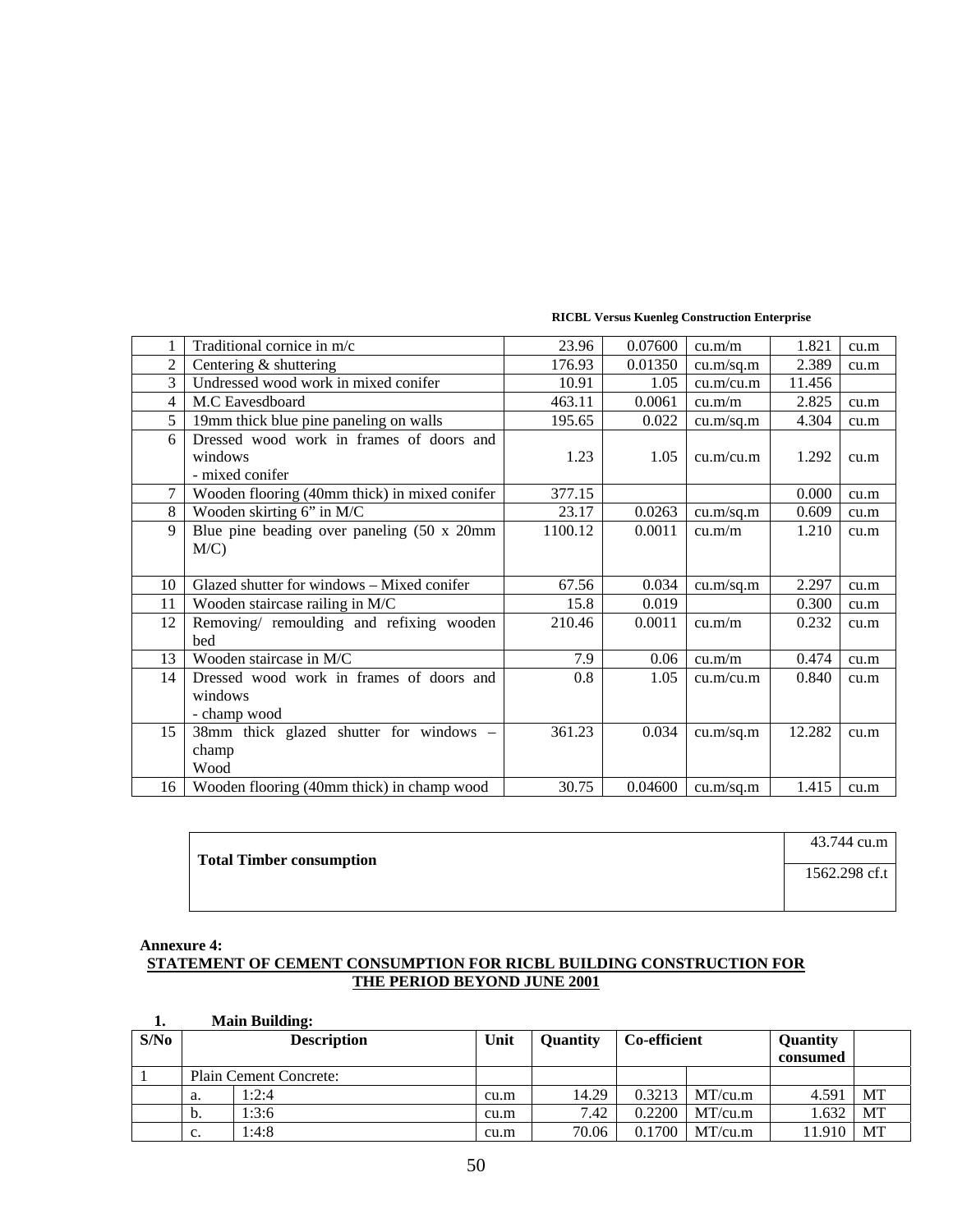|                 |                         | <b>Total for Main Building</b>                     |           |                  |         | or                    | 2539.600 | <b>Bags</b> |
|-----------------|-------------------------|----------------------------------------------------|-----------|------------------|---------|-----------------------|----------|-------------|
|                 |                         |                                                    |           |                  |         |                       | 126.980  | <b>MT</b>   |
| 18              |                         | Half brick masonry in c.m 1:4                      | sq.m      | 4                | 0.00950 | MT/cu.m               | 0.038    | MT          |
| 17              |                         | <b>Traditional Daishu carving</b>                  | each      | 52               | 0.02330 | MT/cu.m               | 1.212    | MT          |
| 16              |                         | Making bracket for Daishu in RCC 1:2:4             | each      | 26               | 0.01440 | MT/cu.m               | 0.374    | $\rm{MT}$   |
| 15              |                         | Full Brick masonry $(1:4)$ – $5^{\text{th}}$ level | cu.m      | 8.57             | 0.09500 | MT/cu.m               | 0.814    | MT          |
| 14              | Plinth protection 1:3:6 |                                                    | sq.m      | 208.2            | 0.01100 | MT/cu.m               | 2.290    | <b>MT</b>   |
| 13              |                         | Coloured glazed tiles in C.M 1:3                   | sq.m      | 602.27           | 0.01044 | MT/cu.m               | 6.288    | <b>MT</b>   |
| $\overline{12}$ |                         | 20mm thick Granite skirting                        | sq.m      | 65.24            | 0.00360 | MT/cu.m               | 0.235    | <b>MT</b>   |
| $\overline{11}$ |                         | Mosaic flooring (40mm thick)                       | sq.m      | 1514.95          | 0.01180 | MT/cu.m               | 17.876   | MT          |
| 10              |                         | 20mm thick marble cladding in c.m 1:4              | sq.m      | 46.02            | 0.01351 | MT/cu.m               | 0.622    | MT          |
| $\overline{9}$  |                         | 20mm thick Marble stone flooring c.m 1:4           | sq.m      | 760.83           | 0.01351 | MT/cu.m               | 10.279   | MT          |
| $\,8\,$         |                         | 40mm thick P.C.C (1:2:4) flooring                  | sq.m      | 409.38           | 0.01506 | MT/cu.m               | 6.165    | MT          |
|                 | f.                      | 20mm thick raised band                             | sq.m      | 159.63           | 0.0076  | MT/cu.m               | 1.213    | MT          |
|                 | e.                      | 15mm cement plaster 1:4                            | sq.m      | 3.44             | 0.00654 | MT/cu.m               | 0.022    | MT          |
|                 | d.                      | 6mm cement plaster 1:4                             | sq.m      | 1040.17          | 0.00274 | MT/cu.m               | 2.850    | MT          |
|                 | c.                      | 15mm cement plaster 1:4                            | sq.m      | 810.09           | 0.00654 | MT/cu.m               | 5.298    | $\rm{MT}$   |
|                 | $b$ .                   | 12mm cement plaster 1:6                            | sq.m      | 3117.76          | 0.00360 | MT/cu.m               | 11.224   | MT          |
|                 | a.                      | 15mm cement plaster 1:6                            | sq.m      | 26.5             | 0.00430 | MT/cu.m               | 0.114    | MT          |
| $\overline{7}$  |                         | Plastering work                                    |           |                  |         |                       |          |             |
|                 | $\mathbf{c}$ .          | 100mm                                              | sq.m      | 123.59           | 0.01769 | MT/cu.m               | 2.186    | MT          |
|                 | $b$                     | $150$ mm                                           | sq.m      | 383.65           | 0.02650 | MT/cu.m               | 10.167   | MT          |
|                 | a.                      | $200$ mm                                           | sq.m      | 441.05           | 0.03694 | MT/cu.m               | 16.292   | MT          |
| 6               |                         | <b>HCCB</b> masonry                                |           |                  |         |                       |          |             |
| 5               |                         | RRM in C.M 1:6                                     | cu.m      | 9.46             | 0.0825  | MT/cu.m               | 0.780    | <b>MT</b>   |
|                 |                         | - at Phana                                         | ${\bf m}$ | 24.36            | 0.00359 | MT/cu.m               | 0.087    | MT          |
|                 |                         | - at floor five level                              | m         | $\mathbf{0}$     | 0.03033 | MT/cu.m               | 0.000    | MT          |
|                 |                         | - at floor four level                              | m         | 24.36            | 0.03033 | MT/cu.m               | 0.739    | <b>MT</b>   |
|                 |                         | - at floor two level                               | m         | $\Omega$         | 0.01367 | MT/cu.m               | 0.000    | MT          |
|                 |                         | - at floor one level                               | m         | $\boldsymbol{0}$ | 0.01387 | $\overline{MT/c}$ u.m | 0.000    | MT          |
| $\overline{4}$  |                         | Bhutan type cornice in RCC                         |           |                  |         |                       |          |             |
| $\mathfrak{Z}$  | R.C.C 1:2:4             |                                                    | cu.m      | 0.25             | 0.3231  | MT/cu.m               | 0.081    | MT          |
|                 |                         |                                                    | cu.m      | 28.78            | 0.40300 | MT/cu.m               | 11.598   | MT          |
|                 | e.                      | Beams, suspended floors                            |           |                  |         |                       |          |             |
|                 | d.                      | Staircase                                          |           |                  |         |                       |          |             |
|                 | c.                      | Walls                                              |           |                  |         |                       |          |             |
|                 | b.                      | Columns                                            |           |                  |         |                       |          |             |
|                 | a.                      | Footing, base of columns                           |           |                  |         |                       |          |             |
| $\overline{2}$  |                         | RCC 1:1:5:3                                        |           |                  |         |                       |          |             |

| w | Lift                                                            |      |                                                  |            |                                   |       |                  |
|---|-----------------------------------------------------------------|------|--------------------------------------------------|------------|-----------------------------------|-------|------------------|
|   | D/I<br>$\mathcal{A} \cdot C$<br>1.7.0<br>$\sim$<br>$\mathbf{r}$ | cu.m | $\sim$ $\sim$<br>$\overline{a}$ . $\overline{a}$ | 700<br>v.i | $\sim$ $\sim$ $\sim$<br>M/<br>. . | 0.360 | <b>Fry</b><br>МI |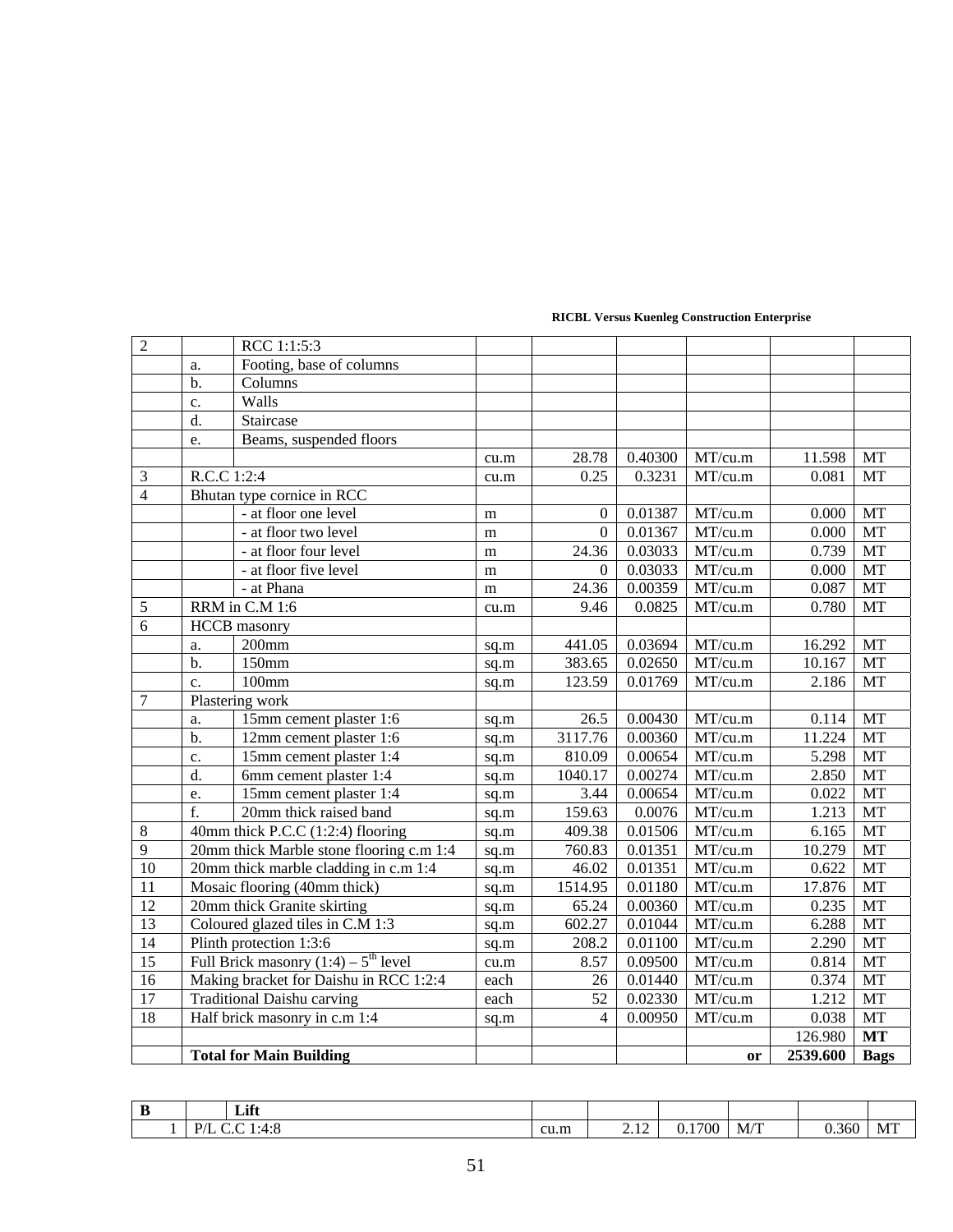| <b>RICBL Versus Kuenleg Construction Enterprise</b> |
|-----------------------------------------------------|
|                                                     |

|                |                                                  |      |       |         | cu.m          |         |             |
|----------------|--------------------------------------------------|------|-------|---------|---------------|---------|-------------|
|                | $P/L$ RCC 1:1:5:3 in column                      | cu.m | 7.68  | 0.40300 | M/T           | 3.095   | MT          |
|                |                                                  |      |       |         | cu.m          |         |             |
| 3 <sub>1</sub> | $P/L$ RCC 1:1:5:3 in wall                        | cu.m | 15.94 | 0.40300 | M/T           | 6.424   | MT          |
|                |                                                  |      |       |         | cu.m          |         |             |
| 4              | $P/L$ RCC 1:1:5:3 in beam and slab               | cu.m | 23.77 | 0.40300 | M/T           | 9.579   | MT          |
|                |                                                  |      |       |         | cu.m          |         |             |
|                | P/L 15mm thick plaster in cement mortar 1:4 in c | Sq.m | 79.01 | 0.00654 | M/T           | 0.517   | <b>MT</b>   |
|                |                                                  |      |       |         | cu.m          |         |             |
|                |                                                  |      |       |         |               | 19.975  | MT          |
|                | <b>Total for lift</b>                            |      |       |         | <sub>or</sub> | 399.506 | <b>bags</b> |

| J. | <b>Retaining Wall</b>   |      |      |         |         |        |      |
|----|-------------------------|------|------|---------|---------|--------|------|
|    | P/L RCC 1:1:5:3 in wall | cu.m | 2.08 | 0.40300 | MT/cu.m | 0.838  | MT   |
|    |                         |      |      |         |         | 0.838  |      |
|    | <b>Total for lift</b>   |      |      |         |         | 16.765 | bags |

| D.             | <b>Site Development</b>                      |      |         |         |         |          |           |
|----------------|----------------------------------------------|------|---------|---------|---------|----------|-----------|
|                | P/L C.C 1:4:8                                | cu.m | 51.89   | 0.1700  | MT/cu.m | 8.821    | MT        |
| $\mathfrak{D}$ | $C.R.M$ Wall $(1:4)$                         | cu.m | 56.26   | 0.114   | MT/cu.m | 6.414    | MT        |
| 3              | P/L C.C 1:3:6                                | cu.m | 109.18  | 0.2200  | MT/cu.m | 24.020   | MT        |
| 4              | RRM(1:6)                                     | cu.m | 68.69   | 0.0825  | MT/cu.m | 5.667    | MT        |
| 5.             | C.C 1:2:4 for water tank                     | cu.m | 16.66   | 0.3213  | MT/cu.m | 5.353    | MT        |
| 6              | 15mm cement plaster in C.M 1:6               | sq.m | 1142.68 | 0.00430 | MT/cu.m | 4.914    | MT        |
| 7              | HCCB masonry $(150 \text{ mm})$ in c.m 1:4   | sq.m | 27.26   | 0.02650 | MT/cu.m | 0.722    | MT        |
| 8              | HCCB masonry (200mm) in c.m 1:4              | sq.m | 30.13   | 0.03694 | MT/cu.m | 1.113    | MT        |
| 9              | Full brick masonry in C.M 1:4                | cu.m | 56.398  | 0.09500 | MT/cu.m | 5.358    | <b>MT</b> |
| 10             | 15mm cement plaster in C.M 1:3               | sq.m | 25.2    | 0.00877 | MT/cu.m | 0.221    | MT        |
| 11             | Neat cement punning                          | sq.m | 286.61  | 0.00220 | MT/cu.m | 0.631    | MT        |
| 12             | Sunk pointing to wall                        | sq.m | 67.29   | 0.00760 | MT/cu.m | 0.511    | MT        |
| 13             | RCC 1:2:4                                    | cu.m | 5.3     | 0.3231  | MT/cu.m | 1.712    | MT        |
| 14             | 40mm thick flooring 1:2:4                    | sq.m | 956.63  | 0.01506 | MT/cu.m | 14.407   | MT        |
| 15             | 15mm cement plaster in C.M 1:3               | sq.m | 14.68   | 0.00877 | MT/cu.m | 0.129    | MT        |
| 16             | Half brick masonry work $(1:4)$ – flower bed | sq.m | 46.84   | 0.00950 | MT/cu.m | 0.445    | MT        |
|                |                                              |      |         |         |         | 80.437   | MT        |
|                | <b>Total for Lift</b>                        |      |         |         |         | 1608.740 | bags      |

 *228.231 MT*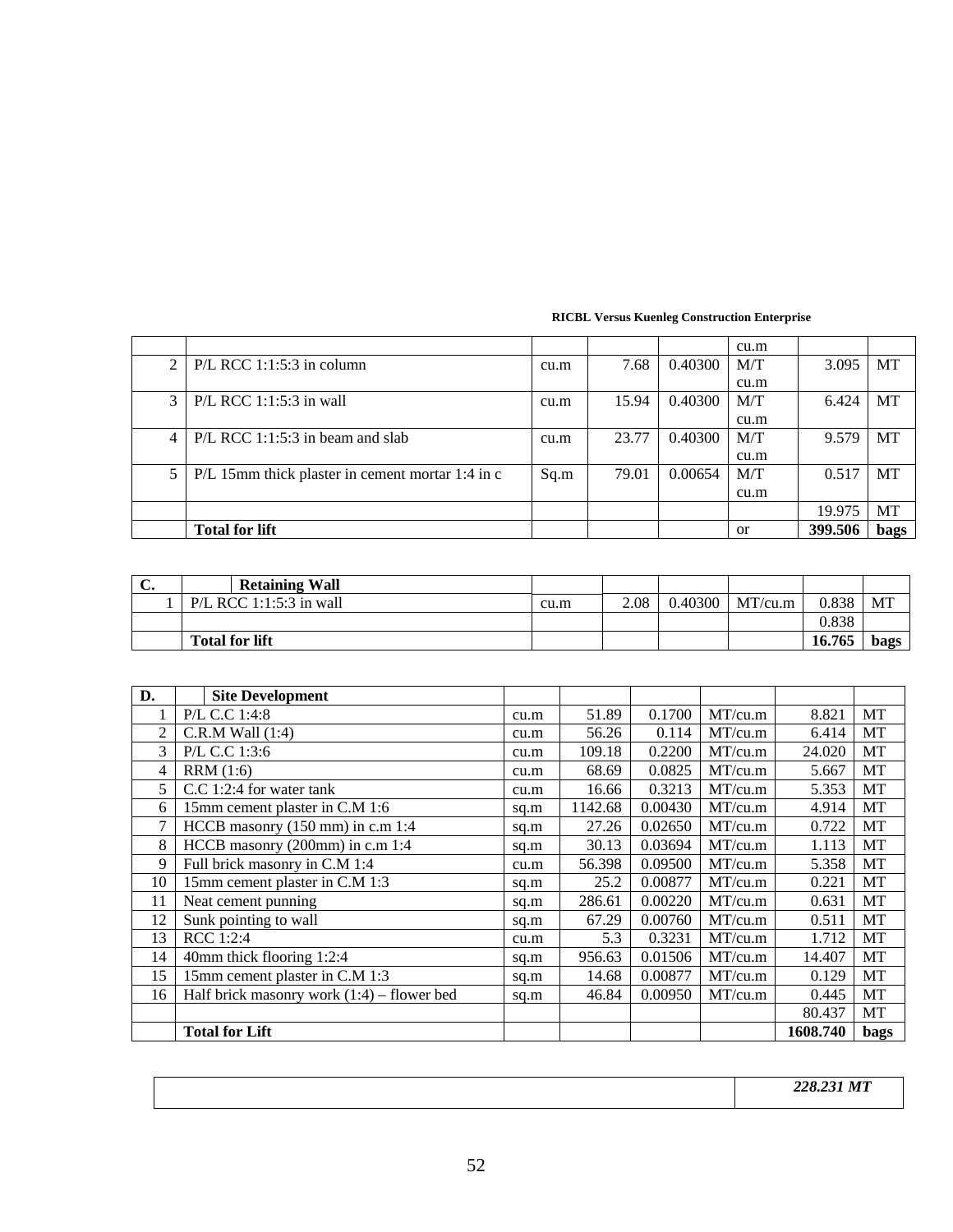**Total Timber consumption** *4,564.61 bags* 

# **Annexure 5: TIMBER PURCHASED FROM 18.07.1998 TO 26.04.1999 FOR RICBL BUILDING CONSTRUCTION**

| S/no           | <b>Supplier</b>            | Bill no.         | Date     | Quanti<br>ty | Unit            | Rate  | Amount   | <b>Remarks</b>                    |
|----------------|----------------------------|------------------|----------|--------------|-----------------|-------|----------|-----------------------------------|
| $\mathbf{A}$   | <b>TIMBER</b>              |                  |          |              |                 |       |          |                                   |
| 1              | Phubgyel Saw mill          | 1626             | 18.07.98 | 183.94       | cft.            | 86.31 | 15875.86 | Mixed Conifer                     |
| $\overline{2}$ | Phubgyel Saw mill          | 1690             | 18.11.98 | 134.32       | cft.            | 86.31 | 11593.16 | Mixed Conifer                     |
| $\overline{3}$ | <b>Tobgay Sawmill</b>      | 003              | 21.11.98 | 432.81       | cft.            | 87.81 | 38005.05 | Mixed Conifer                     |
| $\overline{4}$ | <b>Tobgay Sawmill</b>      | 004              | 21.11.98 | 249.64       | cft.            | 87.81 | 21920.89 | Mixed Conifer                     |
| 5              | <b>Tobgay Sawmill</b>      | 007              | 04.12.98 | 539.82       | cft.            | 87.81 | 47401.59 | Mixed Conifer                     |
| 6              | <b>Tobgay Sawmill</b>      | 008              | 04.12.98 | 240.3        | cft.            | 87.81 | 21100.74 | Mixed Conifer                     |
| $\tau$         | <b>Tobgay Sawmill</b>      | 012              | 11.12.98 | 247.04       | cft.            | 87.81 | 21692058 | Mixed Conifer                     |
| 8              | <b>Tobgay Sawmill</b>      | $\overline{013}$ | 11.12.98 | 464.36       | cft.            | 87.81 | 40775.45 | Mixed Conifer                     |
| 9              | <b>Tobgay Sawmill</b>      | 014              | 16.12.98 | 366.92       | cft.            | 87.81 | 32034.29 | Mixed Conifer                     |
| 10             | <b>Tobgay Sawmill</b>      | 024              | 05.02.99 | 206.66       | cf.t            | 87.81 | 18146.81 | Mixed Conifer                     |
| 11             | <b>Tobgay Sawmill</b>      | 023              | 05.02.99 | 487.38       | cf.t            | 99.9  | 48689.26 | Blue pine                         |
| 12             | Army saw mill              | 233              | 12.02.99 | 168.15       | cf.t            | 98.4  | 16545.96 | Blue pine (DWBI)                  |
| 13             | Tashi Geleg                | nil              | 16.01.99 | 98.2         | cf.t            |       |          | Mixed conifer                     |
| 14             | Tashi Geleg                | nil              | 16.01.99 | 923.81       | $\mathrm{cf.t}$ |       |          | Mixed conifer                     |
|                |                            |                  |          |              |                 |       |          | Mixed conifer. As per Forest      |
| 15             |                            | 45827            |          | 322.1        | cf.t.           |       |          | Produce movement order issued by  |
|                |                            |                  |          |              |                 |       |          | Range Officer, Paro.              |
|                |                            |                  |          |              |                 |       |          | Mixed conifer. As per Forest      |
| 16             |                            |                  |          | 170          | cf.t.           |       |          | Produce movement order issued by  |
|                |                            |                  |          |              |                 |       |          | Range Officer, Paro.              |
|                |                            |                  |          |              |                 |       |          | Mixed conifer. As per Forest      |
| 17             |                            |                  |          | 163          | cf.t.           |       |          | Produce movement order issued by  |
|                |                            |                  |          |              |                 |       |          | Range Officer, Paro.              |
| 18             | Army Saw mill              | 230              | 10.02.99 | 222.09       | cf.t.           | 120   | 26650.80 | Champ (DWBI)                      |
|                |                            |                  |          | 222.41       | cf.t.           | 98.4  | 21885.14 | Blue pine                         |
| 19             | Army Saw mill              | 234              | 12.02.99 | 151.58       | cf.t.           | 120   | 18189.60 | Champ (DWBI)                      |
| 20             | Dhendup Wood Base Industry | $1027$ &         | 01.03.99 | 272.42       | cf.t.           |       |          | Champ (DWBI)                      |
|                |                            | 1022             |          | 9            |                 |       |          |                                   |
| 21             | Dhendup Wood Base Industry | 1239,1<br>040&   |          | 273.37       | cf.t.           |       |          |                                   |
|                |                            | 1041             | 05.03.99 |              |                 |       |          | Champ (DWBI)                      |
| 22             | Dhendup Wood Base Industry | 1084&            | 18.03.99 | 277.41       | cf.t.           |       |          | Champ (DWBI)                      |
|                |                            | 1085             |          |              |                 |       |          |                                   |
| 23             | Dhendup Wood Base Industry | 1352             | 31.03.99 | 239.44       | cf.t.           |       |          | Champ (DWBI)                      |
| 24             | Dhendup Wood Base Industry | 1353&            | 31.03.99 | 187.18       | cf.t.           |       |          | Champ (DWBI)                      |
|                |                            | 1354             |          |              |                 |       |          |                                   |
| 25             |                            | 12932            | 26.04.99 | 270.57       | cf.t.           |       |          | Champ.<br>Wangdue<br>DFO.<br>div. |
|                |                            |                  |          |              |                 |       |          | Lobesa.                           |
|                | <b>Total Quantity</b>      |                  | $=$      | 7514.9       | cf.t            |       |          |                                   |
|                |                            |                  |          | 29           |                 |       |          |                                   |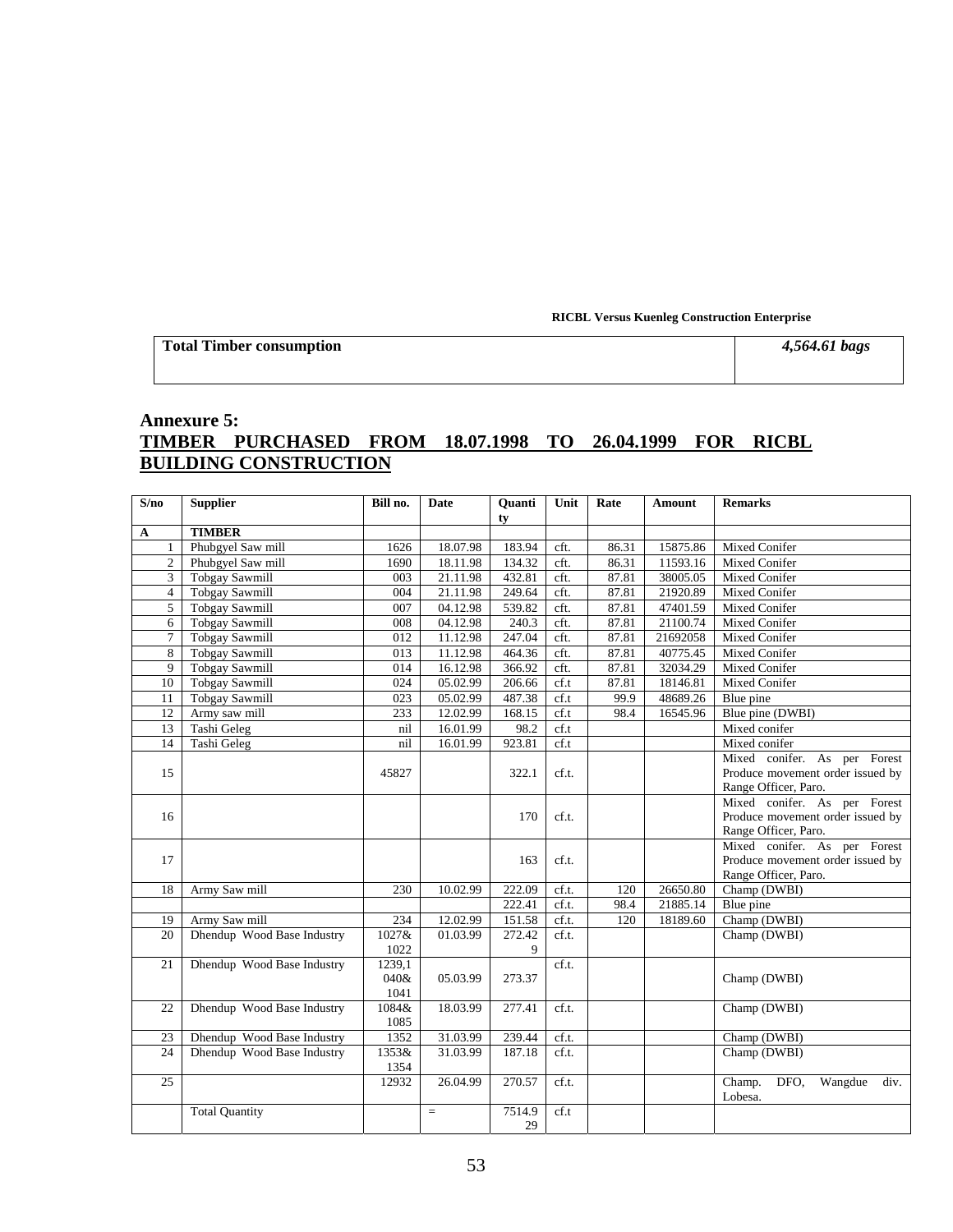| <b>Total Quantity of Mixed Conifer</b> | 4742.92 cf.t    |
|----------------------------------------|-----------------|
| Total Quantity of Blue pine            | 877.94 cf.t     |
| <b>Total Quantity of Champ</b>         | 1894.069 cf.t   |
| <b>Total Timber Quality</b>            | $7514.929$ cf.t |

# 4.12. **Defendant Kuenleg Construction Enterprise submission on 31.8.2007 to the High Court in English:**

May I take this opportunity to counter point by point, the allegations made by RICBL vide letter No. RICBL/KCE-RE/TH/619 dated 22<sup>nd</sup> August 2007.

# 1.RICBL Point 1

As stated in my earlier submissions, the construction of buildings and retaining wall at Phuentsholing and water tank at Thimphu **were not awarded to KCE as compensation** for **delays** in the commencement of the RICBL Head Office project at Thimphu. Justifications along with documentary evidences authenticating this statement have been submitted to JVC and the Dzongkhag Thrimkhang.

## 2.RICBL Point 2

KCE requested RICBL to make the payment of Nu.3,325,313.78 as was decided by the JVC. May I reiterate that this amount was **due to KCE by RICBL** for **work completed** and handed over as **verified by the JVC and accepted by the RICBL.** However, RICBL refused to make this payment because of claims made by KCE for cement and timber cost escalation during the initial delay period. RICBL never inquired whether the payment of the above amount plus the cost difference of the cement would be acceptable to KCE. RICBL's statement "this was accordingly intimated through phone to KCE by the then CEO but KCE again did not agree with the decision" is **incorrect**. RICBL should produce **documentary evidence to validate this statement to the Hon'ble Court** for review. (Please refer to Annexure I for documentary evidence)

## 3.RICBL Point 3

In context to RICBL's statement regarding scheduling of work, may I inform the Hon'ble Court that KCE was **unable to comply** with the original work **schedule** due to disruption caused by the six months delay in handing over the site to KCE by RICBL. With regard to RICBL's accusation on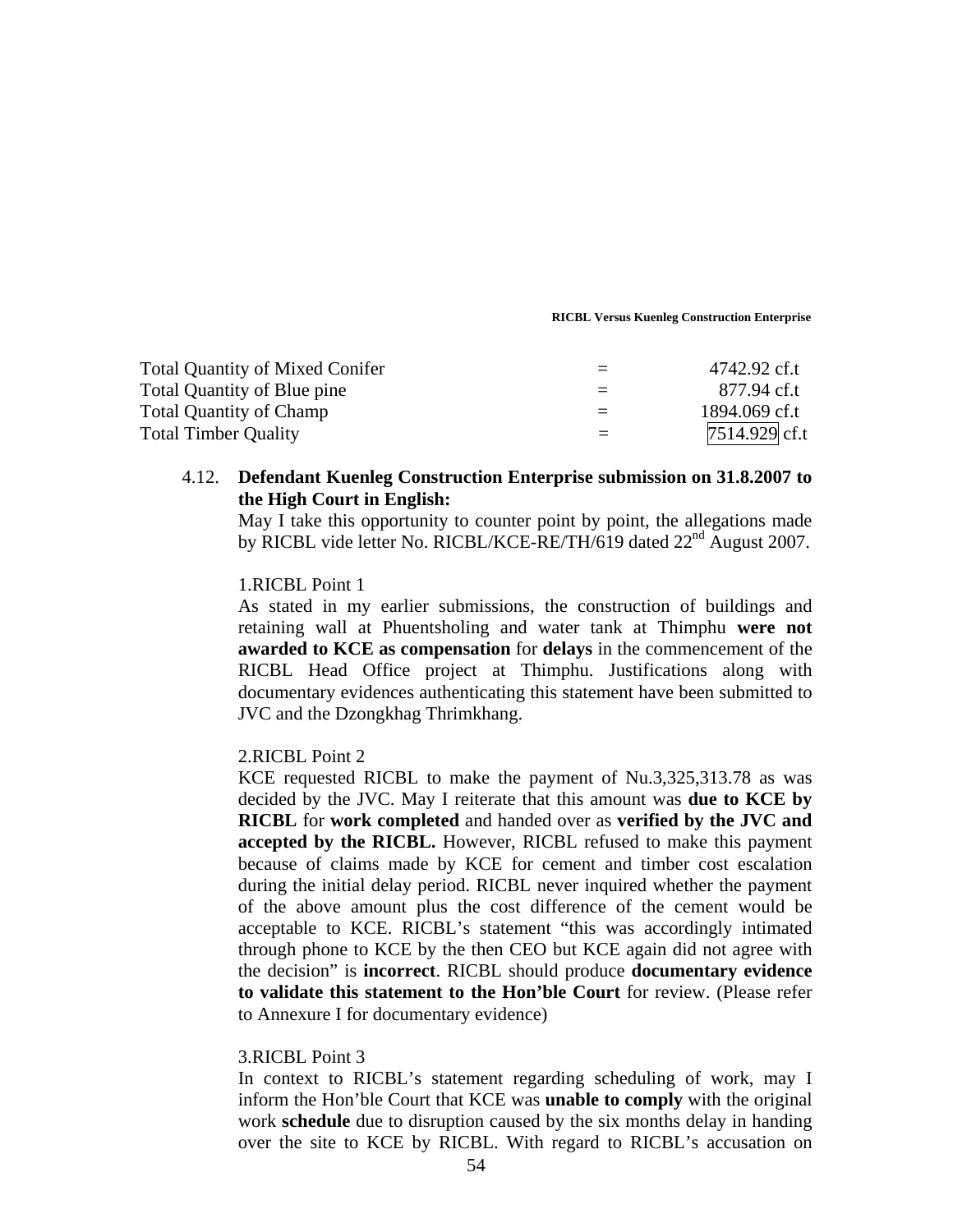maintenance of sufficient cement stock, a copy of the KCE's cement stock register was submitted to the Dzongkhag Thrimkhang, which will fully negate this statement. May I add here that the cement in stock for slab casting was being utilized for other works during monsoon months. Cement was being supplied on a regular basis by our deputed cement agent – this supply chain was disrupted by road blocks between Thimphu and Phuentsholing. To offset this disruption, a proposal to source this shortage of cement from Sarpang was put up to the RICBL management by their Project Engineer. As far as we are aware, there was no response to the proposal. (Please refer to Annexure II for documentary evidence)

I submit that a proper hindrance book was not maintained by both RICBL and KCE, but all documentary evidence regarding hindrances, delay in completion time and appropriate time extension awarded were submitted. **Both JVC and the Dzongkhag Thrimkhang found the delay was not attributable to KCE, refuting** RICBL's statement that "While the following were acknowledged as hindrances, the Corporation at the time of considering time extension for completion of the project, it was done with the sole motive of assisting the contractor, and proving this statement totally without foundation. As substantiated by KCE to the JVC and the Dzongkhag Thrimkhang, delay in the completion of the project was not just due to the natural hindrances stated by RICBL but also due to delay in RICBL handing over the necessary drawings on time, **taking timely decisions, additional works** and **changes** in the project. Further, the contract for **lift, computer cabling systems and central heating system** that was awarded to **JCIPL added to the hindrances. (Evidence for the same were already submitted)** 

## 4. RICBL Point 4

The minutes of the meeting held at RICB head office building on  $1<sup>st</sup>$  March 2002 verifies that the project was **still under implementation** as per the **requirement** of the **RICBL**. Despite our repeated pleas through correspondences and in site meetings for provision of drawings/instructions well in advance for proper scheduling of work plan, RICBL never adhered to any set plans. Instead RICBL kept on adding on additional items to be constructed or made. It is logical that additional works mean additional time is needed.(Please refer to Annexure III for documentary evidence)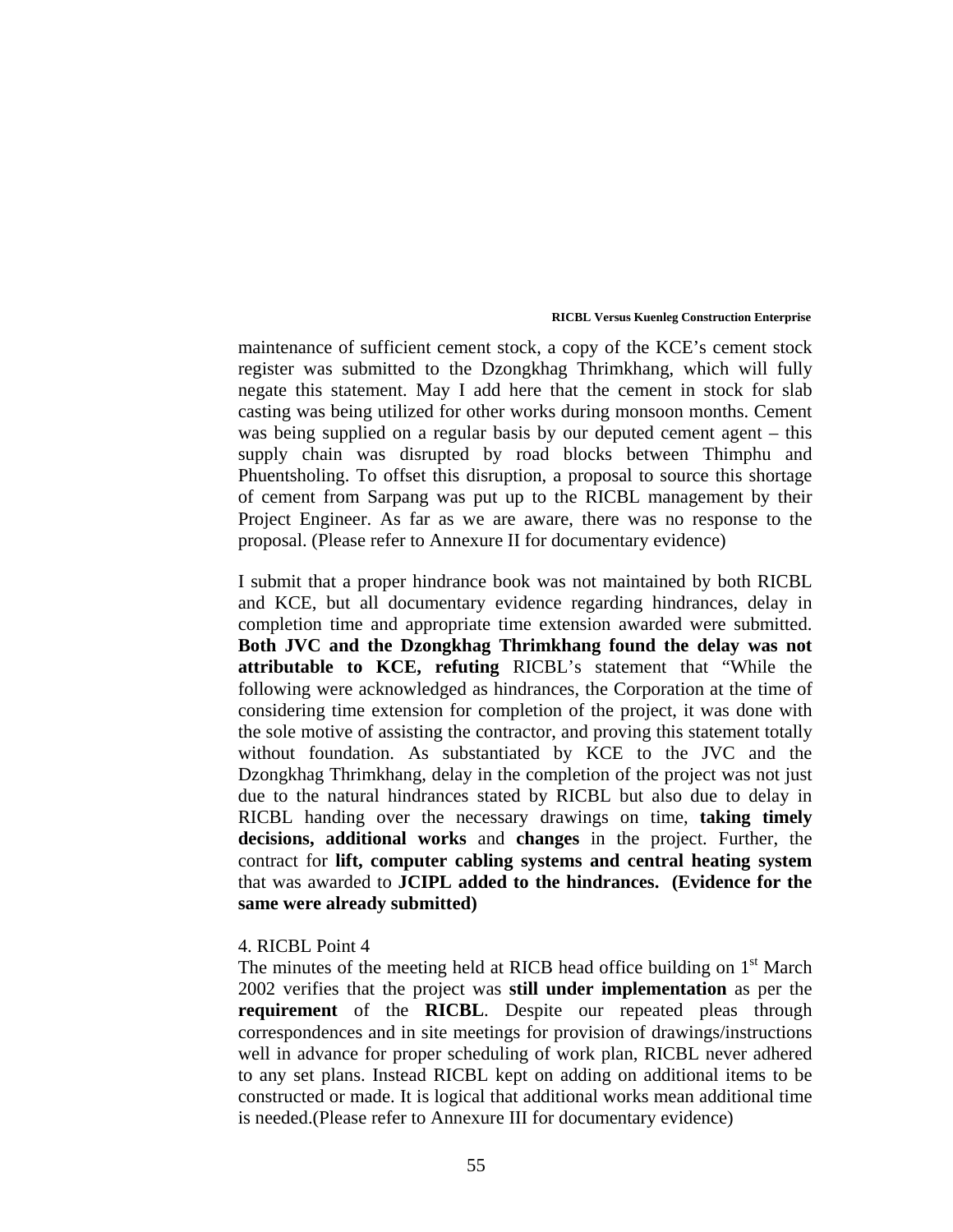# 5.RICBL Point 5

5.i)b) RICBL waived off 10% interest on the mobilization advance as requested by KCE to **compensate the "demurrage**" evolved due to delay in commencement of the work. However, interest on the mobilization advance was paid after commencement of the work from  $1<sup>st</sup>$  November 1998 as per RICBL's requirement.(Please refer to Annexure IV for documentary evidence)

5.i)c) Payment of interest on the performance guarantee bond issued from BDFC was also a compensation for the **"demurrage"** evolved due to delay by RICBL in providing the drawings and site for commencement of the work.(Please refer to Annexure IV for documentary evidence)

# 5.d) 75% secured advance was requested by KCE as **compensation for demurrage incurred by KCE on grounds of delay for the mobilization of manpower and materials.(Please refer to Annexure V for documentary evidence)**

5.i)e) As submitted in my letters to the Hon'ble Court, I would like to request the RICBL to present the documentary evidence to verify their statement that the additional works were given as compensation for the initial delay. I believe that the **"good faith and trust"** that existed between KCE and RICBL was jeopardized when **RICBL did not uphold** their own **written commitment** and verbal promises. Therefore it is clearly evident that any "breech of fiduciary relation" was on the part of the RICBL.(Please refer to Annexure VII for documentary evidence)

5.ii)a) As per clause XIII - Payment to contractor of the Contract Terms and Conditions", payment has to be made **within twenty days of submission** of running bills. All advances taken against running bills had to be requested since **RICBL did not verify and settle KCE's** running bills within the **stipulated time period** of twenty days.(please refer to Annexure VIII for documentary evidence)

5.ii)b) Since the **delay** in the completion of the works was **attributed to RICBL** by **both the JVC and the Dzongkhag Thrimkhang**, the question of imposing liquidity damage on KCE should not even arise. In this context, may I report that the contract document does not state that KCE shall not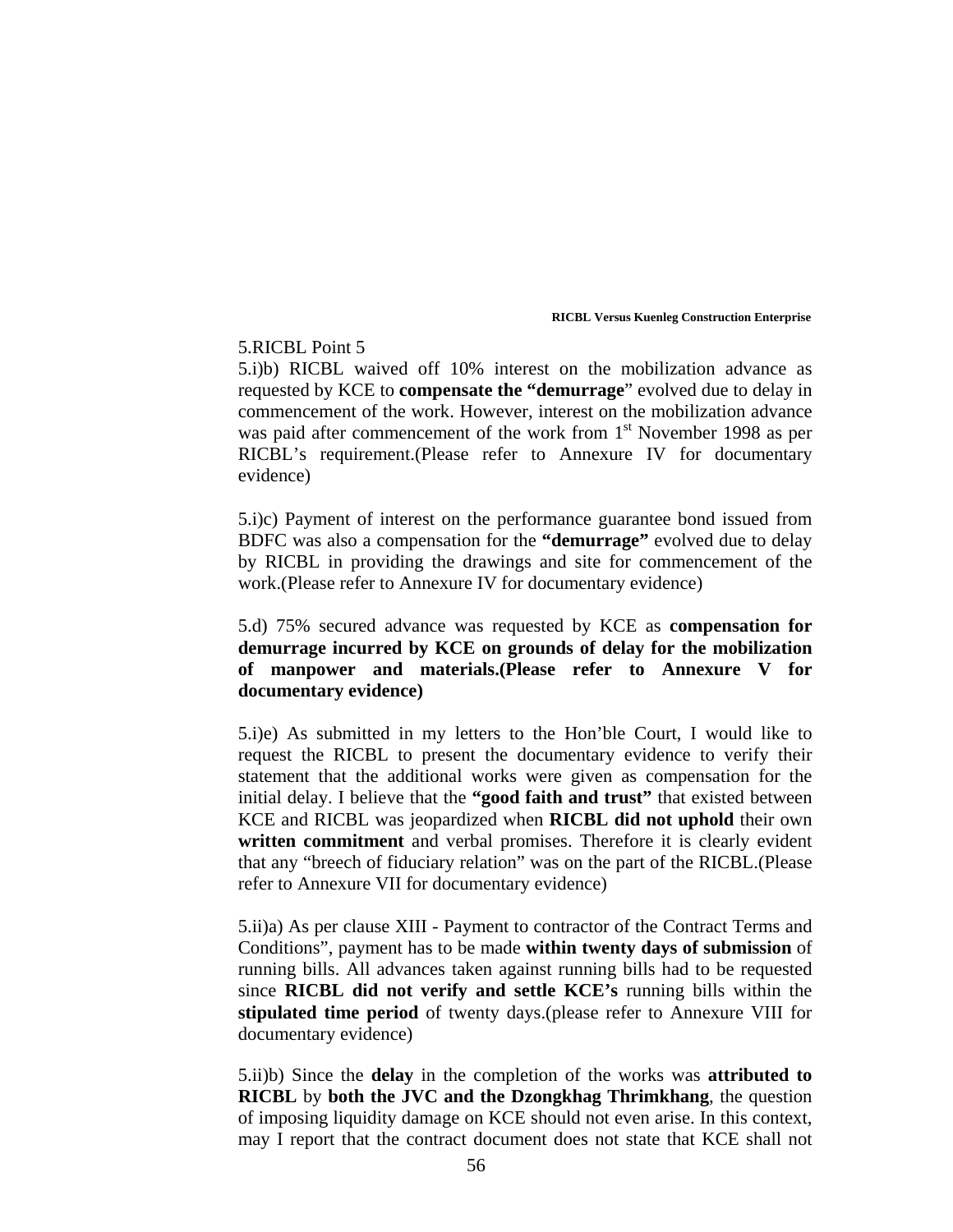claim liquidated damage on account of delays found attributable to RICBL. As a result, I would now like to request the Hon'ble Court to **uphold the judgment passed by the Dzongkhag Thrimkhang** on account of **liquidated damages payable to KCE** by RICBL for the sixteen months delay period.

5.ii)c) The deduction of 5% security deposit from every running bill was waived off **in substitution of performance bond** submitted by KCE valid till the expiry of the defect liability period.(Please refer to Annexure IX for documentary evidence)

5.ii)d) All changes in specifications were suggested by KCE based on the non-availability of the materials specified in the BoQ and was approved by RICBL. This was done to **facilitate project implementation by both parties** and as such cannot be considered as RICBL's assistance to KCE.(Please refer to Annexure X for documentary evidence)

5.ii)e) Against RICBL dictated rate of Nu.138.17 per m<sup>3</sup>, Nu.146.69 per m<sup>3</sup> was the negotiated rate for disposal of surplus and unwanted excavated earth beyond fifty meters to a site designed by the City Corporation. This work was not specified in the BOQ and had to be negotiated as an **additional/new item**. Thus, payment made on a negotiated rate for actual work done cannot be termed as assistance.

5. ii) f&g) As the client, any assistance from RICBL in acquiring the sanction order for 16,000/- cft of champ was a requirement. This **did not bear any financial implications** on either party. While the approval was granted by DoF, the extreme scarcity of champ in the open market, led to KCE's suggestion to change the specification to mixed conifer for doors, windows and flooring. Again, this was a proposal made by KCE and accepted by RICBL based on the circumstances and keeping the overall progress of the project in mind. This should not be considered as assistance from RICBL as due to this change, the project benefited.

4.ii) h) Please refer to point 5 i) d)

## RICBL Point 6

As submitted in my letters to the JVC, Dzongkhag Thrimkhang and the Hon'ble Court, I would like to report that the **work order** was issued to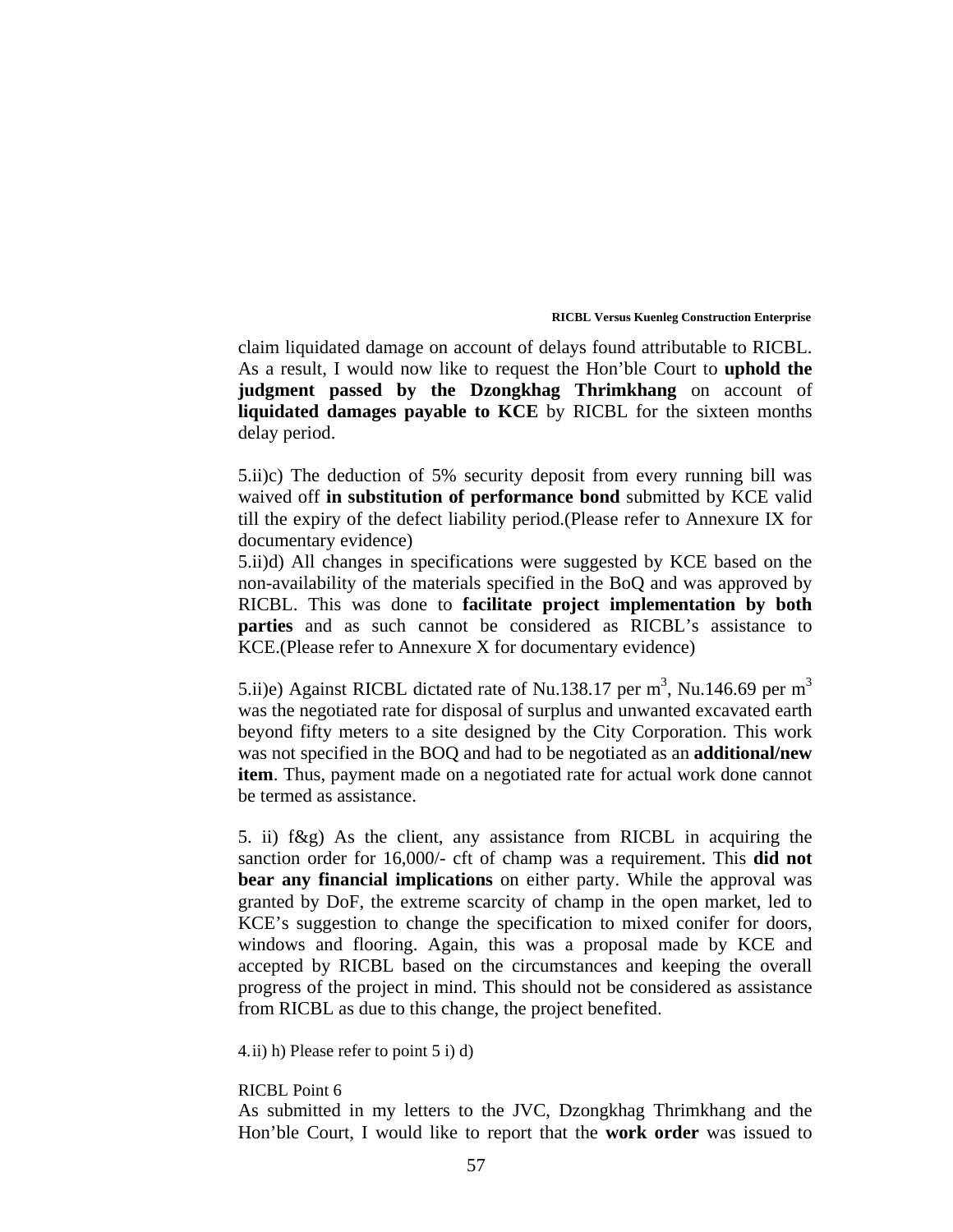**KCE on 1st May 1998.** With the subsequent release of the mobilization advance and submission of the performance guarantee bond, KCE's **actual contract period** commenced from **1st June 1998**. Therefore, the **thirty month** construction period ended on **30<sup>th</sup>** November 2000.

May I report to the Hon'ble Court that the **compensation and considerations** mentioned by RICBL have been **refuted repeatedly with appropriate supporting documents and evidences;** not only in this letter but in KCE's submission to the JVC, Dzongkhag Thrimkhang and the Hon'ble Court. The Hon'ble Court may kindly refer point 5 i) b,c,d,e and  $5ii$ ) a) b) c) d) e) f) g) and h). KCE would now like to strongly insist that the RICBL submit **documentary evidence** that can **prove KCE accepted** the additional work as **compensation** for the delay.

Your Honour, KCE accepts that the construction site and the drawings were handed over only on  $9<sup>th</sup>$  November 1998, six months and eight days after the award of the contract. As per the tender terms and conditions, our **tender rates are valid for a period of ninety days** after submission of tender document within which the contract is awarded. The construction period as stipulated by the client comes into effect after one month of award of contract. Although the work order was issued in May 1998 and site handed over in November 1998, RICBL insists the thirty months period be reckoned from November 1998. In this context, KCE would like to raise a hypothetical question. **If the project was delayed further by a year or more, would KCE be bound to honour the contract for another thirty months beyond that period or would rates be re-negotiated?** KCE believes that the rates would be renegotiated. Therefore because of the delay in the commencement of the work, KCE requested for the cost difference of cement and timber only, although KCE could have asked for **re-negotiation of all the items**. Based on the assurances made by RICBL, KCE proceeded with the project. Upon completion and submission of the final bill, KCE requested RICBL to honour their own commitment as per evidences submitted. I would like to report to the Hon'ble Court that at that point, KCE was willing to claim only the cost of cost escalation towards cement and timber, while forgoing other escalation claims. However, since RICBL did not honour their own written commitment even after repeated reminders, KCE was compelled to take legal action. As a result claims based on cost escalation for the delay period of sixteen months plus interest applicable, the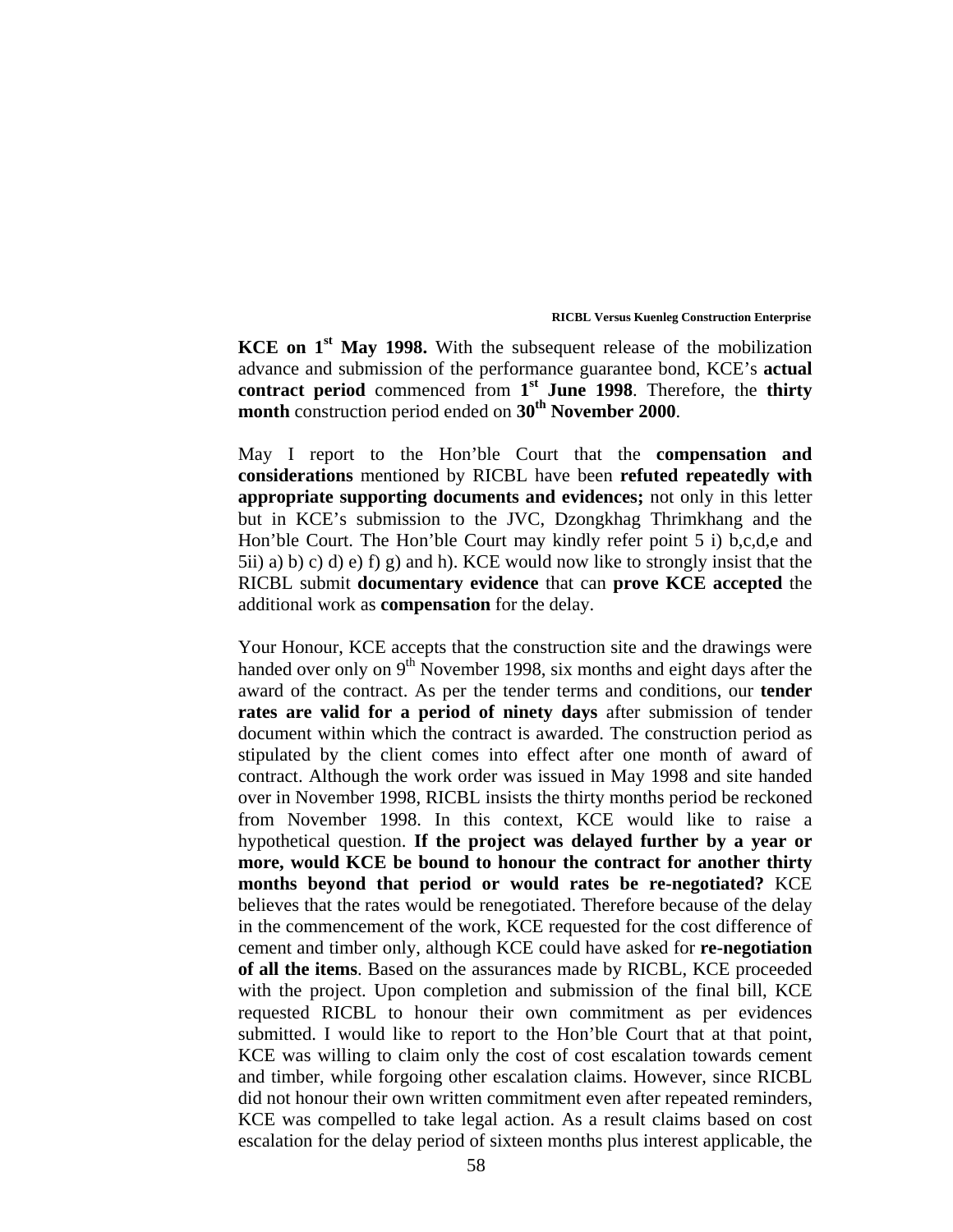payment due to KCE from its final bill (Nu.3,325,313.78 as per JVC decision), plus the interest applicable based on contract terms and conditions (Clause XIII – final payment for the work shall be made within three months from the date of completion certificate recorded by the engineer) were made. In addition, KCE would now like to request the Hon'ble Court to kindly **uphold the independent judgment passed by the Dzongkhag Thrimkhang on liquidated damages payable to KCE.(Please refer to Annexure XI for documentary evidence)** 

As per the order of the Hon'ble Court, the statement of procurement of timber and cement after the expiry of the thirty month construction period  $(1<sup>st</sup>$  June 1998-30<sup>th</sup> November 2000), was submitted. May I report that KCE's claim for escalation is not based just for timber and cement but on the whole works executed and bills submitted after the construction period of thirty months.

I would like to take this opportunity to submit that in RICBL's appeal to the Hon'ble Court, point no. 1 of the letter stated that the **justifications, clarifications and evidences** provided by the RICBL were not considered by the Dzongkhag Thrimkhang. However, the subsequent submissions of the RICBL to the Hon'ble Court **does not raise** this pertinent issue. I believe that it is in the interest of the Hon'ble Court and the case that the **RICBL re-submit the unconsidered evidences** that could facilitate prompt decision making.

Further, I would like to report to the Hon'ble Court that KCE is indeed **"unfortunate"** that an esteemed institution like the **RICBL** would **contravene** their own **written commitments** to KCE and refuse to settle bills for a building that was handed over five and half years ago and is currently under use by RICBL. This is in spite of KCE promptly attending to any negligible defects as and when asked for by RICBL.

During the course of the dispute, KCE has given full cooperation and submitted all relevant evidences to expedite the case. **While all evidence, supporting documents and justifications have been submitted**, the RICBL **persists in raising the same issue** with **no new evidences or justifications** to contest the judgment of the JVC and the Dzongkhag Thrimkhang. As a private citizen, it is my earnest hope that the Hon'ble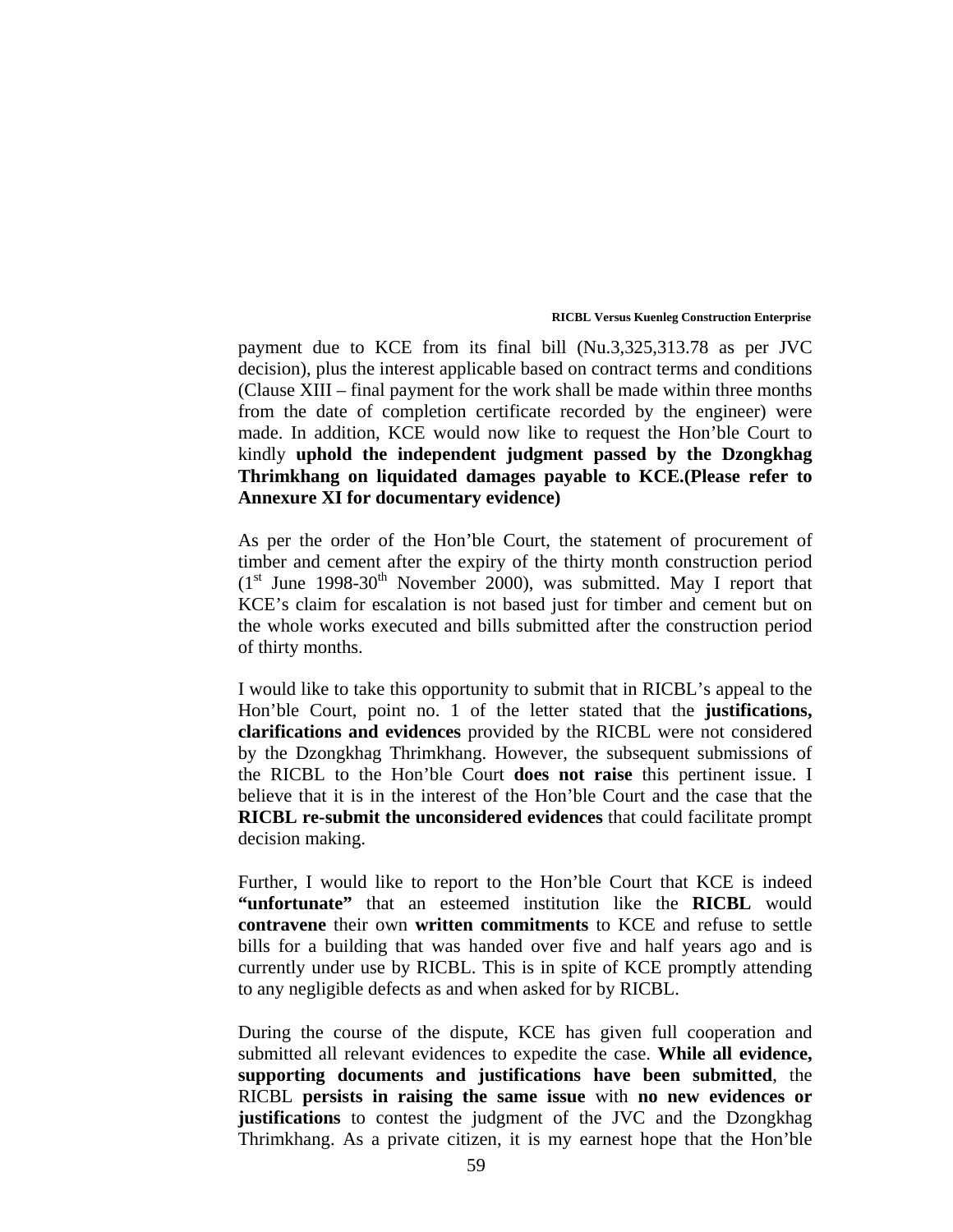Court will understand and consider the **opportunity costs I have foregone, value of time lost in addition to the mental torture the case has caused me in the last five and half years.** In light of this, I would like to sincerely request the Hon'ble Court for a speedy and just decision as the obstacles being created by RICBL is not acceptable.

Lastly but not the least, it is my ardent request that the Royal Court of Justice only take into account statements supported by authentic documentary evidence. These statements should be based on my claims filed with the Thimphu Dzongkhag Thrimkhang as stated under:-

1.Costs incurred during joint verification.

2.Outcome of JVC amounting to Nu. 3325,313.78

3.Claims of cost escalation beyond the specified contract period.

4.Claims on interest.

5.Claims of additional overhead and infrastructure cost.

4.13. **Appellant RICBL submission on 5.9.2007 to the High Court in English:**  We beg to have the honour to submit the following in response to the submissions and allegations made by M/s. KCE vide his letter dated  $31<sup>st</sup>$ August 2007.

## 1. KCE's point I.

*As stated in my earlier submissions, the construction of buildings and retaining wall at Phuentsholing and water tank at Thimphu were not awarded to KCE as compensation for delays in the commencement of the RICBL Head Office project at Thimphu. Justifications along with documentary evidences authenticating this statement have been submitted to JVC and the Dzongkhag Thrimkhang.* 

# **Our response**.

We once again beg to reiterate our submission made to the Hon'ble Court vide our letter RICBL/HQ-RE/207/6410 dated  $4<sup>th</sup>$  June 2007, (point 5), RICBL/KCE-RE/TH/2007 dated  $6^{th}$  August 2007 (point 5, a) and RICBL/KCE-RE/Th/619 dated 22.08.07 (point 5, I(e) that the additional works were considered to KCE as compensation on utmost good faith and trust. His denial now is a sheer breach of the strong fiduciary relation that existed between us then.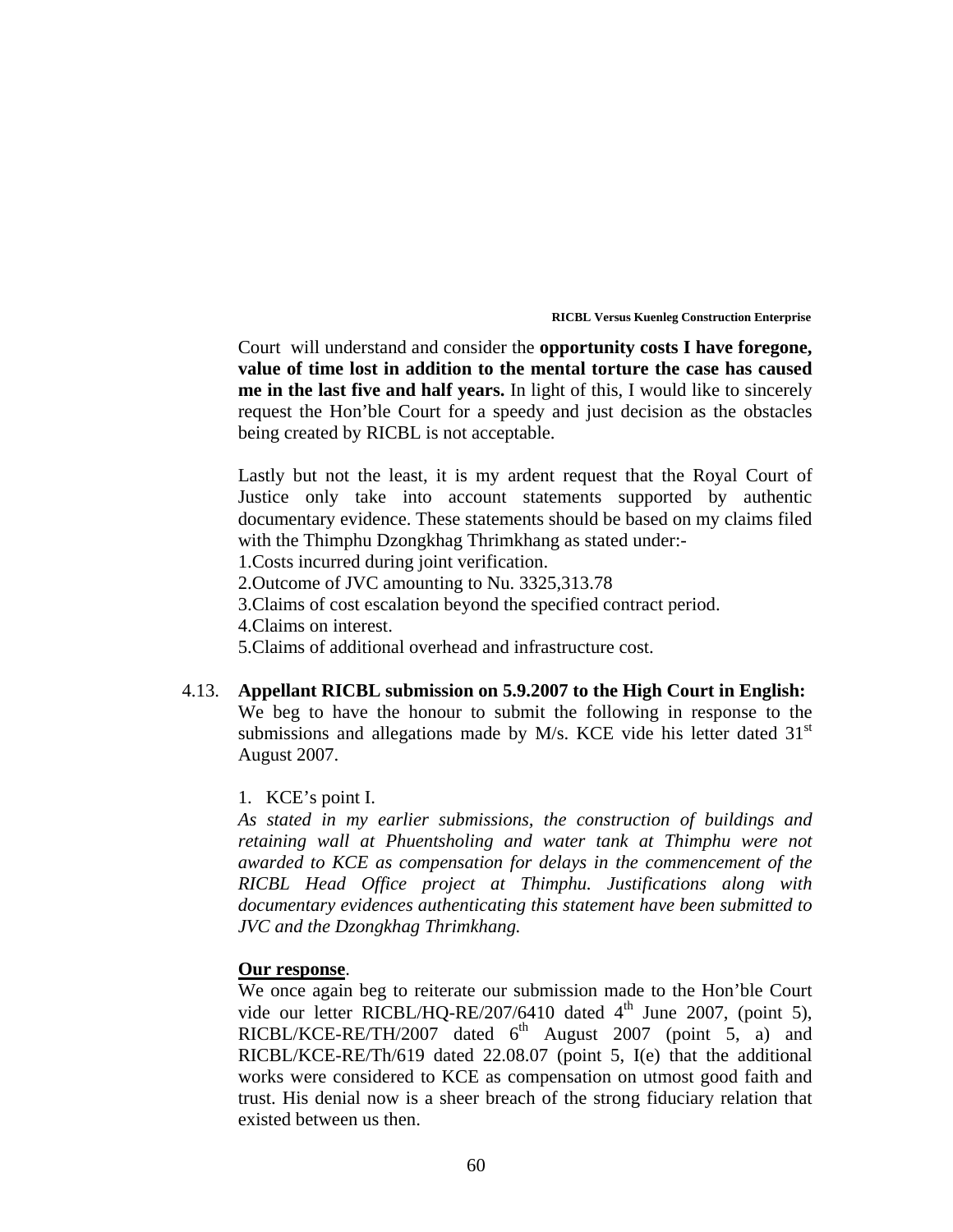A copy of the note by the then Managing Director (Dasho Sangay Khandu) present Secretary of the National Land Commission, dated 12.08.98, deciding to award the construction of two buildings at Phuentsholing to M/s. KCE, based on the request of KCE, has already been submitted to the Hon'ble Court . To quote some sentences of the note – Para 2, quote" M/s. Kuenley Construction, who has been awarded the work of construction of the RICB head office building at Thimphu, has made a request to award the contract to him on the same terms and conditions as that of the three contractors. His contract at Thimphu has been delayed due to non-receipt of the drawings from the City Corporation at Thimphu" unquote.

 Point 5 of the note, quote " Since the contractor in question is already prepared for immediate execution, his resources for Thimphu work could be diverted till the head office works in Thimphu takes off" unquote.

To support this note, we are also attaching RICBL's letter No. RICB/PLG/RE/98/390 dated 13<sup>th</sup> August 1998 by our General Manager, Mr. Gyem Tshering to KCE, awarding the construction work of one class III and one class IV building at Phuentsholing, based on his letter dated  $1<sup>st</sup>$  June 1998.

# **(Copy of the note is again attached together with above referred letter of Mr. Gyem Tshering for ready reference and as evidence).**

We once again beg to submit to the Royal Court of Justice that it can be seen from the above that there was no other reason for awarding the works directly to him than to compensate for the initial delay, when we could have easily awarded the contract to the previous contractors who were already engaged in similar building construction in Phuentsholing.

The existence of good faith and trust and consideration of additional works as compensation for the initial delay can be amply validated by the two officials (Dasho Sangay Khandu and Mr. Gyem Tshering), who were directly involved in the project then. We request the Royal Court of Justice to kindly cross verify the above facts with them.

The fact that M/s. KCE now refutes our submission and challenges the RICBL to prove with specific written evidence defeats all norms of trust and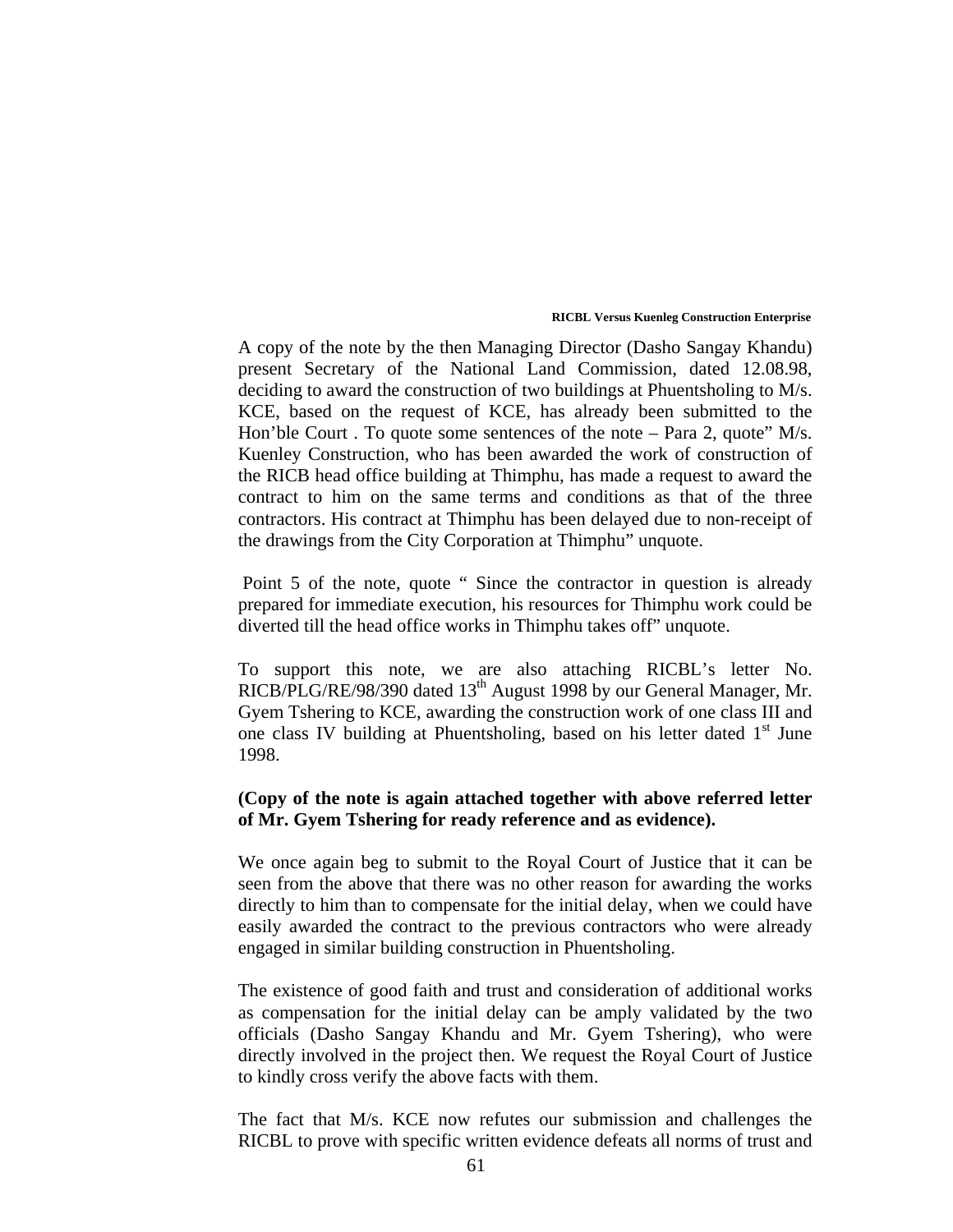good faith that people can have on each other. It is also a warning to the Corporation in particular and entire society in general that people cannot be trusted on the basis on relation, so called good faith and fiduciary relation that may exist at any point of time.

## 2. KCE's point 2.

*KCE requested RICBL to make the payment of Nu.3,325,313.78 as was decided by the JVC. May I reiterate that this amount was due to KCE by RICBL for work completed and handed over as verified by the JVC and accepted by the RICBL. However, RICBL refused to make this payment because of claims made by KCE for cement and timber cost escalation*  during the initial delay period. RICBL never inquired whether the payment *of the above amount plus the cost difference of the cement would be acceptable to KCE. RICBL's statement this was accordingly intimated through phone to KCE by the then CEO but KCE again did not agree with the decision is incorrect. RICBL should produce documentary evidence to validate this statement to the Hon'ble Court for review.* 

## **Our response**

The detailed correspondences between RICBL and KCE on the above matter and subsequent commitment to pay the cost escalation for cement amounting to Nu. 872,588.40 over and above the amount of Nu,3.325.313.78, recommended by JVC in final settlement of claim, by the then CEO, Mr. Lamkey Tshering has already been submitted to the Royal Court of Justice during our submission made on  $22<sup>nd</sup>$  August 2007 vide of our letter RICBL/KCE-RE/Th/619. Unfortunately what KCE pretends to overlook is the decision of the JVC members, duly endorsed by Major Kuenley Dorji (Retd.) too during the  $4<sup>th</sup> JVC$  meeting held on  $14<sup>th</sup>$  February 2005, that RICBL will not be involved in the perusal for the cost escalation. Therefore his claim for cost escalation for cement and timber directly with the RICBL management was unjustified and could not be entertained by RICBL. KCE, with the support of the other members of the JVC committee, should have taken up the matter separately**.** 

KCE's denial of the commitment made by the then CEO, Mr. Lamkey Tshering in line with the Boards directives to pay cost escalation for cement amounting to Nu.872,588.40 in addition to the recommended amount of Nu.3,325,313.78 by JVC as final settlement over the phone is again sheer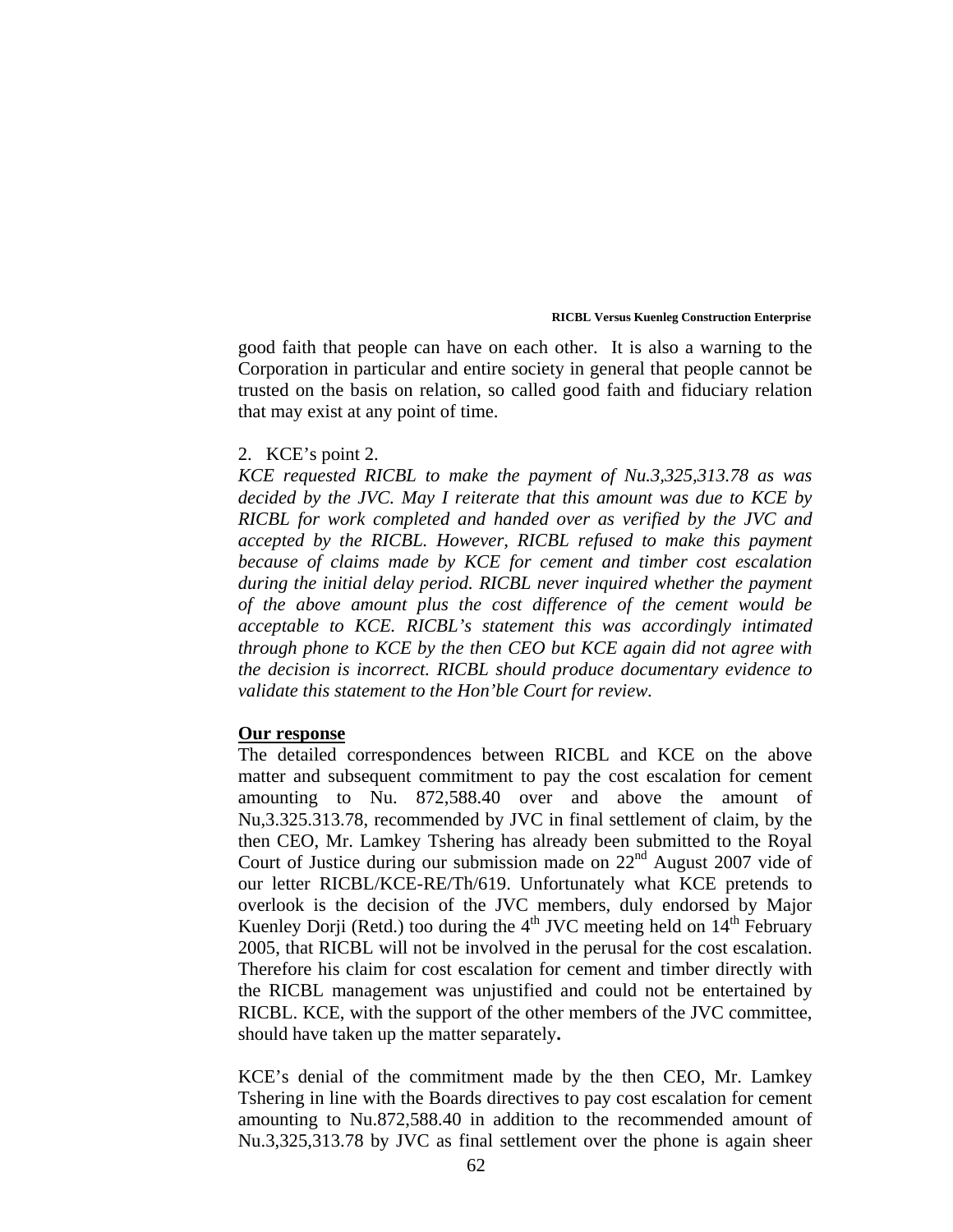breach of trust and faith. The Royal Court of Justice may kindly verify the fact from Mr. Lamkey Tshering.

## 3. KCE's point 3.

*In context to RICBL's statement regarding scheduling of work, may I inform the Hon'ble Court that KCE was unable to comply with the original schedule due to disruption caused by the six months delay in handing over the site to KCE by RICBL. With regard to RICBL's accusation on maintenance of insufficient cement stock, a copy of the KCE's cement stock register was submitted to the Dzongkhag Thrimkhang, which will fully negate this statement. May I add here that the cement in stock for slab casting was being utilized for other works during monsoon months. Cement was being supplied on a regular basis by our reputed cement agent – this supply chain was disrupted by road blocks between Thimphu and Phuentsholing. To offset this disruption, a proposal to source this shortage of cement from Sarpang was put up to the RICBL management by their project engineer. As far as we are aware, there was no response to the proposal.* 

*I submit that a proper hindrance book was not maintained by both RICBL and KCE, but all documentary evidence regarding hindrances, delay in completion time and appropriate time extension awarded were submitted. Both JVC and the Dzongkhag Thrimkhang found the delay was not attributable to KCE, refuting RICBL's statement that "while the following were acknowledged as hindrances, the Corporation at the time of considering time extension for completion of the project, it was done with the sole motive of assisting the contractor, and proving this statement totally without foundation. As substantiated by KCE to the JVC and the Dzongkhag Thrimkhang, delay in the completion of the project was not just due to the natural hindrances stated by RICBL but also due to delay in RICBL handing over the necessary drawings on time, taking timely decisions, additional works and changes in the project. Further, the contract for lift, computer cabling systems, and internal heating system that was awarded to JCIPL added to the hindrances.* 

### **Our response**

We do not understand as to how KCE can argue that the original work schedule could not be maintained due to disruption caused by the initial six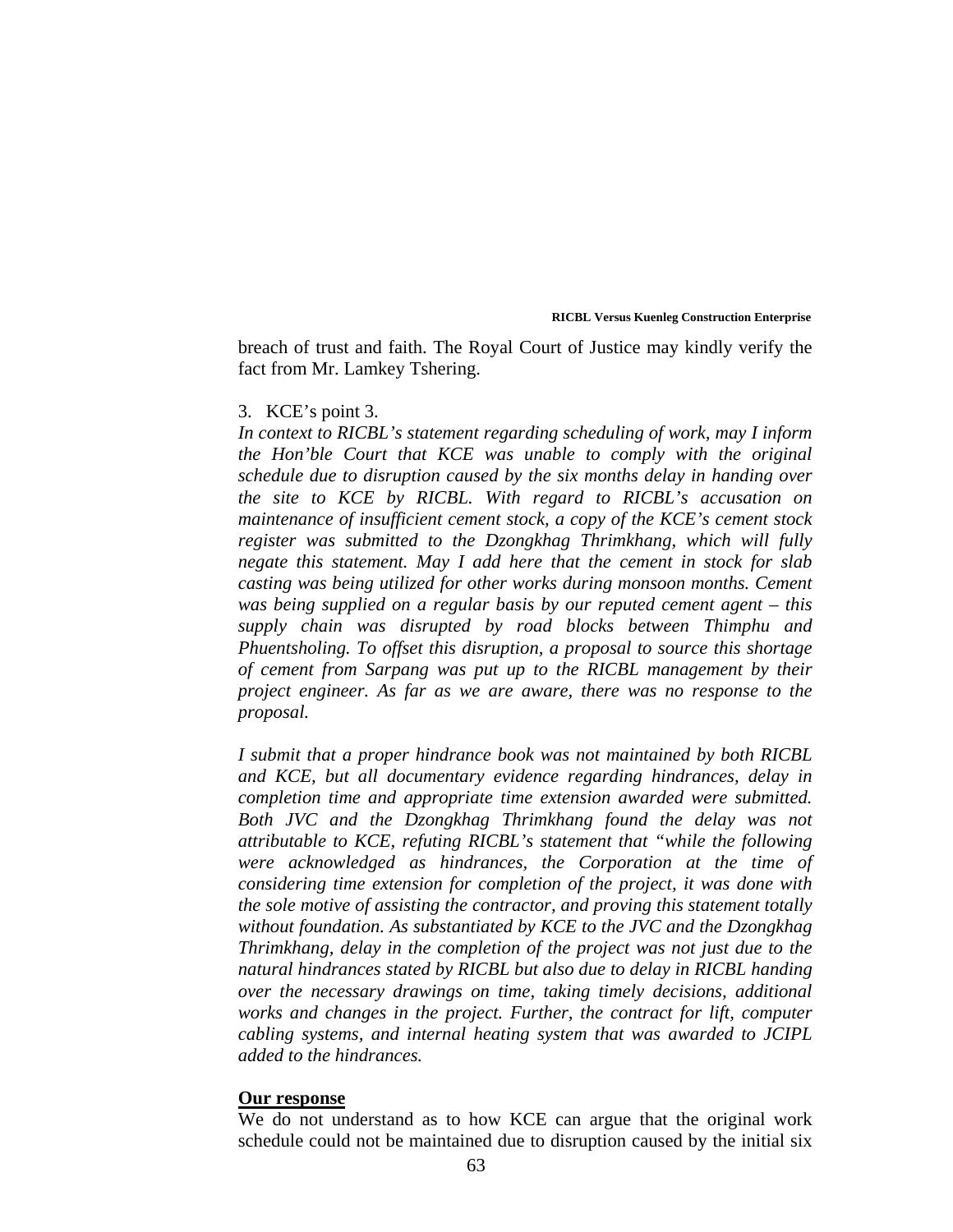months delay in handing over the site when the approved drawings were not even handed over. We would like to request the Royal Court of Justice to kindly record that the site and the drawings could be handed over only on  $9<sup>th</sup>$ November 1998 and it was explicitly intimated to him that the project commencement date would be reckoned from the date the site is handed over. His non-contention on the project commencement date at that time and his claims now proves that his intentions were all premeditated. It may kindly be recorded that only after repeated verbal and written follow up from our side, KCE submitted their work schedule on  $9<sup>th</sup>$  August 1999.

While KCE may have maintained their cement stock register, the inadequacy of cement for our Office building project can be substantiated from our repeated correspondences on the inadequacy of cement stock at site. KCE also accepts that cement was used in other work (possibly works other than RICBL building project) and that their supply chain of cement was disrupted by road blocks between Thimphu and Phuentsholing. The fact that there was delay in casting the slab only proves that there was shortage of cement, which is the main component for slab casting. Delay due to shortage of materials and disruption of the work schedule thereby is the sole responsibility of the contractor. RICBL is not concerned with regard to the source of materials but the fact that there was inadequate stock of cement, which disrupted work, goes to prove their poor material management, which caused delay.

Our project engineer may have submitted a proposal for alternative source to the shortage of cement faced by KCE though they were not obliged to do so. If it was not with the intention to help KCE and to keep the project work with the time schedule, there can be no other reason. As highlighted above, we could have been least bothered about the source of materials and how KCE keeps with the schedule. It is ironical that KCE took it to be the Corporation's obligation and even demanded extra charges from the Corporation to procure cement from Sarpang. The management could not entertain such dictatorial terms of the contractor and declined the proposal.

JVC in its findings may not have attributed the delay to KCE but as submitted in our earlier submissions, it has also never been referred that the delay was on the part of RICBL. Realizing the fact that there were many other issues attributable to both the parties that attributed to the delay, the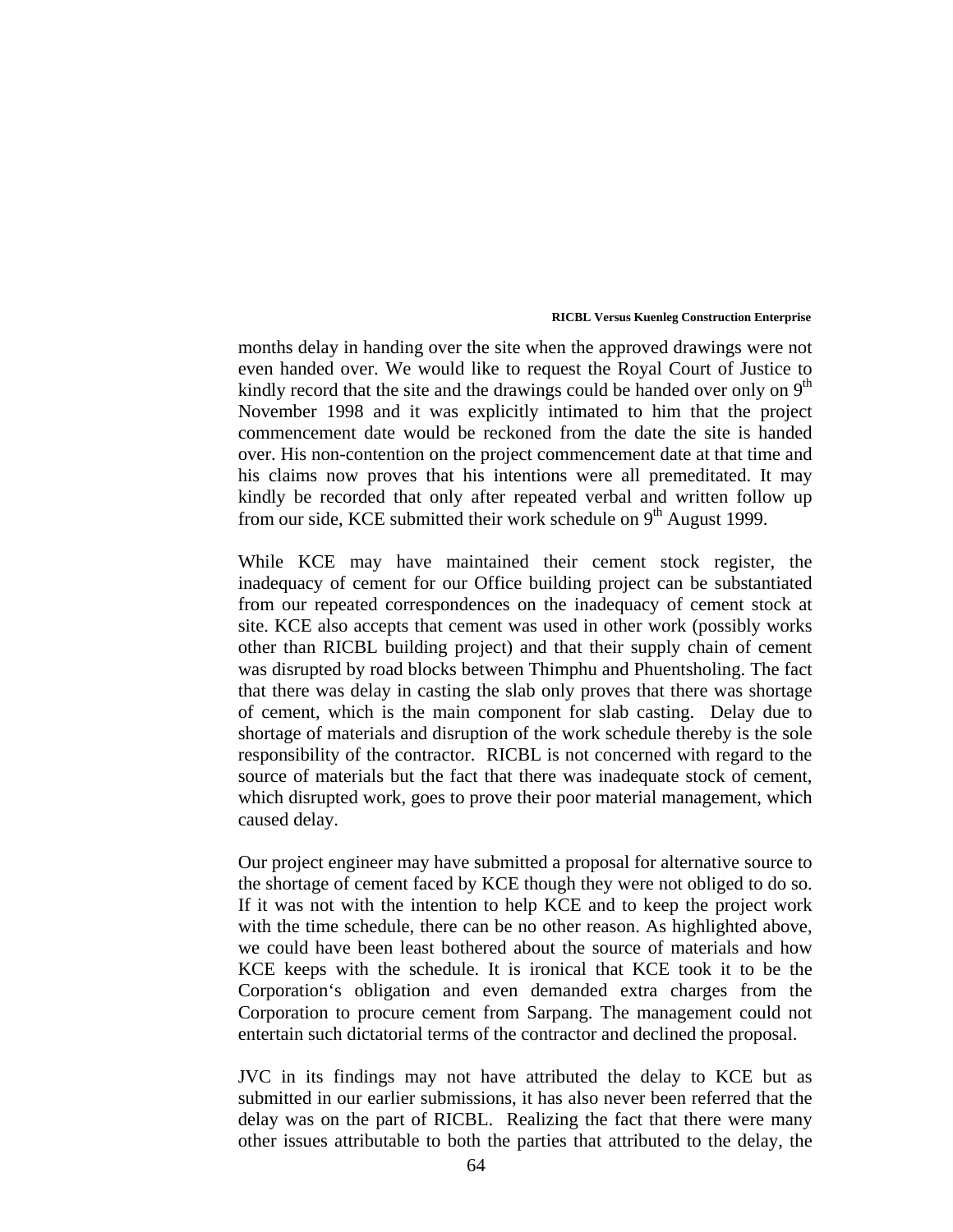JVC arrived at the item, quantity and cost difference in its many rounds of meetings and decided that RICBL pay an extra sum of Nu. 3,325,313.78, which was agreed by both parties. Circumstances that caused delay from the contractor's side have been submitted to the Royal Court of Justice and will be further produced during the evidence stage if the Court deems necessary.

## *4. KCE's point 4.*

*The minutes of the meeting held at RICB head office building on 1st March 2002 verifies that the project was still under implementation as per the requirement of the RICBL. Despite our repeated pleas through correspondences and in site meetings for provision of drawings/instructions well in advance for proper scheduling of work plan, RICBL never adhered to any set plans. Instead RICBL kept on adding on additional items to be constructed or made. It is logical that additional works mean additional time is needed.* 

### **Our response**

We would like to draw KCE's attention to Clause X of the contract document "Alterations, Additions and Substitution of Works" and clause X of the Terms and Condition "Architectural and Structural drawings/plans of work may be subject to minor change in future, if required". As per the normal practice in any construction industry, details of designs and drawings are normally given to the contractor depending on the progress of the work and site condition. Alteration, Additions and Substitution of work to the original specifications are made as per the requirement of the client. It is the responsibility of the client to grant adequate time extension for such addition, alteration and substitution of works, which RICBL considered. Further payment for such alteration, addition and substitution of work has also been made to KCE. If KCE had made proper work schedule and adhered to the schedule with adequate material and manpower, the additional works could also have been completed well on time.

It is very clear now that KCE had all along planned this tactics to jeopardize the project work and then demand for compensation. The Royal Court of Justice may kindly take note of such contractors who will not deliver as per the contract and yet demand compensation. He has always demanded and he had his ways, which has encouraged him to do this. If not taken to task, such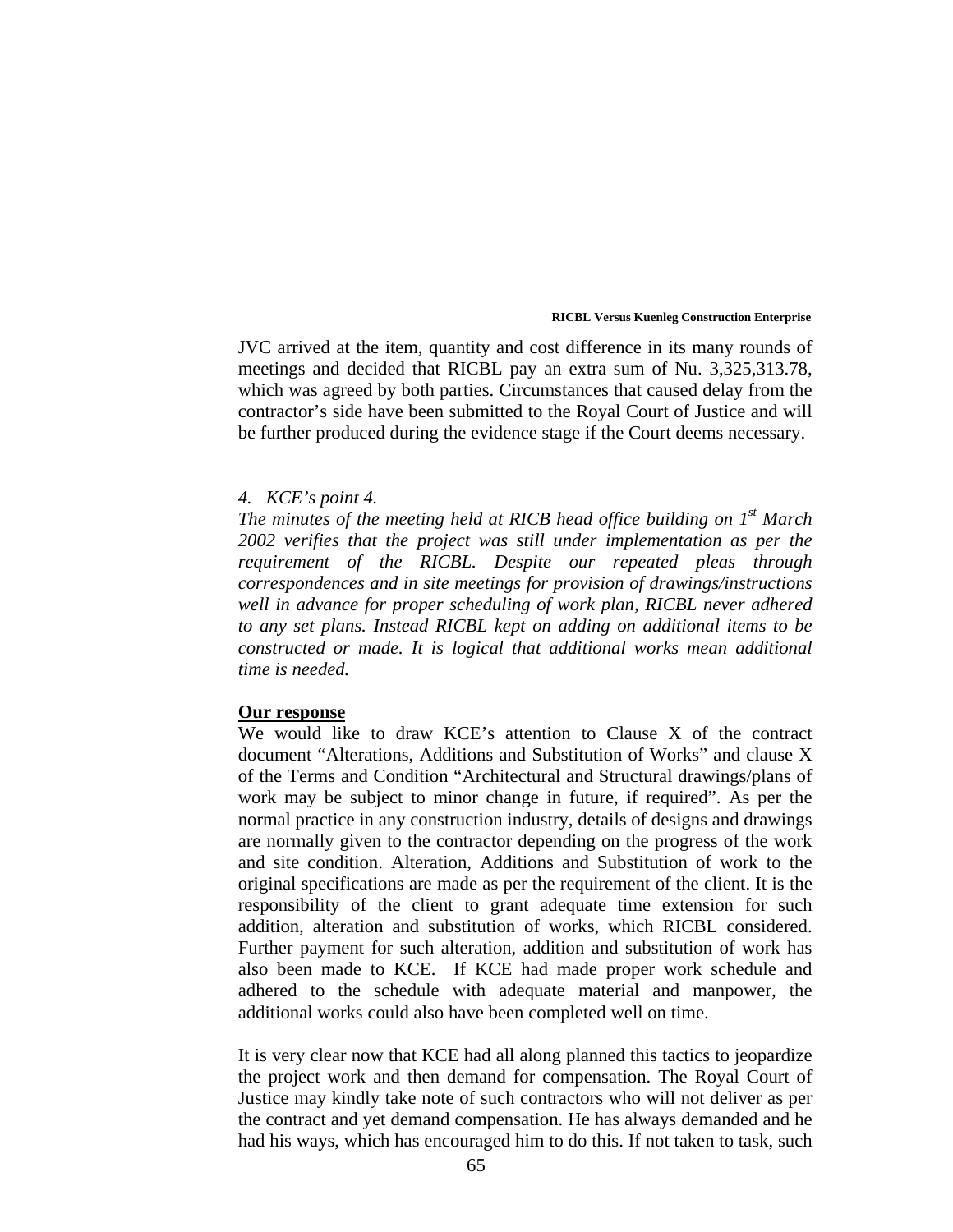contractor will degenerate the construction industry and the Bhutanese society.

- *5. KCE's point 5, i (b,c, d)*
- *b) RICBL waived off 10% interest on the mobilization advance as requested by KCE to compensate the demurrage evolved due to delay in commencement of the work. However, interest on the mobilization advance was paid after commencement of the work from 1st November 1998 as per RICBL's requirement.*
- *c) Payment of interest on the performance guarantee bond issued from BDFC was also a compensation for the demurrage evolved due to delay by RICBL in providing the drawings and site for commencement of the work.*
- *d) 75% secured advance was requested by KCE as compensation for demurrage incurred by KCE on grounds of delay for the mobilization of manpower and materials.*

## **Our response**

We do not wish to make further submissions on the above points as KCE acknowledges the considerations made under these points, in reference to our submission made vide our letter RICBL/KCE-RE/TH/619 dated 22<sup>nd</sup> August 2007, as compensations for the demurrage evolved due to the delay in handing over of the drawings and site and commencement of work. The fact that KCE has accepted the above considerations made by the RICBL is prima-facie that KCE has been adequately compensated for the initial delay of six months. Hence we request the Royal Court of Justice to kindly totally eliminate the issue of delay of initial 6 months brought under contention by KCE.

# *6. KCE point 5, i (e)*

*As submitted in my letters to the Hon'ble Court, I would like to request the RICBL to present the documentary evidence to verify their statement that the additional works were given as compensation for the initial delay. I believe that the good faith and trust that existed between KCE and RICBL was jeopardized when RICBL did not uphold their own written commitment and verbal promises. Therefore it is clearly evident that any breech of fiduciary relation was on the part of the RICBL.*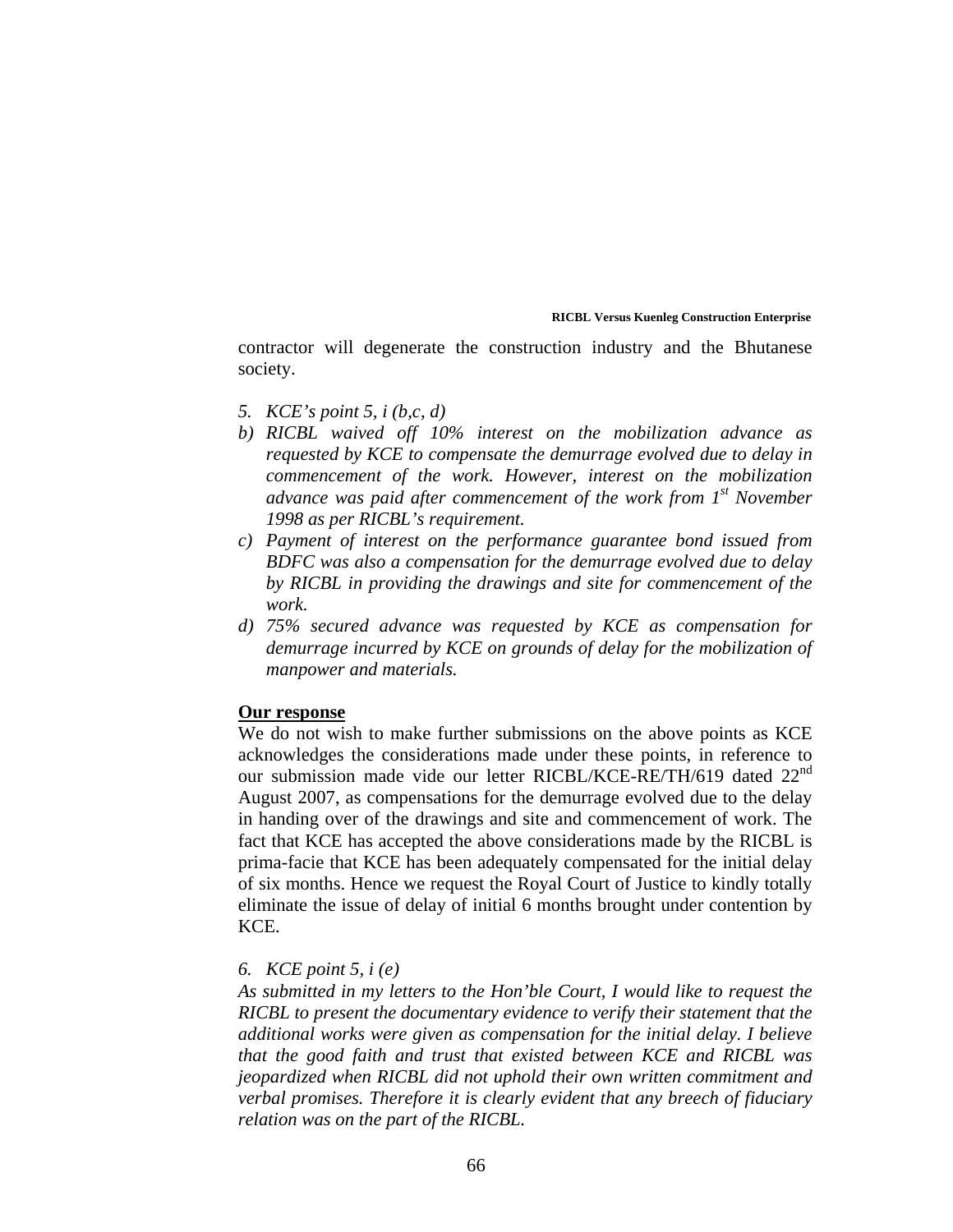## **Our response**

As submitted in point 1 above.

# *7. KCE point 5 ii, (a)*

*As per clause XIII - Payment to contractor of the Contract Terms and Conditions. Payment has to be made within twenty days of submission of running bills. All advances taken against running bills had to be requested since RICBL did not verify and settle KCE's running bills within the stipulated time period. Of twenty days.* 

# **Our response**

Consequent upon submission of bills, the quantity, number of items of the schedule had to be verified and hence there could be some delay. But RICBL always considered advances against the bills submitted so as not to hamper their work.

# *8. KCE's point 5 ii (b)*

*Since the delay in the completion of the works was attributed to RICBL by both the JVC and the Dzongkhag Thrimkhang, the question of imposing liquidity damage on KCE should not even arise. In this context, may I report that the contract document does not state that KCE shall not claim liquidated damage on account of delays found attributable to RICBL. As a result, I would now like to request the Hon'ble Court to uphold the judgment passed by the Dzongkhag Thrimkhang on account of liquidated damages payable to KCE by RICBL for the sixteen months delay period.* 

# **Our response**

In contradiction to the submission made by KCE, we would like to submit that JVC has never explicitly attributed RICBL for delay. KCE may point out to the Royal Court of Justice the section/clause of the contract document, which the proprietor, Major (retd.) Kuenley Dorji, has endorsed, which states that the contractor can claim for liquidity damage. Clause III of the contract document stipulates that the corporation may levy liquidity damage on the contractor and since the delays were not caused by RICBL based on the evidences already submitted, it is irrational and illogical that the liquidity damages should be levied on RICBL.

*9. KCE's point 5 ii ( c)*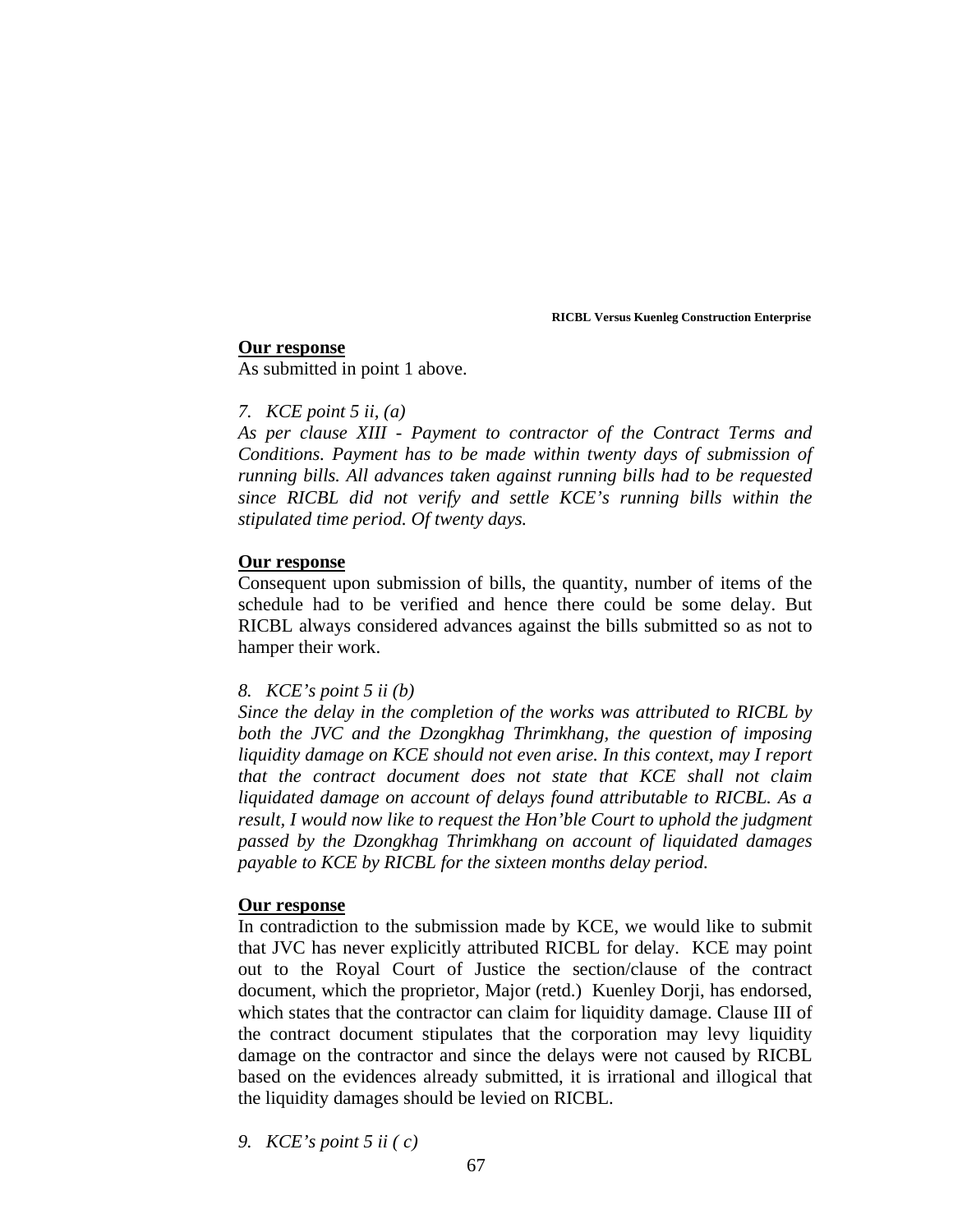*The deduction of 5% security deposit from every running bill was waived off in substitution of performance bond submitted by KCE valid till the expiry of the defect liability period.* 

### **Our response**

We do not understand why KCE now pretends not to understand the clause on Security deposit and Performance Bond. In actual practice the Performance Bond and the Security Deposit has different purposes. Under Clause II - Security deposit is meant to cover the defect liability period of twelve months from the actual date of completion of the work. On the other hand the Performance Bond under clause XXI is for the guarantee for execution and fulfillment of the contract. His submission to the Hon'ble Court is a distortion of the fact and denial that waiving off of deducting 5% security deposit from the running bills in the initial stages were special assistance to KCE which also forms part of the compensation made for the initial delay.

- *10. KCE's point 5 ii (d,e,f,g & h)*
- *d) All changes in specifications were suggested by KCE based on the non-availability of the materials specified in the BoQ and was approved by RICBL. This was done to facilitate project implementation by both parties and as such cannot be considered as RICBL's assistance to KCE.*
- *e) Against RICBL dictated rate of Nu.138.17 per m3, Nu.146.69 per m3 was the negotiated rate for disposal of surplus and unwanted excavated earth beyond fifty meters to a site designed by the city Corporation. This work was not specified in the BOQ and had to be negotiated as an additional/new item. Thus, payment made on a negotiated rate for actual work done cannot be termed as assistance.*
- *f&g) As the client, any assistance from RICBL in acquiring the sanction order for 16000/- cft of champ was a requirement. This did not bear any financial implications on either party. While the approval was granted by DoF, the extreme scarcity of champ in the open market, led to KCE's suggestion to change the specification to mixed conifer for doors, windows and flooring. Again, this was a proposal made by KCE and accepted by RICBL based on the circumstances and keeping*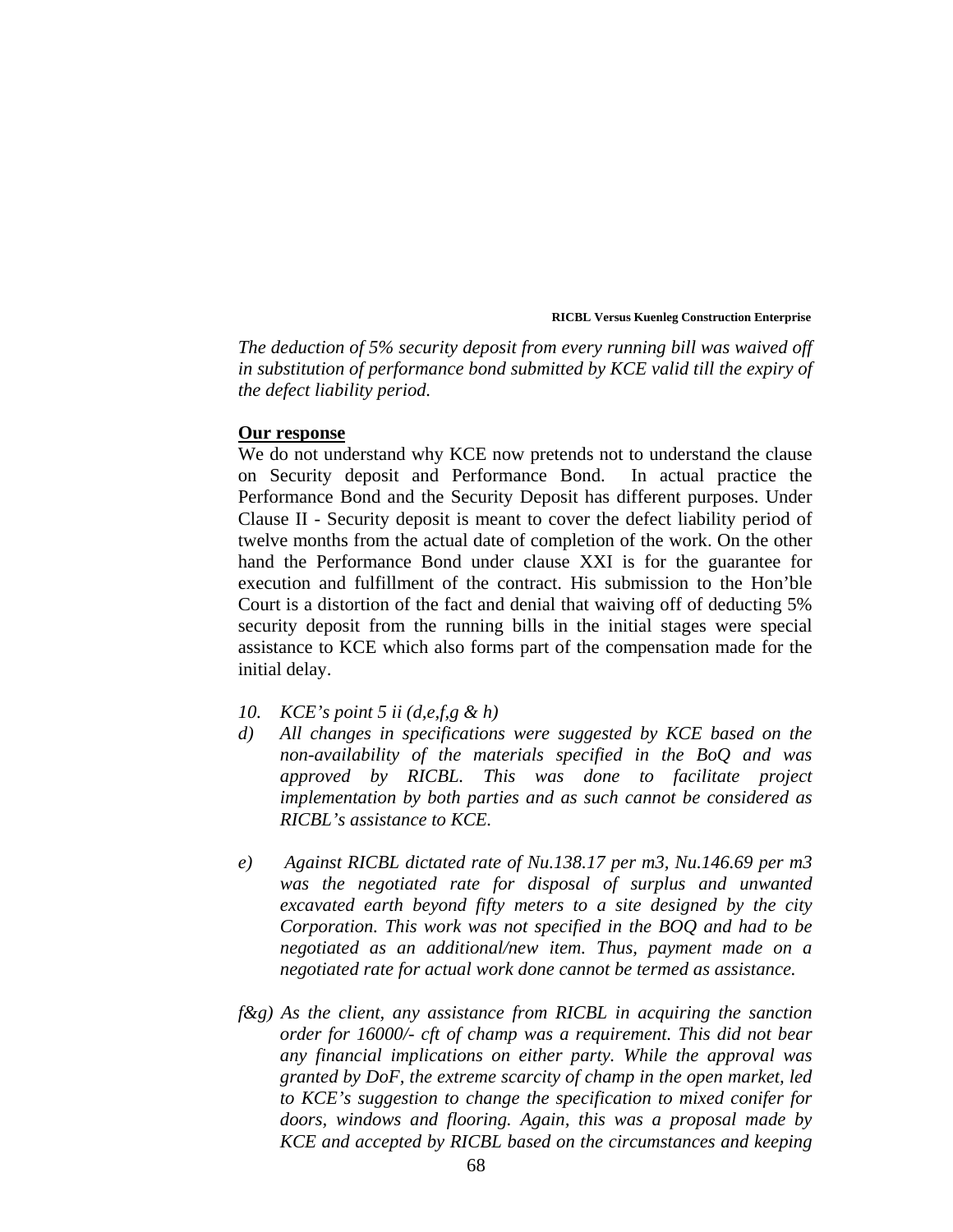*the overall progress of the project in mind. This should not be considered as assistance from RICBL as due to this change, the project benefited.* 

#### **Our response**

The above claim made by RICBL, which has also been accepted by KCE, is clear evidence that all our considerations were made to assist KCE. KCE's submission that requests were made by him and approved by RICBL itself proves that RICBL went out of its way just to assist KCE. RICBL could have refused his requests and insisted on complying with the original BOQ and other terms and conditions, which could have further hindered the progress of the construction work for which KCE would have been directly responsible for the delay. RICBL has compromised in the quality of the project by accommodating the many requests made by KCE. KCE now pretends to be oblivious of the above considerations and forgets to what extent RICBL went to accommodate in every possible ways and comply with all his requests.

KCE's claims that our assistance in acquiring sanction order for 16000cft of champ wood did not bear any financial implication does not hold good. The use of manpower, other resources and time spent on the particular work by the RICBL culminates to loss of opportunity cost. It is very sad that when RICBL has time and again entertained the request of KCE, the KCE instead of being thankful, has come out with such denial which are unimaginable. Instead of being grateful, such is the regretful attitude taken by KCE now.

## *11. KCE's point 6.*

*As submitted in my letters to the JVC, Dzongkhag Thrimkhang and the Hon'ble Court, I would like to report that the work order was issued to KCE on 1st May 1998. With the subsequent release of the mobilization advance and submission of the performance guarantee bond, KCE's actual contract period commenced from 1st June 1998. Therefore, the thirty month construction period ended on 30th November 2000.* 

*May I report to the Hon'ble Court that the compensation and considerations mentioned by RICBL have been refuted repeatedly with appropriate supporting documents and evidences; not only in this letter but in KCE's submission to the JVC, Dzongkhag Thrimkhang and the Hon'ble Court. The Hon'ble court may kindly refer point 5 i) b,c,d,e.f.g and h. KCE would now*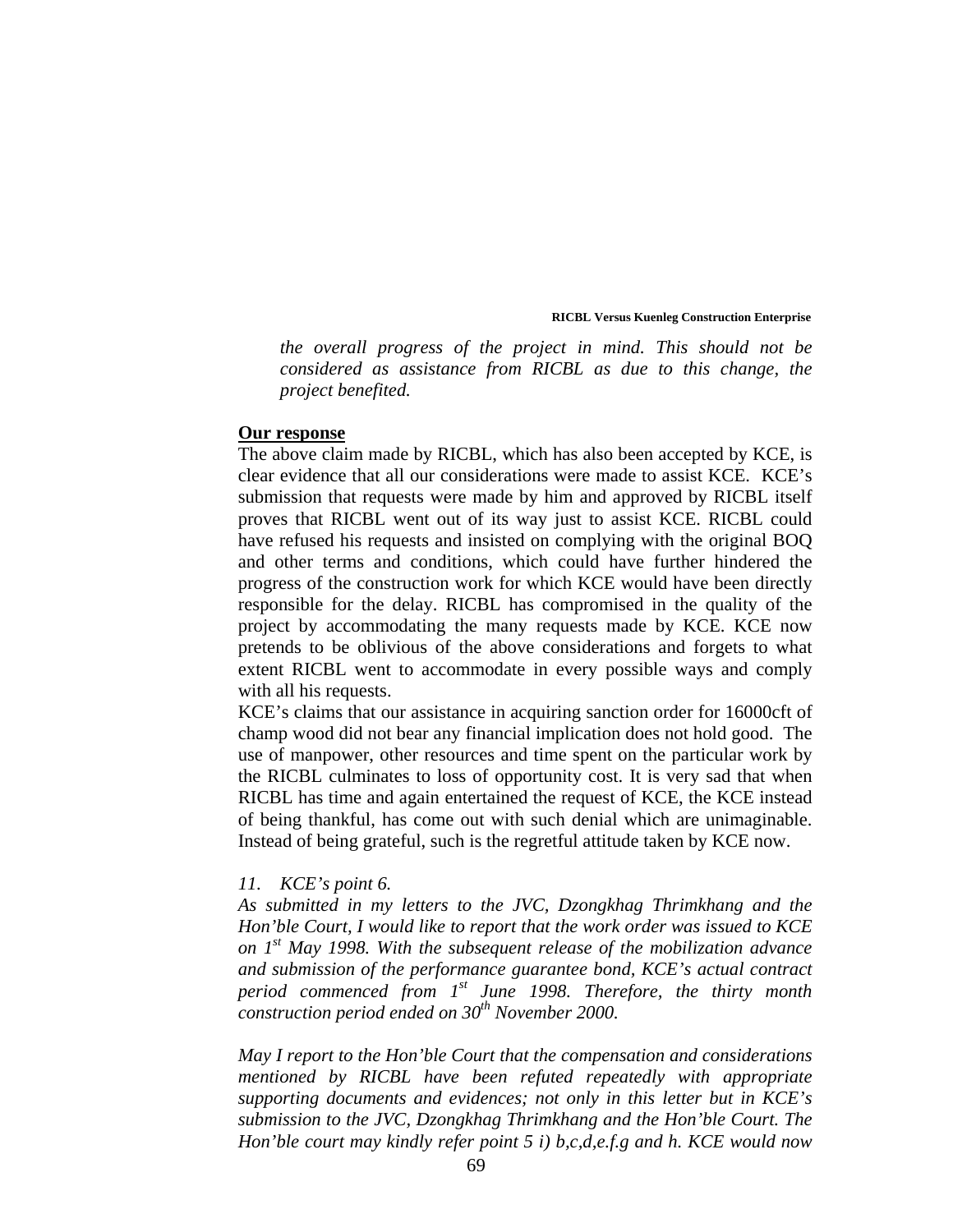*like to strongly insist that the RICBL submit documentary evidence that can prove KCE accepted the additional work as compensation for the delay.* 

*Your Honour, KCE accepts that the construction site and the drawings were handed over only on 9th November 1998, six months and eight days after the award of the contract. As per the tender terms and conditions, our tender*  rates are valid for a period of ninety days after submission of tender *document within which the contract is awarded. The construction period as stipulated by the client comes into effect after one month of award of contract. Although the work order was issued in May 1998 and site handed over in November 1998, RICBL insists the thirty months period be reckoned from November 1998. In this context, KCE would like to raise a hypothetical question. If the project was delayed further by a year or more, would KCE be bound to honour the contract for another thirty months beyond that period or would rates be re-negotiated? KCE believes that the rates would be renegotiated. Therefore because of the delay in the commencement of the work, KCE requested for the cost difference of cement and timber only, although KCE could have asked for re-negotiation of all the items. Based on the assurances made by RICBL, KCE proceeded with the project. Upon completion and submission of the final bill, KCE requested RICBL to honour their own commitment as per evidences submitted. I would like to report to the Hon'ble Court that at that point, KCE was willing to claim only the cost of cost escalation towards cement and timber, while forgoing other escalation claims. However, since RICBL did not honour their own written commitment even after repeated reminders, KCE was compelled to take legal action. As a result claims based on cost escalation for the delay period of sixteen months plus interest applicable, the payment due to KCE from its final bill (Nu.3,325,313.78 as per JVC decision), plus the interest applicable based on contract terms and conditions (Clause XIII – final payment for the work shall be made within three months from the date of completion certificate recorded by the engineer) were made. In addition, KCE would now like to request the Hon'ble Court to kindly uphold the independent judgment passed by the Dzongkhag Thrimkhang on liquidated damages payable to KCE.* 

*I would like to take this opportunity to submit that in RICBL's appeal to the Hon'ble Court, point no. 1 of the letter stated that the justifications and evidences provided by the RICBL were not considered by the Dzongkhag*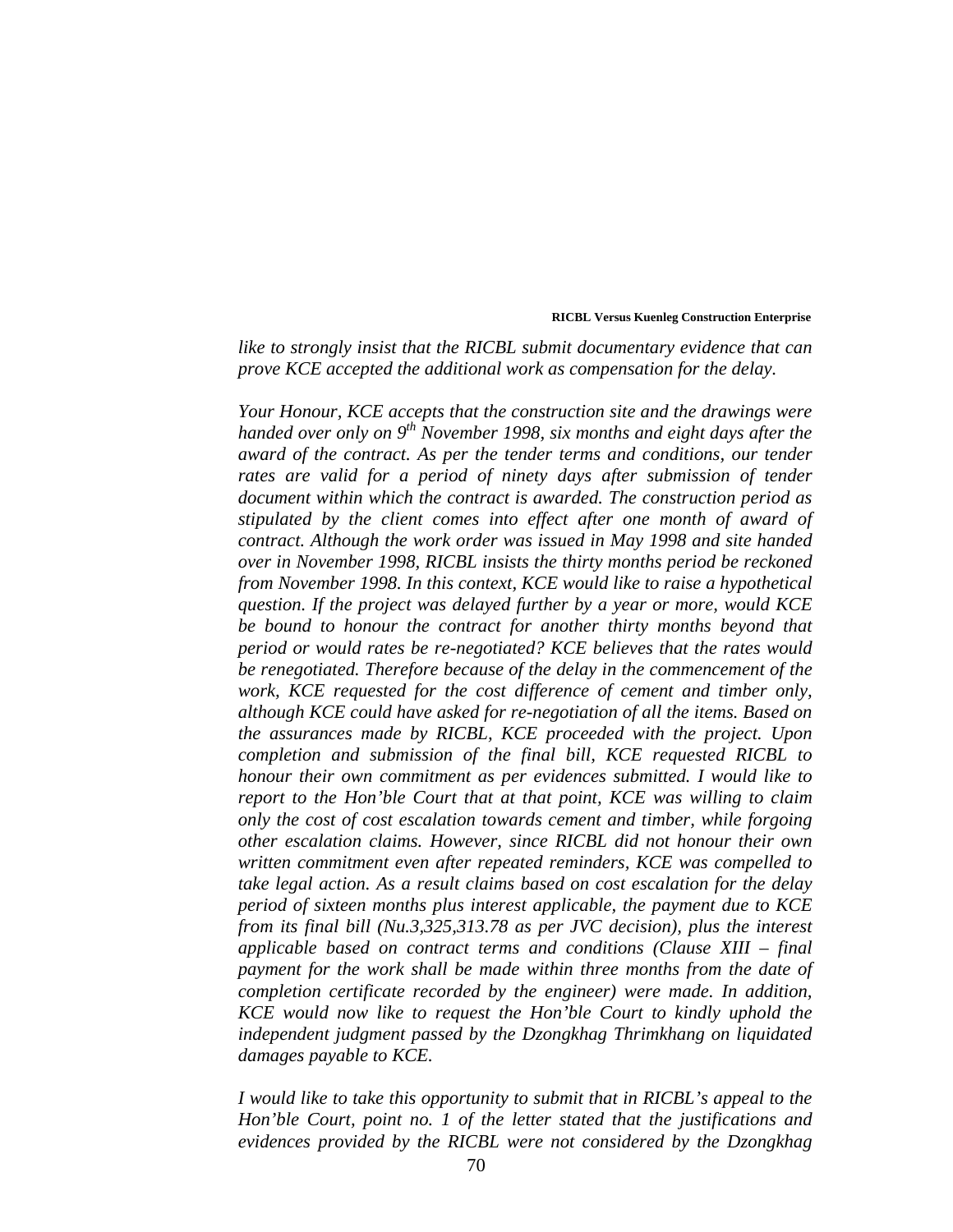*Thrimkhang. However, the subsequent submissions of the RICBL to the Hon'ble Court does not raise this pertinent issue. I believe that it is in the interest of the Hon'ble Court and the case that the RICBL re-submit the unconsidered evidences that could facilitate prompt decision making.* 

*During the course of the dispute, KCE has given full cooperation and submitted all relevant evidences to expedite the case. While all evidence, supporting documents and justifications have been submitted, the RICBL persists in raising the same issue with no new evidences or justifications to contest the judgment of the JVC and the Dzongkhag Thrimkhang. As a private citizen, it is my earnest hope that the Hon'ble Court will understand and consider the opportunity costs I have foregone, value of time lost in addition to the mental torture the case has caused me in the last five and half years. In light of this, I would like to sincerely request the Hon'ble Court for a speedy and just decision as the obstacles being created by RICBL is not acceptable.* 

## **Our response**

In continuation to our submission and justifications made to the Royal Court of Justice vide our letter RICBL/KCE-RE/TH/619 dated 22<sup>nd</sup> August 2007, we would once again like to submit that the actual contract period and the date of commencement of work should be reckoned from  $9<sup>th</sup>$  November 1998 in contradiction to KCE's claim to commence from  $1<sup>st</sup>$  June 1998 because of the following reasons.

- It was communicated to KCE vide our letter RICB/RE/98/391 dated  $13<sup>th</sup>$ August 1998 that the actual date of commencement of work shall be reckoned from the day we hand over the site and the drawings and the site and the drawings were handed over only on  $9<sup>th</sup>$  November 1998.

- KCE did not have any contention on this communication then and executed the work. Hence there is no justification for this claim. Otherwise KCE should have responded immediately with his contentions or grievances, which could have been redressed appropriately then. It would be out of context to bring this issue now.

- Adequate compensation for the initial delay has been made by RICBL and KCE has also accepted in his submission to the Hon'ble Court vide his letter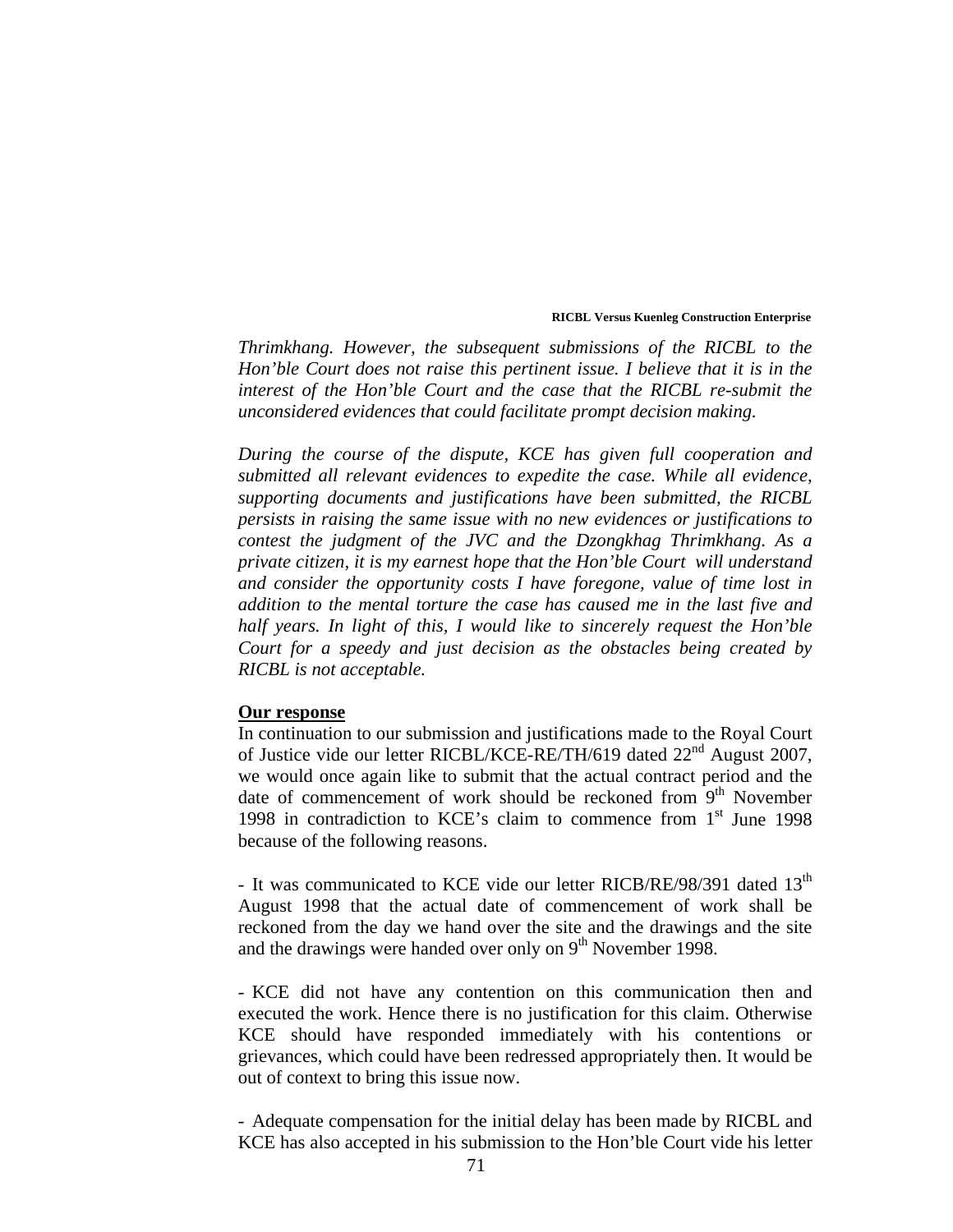dated  $31<sup>st</sup>$  August 2007, except for the direct awarding of three additional construction works, which can be cross verified with Dasho Sangay Khandu, the then Managing Director and Mr. Gyem Tshering, General Manager of RICBL.

- The KCE's contention that the contract period be commenced from  $1<sup>st</sup>$ June 1998 is baseless as the site and drawings were handed over only on  $9<sup>th</sup>$ November 1998.

M/s. KCE now argues that their tender rates were valid for a period of ninety days only after submission of tender. If it be so, KCE knew that there was delay of six months and could have comprehended the consequences of such delay. Yet KCE went ahead to execute the work without any contention knowing fully well about the delay and even when it was communicated to him that the date of commencement of work shall be reckoned from the date we hand over the site and drawings. In this context, RICBL would also like to raise a hypothetical question to KCE. Despite knowing that the project and the contract was delayed and that it warranted re-negotiation of the rates, why did KCE decide to proceed with the contract work when the contract document executed was on "No Cost Escalation Basis. Is it not logical and rational that KCE should have rejected the contract altogether on ground of delay at that point of time?

RICBL can see only one reason for KCE's non-contention then;

- KCE was adequately compensated for the delay in handing over the site and was fully satisfied with the compensation package graciously accorded to him by RICBL and also of the fact that there existed a very strong bond of trust and fiduciary relation between the RICBL management and KCE then.

# **OR**

- All their claims and accusations now, their denial of compensations and consideration by the RICBL were all premeditated.

KCE's claim now that the RICBL had assured to pay for cost escalation of timber and cement cannot be substantiated. Except for cost escalation of cement, cost escalation of timber was never assured by the management.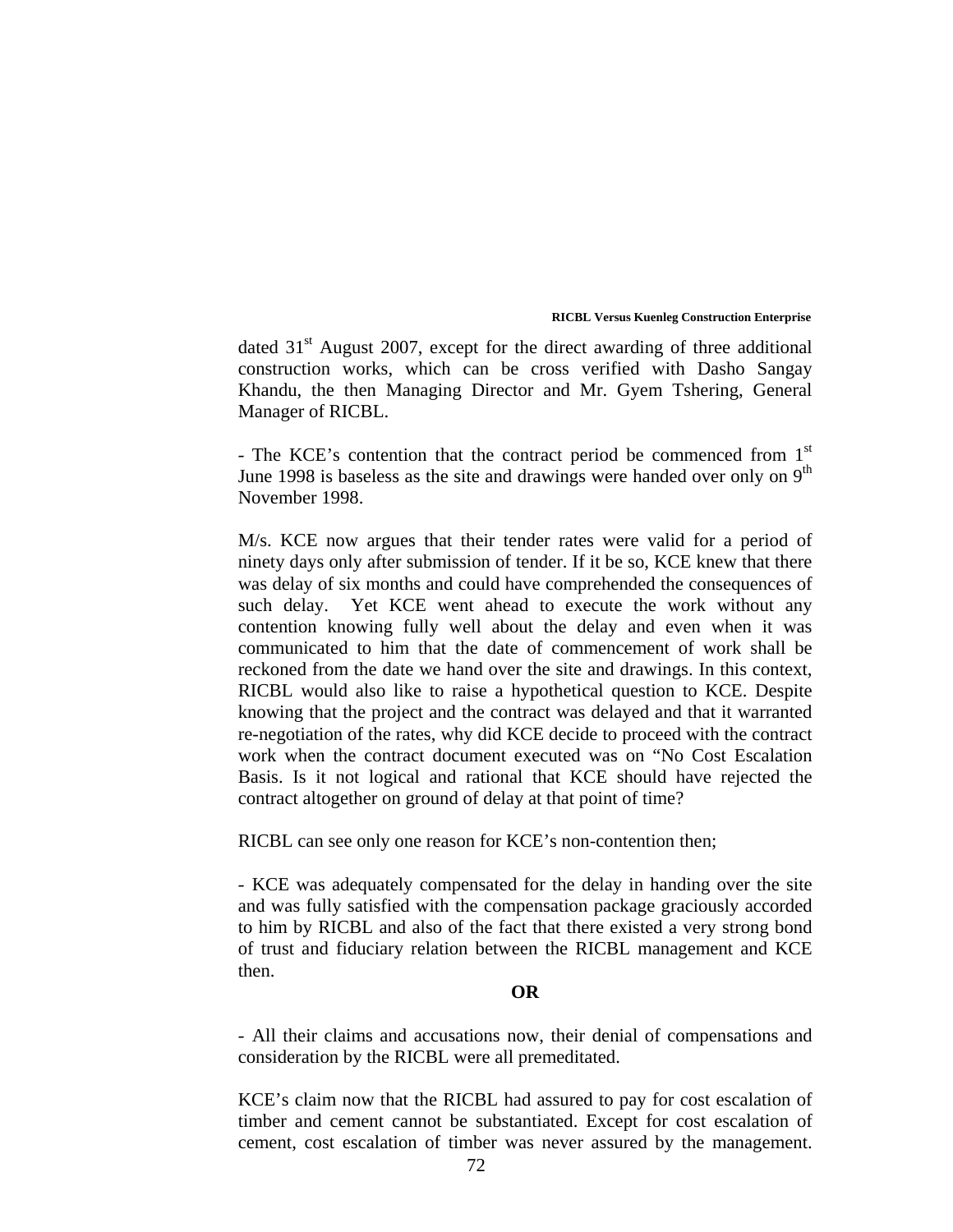KCE may submit evidence of RICBL committing to pay for cost escalation of timber so that the commitment can be reviewed again.

As regard to KCE's submission that RICBL submit unconsidered evidences, the Royal Court of Justice may kindly note that the RICBL has appealed to the Higher Court as our earlier justifications, clarifications; evidences submitted to the Lower Court were not considered adequately and therefore are being resubmitted to the Hon'ble Court for further review.

We would like to submit to the Royal Court of Justice that despite unconditional considerations and compensations to KCE, for which we are now subjected to Audit objections, we have unnecessarily been dragged into a legal battle by KCE. RICBL, as a reputed institution, would also not like to enter into such unwarranted legal proceedings. While we would like to ensure that payments due and eligible are given to the contractor, we are also responsible to safeguard the interest of our share holders including the Royal Government of Bhutan as a Major shareholder. It is not only KCE, but RICBL also have been subjected to tension, has forgone opportunity costs and lost valuable time. As an institution rendering public service, this unwarranted legal battle has caused much loss directly and indirectly to the Corporation. If such claims are entertained, it may create precedence and public institutions (which deal in public money) may stand to lose directly and the society - indirectly. Therefore, once and for all, we request the Royal Court of Justice to kindly ensure that fair and just decision is delivered so that such unjustified claims do not become part of our esteemed contractor's agenda in the years to come.

For the kind information of the Hon'ble Court, we would like to submit here that KCE has declared in the Contractors Declaration Form - quote "The agreement clauses and terms and conditions have been gone through by me and I undertake to abide by all the necessary provisions covered therein". unquote. And in the Acceptance of Tender - quote "The agreement clauses and terms and conditions have been examined by me and I undertake to abide by all the necessary provisions covered therein". unquote. They have also further qualified as follows in the Contractors Declaration Form – quote "I hereby offer to do the works for Royal Insurance Corporation of Bhutan on the rates quoted by me against each item in the Bill of Quantities" unquote.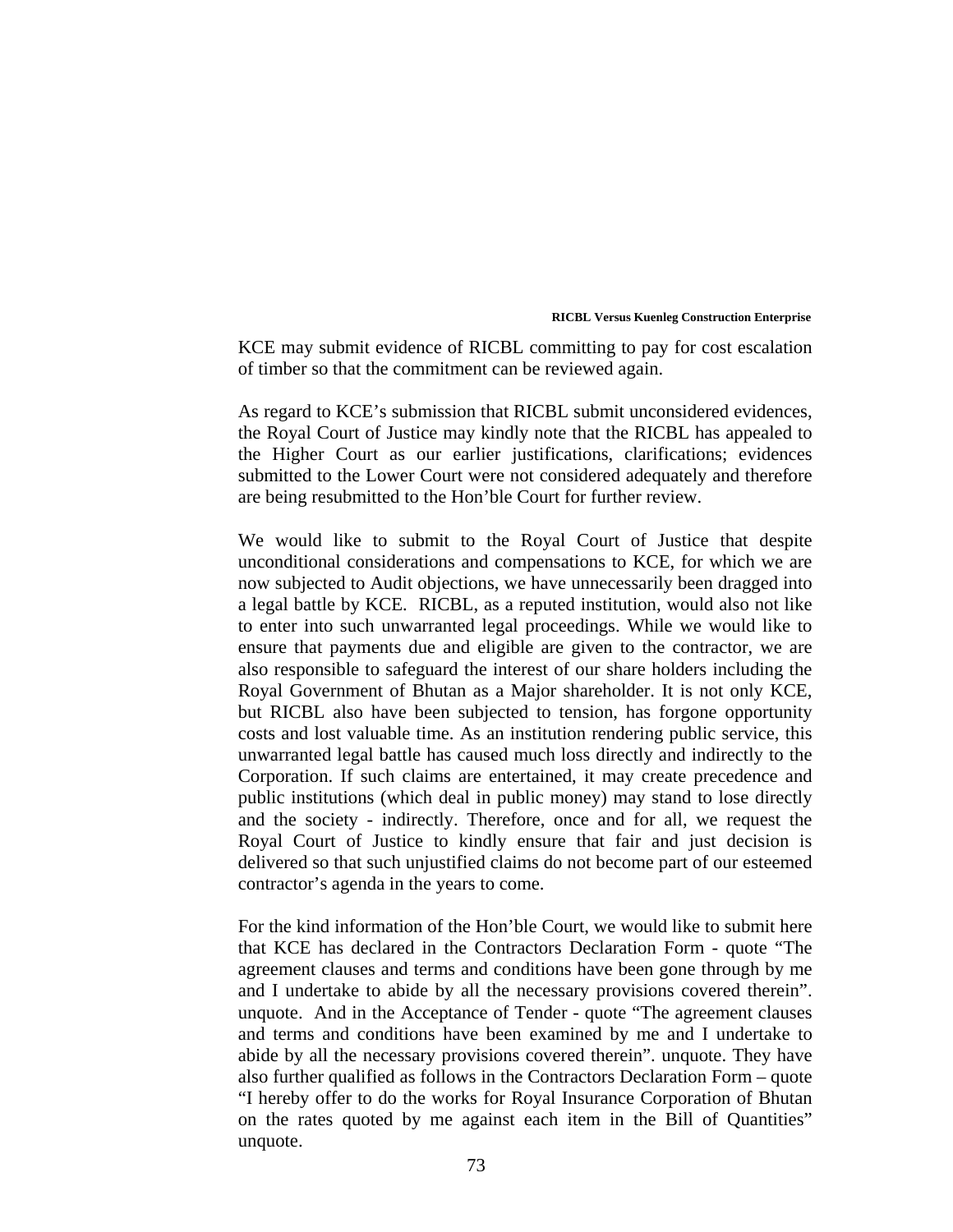We request the Royal Court of Justice to kindly honour the contract document executed between the Corporation and the Contractor, as the contractor now tries to find ways and means to make extra financial gain through premeditated actions. We beg to submit to the Wisdom of the Royal Court of Justice.

4.14. **Defendant Kuenleg Construction Enterprise submission on 5.9.2007 to the High Court in English:** 

This is in response to the letter of Mr. Lamkey Tshering dated August  $31<sup>st</sup>$ , 2007 addressed to Your Honour.

It is my impassioned request that Your Honour may kindly refer to Point 2 of my submission dated August  $31<sup>st</sup>$ , 2007; wherein we have stated that RICBL should produce documentary evidence to validate this statement to the Hon'ble Court. We have nothing more to add.

4.15. **Deposition of appellant RICBL on 5.9.2007 to the High Court in Dzongkha:** 

<mark>ད་རེས</mark>་ ལིམས་ཀྱི་བཀའ་རྒྱ་དང་བརྐལ་ལེན་རྱོ་ག་ར་৯ེ་མརོན་ནབས་སར་ལུ་ཕུལ་கོར་ལོདཔ་ལས་ নচ্টব্ ব্ৰক্ষাণ্যৰ খ্ৰীৰ্মশৰ্ম ৰাজ্য অন্তৰ্জীৰ বিদেশ বিৰুদ্ধে ব্ৰাৰ্জী ؚ<br>
<u>֡</u> ེ

4.16. **Deposition of defendant Kuenleg Construction Enterprise on 5.9.2007 to the High Court in Dzongkha:** 

*২ি*প্ৰুপ্*ৰা*ন্ত্ৰসভাৱে ব্ৰদ্বিক কৰি কৰি পৰি পৰি পৰি বিৰোধ কৰি কৰি ٔ<br>
ـ<br>
ـ<br>
ـ མེད།

4.17. **Deposition of defendant Kuenleg Construction Enterprise on 11.9.2007 to the High Court in English:** 

I did not ask for liquidity damage while filing the claim ask from RICBL to the Dzongkhag Thrimkhang which is the decision taken by the court, whereas I claimed for cost escalation after the construction period of thirty months as per contract document, for a period of sixteen months.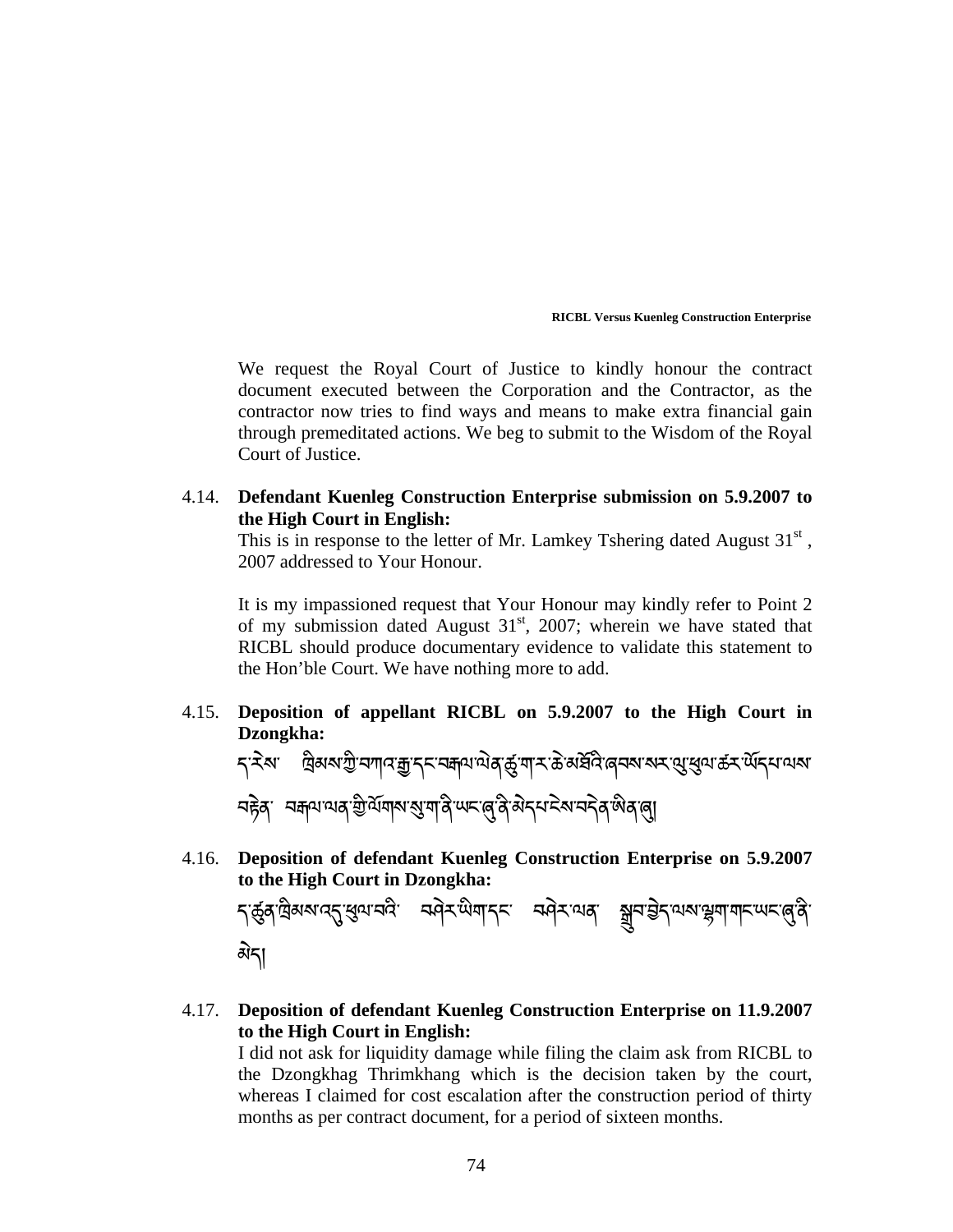# 4.18. **Deposition of appellant RICBL on 11.9.2007 to the High Court in English:**

We would like to submit that based on the request of KCE to release moblisation advance (10%) of the tendered amount, we have released Nu. 1,370,101.00 directly to STCB as desired by him towards purchase of 2 tipper trucks. These trucks were required by KCE for collection of stones and sand for the project, as per his letter dated 13.05.98.

# 4.19. **Appellant RICBL submission on 19.9.2007 to the High Court in English:**

### **LIST OF ITEMS OVERLAPPING IN THE TIMBER COST ESCALATION CLAIMED BY MS/ KCE AS WELL AS COST ESCALATION RECOMMENDED BY JVC ON BSR 2001.**

| <b>Description</b>                               | Unit      | Qty.     | <b>BSR</b><br>2001<br><b>RATE</b><br>AT<br><b>P/LING</b> | <b>COST</b><br><b>INDEX</b><br>$(30.45\% )$ | <b>Total</b><br>Rate | Rate<br>passed | QTY.   | Unit | Rate    | Amount    |
|--------------------------------------------------|-----------|----------|----------------------------------------------------------|---------------------------------------------|----------------------|----------------|--------|------|---------|-----------|
| Timber:                                          |           |          |                                                          |                                             |                      |                |        |      |         |           |
| P/F wooden skirting 6" high in MC                | sq.m      | 23.17    |                                                          |                                             | 881.67               | 403            | 0.609  | cu.m | 3091.83 | 1,882.92  |
| P/F blue pine bead for fixing of<br>wooden panel | RM        | 1,100.12 | 33.95                                                    | 10.34                                       | 44.29                | 29.86          | 1.8702 | cu.m | 3091.83 | 5,782.34  |
| P/F blue pine bead for fixing of<br>wooden panel | <b>RM</b> | 210.46   | 33.95                                                    | 10.34                                       | 44.29                | 21.15          | 0.232  | cu.m | 3091.83 | 717.30    |
| P/F glazed window shutters in MC                 | sq.m      | 67.56    | 680.92                                                   | 207.34                                      | 888.26               | 831.56         | 2.297  | cu.m | 3091.83 | 7,101.93  |
| Total timber consumption over<br>lapped          |           |          |                                                          |                                             |                      |                |        |      |         | 15,484.50 |

### **LIST OF ITEMS OVERLAPPING IN THE CEMENT COST ESCALATION CLAIMED BY MS/ KCE AS WELL AS COST ESCALATION RECOMMENDED BY JVC ON BSR 2001.**

| Cement:                               |      |        |  |        |        |        |   |        |          |
|---------------------------------------|------|--------|--|--------|--------|--------|---|--------|----------|
| Providing and fixing coloured         | sq.m |        |  | 901.66 | 769.20 |        |   | 600.00 |          |
| glazed tiles in skirtings and dado on |      | 602.27 |  |        |        | 6.1399 | M |        |          |
| 12.5mm thick cement plaster 1:3 (1)   |      |        |  |        |        |        | m |        |          |
| cement: 3 sand) jointed and           |      |        |  |        |        |        |   |        |          |
| finished with flush pointing in       |      |        |  |        |        |        |   |        |          |
| white cement                          |      |        |  |        |        |        |   |        | 3.683.94 |
| P/L RCC bracket in CC 1:2:4 for       | each |        |  | 561.81 | 356.97 |        |   | 600.00 |          |
| daishu                                |      | 26.00  |  |        |        | 0.3744 | M |        | 224.64   |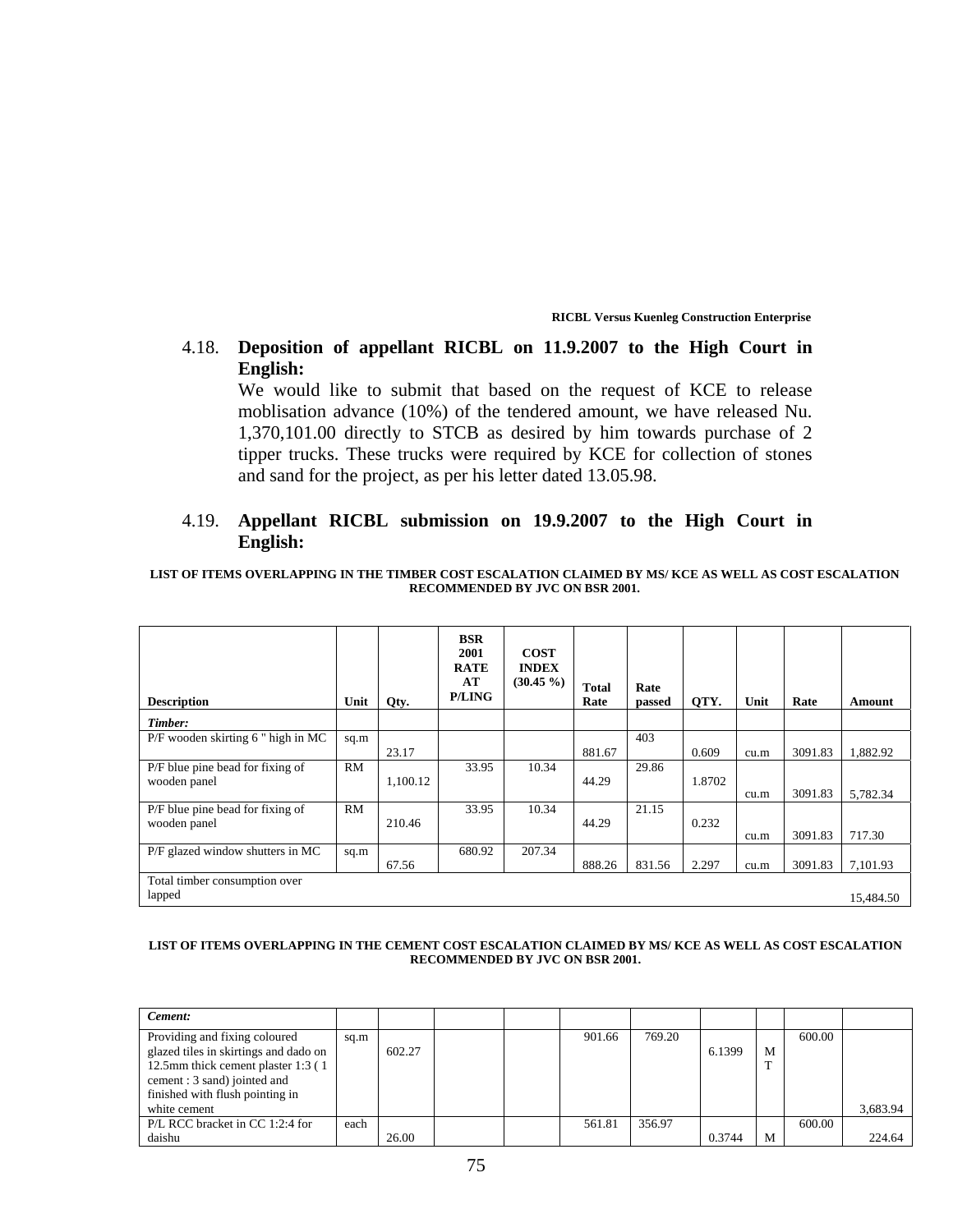|                                  |                |       |          |        |          |         |        | T |        |          |
|----------------------------------|----------------|-------|----------|--------|----------|---------|--------|---|--------|----------|
| P/M RCC daishu in CC 1:2:4       | each           |       |          |        | 1,166.96 | 849.49  |        |   | 600.00 |          |
|                                  |                | 60.00 |          |        |          |         | 1.3514 | M |        |          |
|                                  |                |       |          |        |          |         |        |   |        | 810.84   |
| Extra for cement mortar used in  | <b>MT</b>      |       | 1,929.67 |        | 2,517.25 | 2282.39 |        |   | 600.00 |          |
| column cladding                  |                | 5.44  |          | 587.58 |          |         | 2.0672 | M |        |          |
|                                  |                |       |          |        |          |         |        |   |        | 1.240.32 |
| Name of work: Site Development   |                |       |          |        |          |         |        |   |        |          |
| work for RICB Office Building at |                |       |          |        |          |         |        |   |        |          |
| Thimphu                          |                |       |          |        |          |         |        |   |        |          |
| Extra for CRM in pillars         | m <sub>3</sub> |       | 169.76   |        | 221.45   | 135.42  |        |   | 600.00 |          |
|                                  |                | 20.88 |          | 51.69  |          |         | 1.5660 | M |        |          |
|                                  |                |       |          |        |          |         |        | T |        | 939.60   |
| P/L sunk pointing to wall        | m2             | 67.29 | 37.81    | 11.51  | 49.32    | 34.59   | 0.0673 | M | 600.00 |          |
|                                  |                |       |          |        |          |         |        | T |        | 40.38    |
| Total cement consumption over    |                |       |          |        |          |         |        |   |        |          |
| lapped                           |                |       |          |        |          |         |        |   |        | 6,939.72 |
|                                  |                |       |          |        |          |         |        |   |        |          |
|                                  |                |       |          |        |          |         |        |   |        |          |
| Total overlapped cost of cement  |                |       |          |        |          |         |        |   | Nu.    | 6939.72  |

# 4.20. **Appellant RICBL submission on 20.9.2007 to the High Court in English:**

# **Advances (MOBILISATION AND SECURED) granted to M/s K.C.E**

(compiled as per available records and Audit Report)

| S/no           | Date of<br>Payment | <b>Mobilisation</b><br><i><b>Advance</b></i> | <b>Secured</b><br><i><b>Advance</b></i> | <b>Remarks</b>                                                                                                                                              |
|----------------|--------------------|----------------------------------------------|-----------------------------------------|-------------------------------------------------------------------------------------------------------------------------------------------------------------|
| $\mathbf{1}$   | 14.05.1998         |                                              | 1,370,101.00                            | KCE letter dt. 13.05.98 to release the amount to STCBL towards<br>the cost of 2 Tata Trucks and RICBL letter dt. 14.05.98<br>(converted to secured advance) |
| 2              | 12.06.1998         | 200.00                                       |                                         | to Sanjoy Art                                                                                                                                               |
| 3              | 01.09.1998         | 2,000,000.00                                 |                                         | KCE letter dt. 22.08.98                                                                                                                                     |
| $\overline{4}$ | 22.10.1998         | 312,000.00                                   |                                         | KCE letter dt. $22.10.98$ to release the amount to M/s Lhaki<br>Cement                                                                                      |
| 5              | 31.12.1999         |                                              | 187,800.00                              | KCE letter dt. 28.12.98 for 75% secured advance on timber<br>Nu. 250,399.61<br>worth                                                                        |
| 6              | 21.01.1999         | 300,000.00                                   |                                         |                                                                                                                                                             |
| $\overline{7}$ | 28.01.1999         | 1,300,000.00                                 |                                         | KCE letter dt. 20.01.99                                                                                                                                     |
| 8              | 28.01.1999         | 800,000.00                                   |                                         |                                                                                                                                                             |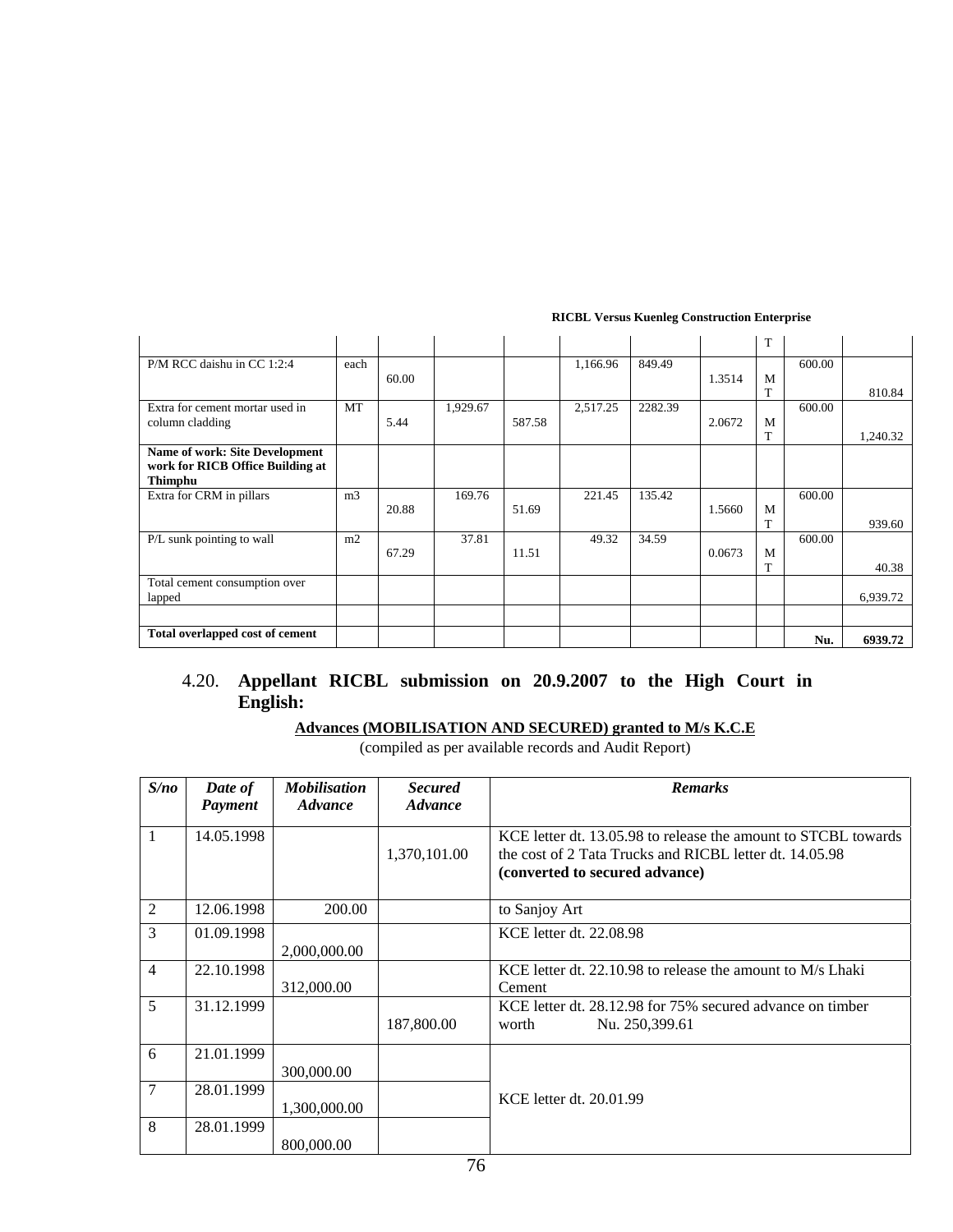| 9  | 10.03.1999  |              |                                                                 |
|----|-------------|--------------|-----------------------------------------------------------------|
|    |             | 1,050,000.00 | KCE letter dt. 22.02.99 for 75% secured advance on timber and   |
| 10 | 10.03.1999  |              | steel worth Nu. 2,800,994.07                                    |
|    |             | 630,000.00   |                                                                 |
| 11 | 12.04.1999  |              |                                                                 |
|    |             | 1,500,000.00 |                                                                 |
| 12 | 12.04.1999  |              | KCE letter dt. 03.04.99 for 75% secured advance on materials at |
|    |             | 200,000.00   | site worth Nu. 4,137,229.90                                     |
| 13 | 13.04.1999  |              |                                                                 |
|    |             | 1,400,000.00 |                                                                 |
| 14 | 27.05.1999  |              | KCE letter dt. 18.05.99 for 75% secured advance on materials at |
|    |             | 1,097,550.00 | site worth Nu. 1,463,402.33                                     |
| 15 | 27.05.1999  |              | KCE letter dt. 10.04.99 for 75% secured advance on materials at |
|    |             | 1,012,000.00 | site worth Nu. 1,350,021.42 (credited to mobilisation           |
|    |             |              | advance)                                                        |
| 18 | 14.09.1999  |              |                                                                 |
|    |             | 735,000.00   |                                                                 |
|    | $T = 4 - T$ |              |                                                                 |

**Total** 

**4,712,200.00 9,182,451.00** 

4.21. **Deposition of appellant RICBL on 20.9.2007 to the High Court in Dzongkha:** 

"་་་་་୶ོད་ཉོག་ೆོར་ ୶་ཕན་ནམ་ རང་སོའི་ངོ་ཚབ/ଳབ་མི་க་ ࣟ་བའི་གནད་ഓོད་ཀྱི་ཁྐྲིམས་ད བ་ ེ  $\check\tau$ สฺ ऊँक् $\gamma_{e2}$ ाः सूत्र्यः ﴿  $\check\tau_{\text{eq}}$ ाङ्क्ष्यः अप्रे $\tau_{\text{eq}}$ ः स्पे $\tau_{\text{eq}}$ रुप् $\tau_{\text{eq}}$ रुप् $\tau_{\text{eq}}$ ङ्केद्भेगमीयमयायवाद्या सूत्राञ्चेदाञ्जयात्रे बेत्ताद्यदाद्यात्रयुवाददराअहर དགོསཔ་ གརོང་བའེར་ལ་མོགས་པ་ བྱ་བའི་གནད་སྲོད་ཀྱི་ལྲིམས་དེབ་ལྱར་ སྱན་གསན་རིམ་པའི་ ক্সবমা རང་མོའི་བྱོ་འརོད་ལྱར་ ལུམས་འདུན་ལས་གོསྐབས་རྱིལ་པོར་གནང་ལོདཔ་ལས་ ᢃན་ ಹನ್, *ই*ণ্মম্যন্ত্ৰশাৰ্ত্ম শৰ্মন্ত্ৰ ৰাজ্যখন (ৰ্ত্ত্ত্বীজীৱ মন্ত্ৰী ৰাজ্যৰ সম্ভিৰ ৰাজ্যৰ কাৰ্য্য ؚ<br>ׇ֚<br>ׇ ེ

4.22. **Deposition of defendant Kuenleg Construction Enterprise on 20.9.2007 to the High Court in Dzongkha:**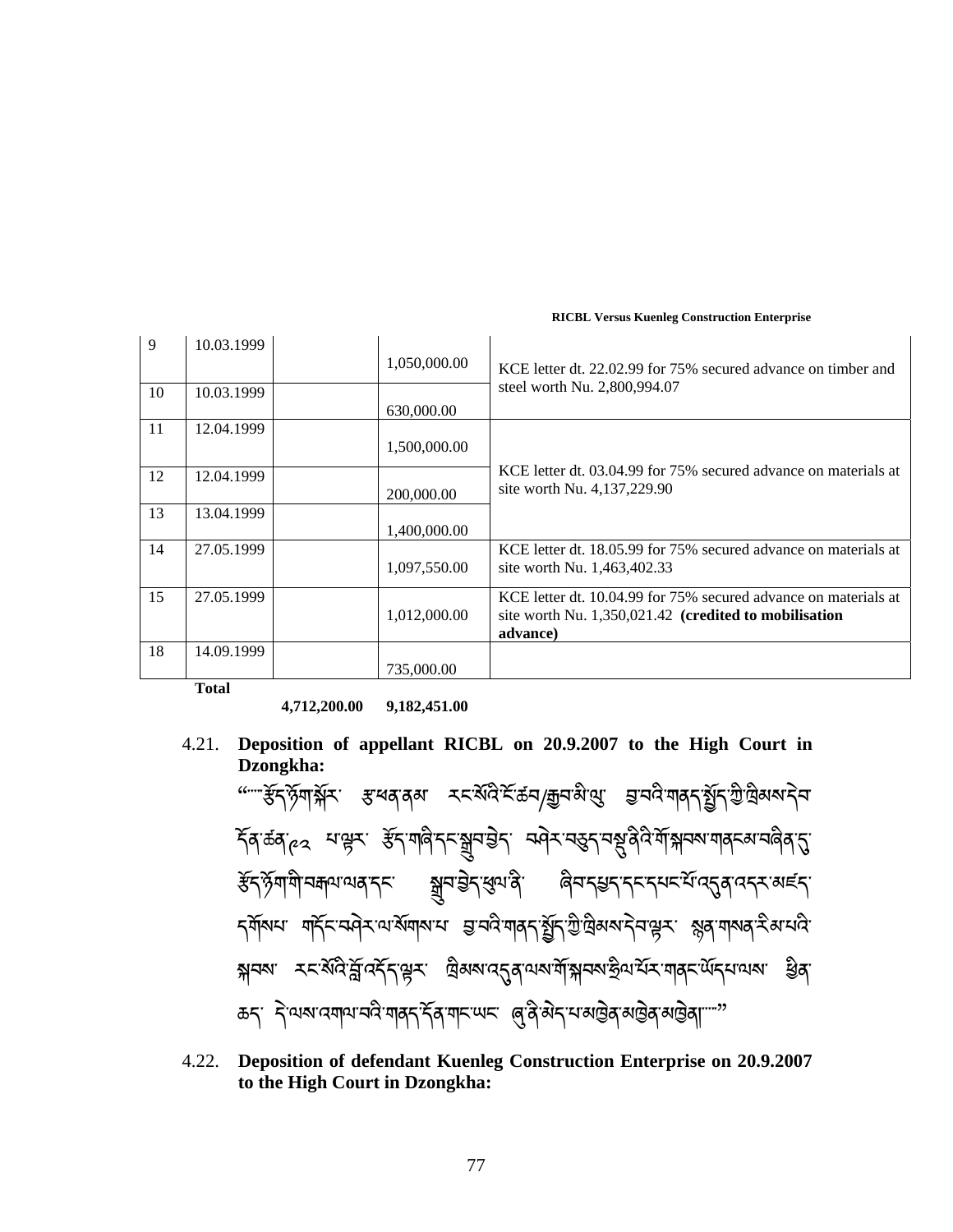**RICBL Versus Kuenleg Construction Enterprise**  ""¨ૻ¥ॅॸॱॶॕॴऄ॒॔ॸॱॱॱॱॱॱॱॾॱख़ॺॱॺॺॱॱॱॱॸड़ख़ख़ऄख़ख़ख़ख़ख़ख़ख़ख़ख़ख़ॵ ེ  $\check\gamma$ ৰ্তিক $\gamma$ ে মঞ্চম উন্মাণ্ড্ৰিন্দুম্ভীন নণ্ড্ৰম্বন্তুন্দম্ভ্ৰিণ্ট্ৰীসম্পৰ্যান্ত্ৰমৰ্শন্ত্ৰিন্ত ୶ོད་ཉོག་གི་བଵལ་ལན་དང་ ್བ་ེࣟད་࠘ལ་ནི་ ཞིབ་ད߸ད་དང་དཔང་པོ་འډན་འདར་མཛད་ ১মাঁমন মহিন্দ্ৰিসমাৰ্থাৰ ভ্ৰান্ত মাৰ্চ্ছিত্ৰী বিষ্যালীৰ স্বাস্থ্য কৰি আৰু ই নিশ্বন স্থাই বিদ্যালয়ৰ দুৰ্বী কৰিব বিদ্যালয়ৰ বিদ্যালয়ৰ বিদ্যালয়ৰ স্থাৱ ಹನ್, *ಸ್ವಿವ್ಯವಸ್ಥೆಗೂ* ಕಾರ್ತಿ ಸ್ಥಳವಾಗಿದ್ದು, ಅಂತ್ಯಪ್ರಮಾತ್ರ ಸ್ಥಳವಾಗಿ ಸ್ಥಳವಾಗಿ ಸ್ವಾಮ್ಯ ಸ್ಥಳವಾಗಿ ಸ್ವಾಮ್ಯ ಸ್ಥಳವಾಗಿ ಸ್ ེ ់<br> 

## 4.23. **Summary of the Court findings: I. Project starting date.**

Ms Kuenley Construction Enterprise contested in the Court that the delays of works were attributable to the RICBL for not handing over the complete drawings and designs. There was an initial delay of five months excluding one month of mobilization period. Thus, the total contract period should be 46 months including 11 months extended by the employer. The contractor submitted to the Court that the start of project to be reckoned from 1.6.98, as the RICBL had issued work order on 1.5.98.

The RICBL accepted the initial delay caused by the City Corporation due to non-approval of drawings and designs on time. However, on the request of the contractor, additional works were awarded to compensate the initial delays and argued that the delay is not attributable to RICBL alone. The RICBL submitted that the starting date of works to be reckoned from 22.8.98 on which the contractor had submitted acceptance letter and signed the agreement which is a legally binding document for both the parties.

While reviewing the tender invitation notice and other relevant documents, it has been found out that, the pre-qualified contractors were asked to submit their bids by 9.3.98 and the project period specified was 30 months. Sealed tenders were invited from class 'A' contractors pre-qualified for construction of RICB Head Office, Thimphu. The RICBL's estimated cost was Nu. 52,488,424 based on BSR 96/97 for a contract period of 30 months.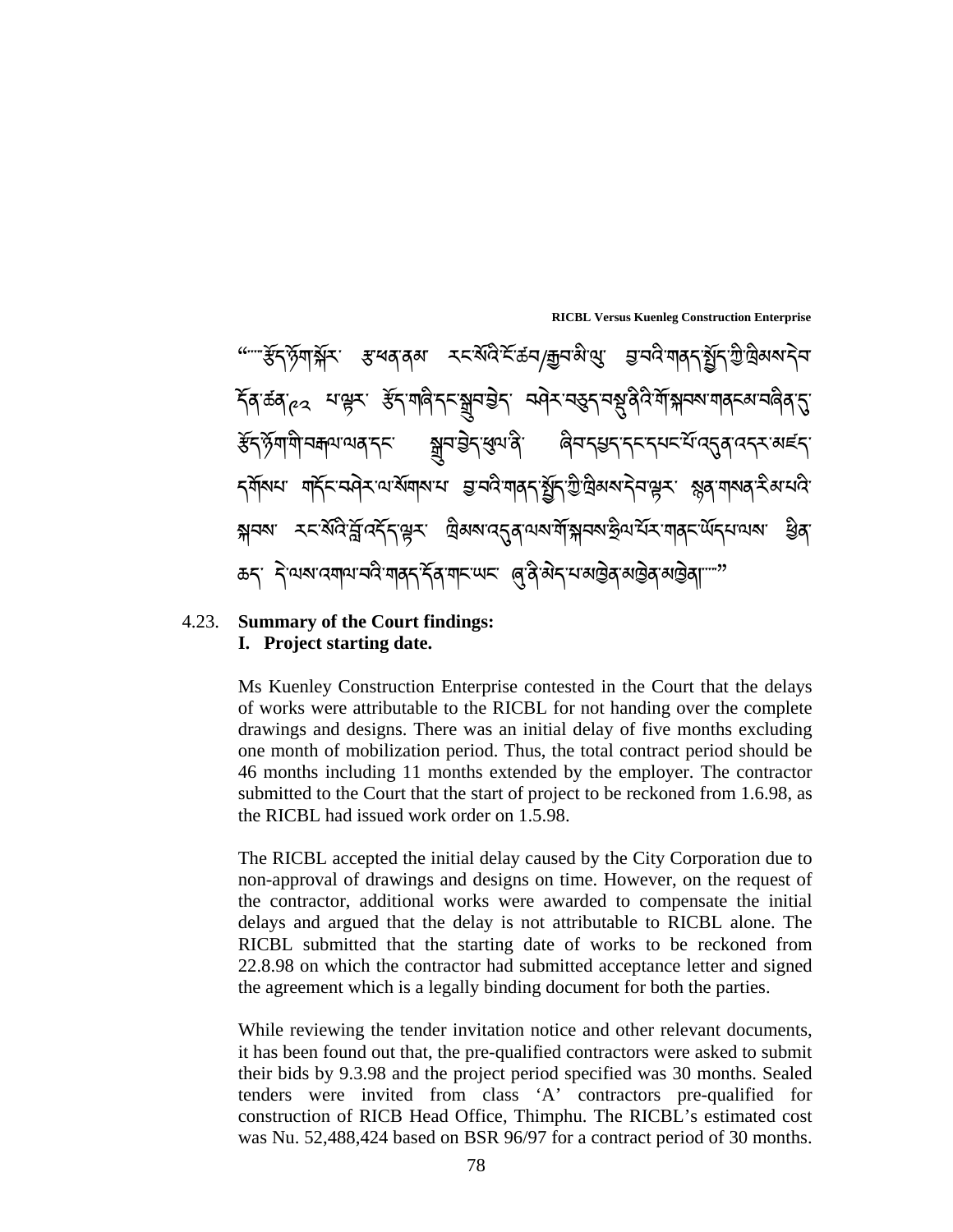| SI.              | Name of bidders            | <b>Amount</b>      | <b>Rating</b> | % variation |  |
|------------------|----------------------------|--------------------|---------------|-------------|--|
| No.              |                            | Quoted (Nu.)       |               |             |  |
| $\vert 1. \vert$ | M/s Kuenleg Construction   | 61,928,918.77 I    |               | $+17.985%$  |  |
| $\overline{2}$ . | M/s Bhutan Builders        | $61,960,023.18$ II |               | $+18.045%$  |  |
| 3.               | M/s Nima Construction      | 64,333,915.30 III  |               | $+22.567%$  |  |
| 4.               | M/s East West Construction | 68,810,730.99 IV   |               | $+31.096%$  |  |

The following four Contractors submitted the bids and the comparative statements are as under:

The evaluated tender cost difference was Nu. 31,104.41 in between the  $1<sup>st</sup>$ and the 2<sup>nd</sup> lowest bidders. The total claim submitted by Ms KCE on completion of project was Nu.66.135 million and the contract amount was Nu. 61.013 million. Thus, over all increase of the project cost works out to Nu. 5.122 million. However, the RICBL had paid a sum of Nu. 57.234 million as on 29.07.2003.

The RICBL, management vide letter No. RICB/RE/98/209 dated 1<sup>st</sup> May 1998 had awarded the works to the lowest evaluated bidder, Ms KCE for Nu. 61.013 million and had instructed the contractor, to execute the agreement within  $31<sup>st</sup>$  May 1998, whereas the acceptance letter was signed only on 22.8.98 and it has been established that the contract agreement was officially signed on the same day. The RICBL management vide letter No. RICB/RE/98/391 dated 13.8.98 had asked the contractor to report to the office before 20.8.98 to execute the contract agreement. The RICBL, vide their letter No. RICB/RE/98/391 dated 13.8.1998 had informed the contractor that the commencement date of the project to be reckoned from the day the drawings and site is handed over. As per the evidence submitted to the court, the site was handed over to the contractor on  $9<sup>th</sup>$  Nov. 1998 and the contract agreement was signed on 22.8.1998. Hence, the initial delay was approximately three months from 1.6.1998 excluding one month mobilization period. However, mobilizations advance of Nu. 13,70101.00 was paid on 13.5.98 directly to the STCB for purchase of two Trippers for the contractor. It is made difficult and complicated to establish the date of starting the Project as the work was awarded on  $1<sup>st</sup>$  May 1998 but the City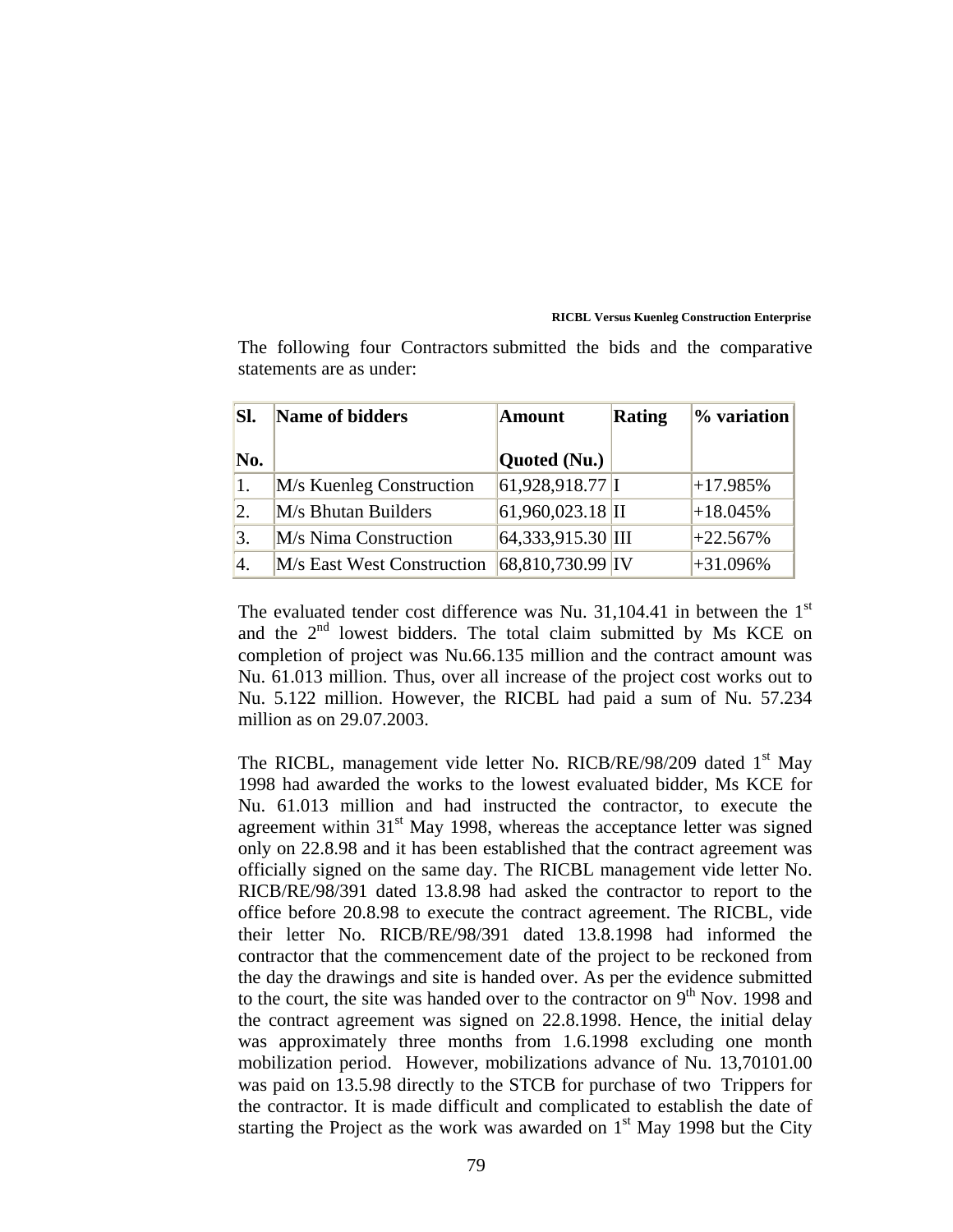Corporation approved the designs on 28.10.98, mobilization advance paid on 13.5.98, acceptance letter signed on 22.8.98 and the main contract agreement, was signed by both the parties on 22.8.98. It has been established that the procurement rules were not strictly followed.

The Managing Director, RICBL vide letter No. RICB/RE/16816 dated 12.6.01 based on the request and the revised work schedule of the contractor, dated 17.1.2001 had granted six months time extension from June 2001- Dec. 2001 based on the mutual understanding and also hindrance records were not maintained at site. Although, the work was awarded on 1.5.98, actual contract agreement was signed only on 22.8.98. It has been established that additional works were executed based on the mutual agreement between the RICBL and KCE prior to starting of the main project. In view of the above, it has been established that the tender was floated without obtaining approval of drawings and designs from the competent authority. It was the moral responsibility of the RICBL to follow tender norms of the RGOB to make a package ready by obtaining administrative and technical sanction before the tender was advertised. The initial delay is caused due to non-approval of drawings by the City Corporation. It has been observed that there have been serious administrative, technical, and managerial lapses by the concerned officials of the RICBL who are liable for moral responsibility for the delay of the project and increase of the project costs. The RICBL deliberately issued work order to the responsive bidder, KCE on 1.5.98, although the drawings and designs were not approved until 28.10.98, mobilization advance and secured advances were paid to the contractor before signing the contract agreement. These advances were used initially for the illegal additional works awarded without calling quotation to Ms KCE. This was basically done to facilitate and to retain the same contractor without strictly enforcing the contract terms beyond 90 days i.e. either to re-tender/re-negotiate the rates/amend the contract agreement/rescind the contract or to obtain a fresh Administrative and financial approval to sign the contract after lapse of almost 4 months. Therefore, the RICBL is liable for going out of their way to assist the contractor and not following the procurement norms, financial rules and contract clauses strictly.

### **II. Liquidated damages.**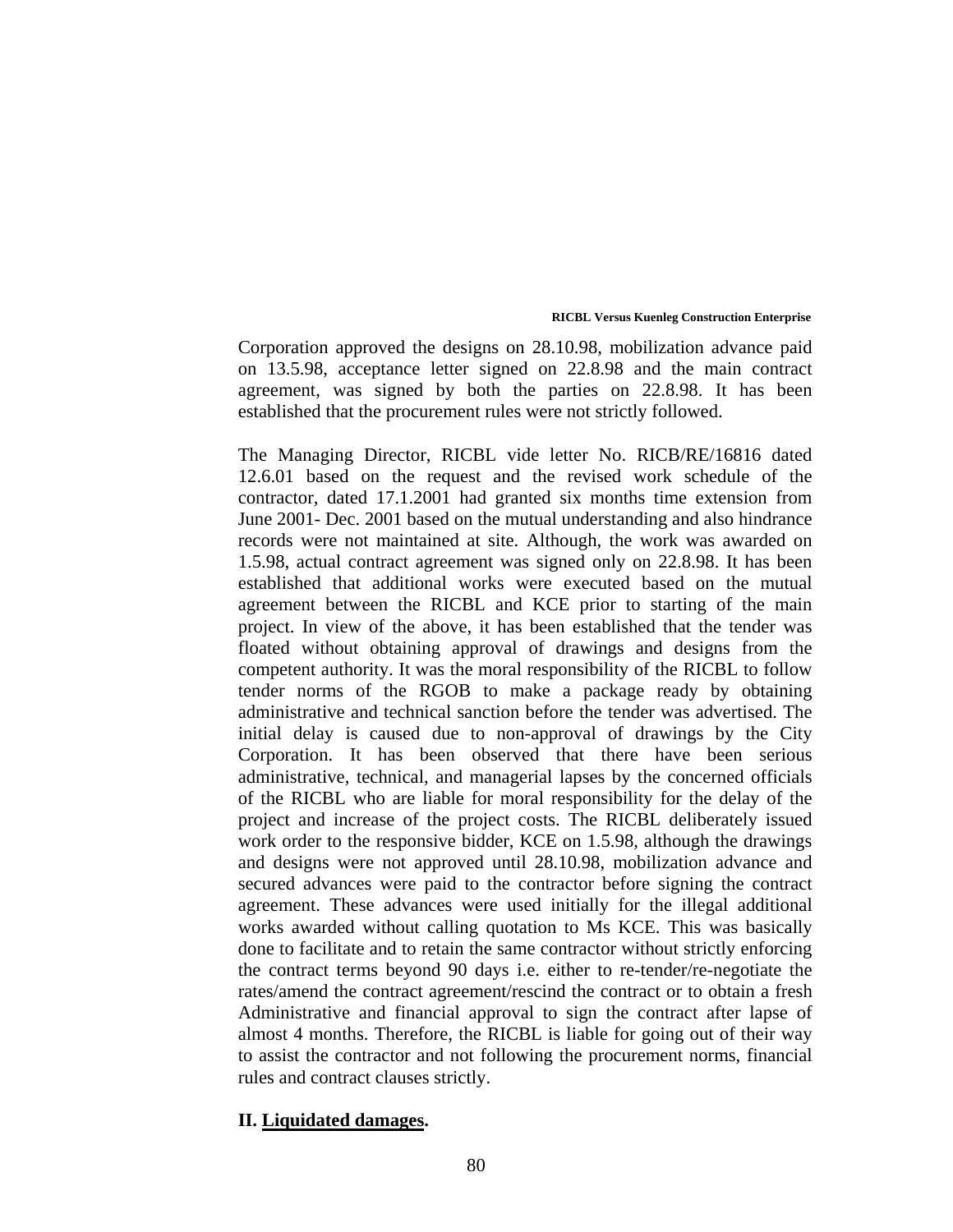The contract agreement clause III sates that " if the contractor fails to complete  $1/8^{th}$  of the work in  $1/4^{th}$  of the time,  $3/8^{th}$  of the work in half the time,  $3/4<sup>th</sup>$  of the work in  $3/4<sup>th</sup>$  of the time and full work in the stipulated period, the Corporation may levy charges for compensation for liquidated damages at the rate of 1% of the agreement amount per month or a lesser amount limited to a maximum of 10% of the agreement amount as he may decide, and the contractor shall not have any claim for refund of that amount. If the contractor does not precede with` the work diligently does not complete the work within the stipulated time, the Corporation may, at its discretion, rescind the contract and carry out the same at the risk and the cost of the contractor after giving 30 days advance written notice to the contractor". In Contravention to the contract agreement, the trial Court had awarded the judgment imposing liquidated damages to RICBL amounting to Nu. 91,52056.96 applying the law of equity. In absence of Contract Act, commercial law and the contractor's statement dated 11.9.2007, stating that he did not claim the liquidated damages, still the trial Court had granted it. The award of liquidated damages results in an unjust enrichment of the firm KCE. Therefore, liquidated damages granted to Ms. KCE needs to be dismissed, based on the doctrine of concurrent delay, under the premise that where both parties to the contract caused delays to the overall project, neither can recover damages for that period of time when both parties were at fault. Besides, the liquidated damages – an amount recoverable in the event of a specified breach awarded by the Trial Court contradicts the terms of the contract agreement, a legal document which binds both the parties.

### **III. Cost escalation.**

No cost escalation is permissible under contract agreement clause No. XVI which states "the contractor shall not ask for any escalation in rates over the agreed rates/amount during the construction period and after completion of the work for any materials due to rise in market price because of Government policies, tariffs, etc. including labour as required to complete the work under this contract. The quoted rate of the Contractor shall be considered valid for the entire work till completion of the project". The contractor while submitting the tender document on 6.3.1998 had explicitly indicated that his rates are inclusive of expected cost escalation for the stipulated construction period of 30 months. However, based on the request of the contractor the tender committee considered revision for cement Nu.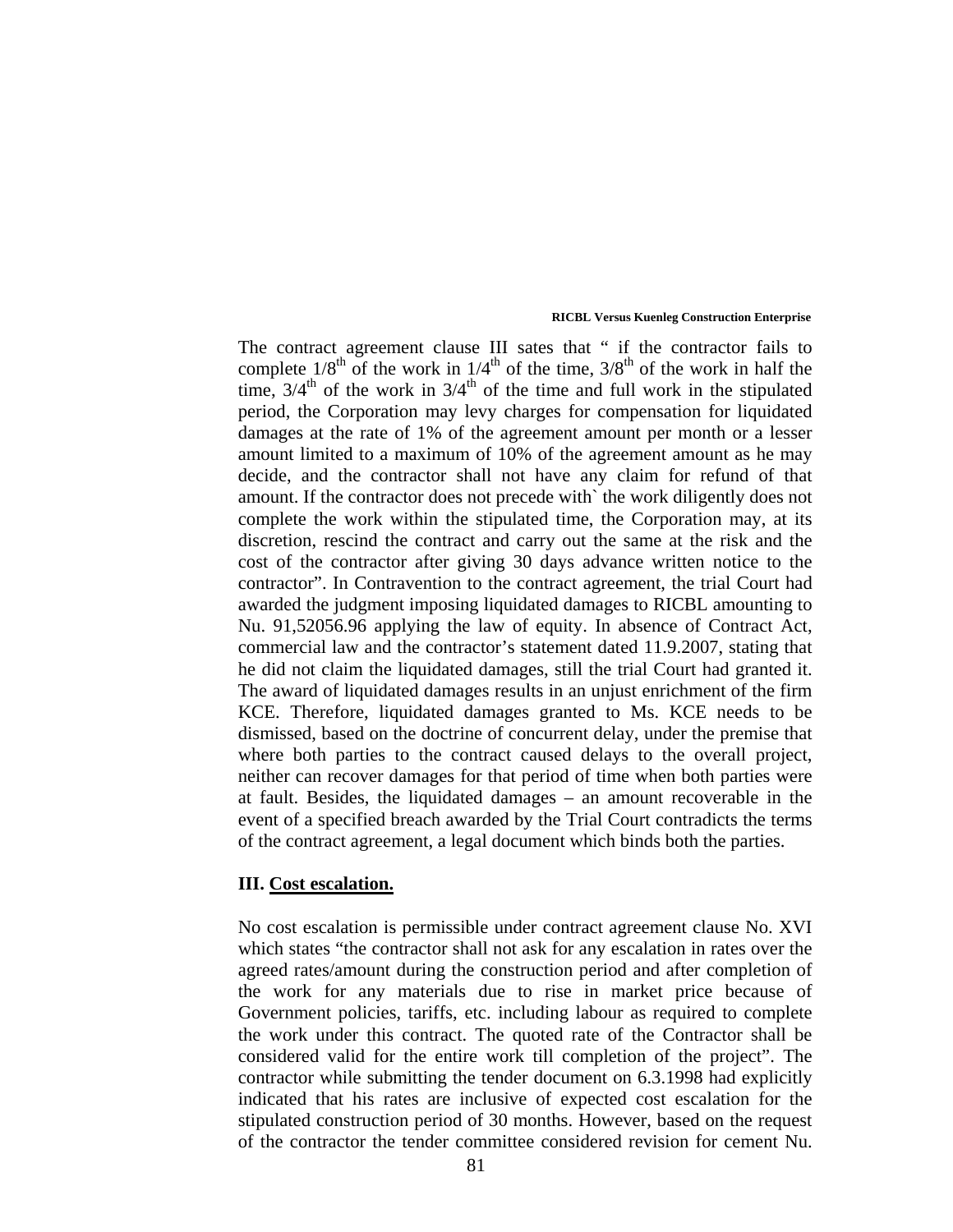30 per bag on the basis of the actual consumption. Approval for revised rate for cement was accorded vide letter No. RICB/RE/98/391 dated 13.8.1998. Therefore, decision of the lower court dismissing the escalation claim needs to be upheld except for cement @ Nu. 30 per bag on the strength of the Tender Committee's decision. The contract terms and condition were not amended to consider the cost escalation of timber for the extended contract period beyond 30 months.

### **IV**. **Joint Verification Committee.**

As per the contract clause No. XXIV, Ms. KCE had requested the Construction Association of Bhutan on 13.2.2004 for intervention to settle the disputed amount of 8.900 million. The final claim was Nu. 66.135 million and the payment passed by RICB was Nu. 57.234 million leaving a balance amount of Nu. 8.900 million.

The CAB after carrying out a desktop scrutiny had requested the Chairman of the RICBL, Board on 8.3.2004 to accord approval to constitute a Joint Verification Committee. For the period from 14.4.2004 to 14.7.2004, letters and information were exchanged in between the CAB, RICBL and Ministry of Finance and ultimately approval to form a JVC was accorded by the Chairman, RICBL Board vide letter No. MoF/PES/20/2004/6418 dated 9.9.2004. Finally, ten members of JVC were appointed by the Chairman, RICBL Board on 27.10.2004.

The JVC after 8 rounds of meeting had concluded on 13.7.2005 and had resolved in consensus of the both parties to recommend Nu. 33,25,313.78 out of the detailed itemized claim of Nu. 6444957.57.

The cost escalation for cement and timber amounting to Nu. 22,81,466.79 was recommend by the JVC for re-submission by KCE to the RICBL, Board separately but the Board disapproved the payment.

 As stated above, it has been observed that both the parties had concurred and agreed to the JVC's recommended amount. However, the contention that RICBL offered to make the payment and the retraction on the part of KCE to accept the amount recommended by JVC could not be established to the satisfaction of the Court. It is observed that there has been total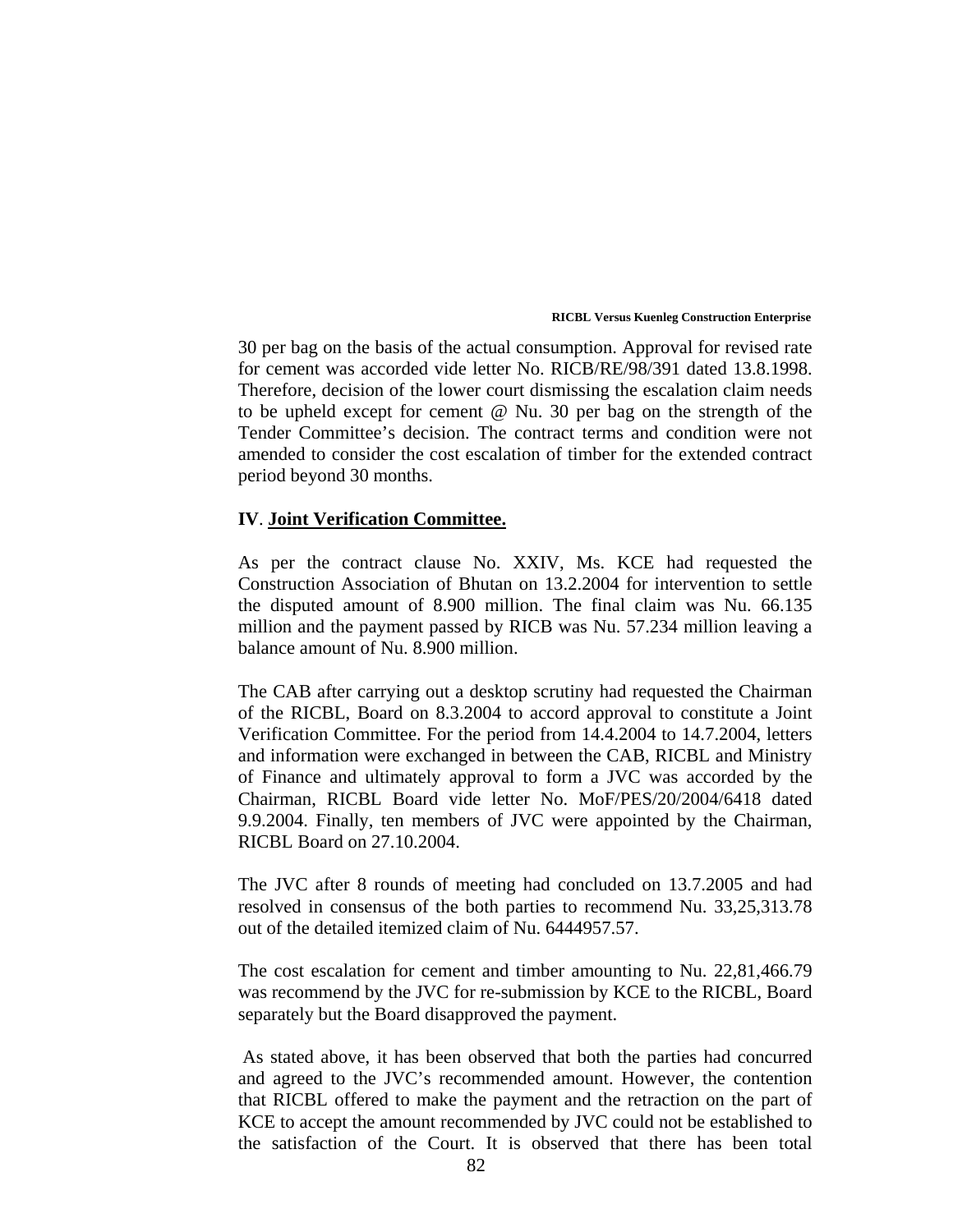negligence on the part of employer and employee for not resolving the pending dispute based on JVC's recommendation.

### **V. Compensation for initial delay.**

The RICBL so called through their "utmost good faith, understanding and fiduciary relationship" had awarded the following additional works to Ms KCE, without tender and waived off fines and interests to compensate the initial delay.

- 1. The Board considered the transportation charges of Nu. 325,000.00 to M/s KCE, which was later, recovered on audit observation.
- 2. The Board approved to waive off a sum of Nu. 98,475.83 being the 10% interest on the initial Mobilisation Advance.
- 3. The Board also approved the payment of a sum of Nu. 61,000.00 to the contractor being 2% interest payment on the performance guarantee bond from the date of issuance for a period of six months.
- 4. Conversion of Mobilisation Advance of Nu. 13,70,101.00 to Secured Advance to evade 10% interest.
- 5. Construction of 1 no. Class III and 1 no. Class IV building at Phuentsholing vide work order no. RICBL/PLG/RE/98/390 dated 13.08.1998 at the contract value of Nu. 3,942,028.00 on the request of M/s KCE.
- 6. Construction of water tank at Thimphu vide work order no. RICBL/PLG/RE/98/415 dated 21.08.1998 at the contract value of Nu. 847,893.76.
- 7. Constructions of Retaining Wall at Phuentsholing vide work order no. RICBL/RE/98/606 dated 19.12.1998 at the contract value of Nu. 839,932.94.
- 8. Total additional works executed by KCE without tender works out to Nu. 5629854.60 within 15 months. Initial contract period was for 8 months and extended by 7 months.

The RICBL, as employer is liable for misuse of authority, deviation from contract norms and awarding additional works illegally and making a huge amount of advance payments to the contractor even before the contract agreement was signed.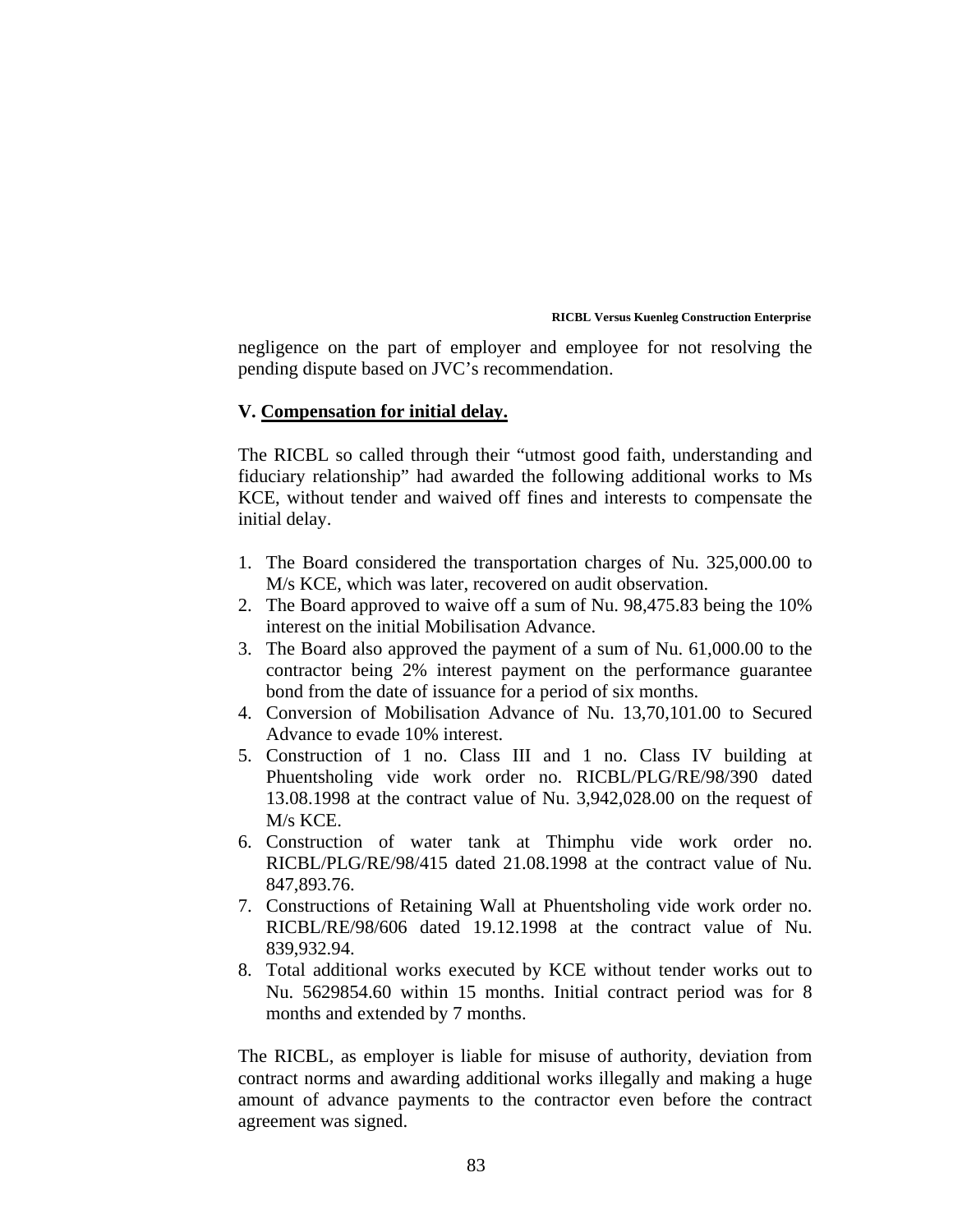## **VI. Adjustment and exemption**

The employer, RICBL is liable for award of additional works worth 56,29854.60 without floating tender and the work was executed through a work order issued by the RICBL, based on the mutual understanding, in contravention to the existing procurement and financial rules of the RGOB. The Board of RICBL also waived off 10% of interest on the initial mobilization advance of Nu. 98,475.83 and Nu. 61,000 being 2% interest payment on the performance guarantee bond. The Board also considered the transportation charges of Nu. 325,000 which were later recovered. The RICBL's contention for consideration for award of additional works and waiving off interest amounting to Nu. 159,475.83 as a compensation for the initial delay can not be entertained as all the works stated above are against the rules. In principle, as per the contract clause, waiving off interest is not admissible, however, it was granted with the Board's approval.

Mobilization and Secured advance amounting to Nu.33,70,101 and 91,82,541 respectively totalling to Nu. 12,452,642 was paid to the contractor for the period from 14.5.1998 to 14.9.1999. Out of the total amount of mobilization advance of Nu. 33,70,101.00, Nu. 13,70,101.00 was converted to Secured advance to evade the interest of 10% payment by the contractor. Also deduction of 5% Security Deposit from every running bill was not done from the contractor. As circumstantial evidences submitted to the court abundantly indicates that the project was managed so leniently and purely on mutual understanding basis.

# **5. DECISION:**

In accordance with, contract agreement clause No. III and the statement submitted to the Court by the contractor on 11.9.2007, liquidated damages amounting to Nu. 91,52,056.96 granted by the Lower Court by applying principle of equity is here-by fully reversed in accordance with §111(Kha) CCPC. The award of liquidated damages by the Trial Court is deemed to be in-contravention of the relevant terms of the contract agreement.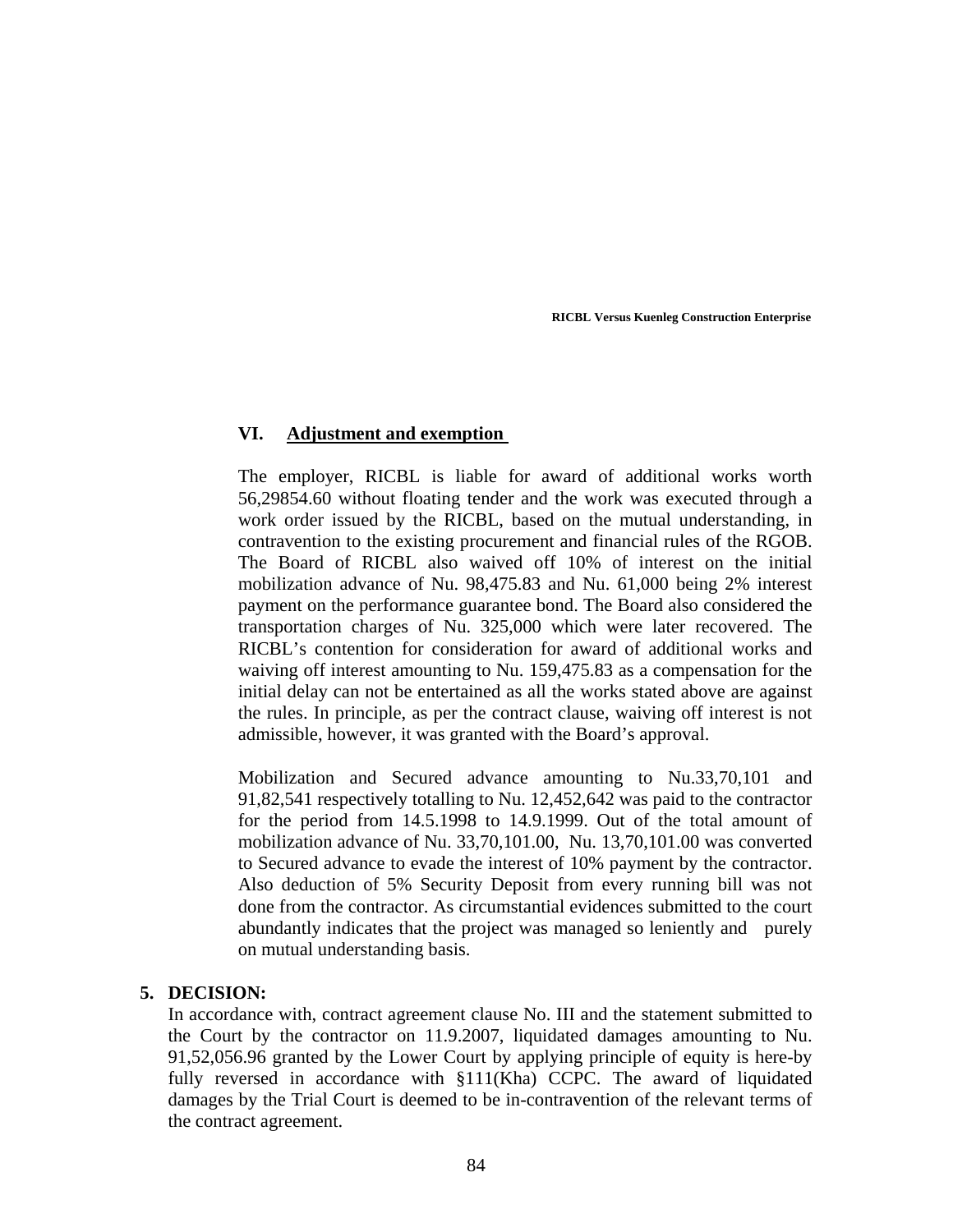The contractor had explicitly indicated during the submission of tender documents on 6.3.1998 and subsequent signing of contract agreement on 22.8.98 that no cost escalation shall be asked for any materials due to rise in the market price for the contract period of 30 months. The terms and condition were clearly specified in the contract agreement clause XVI. Agreement signed on 22.8.98 was not amended and escalation claims for the extended period of construction can not be considered. In accordance with §111(Ka) CCPC and contract clause XVI, the decision of the Lower Court is upheld dismissing the claims for escalation of costs for materials and interests for the payments held back by the RICBL beyond 90 days.

The dispute between the employer, RICBL and employee, Ms KCE had been resolved by constituting a Joint Verification Committee upon the approval of the Chairman, Board of RICBL as per contract clause XXIV. The JVC had recommended Nu. 33,25,313.78 after eight rounds of meeting and both the parties had mutually agreed, concurred with the award and signed accordingly. Hence, the RICBL is ordered to pay the said amount to Ms KCE as both the parties were amenable to the award of JVC.

Imposition of interest of Nu. 1,24,557 on the JVC recommended amount of Nu.33,25,313.78 for 3 months @ 15% is dismissed since KCE was unable to satisfy the Court through production of relevant evidence. The Review Bench, High Court affirms the judgment of the Trial Court on the imposition of interest of Nu.76,265 for retaining Nu.5,00,000 (+) 22989.87 = Nu.5,22,989.87 by RICBL for one year in 2003.

It has been established that 26,359.29 bags of cement were used for the entire construction and the RICBL is ordered to pay to the contractor at the revised rate of Nu.7,90,778.70 @ of Nu. 30 per bag based on their commitment*.*

As per the Court finding under operative judgment point No.V, the RICBL is liable to a punishment of 1 year imprisonment as per § 294 and 295 Penal Code, however, being an institution it is permitted to pay fine of Nu. 36,000/- in lieu of imprisonment as per § 28 of the Penal Code. Officials concerned of the RICBL are held morally responsible for the gross mismanagement of the project and misuse of official authority and position. Therefore, the Court decrees that appropriate administrative action be taken against the officials concerned as per the rules of the corporation and action taken there-of should be reported to the Court within six months.